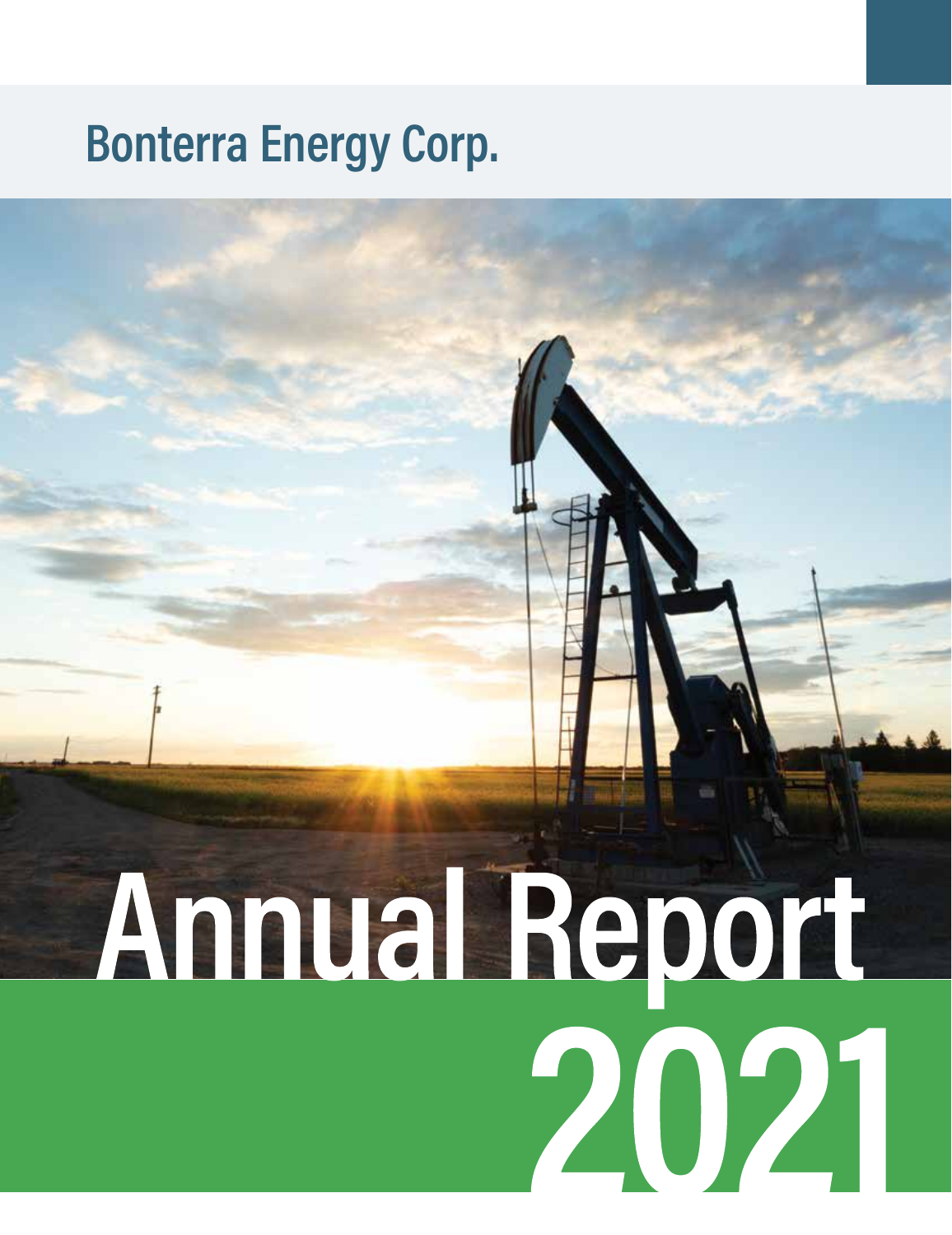# **12,747** BOE PER DAY **2021 average annual volumes** 2021 **13,300-13,700** 2022

BOE PER DAY **2022 forecast volumes**

2021 **\$38**

MILLION **Free Funds Flow generated in 2021(1,2)**

# 2022 **\$90** MILLION

**Forecast Free Funds Flow in 2022(1,2,3)**

**\$55-65**

2022

MILLION **Forecast Capex in 2022**

**\$67** MILLION **Capex in 2021** 2021

**221 Successfully abandoned in 2021** 2021

**131** NET WELLS **Forecast to be abandoned in 2022** 2022

#### **CONTENTS**

| <b>Report to Shareholders</b>                  | 4   |
|------------------------------------------------|-----|
| <b>Commitment to Responsibility</b>            | 6   |
| <b>Annual Highlights</b>                       | 8   |
| <b>Quarterly Highlights</b>                    | 9   |
| <b>Statistical Review</b>                      | 10  |
| <b>Management's Discussion</b><br>and Analysis | 14  |
| <b>Financial Statements</b>                    | 33  |
| Notes to the<br><b>Financial Statements</b>    | 41  |
| <b>Corporate Information</b>                   | IBC |

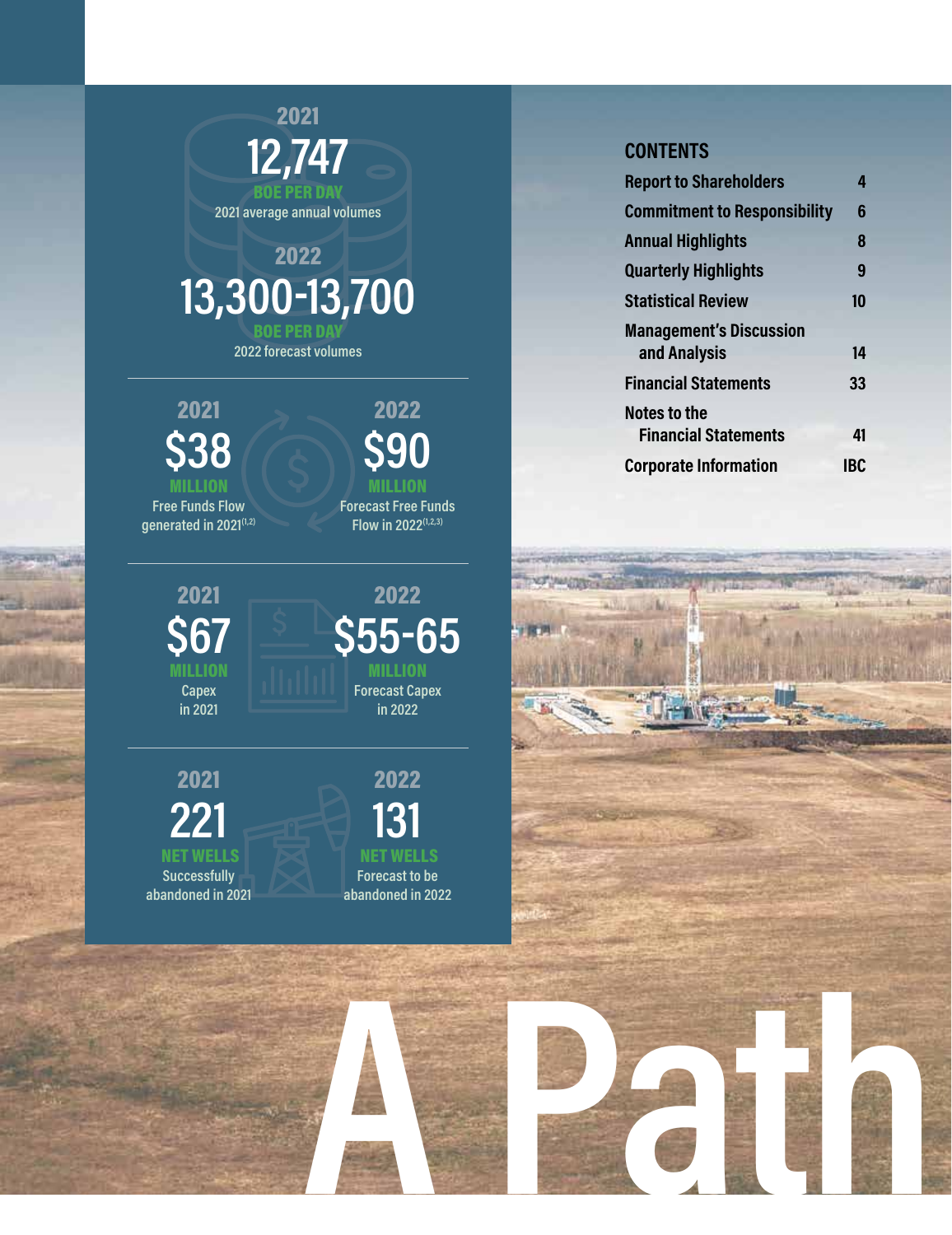Bonterra Energy Corp. ("Bonterra" or the "Company") is a conventional oil and gas company offering investors exposure to a high-quality and Cardiumfocused asset base, a strategy of sustainable growth and commitment to value creation. Bonterra's Cardium assets are concentrated in Alberta's Pembina and Willesden Green fields, which are among Canada's largest conventional oilfields, offering long-term stable production with attractive netbacks.

Through 2021, Bonterra substantially improved our financial flexibility and we remain focused on balance sheet strength. With an experienced management team, low-risk and low-decline asset base, and strong torque to rising oil prices, we are well positioned to realize meaningful growth in average daily production, reserves, and free funds flow per share in 2022. Achieving this growth will support continued net debt reduction and position Bonterra to consider future potential capital returns for our shareholders.

- (1) Non-IFRS financial measure. See advisories later in this report.
- (2) Free funds flow calculated as funds flow after capital expenditures.
- (3) Assuming US\$70 WTI in 2022.

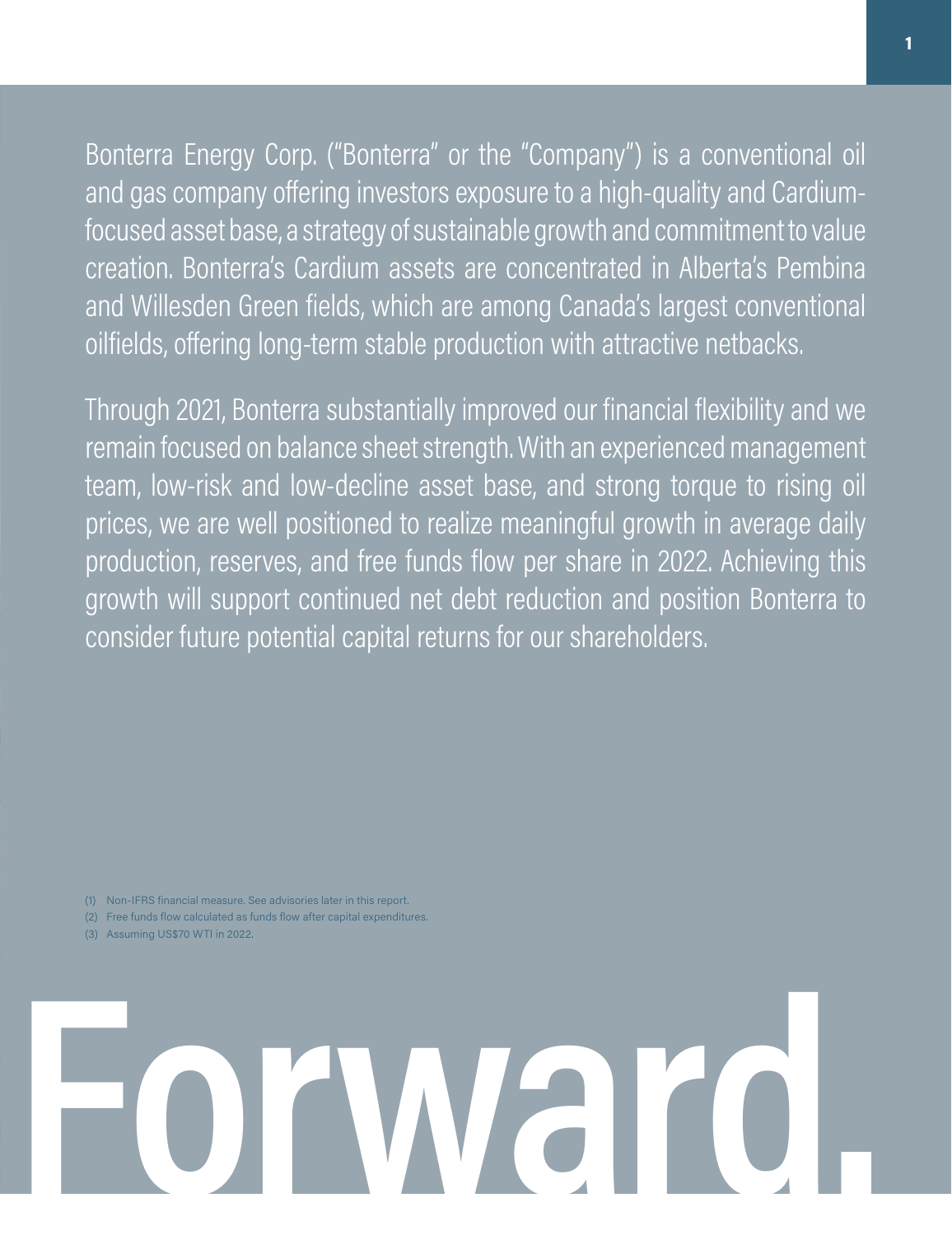# **A Path Forward: Bonterra's Advantage**

**Bonterra exited 2021 in a substantially stronger position to forge an exciting path forward. The Company's improved financial position and track record of operational execution support our commitment to long‐term sustainability for shareholders. Having successfully navigated through 2020 and 2021 despite numerous internal and external challenges, today Bonterra benefits from stable and high-quality production, robust oil prices and enhanced netbacks. These strategic advantages are expected to drive further reserves increases, the generation of free funds flow and ongoing strengthening of the balance sheet.**



## **Funds Flow and Realized Light Oil Pricing**

Bonterra took advantage of a stronger commodity price environment through the latter half of 2021, which in combination with higher production volumes, contributed to the generation of robust funds flow and free funds flow.



#### **Strong Leverage to Improving Commodity Prices**

■ **Funds Flow** ■ Free Funds Flow — Average Realized Light Oil Price (\$CAD/bbl)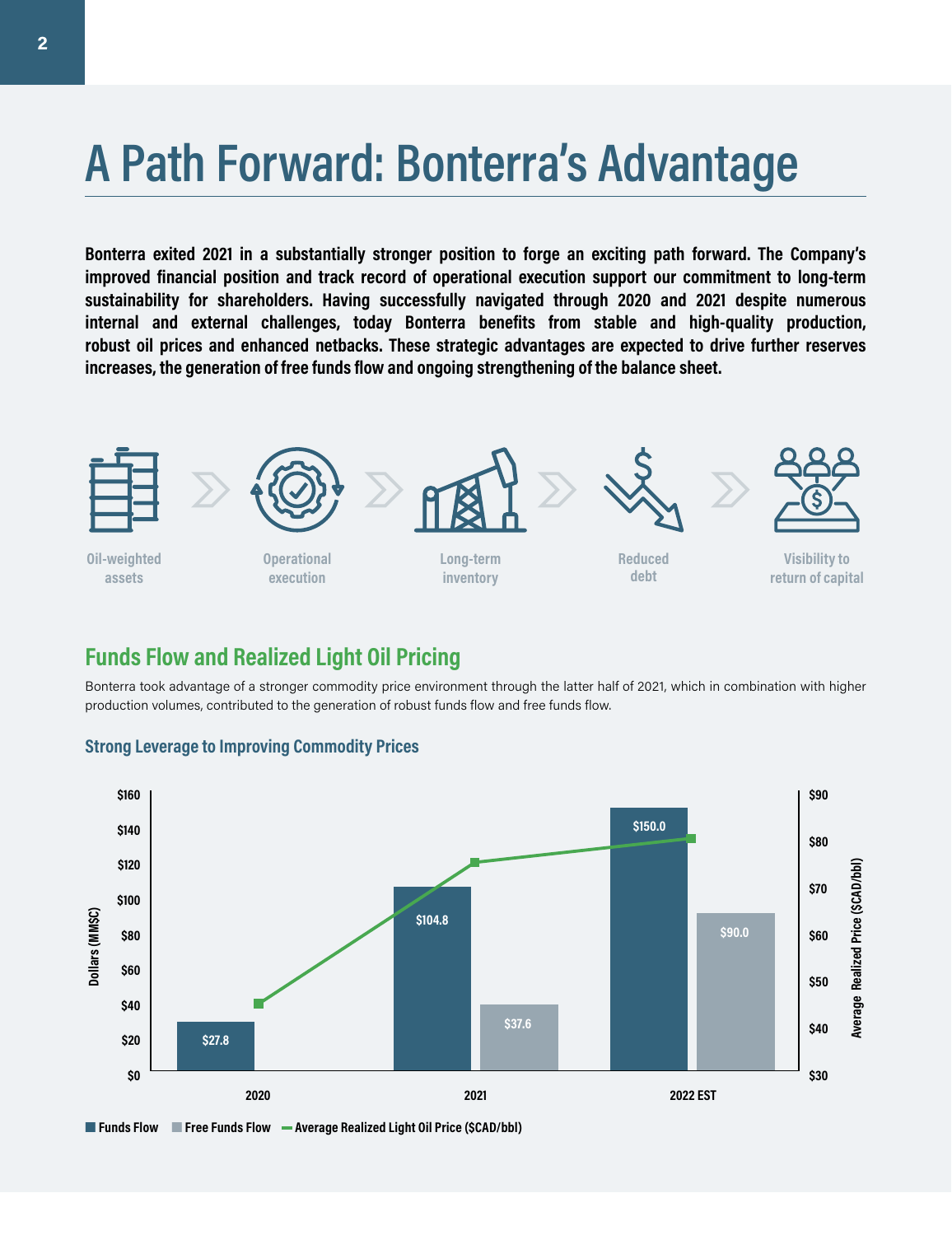# **Strong Capital Management**

Bonterra has strategically managed production levels to optimize value through cyclical pricing environments. The Company preserved capital during market volatility caused by the COVID-19 pandemic, and elected to grow our production volumes into a strong pricing environment through the second half of 2021.

#### **Production Growth**



# **Balance Sheet Improvements**

Through 2021, Bonterra successfully drove down key leverage metrics, increased free funds flow and improved our debt structure. A key achievement during the year was the successful restructuring of our outstanding credit facilities, which served to enhance long-term sustainability and reduce overall bank debt. By the end of 2022, we are targeting a ~33% reduction in net debt (assuming \$70 WTI).



#### **Net Debt**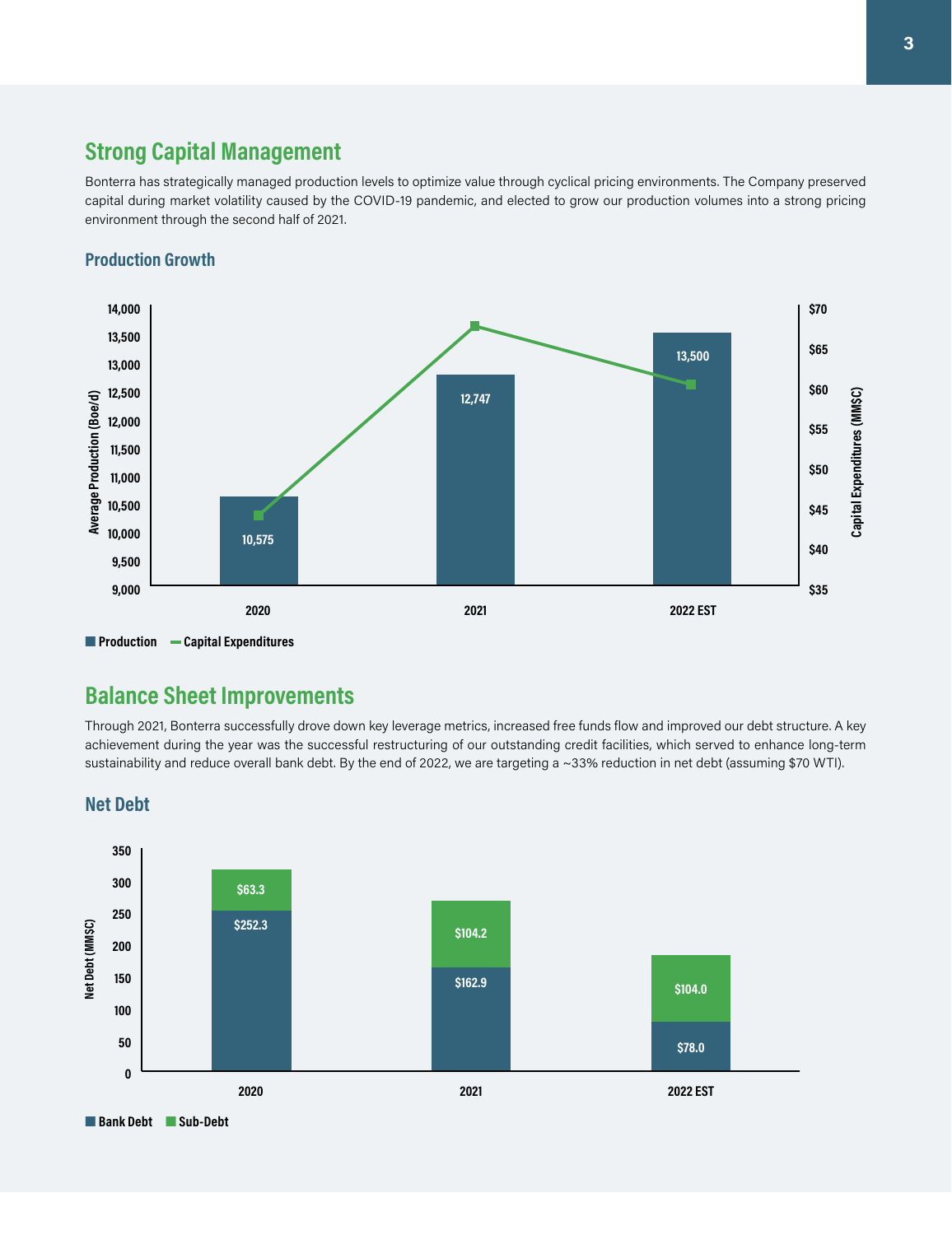# **Report to Shareholders**

**Bonterra is pleased to present our fourth quarter and year-end 2021 financial and operating results, selected highlights from which are provided below. Readers are encouraged to review in conjunction with the Company's full Q4 2021 report which has been filed on SEDAR and is available on Bonterra's website.**

Although COVID-19 and its variants continued to present challenges during 2021, Bonterra posted numerous key achievements during the year. With a sound and consistent strategy, strong operational execution and a commitment to financial prudence, we successfully returned production to pre-COVID-19 levels, abandoned more than 221 net wells, renegotiated our bank credit facilities, substantially reduced outstanding bank debt year-over-year, and garnered clear support for Bonterra's strategy from shareholders. With the combination of these efforts, and the continued strengthening of commodity prices, the Company has established a strong position from which to pursue the ongoing profitable development of our high-quality, light oil weighted asset base.

# **Financial & Operating Highlights**

- Averaged 12,747 BOE per day<sup>(1)</sup> of production in 2021, representing a 21 percent increase over 2020. Volumes in the fourth quarter averaged 13,810 BOE per day<sup>(2)</sup>, an increase of 37 percent relative to the same period in 2020.
- Realized oil and gas sales increased 107 percent over 2020 to total \$251.6 million in 2021, and increased 149 percent in Q4 2021 over the same period in 2020 with increases primarily driven by significantly higher realized prices and growing production volumes.
- Generated funds flow<sup>(3)</sup> of \$104.8 million (\$3.02 per fully diluted share) in 2021, a 277 percent increase over the \$27.8 million (\$0.83 per fully diluted share) generated in 2020, while funds flow(3) in Q4 2021 totaled \$36.5 million (\$1.03 per fully diluted share) or 1,252 percent higher than the same period in 2020.
- Generated funds flow<sup>(3)</sup> in excess of capital expenditures ("free funds flow"(3)) of \$37.6 million in 2021, which is budgeted to grow to approximately \$90 million in 2022 based on increased budgeted production, lower capital spending and an improved pricing environment compared to the previous year.
- Realized average field netbacks<sup>(3)</sup> of \$29.62 per BOE in 2021 and \$34.46 per BOE in Q4 2021, representing increases of 106 percent and 142 percent over the comparative periods of 2020,



respectively, with the increases primarily reflecting significantly higher per unit revenue offset by realized losses on risk management contracts and increased per unit royalty expenses.

- Invested \$67.3 million in capital during 2021, \$17.6 million of which was invested in the fourth quarter. Approximately \$51.1 million was directed to drilling 37 gross (35.4 net) operated wells, with 35 gross (33.2 net) operated wells tied-in and placed on production during the year. Bonterra's operational performance drove a six percent improvement in per well drilling, completion, and equipping costs compared to 2020.
- Achieved a 35 percent reduction in bank debt at year end 2021 to \$163 million, largely as a result of the Company's increased funds flow and improved and recapitalized debt structure, while net debt<sup>(3)</sup> at year end totaled \$267 million, reflecting a 15 percent year-over-year decrease.
- Demonstrated the Company's ongoing focus on responsible environmental initiatives in 2021 by directing \$4.5 million to the successful abandonment of 221 net wells, supported by the Alberta Site Rehabilitation Program, and issuing Bonterra's inaugural environmental, social and governance ("ESG") report. For 2022, an additional 131 net wells with no further potential are targeted for abandonment.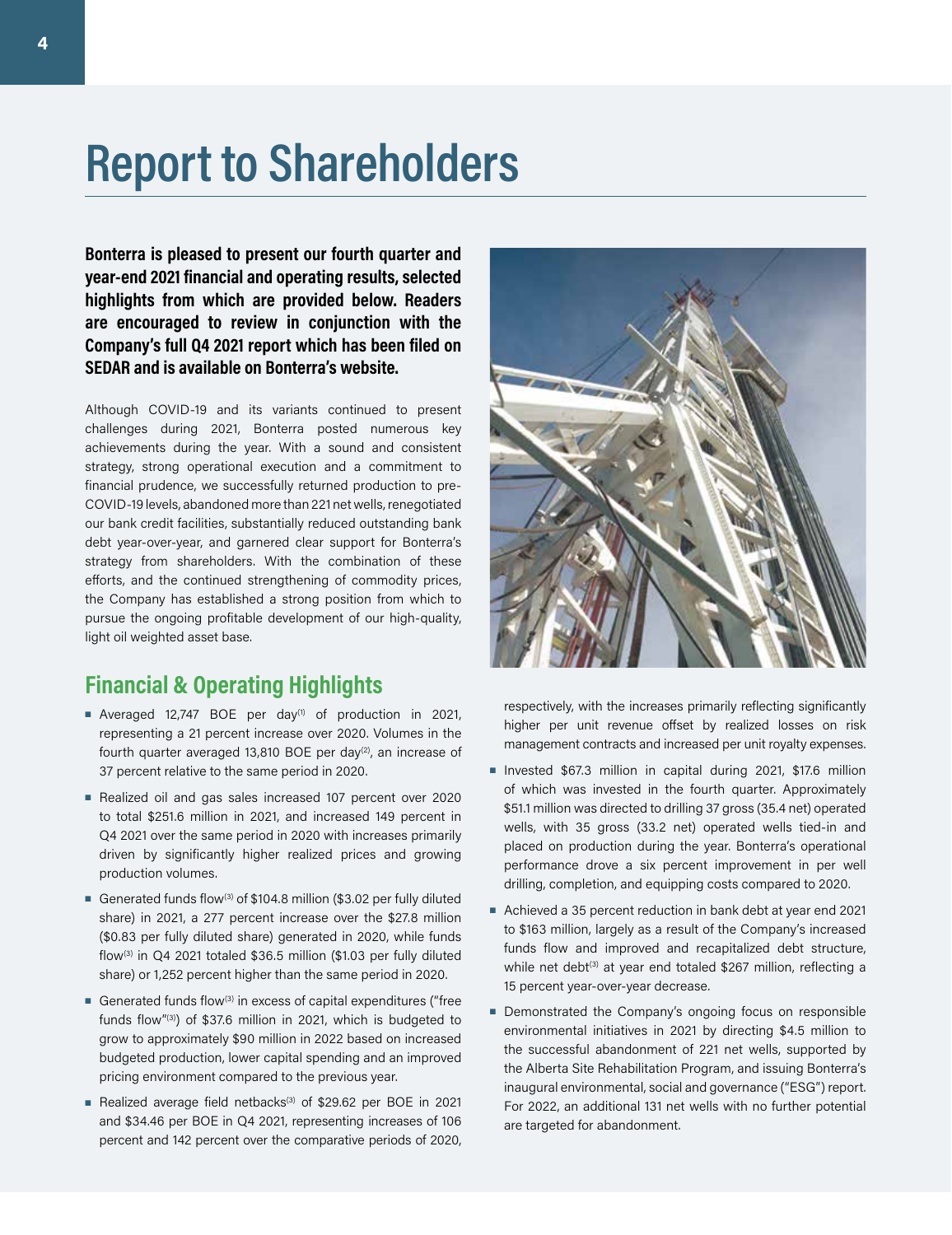The Company deployed \$67.3 million in capital during 2021, including \$17.6 million in the fourth quarter, a portion of which was directed to drill six gross (6.0 net) operated wells. Those six wells were completed, equipped and brought on production during the first quarter of 2022, and during this period, Bonterra has also drilled six gross operated (5.8 net) wells and completed 11 gross operated (10.8 net) wells. In total during the year, Bonterra invested \$67.3 million in capital expenditures, coming in at the lower end of our annual capital expenditure budget, partially due to achieving a six percent reduction per well drilling, completion, and equipping costs compared to the prior year and deferring the completion of the six wells outlined above.

Of the total capital invested by the Company, 76 percent was allocated to drill 37 gross (35.4 net) operated wells along with the completion, equip, tie-in and placing on production of 35 gross (33.2 net) operated wells, four of which were drilled late in 2020. Approximately 24 percent was directed to related infrastructure, recompletions and non-operated capital programs. With these capital expenditures, Bonterra successfully returned 2021 production to pre-COVID-19 levels, which averaged 12,747 BOE per day, an increase of 21 percent over 2020, and averaged 13,810 BOE per day in the fourth quarter. Bonterra intends to continue investing capital for incremental growth initiatives to support increased free funds flow $(4)$  generation that can be allocated to further reductions in outstanding bank debt and balance sheet improvements.

As prices improved through the latter half of 2021, Bonterra was able to take advantage of a stronger price environment, which in combination with the higher production volumes, contributed to the generation of \$104.8 million of funds flow<sup>(3)</sup>, and \$37.6 million of free funds flow during the year. In Q4 2021, Bonterra realized average oil prices of \$85.04 per bbl, average NGL prices of \$54.54 per bbl, and average natural gas prices of \$4.93 per mcf. With stronger prices and higher revenues, the Company's Q4 2021 field and cash netbacks averaged \$34.46 per BOE and \$28.72 per BOE, respectively, increases of 142 percent and 901 percent, respectively, compared to the same period in the prior year.

Bonterra's commitment to responsibility was evident throughout 2021, and with support from the Alberta Site Rehabilitation Program, we successfully abandoned 221 net wells, 203 net pipeline segments and decommissioned 3 net battery sites. Bonterra plans to allocate between \$4 million and \$5 million in 2022 to abandon an additional 131 net wells, and by the end of the year, we expect that our abandonment and reclamation activity will represent approximately 60 percent of all wells that have no further economic potential identified. Bonterra will continue to review our inactive well inventory to identify additional well bores that should be reactivated, repurposed, or abandoned.

## **Outlook**

As the Company's production volumes are above pre-COVID-19 levels, Bonterra is pleased to reaffirm our 2022 production guidance of 13,300 to 13,700 BOE per day based on a capital expenditure budget range of \$55 million to \$65 million. This would represent year-over-year production growth in 2022 of 4 to 7 percent, and would be expected to generate an estimated \$90 million of free funds flow<sup>(3)</sup> (assuming US\$70 WTI price) and contribute to significantly improved leverage metrics by year end 2022.

To further support stability while facing continued market volatility, and as part of our ongoing efforts to diversify commodity pricing and to protect future cash flows, the Company has executed physical delivery sales and risk management contracts to the end of 2022 on approximately 30 percent of our expected crude oil and natural gas production. For 2022, Bonterra has secured a WTI price between \$48.00 USD to \$92.10 USD per bbl on 2,460 bbls per day, with a WTI to Edmonton par differential average of approximately \$6.00 on 1,663 bbls per day. In addition, we have secured a natural gas price between \$2.00 to \$4.15 on 11,301 GJ per day for the next twelve months.

Bonterra exited 2021 in a substantially stronger position to forge an exciting path forward. The Company's improved financial position and track record of operational execution support our commitment to long‐term sustainability for shareholders. Having successfully navigated through 2020 and 2021 despite numerous external challenges, today Bonterra benefits from stable and high-quality production, robust oil prices and enhanced netbacks. These strategic advantages are expected to drive further reserves increases, continued generation of free funds flow, ongoing balance sheet strengthening in 2022 and an eventual return of capital to shareholders. In addition, the Company is integrating further ESG initiatives across the organization and looks forward to reporting on progress to shareholders going forward. Bonterra remains committed to employing local services, being a key economic contributor to rural and surrounding communities located within central Alberta, upholding a responsible abandonment and reclamation program, and maintaining rigorous safety measures.

**George F. Fink** Chief Executive Officer

(1) 2021 volumes comprised of 7,204 bbl/d light and medium crude oil, 1,013 bbl/d NGLs and 27,176 mcf/d of conventional natural gas.

(3) Non-IFRS measure. See advisories later in this report.

<sup>(2)</sup> Q4 2021 volumes comprised of 7,659 bbl/d light and medium crude oil, 1,105 bbl/d NGLs and 30,276 mcf/d of conventional natural gas.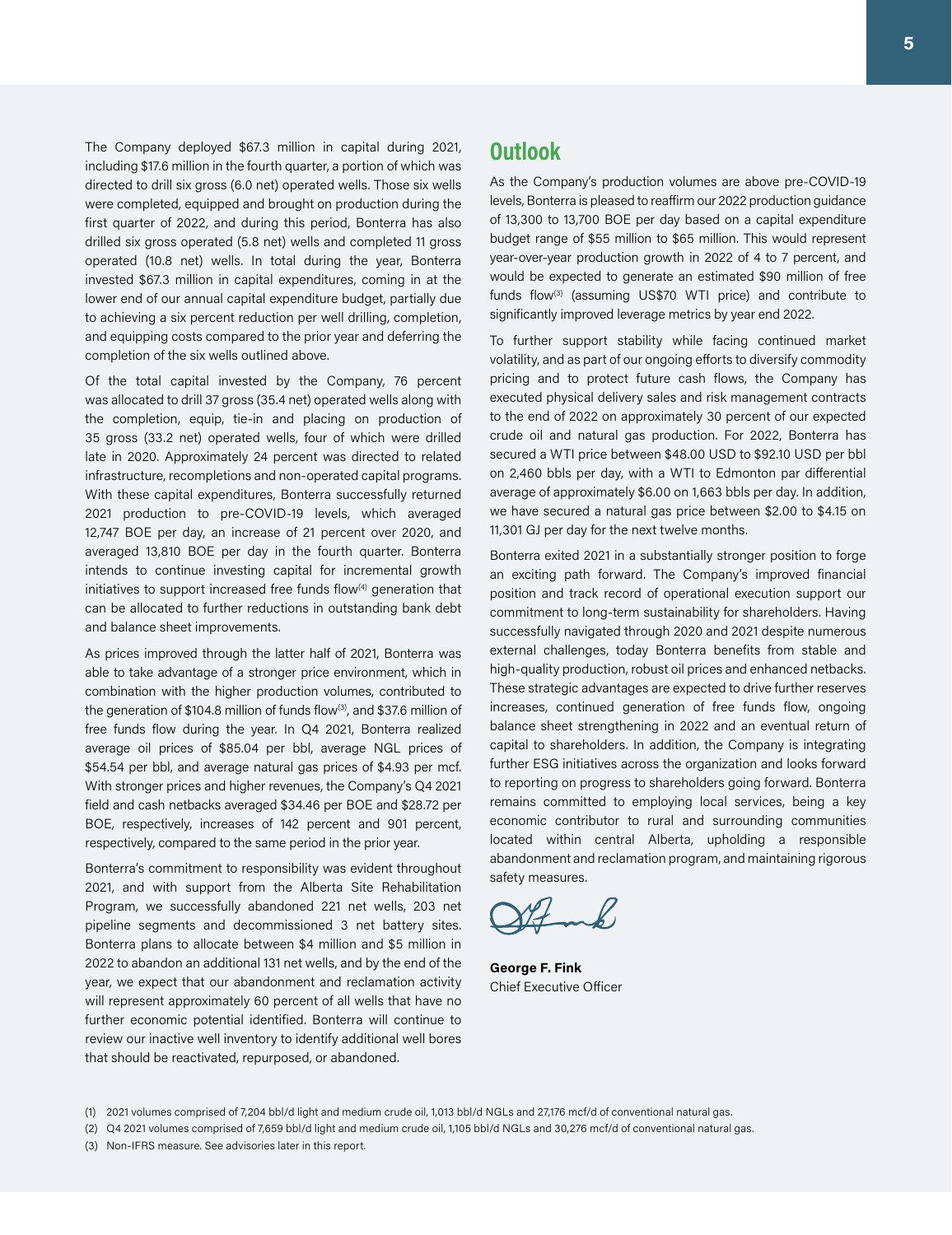# **Commitment to Responsibility**

**Bonterra is proud to have released our inaugural environmental, social, and governance ("ESG") report in 2021, which aligns with the Task Force on Climate-related Financial Disclosures ("TCFD") framework and outlines specific steps the Company is taking to enhance our standing as a corporate citizen. We prioritize the health and safety of our workers, foster positive relationships with local communities, and responsibly maintain environments that may be impacted by Bonterra's operations. Although we strive to generate positive returns for our shareholders, we carefully balance this goal with responsible operations and upholding integrity.** 

## **Environment**

Bonterra strives to minimize our environmental impact while driving economic growth for shareholders, employees, and partnering communities. We seek to minimize waste and reduce energy usage. Bonterra is proud to consistently meet or exceed all applicable environmental regulations, statutes, and industry standards while mitigating risk and liability.

#### **Commitments in Action:**

- Use minimal disturbance drilling techniques;
- Eliminate venting and flaring through facility consolidation, technological improvements and decommissioning older infrastructure;
- Monitor and protect animals around well sites to minimize impact on surrounding flora and fauna; and
- Leverage Alberta's Site Rehabilitation Program ("SRP") for continued abandonment and reclamation efforts.

## **Social**

The health and safety of our employees and others working with or near Bonterra's operations is paramount. In addition, we seek to establish positive and constructive relationships with our partnering communities. Bonterra strives to engage and hire local businesses and community members wherever possible. Contributing to the general well-being and improvement of towns, cities, and regions in the vicinity of our operations is a priority of Bonterra. Bonterra has implemented extensive policies, procedures, equipment and emergency response plans designed to ensure the health and well-being of our staff, contractors and the general public.

#### **Commitments in Action:**

- Strive for constant safety improvements by deploying an education-based program;
- Adhere closely to the Alberta, Saskatchewan and British Columbia Occupational Health and Safety Acts and WorkSafeBC; and
- Support Canada's conventional energy producers by maintaining membership in, and involvement with, Explorers and Producers Association of Canada (EPAC).

## **Corporate Governance**

Bonterra has a robust governance framework to ensure corporate responsibility, integrity and transparency. Our board refresh continued in 2021 with the appointment of two new members, Mr. D. Michael Stewart and Ms. Stacey McDonald, reducing our board tenure to 6.1 years while ensuring an optimal balance of corporate history with new ideas and valuable perspectives. Currently, Bonterra's board includes 33 percent female members, and 100 percent independent board committees.

#### **Commitments in Action:**

- Board meets regularly with at least four meetings scheduled per year;
- All members are invited to attend committee meetings as observers, to hold in-camera sessions with only independent members, and establish a separate Board committee to oversee ESG and Health, Safety & Environment; and
- Establish strong governance policies including Code of Conduct, Insider Trading and Disclosure Policy, Whistleblower Policy, Majority Voting Policy and a Diversity Policy.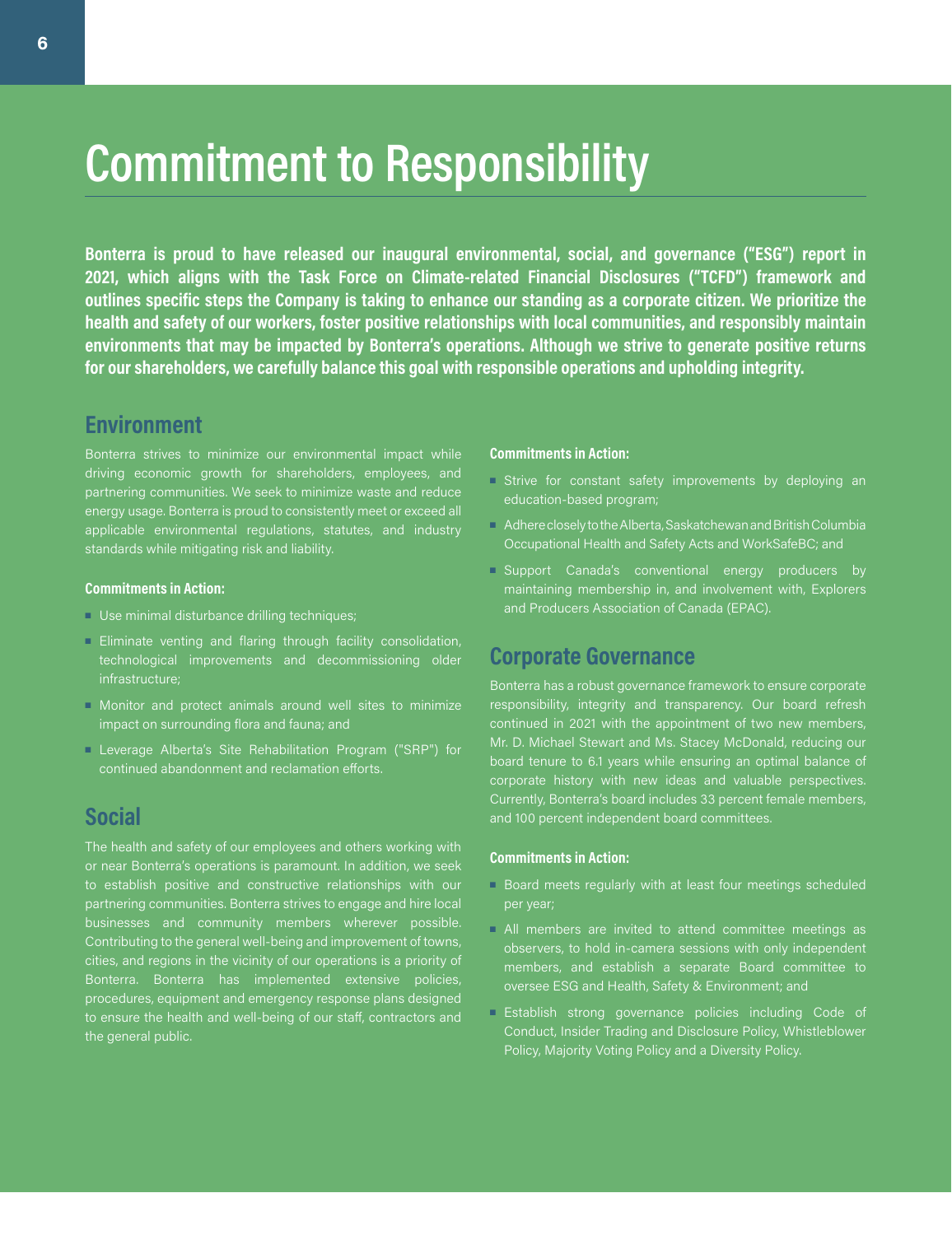# **Bonterra's Responsible Approach**



#### Alleviating abandonment obligations

Applications to Alberta's SRP resulted in \$5.9 million of abandonment obligation relief for Bonterra.



#### Incorporating reclamation spending into budgets

Bonterra's 2021 budget included \$4.5 million directed to abandoning 221 wells with no further economic potential throughout the year.



#### Abandonment of wells far outpacing well count growth rate

Exponential increases in Bonterra's well abandonment relative to total well count further emphasizes commitment to ESG initiatives.

*Bonterra is committed to transparency, accountability and providing a safe work environment while employing practices and procedures that meet or exceed all regulatory requirements.*  555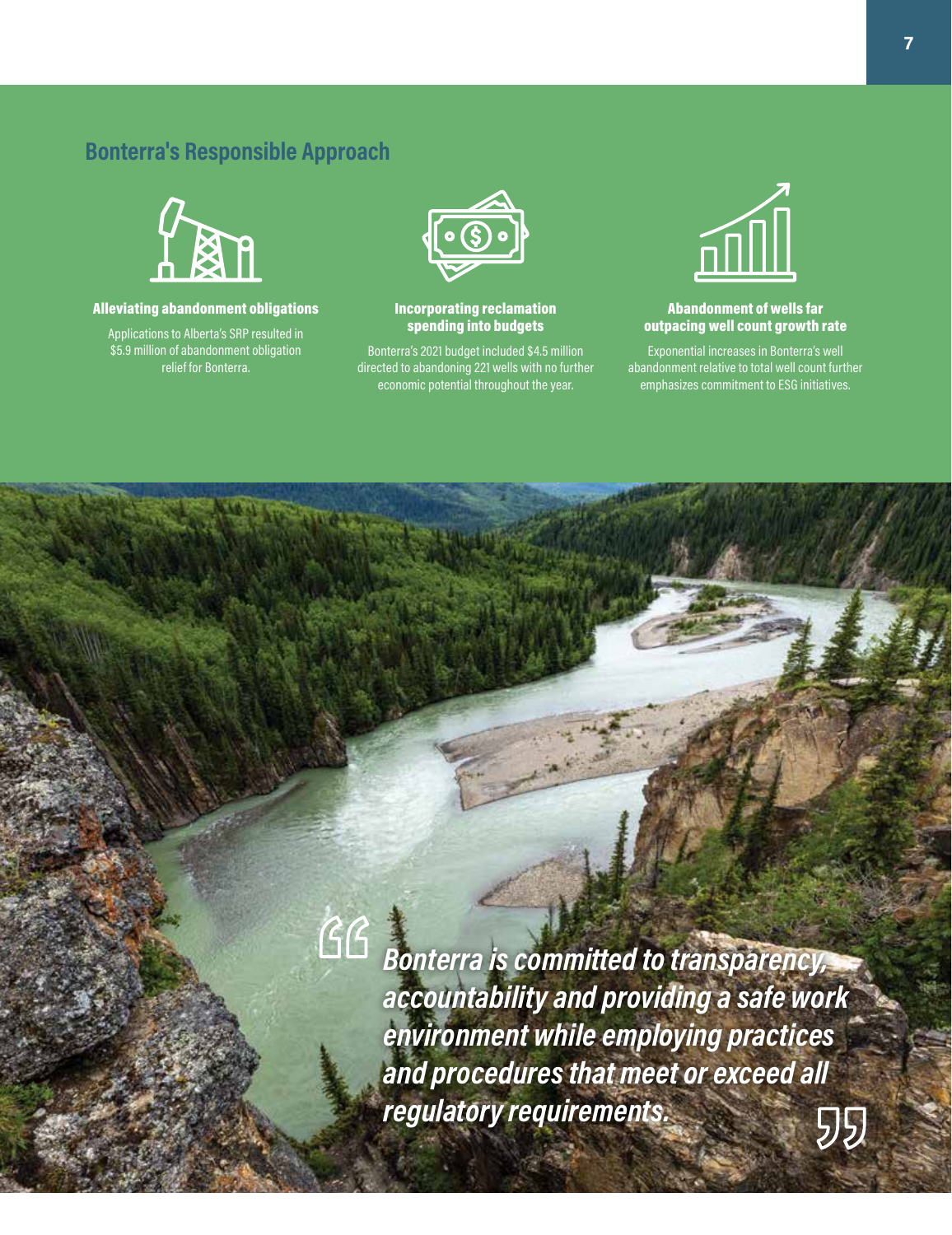# **Annual Highlights**

|                                                              | As at and for the year ended (\$000s except \$ per share) | December 31,<br>2021 | December 31,<br>2020 | December 31,<br>2019 |
|--------------------------------------------------------------|-----------------------------------------------------------|----------------------|----------------------|----------------------|
| <b>FINANCIAL</b>                                             |                                                           |                      |                      |                      |
| Revenue - realized oil and gas sales                         |                                                           | 251,616              | 121,642              | 202,749              |
| Funds flow <sup>(1)</sup>                                    |                                                           | 104,843              | 27,789               | 96,261               |
| Per share - basic                                            |                                                           | 3.11                 | 0.83                 | 2.88                 |
| Per share - diluted                                          |                                                           | 3.02                 | 0.83                 | 2.88                 |
| Dividend payout ratio                                        |                                                           | 0%                   | 4%                   | 4%                   |
| Cash flow from operations                                    |                                                           | 96,103               | 32,073               | 81,132               |
| Per share - basic                                            |                                                           | 2.85                 | 0.96                 | 2.43                 |
| Per share - diluted                                          |                                                           | 2.76                 | 0.96                 | 2.43                 |
| Dividend payout ratio                                        |                                                           | 0%                   | 3%                   | 5%                   |
| Cash dividends per share                                     |                                                           | 0.00                 | 0.03                 | 0.12                 |
| Net earnings (loss) <sup>(2)</sup>                           |                                                           | 179,299              | (306, 889)           | 21,923               |
| Per share - basic                                            |                                                           | 5.32                 | (9.19)               | 0.66                 |
| Per share - diluted                                          |                                                           | 5.16                 | (9.19)               | 0.66                 |
| Capital expenditures                                         |                                                           | 67,282               | 43,728               | 53,627               |
| <b>Total assets</b>                                          |                                                           | 945,721              | 731,859              | 1,087,817            |
| Net debt <sup>(3)</sup>                                      |                                                           | 267,179              | 315,573              | 292,810              |
| Bank debt                                                    |                                                           | 162,945              | 252,255              | 273,065              |
| Shareholders' equity                                         |                                                           | 392,019              | 196,633              | 503,949              |
| <b>OPERATIONS</b>                                            |                                                           |                      |                      |                      |
| Light oil                                                    | - bbl per day                                             | 7,204                | 5,832                | 7,310                |
|                                                              | - average price (\$ per bbl)                              | 74.53                | 44.31                | 66.34                |
| <b>NGLs</b>                                                  | - bbl per day                                             | 1,013                | 1,032                | 986                  |
|                                                              | - average price (\$ per bbl)                              | 43.86                | 18.65                | 25.83                |
| Conventional natural gas                                     | - MCF per day                                             | 27,176               | 22,268               | 24,053               |
|                                                              | - average price (\$ per MCF)                              | 3.97                 | 2.46                 | 1.87                 |
| Total barrels of oil equivalent per day (BOE) <sup>(4)</sup> |                                                           | 12,747               | 10,575               | 12,305               |

(1) Funds flow is not a recognized measure under IFRS. For these purposes, the Company defines funds flow as funds provided by operations including proceeds from sale of investments and investment income received excluding the effects of changes in non-cash working capital items and decommissioning expenditures settled.

(2) In the first quarter of 2020 the Company recorded a \$331,678,000 impairment provision less a \$54,107,000 deferred income tax recovery related to its Alberta CGU's oil and gas assets due to the impact of COVID-19 effect on the forward benchmark prices for crude oil. With stronger forward prices in Q2 2021, the Company recorded a \$203,197,000 impairment reversal on its Alberta CGU's oil and gas assets less \$47,149,000 deferred income tax expense.

(3) Net debt is not a recognized measure under IFRS. The Company defines net debt as current liabilities less current assets plus long-term subordinated debt and subordinated debentures.

(4) BOE may be misleading, particularly if used in isolation. A BOE conversion ratio of 6 MCF: 1 bbl is based on an energy conversion method primarily applicable at the burner tip and does not represent a value equivalency at the wellhead.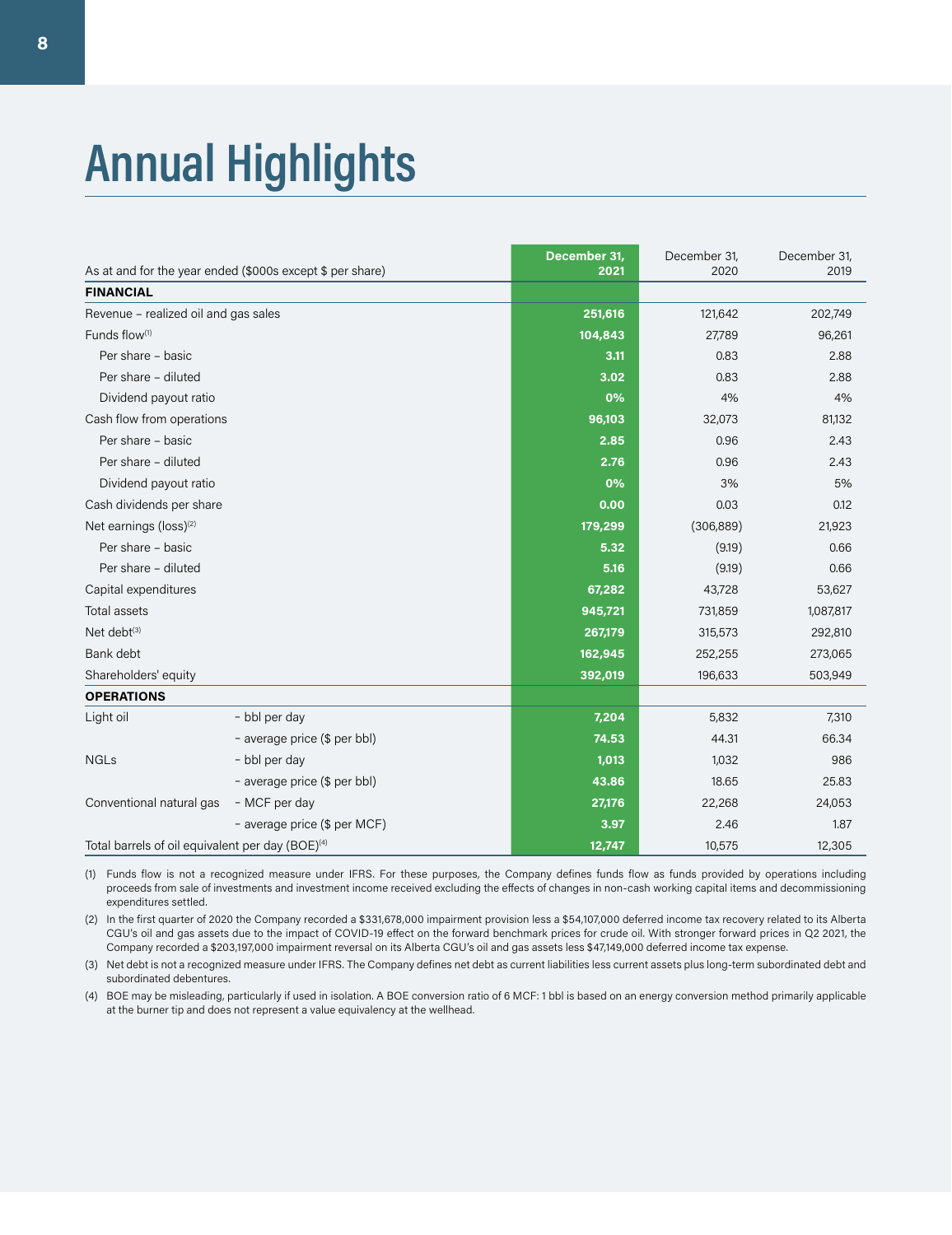# **Quarterly Highlights**

|                                                              | 2021           |                |                |                |  |  |
|--------------------------------------------------------------|----------------|----------------|----------------|----------------|--|--|
| As at and for the periods ended (\$000s except \$ per share) | Q <sub>4</sub> | Q <sub>3</sub> | Q <sub>2</sub> | Q <sub>1</sub> |  |  |
| <b>FINANCIAL</b>                                             |                |                |                |                |  |  |
| Revenue - oil and gas sales                                  | 79,202         | 64,457         | 59,163         | 48,794         |  |  |
| Funds flow <sup>(1)</sup>                                    | 36,488         | 28,658         | 23,105         | 16,592         |  |  |
| Per share - basic and diluted                                | 1.07           | 0.85           | 0.69           | 0.50           |  |  |
| Per share - diluted                                          | 1.03           | 0.83           | 0.67           | 0.49           |  |  |
| Cash flow from operations                                    | 37,868         | 24,616         | 18,874         | 14,745         |  |  |
| Per share - basic                                            | 1.11           | 0.73           | 0.56           | 0.44           |  |  |
| Per share - diluted                                          | 1.07           | 0.71           | 0.55           | 0.43           |  |  |
| Net earnings (loss)                                          | 16,333         | 7,296          | 157,354(2)     | (1,684)        |  |  |
| Per share - basic                                            | 0.48           | 0.22           | 4.68           | (0.05)         |  |  |
| Per share - diluted                                          | 0.46           | 0.21           | 4.55           | (0.05)         |  |  |
| Capital expenditures                                         | 17,636         | 18,578         | 7,607          | 23,461         |  |  |
| <b>Total assets</b>                                          | 945,721        | 939,835        | 948,260        | 748,543        |  |  |
| Net debt <sup>(3)</sup>                                      | 267,179        | 307,729        | 319,310        | 328,506        |  |  |
| Shareholders' equity                                         | 392,019        | 361,590        | 353,431        | 195,393        |  |  |
| <b>OPERATIONS</b>                                            |                |                |                |                |  |  |
| Light oil (barrels per day)                                  | 7,659          | 6,948          | 7,370          | 6,834          |  |  |
| Average price (\$ per bbl)                                   | 85.04          | 78.42          | 71.49          | 61.76          |  |  |
| NGLs (barrels per day)                                       | 1,105          | 928            | 996            | 1,025          |  |  |
| Average price (\$ per bbl)                                   | 54.54          | 48.86          | 35.59          | 35.60          |  |  |
| Conventional natural gas (MCF per day)                       | 30,276         | 27,995         | 26,057         | 24,301         |  |  |
| Average price (\$ per MCF)                                   | 4.93           | 3.94           | 3.37           | 3.44           |  |  |
| Total BOE per day <sup>(4)</sup>                             | 13,810         | 12,542         | 12,709         | 11,909         |  |  |

(1) Funds flow is not a recognized measure under IFRS. For these purposes, the Company defines funds flow as funds provided by operations including proceeds from sale of investments and investment income received excluding the effects of changes in non-cash working capital items and decommissioning expenditures settled.

(2) In Q2 2021, with stronger forward benchmark prices since the impact of COVID-19 beginning in March 2020, the Company recorded a \$203,197,000 impairment reversal on its Alberta CGU's oil and gas assets less \$47,149,000 deferred income tax expense.

(3) Net debt is not a recognized measure under IFRS. The Company defines net debt as current liabilities less current assets plus long-term subordinated debt and subordinated debentures.

(4) BOE may be misleading, particularly if used in isolation. A BOE conversion ratio of 6 MCF: 1 bbl is based on an energy conversion method primarily applicable at the burner tip and does not represent a value equivalency at the wellhead.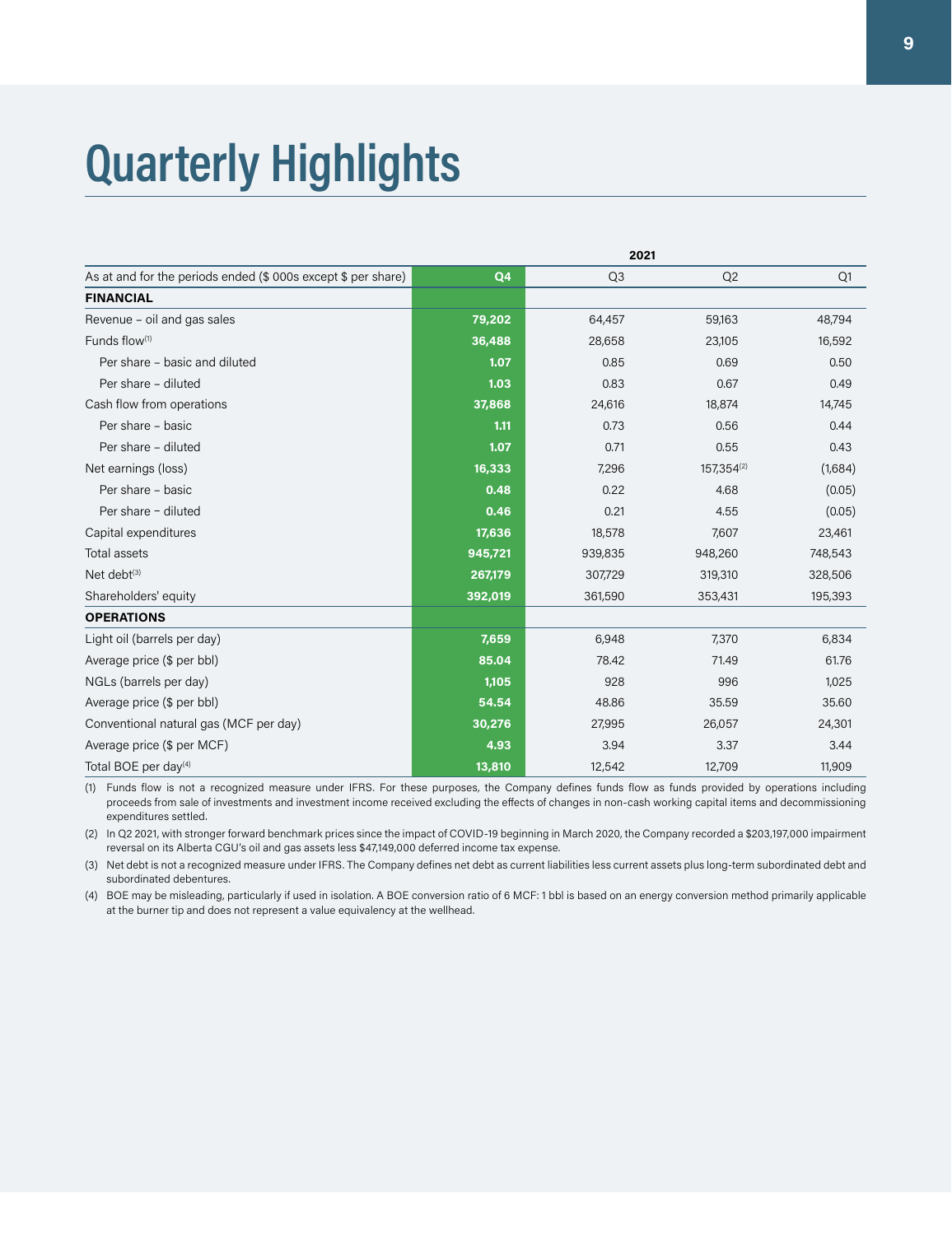# **Statistical Review**

# **Summary of Gross Oil and Gas Reserves as of December 31, 2021**

|                                            | Light &<br>Medium<br>Crude Oil | Conventional<br>Natural Gas | Natural Gas<br>Liguids | Oil<br>Equivalent <sup>(4)</sup> | Future<br>Development<br>Capital |
|--------------------------------------------|--------------------------------|-----------------------------|------------------------|----------------------------------|----------------------------------|
| Reserves Category                          | (Mbb)                          | (MMCF)                      | (Mbb)                  | (MBOE)                           | (\$000s)                         |
| <b>PROVED</b>                              |                                |                             |                        |                                  |                                  |
| Developed Producing                        | 18,522                         | 67,490                      | 2.725                  | 32,495                           |                                  |
| Developed Non-Producing                    | 2,335                          | 5,990                       | 229                    | 3,562                            | 6,793                            |
| Undeveloped                                | 22,613                         | 93,315                      | 4,008                  | 42,174                           | 547,378                          |
| <b>TOTAL PROVED</b>                        | 43,470                         | 166,795                     | 6,962                  | 78,231                           | 554,171                          |
| <b>PROBABLE</b>                            | 10,760                         | 40,478                      | 1,694                  | 19,200                           |                                  |
| <b>TOTAL PROVED PLUS PROBABLE(1)(2)(3)</b> | 54,231                         | 207,273                     | 8,655                  | 97,431                           | 554,171                          |

(1) Reserves have been presented on gross basis which are the Company's total working interest share before the deduction of any royalties and without including any royalty interests of the Company.

(2) Totals may not add due to rounding.

(3) Based on Sproule's December 31, 2021 escalated price deck.

(4) Oil equivalent amounts have been calculated using a conversion rate of six thousand cubic feet of natural gas to one barrel of oil.

# **Reconciliation of Company Gross Reserves by Principle Product Type as of December 31, 2021(1)(2)**

|                                                        | Light and Medium Crude Oil |                          | <b>Conventional Natural Gas</b> |                      | Natural Gas Liquids |                          | Total   |                      |
|--------------------------------------------------------|----------------------------|--------------------------|---------------------------------|----------------------|---------------------|--------------------------|---------|----------------------|
|                                                        | Proved                     | $Proved +$<br>Probable   | Proved                          | Proved +<br>Probable | Proved              | Proved +<br>Probable     | Proved  | Proved +<br>Probable |
|                                                        | (Mbb)                      | (Mbb)                    | (MMCF)                          | (MMCF)               | (Mbb)               | (Mbbl)                   | (MBOE)  | (MBOE)               |
| Opening Balance<br>December 31, 2020                   | 43,067                     | 53,729                   | 150,476                         | 187,462              | 7,172               | 8,938                    | 75,319  | 93,910               |
| Extensions & Improved<br>Recovery <sup>(2)</sup>       | 3,856                      | 4,823                    | 15,621                          | 19,510               | 731                 | 914                      | 7,191   | 8,989                |
| <b>Technical Revisions</b>                             | (2,858)                    | (3,833)                  | 3,945                           | 3,736                | (848)               | (1,100)                  | (3,048) | (4,310)              |
| <b>Discoveries</b>                                     |                            |                          |                                 |                      |                     |                          |         |                      |
| Acquisitions                                           |                            | $\overline{\phantom{a}}$ |                                 |                      |                     |                          |         |                      |
| Dispositions <sup>(3)</sup>                            |                            | $\overline{\phantom{a}}$ |                                 |                      |                     | $\overline{\phantom{a}}$ |         |                      |
| Economic Factors                                       | 2,034                      | 2,141                    | 6,673                           | 6,484                | 276                 | 273                      | 3,423   | 3,495                |
| Production                                             | (2,630)                    | (2,630)                  | (9,919)                         | (9,919)              | (370)               | (370)                    | (4,653) | (4,653)              |
| <b>CLOSING BALANCE,</b><br><b>DECEMBER 31, 2021(4)</b> | 43,470                     | 54,231                   | 166,795                         | 207,273              | 6,962               | 8,655                    | 78,231  | 97,431               |

(1) Gross Reserves means the Company's working interest reserves before calculation of royalties, and before consideration of the Company's royalty interests.

(2) Increases to Extensions & Improved Recovery include infill drilling and are the result of step-out locations drilled by Bonterra and other operators on and near Company-owned lands.

(3) Includes volumes associated with Farm outs.

(4) Totals may not add due to rounding.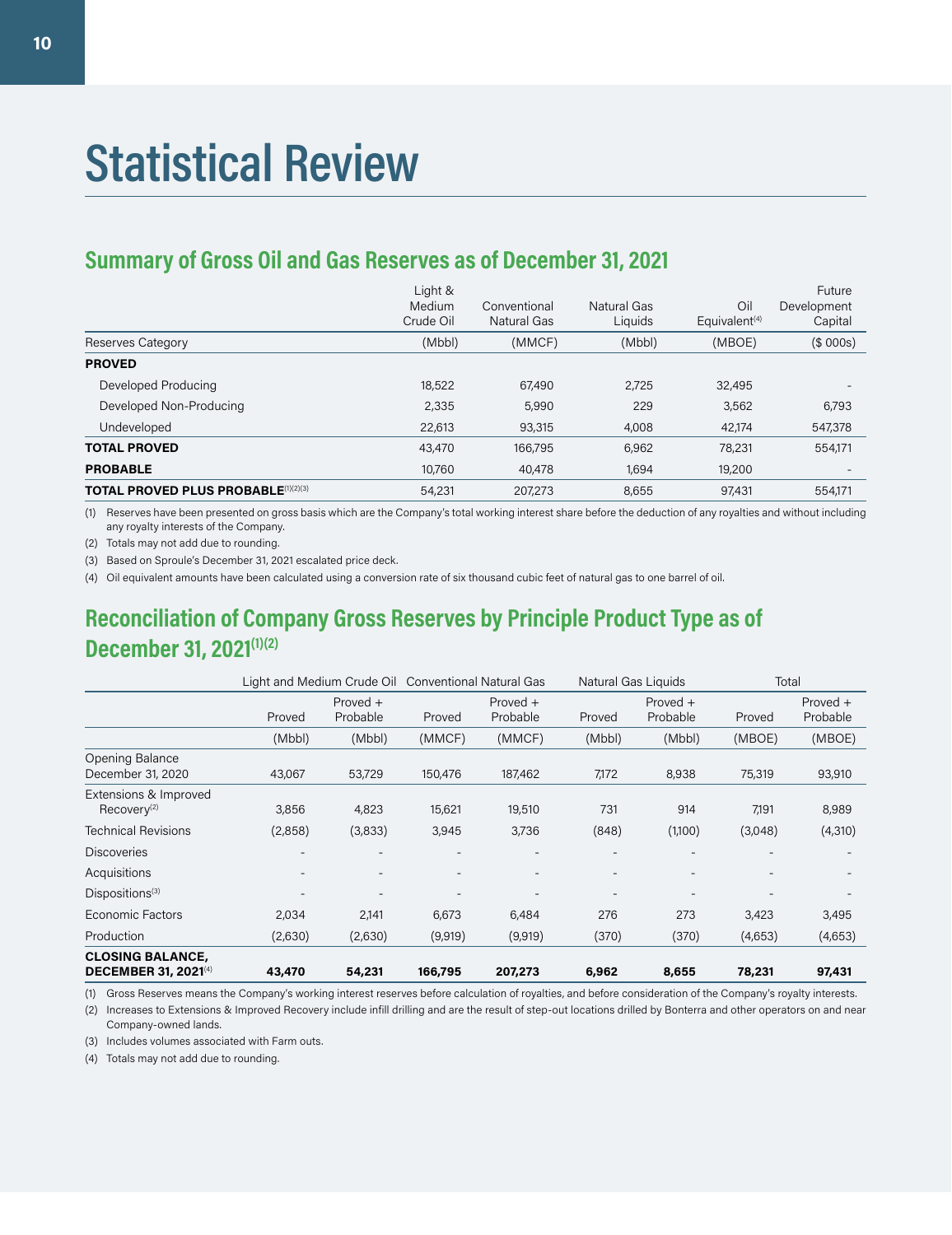# **Summary of Net Present Values of Future Net Revenue as of December 31, 2021**

| (\$000s)                            |           | Net Present Value Before Income Taxes Discounted at (% per Year) |           |         |  |  |  |
|-------------------------------------|-----------|------------------------------------------------------------------|-----------|---------|--|--|--|
| Reserve Category                    | 0%        | 5%                                                               | 10%       | 15%     |  |  |  |
| <b>PROVED</b>                       |           |                                                                  |           |         |  |  |  |
| Developed Producing                 | 742,567   | 651,462                                                          | 542,915   | 463,927 |  |  |  |
| Developed Non-Producing             | 102,439   | 71,406                                                           | 55,012    | 45,066  |  |  |  |
| Undeveloped                         | 941,525   | 583,748                                                          | 388,505   | 272,631 |  |  |  |
| <b>TOTAL PROVED</b>                 | 1,786,531 | 1,306,616                                                        | 986,432   | 781,624 |  |  |  |
| <b>PROBABLE</b>                     | 678,326   | 404,334                                                          | 279,419   | 212,060 |  |  |  |
| TOTAL PROVED + PROBABLE(1)(2)(3)(4) | 2,464,857 | 1,710,950                                                        | 1,265,851 | 993,685 |  |  |  |

(1) Evaluated by Sproule as at December 31, 2021. Net present value of future net revenue does not represent fair value of the reserves.

(2) Net present values equals net present value before income taxes based on Sproule's forecast prices and costs as of December 31, 2021. There is no assurance that the forecast price and cost assumptions will be attained and variances could be material.

(3) Includes abandonment and reclamation costs as defined in NI 51-101.

(4) Totals may not add due to rounding.

# **Finding, Development & Acquisition (FD&A) and Finding & Development (F&D) Costs**

|                                       | Proved Reserves Net Additions |           |         |                           | Proved + Probable Reserves Net Additions |           |         |                           |
|---------------------------------------|-------------------------------|-----------|---------|---------------------------|------------------------------------------|-----------|---------|---------------------------|
|                                       | 2021                          | 2020      | 2019    | $3$ Yr Avg <sup>(4)</sup> | 2021                                     | 2020      | 2019    | $3$ Yr Avg <sup>(4)</sup> |
| FD&A COSTS PER BOE(1)(2)(3)           |                               |           |         |                           |                                          |           |         |                           |
| Including FDC                         | \$6,90                        | \$12,46   | \$14.32 | \$9.44                    | \$5.64                                   | \$9,87    | \$18,24 | \$10,06                   |
| Excluding FDC                         | \$8,68                        | (\$18.21) | \$9.94  | \$15,27                   | \$8.23                                   | (\$13.26) | \$12,35 | \$17.86                   |
| <b>F&amp;D COSTS PER BOE(1)(2)(3)</b> |                               |           |         |                           |                                          |           |         |                           |
| Including FDC                         | \$6.90                        | \$12,46   | \$14.32 | \$9.44                    | \$5.64                                   | \$9.87    | \$18,24 | \$10,06                   |
| Excluding FDC                         | \$8.68                        | (\$18.21) | \$9.94  | \$15.27                   | \$8.23                                   | (\$13.26) | \$12.35 | \$17.86                   |

(1) Barrels of Oil Equivalent may be misleading, particularly if used in isolation. A BOE conversion ratio of 6 MCF: 1 bbl is based on an energy equivalency conversion method primarily applicable at the burner tip and does not represent a value equivalency at the wellhead.

(2) The aggregate of the exploration and development costs incurred in the most recent financial year and the change during that year in estimated future development costs generally will not reflect total finding and development costs related to reserve additions for that year.

(3) FD&A and F&D costs are net of proceeds of disposal and the FD&A costs per BOE are based on reserves acquired net of reserves disposed of.

(4) Three year average is calculated using three year total capital costs and reserve additions on both a Proved and Proved + Probable reserves on a weighted average basis.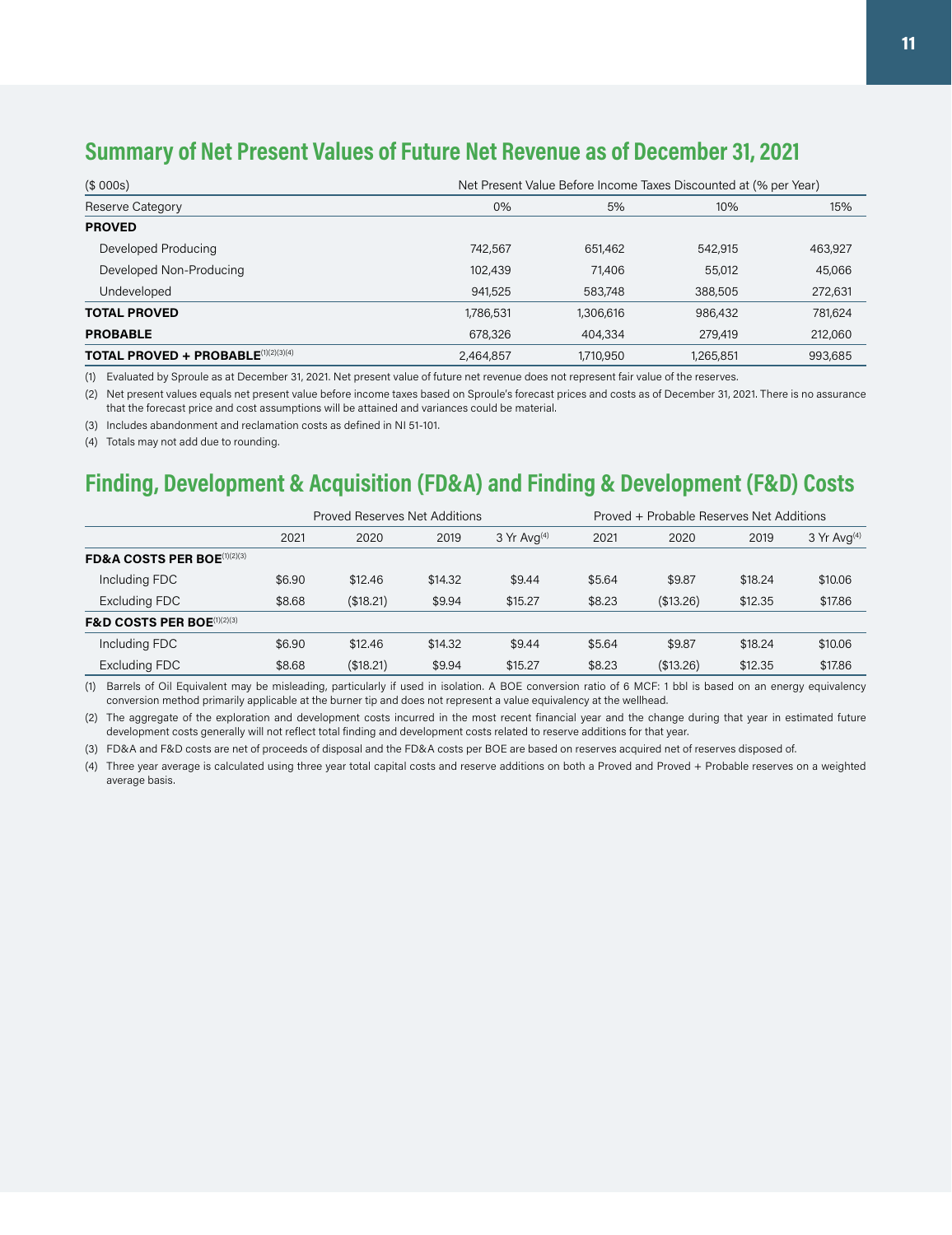# **Commodity Prices Used in the Above Calculations of Reserves are as Follows**

| Year            | Edmonton<br>Par Price<br>(\$Cdn per bbl) | <b>Natural Gas</b><br>AECO-C Spot<br>(\$Cdn per mmbtu) | <b>Butanes</b><br>Edmonton<br>(\$Cdn per bbl) | Pentanes<br>Edmonton<br>(\$Cdn per bbl) | <b>Operating Cost</b><br><b>Inflation Rate</b><br>(% per Year) | Exchange<br>Rate<br>\$US/\$Cdn) |
|-----------------|------------------------------------------|--------------------------------------------------------|-----------------------------------------------|-----------------------------------------|----------------------------------------------------------------|---------------------------------|
| <b>FORECAST</b> |                                          |                                                        |                                               |                                         |                                                                |                                 |
| 2022            | 86,82                                    | 3.56                                                   | 57.49                                         | 91.85                                   | 0.0                                                            | 0.80                            |
| 2023            | 80.73                                    | 3.21                                                   | 50.17                                         | 85.53                                   | 2.3                                                            | 0.80                            |
| 2024            | 78.01                                    | 3.05                                                   | 48.53                                         | 82.98                                   | 2.0                                                            | 0.80                            |
| 2025            | 79.57                                    | 3.11                                                   | 49.50                                         | 84.63                                   | 2.0                                                            | 0.80                            |
| 2026            | 81.16                                    | 3.17                                                   | 50.49                                         | 86.33                                   | 2.0                                                            | 0.80                            |
| 2027            | 82.78                                    | 3.23                                                   | 51.50                                         | 88.05                                   | 2.0                                                            | 0.80                            |
| 2028            | 84.44                                    | 3.30                                                   | 52.53                                         | 89.82                                   | 2.0                                                            | 0.80                            |
| 2029            | 86.13                                    | 3.36                                                   | 53.58                                         | 91.61                                   | 2.0                                                            | 0.80                            |
| 2030            | 87.85                                    | 3.43                                                   | 54.65                                         | 93.44                                   | 2.0                                                            | 0.80                            |
| 2031            | 89.61                                    | 3.50                                                   | 55.74                                         | 95.32                                   | 2.0                                                            | 0.80                            |
| 2032            | 91.40                                    | 3.57                                                   | 56.86                                         | 97.22                                   | 2.0                                                            | 0.80                            |

Crude oil, natural gas and liquid prices escalate at 2.0 percent thereafter.

# **Production**

|                  |                                        | 2021                                                       |                               |
|------------------|----------------------------------------|------------------------------------------------------------|-------------------------------|
|                  | <b>Oil &amp; NGLS</b><br>(bbl Per Day) | <b>Conventional</b><br><b>Natural Gas</b><br>(Mcf Per Day) | <b>Total</b><br>(BOE Per Day) |
| Alberta          | 8,105                                  | 26,786                                                     | 12,568                        |
| Saskatchewan     | 107                                    | 36                                                         | 113                           |
| British Columbia | 6                                      | 354                                                        | 66                            |
|                  | 8,218                                  | 27,176                                                     | 12,747                        |

# **Land Holdings**

|                  | 2021<br>2020       |                  |             |           |
|------------------|--------------------|------------------|-------------|-----------|
|                  | <b>Gross Acres</b> | <b>Net Acres</b> | Gross Acres | Net Acres |
| Alberta          | 331,252            | 204,134          | 344,052     | 216,076   |
| Saskatchewan     | 7,806              | 5,595            | 8,157       | 5,680     |
| British Columbia | 65,913             | 28,260           | 62,045      | 23,690    |
|                  | 404,970            | 237,989          | 414,254     | 245,446   |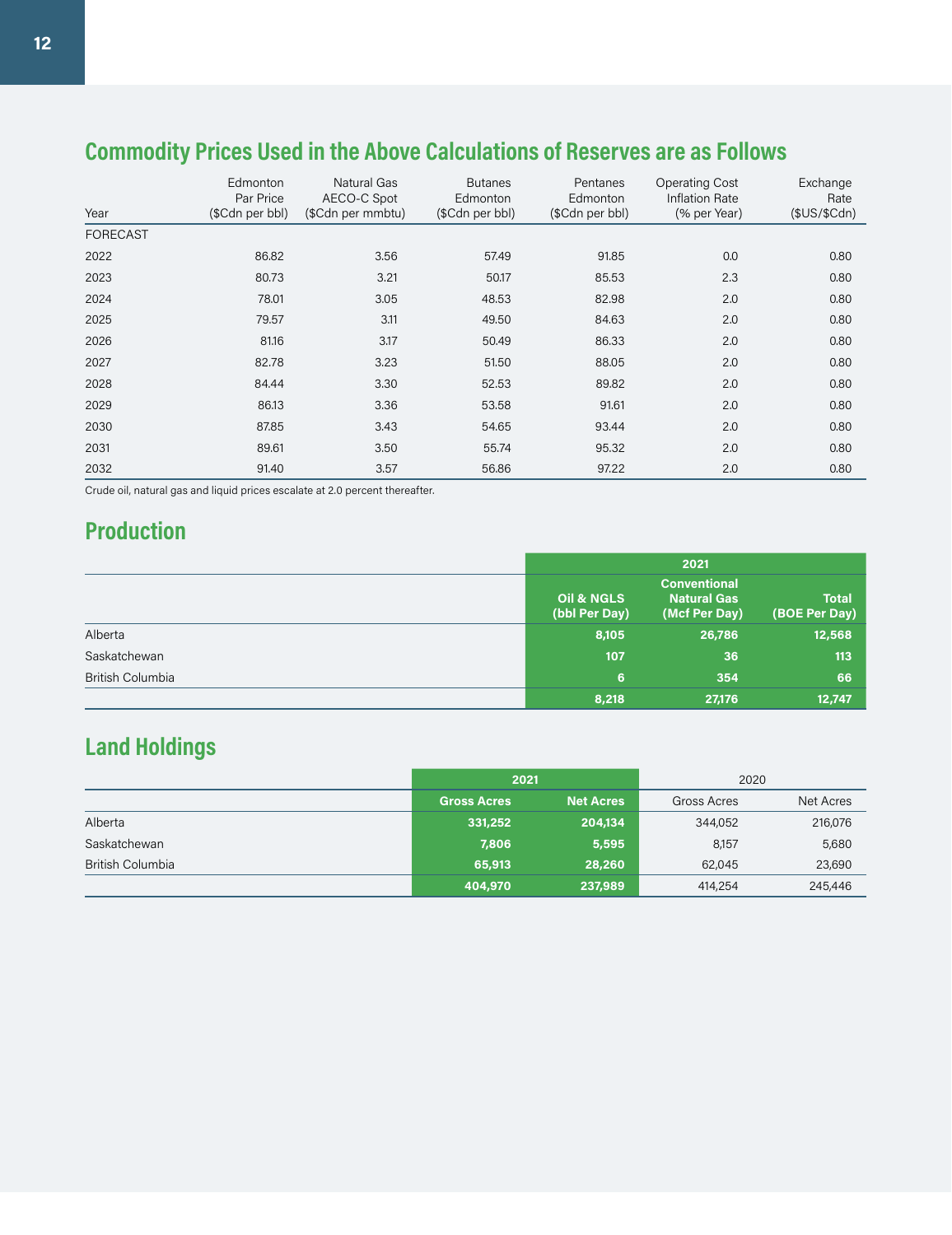# **Petroleum and Natural Gas Expenditures**

The following table summarized petroleum and natural gas capital expenditures incurred by Bonterra on acquisitions, land, and exploration and development costs for the years ended December 31:

| (\$000s)                                           | 2021   | 2020   |
|----------------------------------------------------|--------|--------|
| Land                                               | 1,621  | 959    |
| Exploration and development costs                  | 65,661 | 42,769 |
| Net petroleum and natural gas capital expenditures | 67,282 | 43,728 |

# **Drilling History**

The following tables summarize Bonterra's gross and net drilling activity and success:

|              |                    |            | 2021               |            |              |            |
|--------------|--------------------|------------|--------------------|------------|--------------|------------|
|              | <b>Development</b> |            | <b>Exploratory</b> |            | <b>Total</b> |            |
|              | <b>Gross</b>       | <b>Net</b> | <b>Gross</b>       | <b>Net</b> | <b>Gross</b> | <b>Net</b> |
| Crude oil    | 39.0               | 35.8       | х.                 | х.         | 39.0         | 35.8       |
| Natural gas  | <b>COL</b>         | <b>COL</b> | <b>COL</b>         | <b>COL</b> | <b>COL</b>   | <b>COL</b> |
| Total        | 39.0               | 35.8       | <b>COL</b>         | ×.         | 39.0         | 35.8       |
| Success rate | 100%               | 100%       | <b>COL</b>         | <b>COL</b> | 96%          | 96%        |

|              |                          |                                     | 2020                     |                          |                          |                          |  |  |
|--------------|--------------------------|-------------------------------------|--------------------------|--------------------------|--------------------------|--------------------------|--|--|
|              |                          | Total<br>Development<br>Exploratory |                          |                          |                          |                          |  |  |
|              | Gross                    | <b>Net</b>                          | Gross                    | <b>Net</b>               | Gross                    | <b>Net</b>               |  |  |
| Crude oil    | 27.0                     | 23.9                                | $\overline{\phantom{a}}$ | $\overline{\phantom{a}}$ | 27.0                     | 23.9                     |  |  |
| Natural gas  | $\overline{\phantom{0}}$ | $\overline{\phantom{0}}$            | $\overline{\phantom{a}}$ | $-$                      | $\overline{\phantom{a}}$ | $\overline{\phantom{0}}$ |  |  |
| Total        | 27.0                     | 23.9                                | $\overline{\phantom{a}}$ | $\overline{\phantom{a}}$ | 27.0                     | 23.9                     |  |  |
| Success rate | 96%                      | 96%                                 | $\overline{\phantom{a}}$ | $\overline{\phantom{a}}$ | 96%                      | 96%                      |  |  |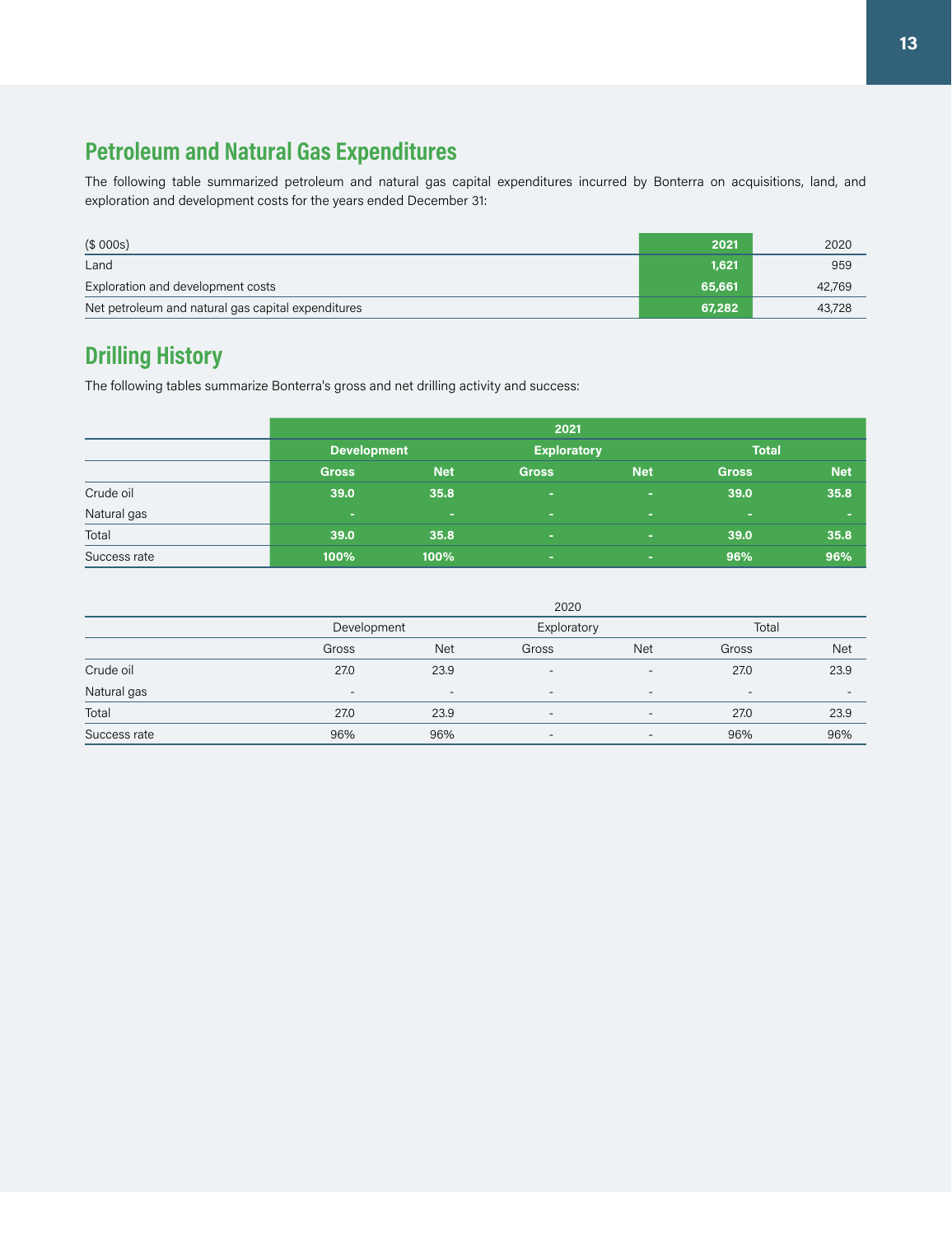# **Management's Discussion and Analysis**

The following report dated March 9, 2022 is a review of the operations and current financial position for the year ended December 31, 2021 for Bonterra Energy Corp. ("Bonterra" or "the Company") and should be read in conjunction with the audited financial statements presented under International Financial Reporting Standards (IFRS), including the notes related thereto.

## **Use of Non-IFRS Financial Measures**

Throughout this Management's Discussion and Analysis (MD&A) the Company uses the terms "field netback", "cash netback" and "net debt" to analyze operating performance, which are not standardized measures recognized under IFRS and do not have a standardized meaning prescribed by IFRS. These measures are commonly used in the oil and gas industry and are considered informative by management, shareholders and analysts. These measures may differ from those made by other companies and accordingly may not be comparable to such measures as reported by other companies.

The Company calculates cash and field netback by dividing various financial statement items as determined by IFRS by total production for the period on a barrel of oil equivalent basis. The Company calculates net debt as long-term debt plus working capital deficiency (current liabilities less current assets).

# **Frequently Recurring Terms**

Bonterra uses the following frequently recurring terms in this MD&A: "WTI" refers to West Texas Intermediate, a grade of light sweet crude oil used as benchmark pricing in the United States; "MSW Stream Index" or "Edmonton Par" refers to the mixed sweet blend that is the benchmark price for conventionally produced light sweet crude oil in Western Canada; "AECO" is the benchmark price for natural gas in Alberta, Canada; "bbl" refers to barrel; "NGL" refers to Natural gas liquids; "MCF" refers to thousand cubic feet; "MMBTU" refers to million British Thermal Units; "GJ" refers to gigajoule; and "BOE" refers to barrels of oil equivalent. Disclosure provided herein in respect of a BOE may be misleading, particularly if used in isolation. A BOE conversion ratio of 6 MCF: 1 bbl is based on an energy conversion method primarily applicable at the burner tip and does not represent a value equivalency at the wellhead.

## **Numerical Amounts**

The reporting and the functional currency of the Company is the Canadian dollar.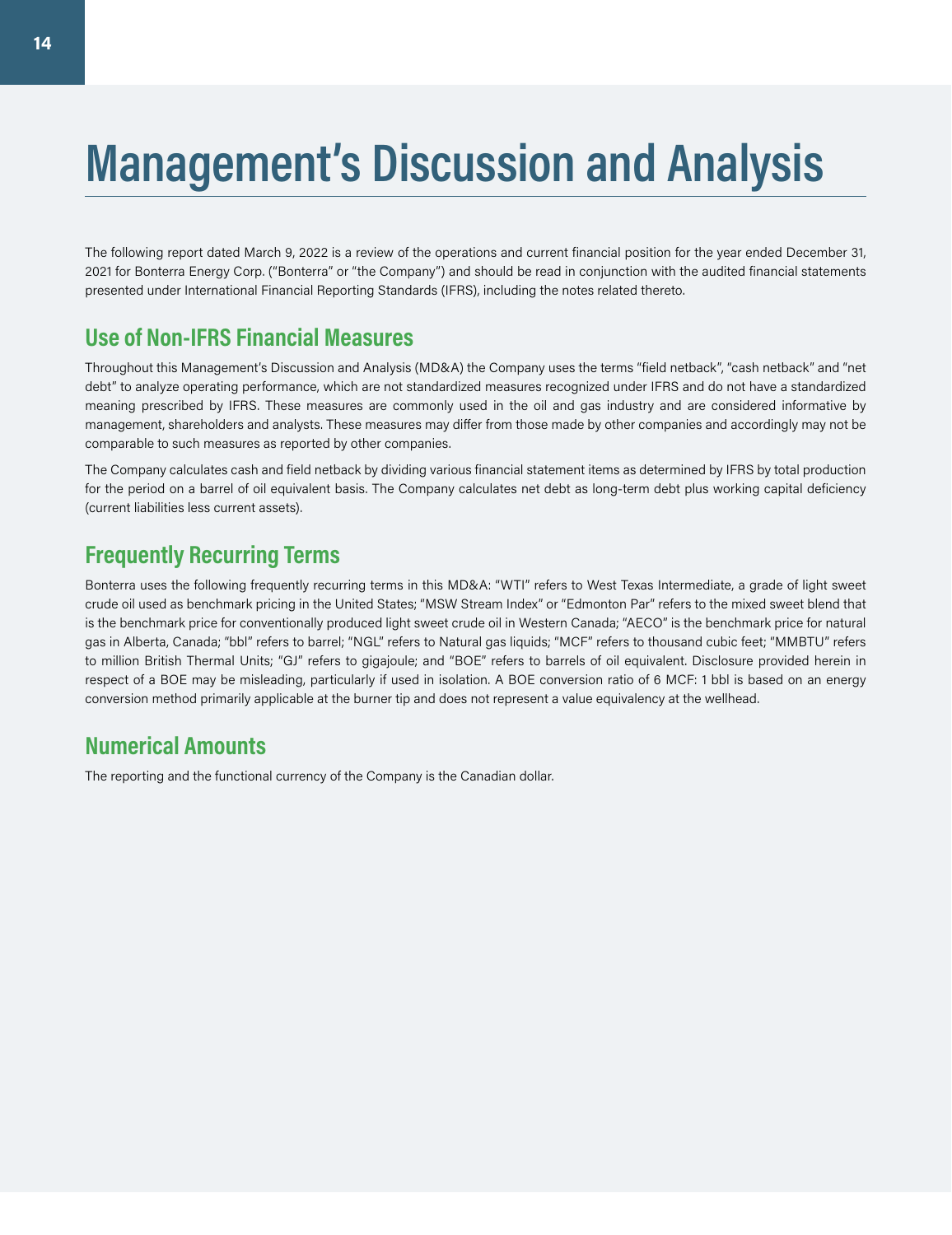# **Annual Comparisons**

| As at and for the year ended<br>(\$000s except \$ per share) |                              | December 31,<br>2021 | December 31,<br>2020 | December 31,<br>2019 |
|--------------------------------------------------------------|------------------------------|----------------------|----------------------|----------------------|
| <b>FINANCIAL</b>                                             |                              |                      |                      |                      |
| Revenue - realized oil and gas sales                         |                              | 251,616              | 121,642              | 202,749              |
| Cash flow from operations                                    |                              | 96,103               | 32,073               | 81,132               |
| Per share - basic                                            |                              | 2.85                 | 0.96                 | 2.43                 |
| Per share - diluted                                          |                              | 2.76                 | 0.96                 | 2.43                 |
| Dividend payout ratio                                        |                              | 0%                   | 3%                   | 5%                   |
| Cash dividends per share                                     |                              | 0.00                 | 0.03                 | 0.12                 |
| Net earnings (loss) <sup>(1)</sup>                           |                              | 179,299              | (306, 889)           | 21,923               |
| Per share - basic                                            |                              | 5,32                 | (9.19)               | 0.66                 |
| Per share - diluted                                          |                              | 5.16                 | (9.19)               | 0.66                 |
| Capital expenditures                                         |                              | 67,282               | 43,728               | 53,627               |
| <b>Total assets</b>                                          |                              | 945,721              | 731,859              | 1,087,817            |
| Net debt                                                     |                              | 267,179              | 315,573              | 292,810              |
| Shareholders' equity                                         |                              | 392,019              | 196,633              | 503,949              |
| <b>OPERATIONS</b>                                            |                              |                      |                      |                      |
| Light oil                                                    | - bbl per day                | 7,204                | 5,832                | 7,310                |
|                                                              | - average price (\$ per bbl) | 74.53                | 44.31                | 66.34                |
| <b>NGLs</b>                                                  | - bbl per day                | 1,013                | 1,032                | 986                  |
|                                                              | - average price (\$ per bbl) | 43,86                | 18.65                | 25.83                |
| Conventional natural gas                                     | - MCF per day                | 27,176               | 22,268               | 24,053               |
|                                                              | - average price (\$ per MCF) | 3.97                 | 2.46                 | 1.87                 |
| Total BOE per day                                            |                              | 12,747               | 10,575               | 12,305               |

(1) In the first quarter of 2020 the Company recorded a \$331,678,000 impairment provision less a \$54,107,000 deferred income tax recovery related to its Alberta CGU's oil and gas assets due to the impact of COVID-19 effect on the forward benchmark prices for crude oil. With stronger forward prices in Q2 2021, the Company recorded a \$203,197,000 impairment reversal on its Alberta CGU's oil and gas assets less \$47,149,000 deferred income tax expense.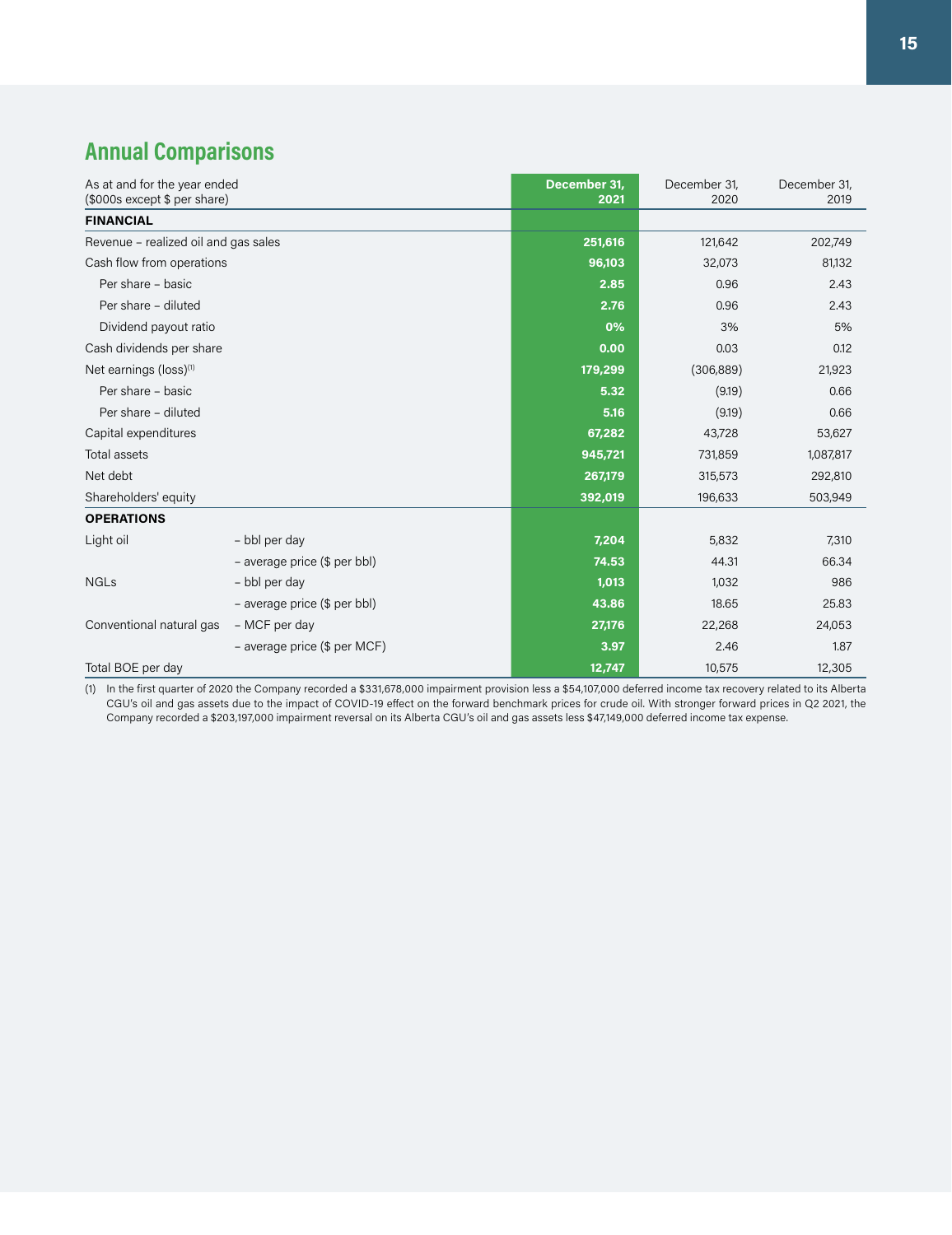# **Quarterly Comparisons**

|                                                              | 2021    |                |                |                |  |  |  |  |
|--------------------------------------------------------------|---------|----------------|----------------|----------------|--|--|--|--|
| As at and for the periods ended (\$000s except \$ per share) | Q4      | Q <sub>3</sub> | Q <sub>2</sub> | Q <sub>1</sub> |  |  |  |  |
| <b>FINANCIAL</b>                                             |         |                |                |                |  |  |  |  |
| Revenue - oil and gas sales                                  | 79,202  | 64,457         | 59,163         | 48,794         |  |  |  |  |
| Cash flow from operations                                    | 37,868  | 24,616         | 18,874         | 14,745         |  |  |  |  |
| Per share - basic                                            | 1.11    | 0.73           | 0.56           | 0.44           |  |  |  |  |
| Per share - diluted                                          | 1.07    | 0.71           | 0.55           | 0.43           |  |  |  |  |
| Net earnings (loss) <sup>(1)</sup>                           | 16,333  | 7,296          | 157,354        | (1,684)        |  |  |  |  |
| Per share - basic                                            | 0.48    | 0.22           | 4.68           | (0.05)         |  |  |  |  |
| Per share - diluted                                          | 0.46    | 0.21           | 4.55           | (0.05)         |  |  |  |  |
| Capital expenditures                                         | 17,636  | 18,578         | 7,607          | 23,461         |  |  |  |  |
| Total assets                                                 | 945,721 | 939,835        | 948,260        | 748,543        |  |  |  |  |
| Net debt                                                     | 267,179 | 307,729        | 319,310        | 328,506        |  |  |  |  |
| Shareholders' equity                                         | 392,019 | 361,590        | 353,431        | 195,393        |  |  |  |  |
| <b>OPERATIONS</b>                                            |         |                |                |                |  |  |  |  |
| Light oil (barrels per day)                                  | 7,659   | 6,948          | 7,370          | 6,834          |  |  |  |  |
| NGLs (barrels per day)                                       | 1,105   | 928            | 996            | 1,025          |  |  |  |  |
| Conventional natural gas (MCF per day)                       | 30,276  | 27,995         | 26,057         | 24,301         |  |  |  |  |
| Total BOE per day                                            | 13,810  | 12,542         | 12,709         | 11,909         |  |  |  |  |

(1) In Q2 2021, with stronger forward benchmark prices since the impact of COVID-19 beginning in March 2020, the Company recorded a \$203,197,000 impairment reversal on its Alberta CGU's oil and gas assets less \$47,149,000 deferred income tax expense.

|                                                               | 2020     |                |                |            |  |  |  |
|---------------------------------------------------------------|----------|----------------|----------------|------------|--|--|--|
| As at and for the periods ended (\$ 000s except \$ per share) | Q4       | Q <sub>3</sub> | Q <sub>2</sub> | Q1         |  |  |  |
| <b>FINANCIAL</b>                                              |          |                |                |            |  |  |  |
| Revenue - oil and gas sales                                   | 31,761   | 29,155         | 22,171         | 38,555     |  |  |  |
| Cash flow from (used in) operations                           | (1,199)  | 6,370          | 4,429          | 22,473     |  |  |  |
| Per share - basic                                             | (0.04)   | 0.19           | 0.13           | 0.67       |  |  |  |
| Per share - diluted                                           | (0.04)   | 0.19           | 0.13           | 0.67       |  |  |  |
| Net loss <sup>(1)</sup>                                       | (11,071) | (5,211)        | (5,954)        | (284, 653) |  |  |  |
| Per share - basic                                             | (0.33)   | (0.16)         | (0.18)         | (8.53)     |  |  |  |
| Per share - diluted                                           | (0.33)   | (0.16)         | (0.18)         | (8.53)     |  |  |  |
| Capital expenditures                                          | 19,064   | 2,819          | 104            | 21,741     |  |  |  |
| Total assets                                                  | 731,859  | 722,910        | 732,462        | 743,533    |  |  |  |
| Net debt                                                      | 315,573  | 295,168        | 299,445        | 300,688    |  |  |  |
| Shareholders' equity                                          | 196,633  | 207,325        | 212,342        | 218,211    |  |  |  |
| <b>OPERATIONS</b>                                             |          |                |                |            |  |  |  |
| Light oil (barrels per day)                                   | 5,371    | 5,355          | 5,553          | 7,058      |  |  |  |
| NGLs (barrels per day)                                        | 960      | 1,064          | 1,104          | 999        |  |  |  |
| Conventional natural gas (MCF per day)                        | 22,560   | 21,510         | 21,142         | 23,864     |  |  |  |
| Total BOE per day                                             | 10,091   | 10,004         | 10,181         | 12,034     |  |  |  |

(1) In the first quarter of 2020 the Company recorded a \$331,678,000 impairment provision less a \$54,107,000 deferred income tax recovery related to its Alberta CGU's oil and gas assets due to the impact of COVID-19 on forward benchmark prices for crude oil.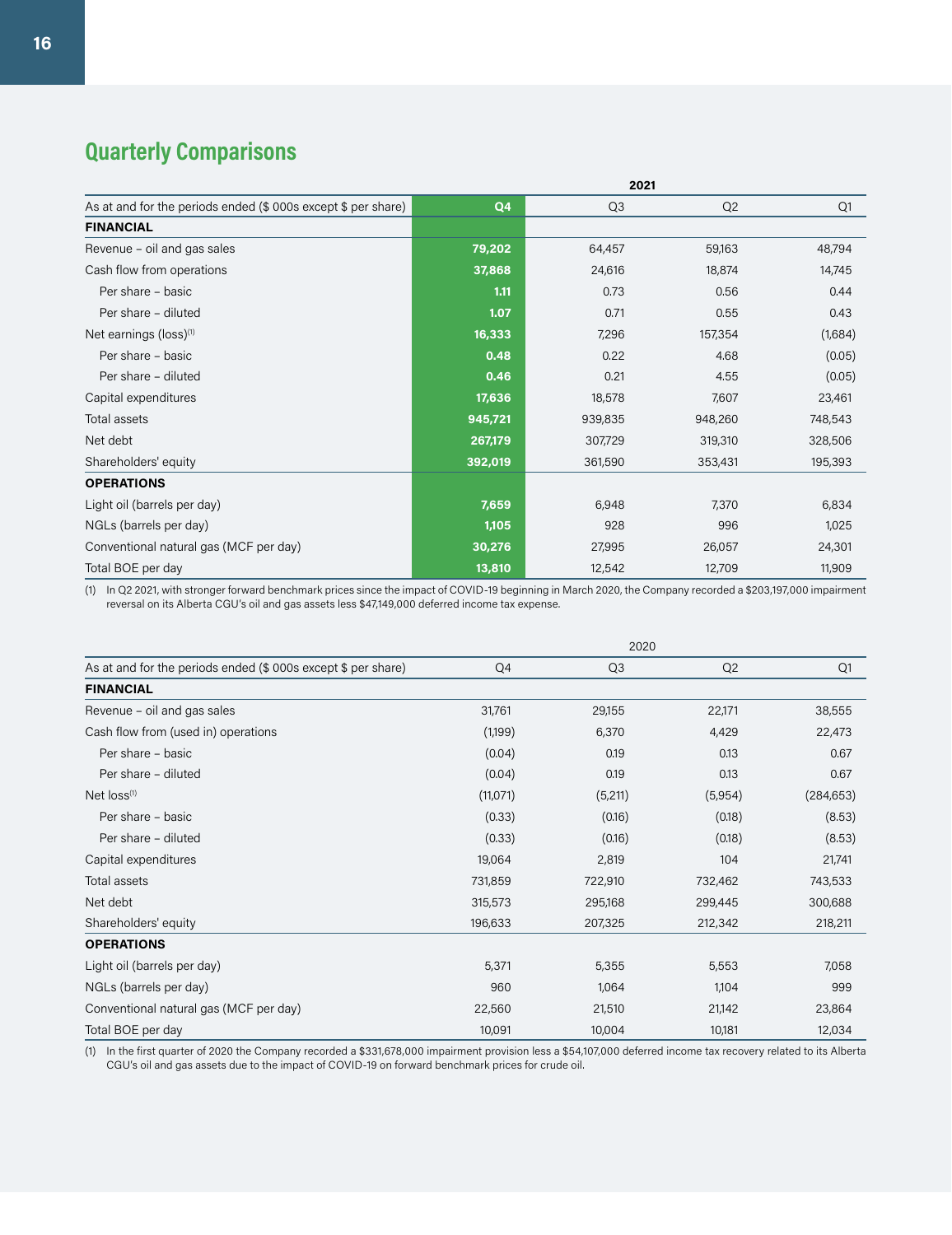# **Business Environment and Sensitivities**

Bonterra's financial results are significantly influenced by fluctuations in commodity prices, including price differentials, as well as production volumes and foreign exchange rates. The following table depicts selective market benchmark commodity prices, differentials and foreign exchange rates in the last eight quarters to assist in understanding how past volatility has impacted Bonterra's financial and operating performance. The increases or decreases in Bonterra's realized average price for oil and natural gas for each of the eight quarters is also outlined in detail in the following table.

|                                                                     | Q4-2021 | Q3-2021 | Q2-2021 | O1-2021 | Q4-2020 | Q3-2020 | Q2-2020 | Q1-2020 |
|---------------------------------------------------------------------|---------|---------|---------|---------|---------|---------|---------|---------|
| Crude oil<br>$WTI (U.S.\$/bbI)$                                     | 77.19   | 70.56   | 66.07   | 57.84   | 42.66   | 40.93   | 27.85   | 46.17   |
| WTI to MSW Stream Index<br>Differential (U.S.\$/bbl) <sup>(1)</sup> | (3.10)  | (4.08)  | (3.11)  | (5.24)  | (4.07)  | (3.51)  | (6.14)  | (7.58)  |
| Foreign exchange<br>U.S.\$ to Cdn\$                                 | 1.2601  | 1.2602  | 1.2280  | 1.2663  | 1.3031  | 1.3316  | 1,3860  | 1.3445  |
| Bonterra average realized<br>oil price (Cdn\$/bbl)                  | 85,04   | 78.42   | 71.49   | 61.76   | 47.16   | 45.73   | 33.31   | 49.67   |
| Natural gas<br>AECO (Cdn\$/mcf)                                     | 4.63    | 3.58    | 3.08    | 3.14    | 2.63    | 2.23    | 1.98    | 2.02    |
| Bonterra average realized<br>gas price (Cdn\$/mcf)                  | 4.93    | 3.94    | 3.37    | 3.44    | 3.02    | 2.40    | 2.14    | 2.26    |

(1) This differential accounts for the majority of the difference between WTI and Bonterra's average realized price (before quality adjustments and foreign exchange).

Bonterra's average realized commodity prices can be impacted by numerous events or factors. Most impactful has been the ongoing effects of the COVID-19 pandemic. Volatility in WTI benchmark pricing has been significant since the onset of COVID-19 in early 2020, though commodity pricing and industry activity has begun to strengthen in the second half of 2021 and into 2022. WTI benchmark prices for the fourth quarter of 2021 increased by nearly \$7 USD per barrel compared to the third quarter of 2021. The increase was driven by continuing improvements in real demand, coupled with ongoing supply discipline from both OPEC+ and US shale producers. These factors have continued to result in significant destocking of global crude and product inventories, which continues to support a higher price environment. However, uncertainty still remains around prolonged COVID-19 related market impacts and supply and demand levels through 2022, and as such, it is likely that pricing volatility will continue.

In addition to the above supply and demand issues, geopolitical concerns have played a significant role recently in crude oil price volatility. Tension between Russia, the Ukraine and western countries that support NATO are at the forefront currently, and headlines from this conflict are influencing crude oil prices on a daily basis.

In addition to crude prices, Canadian crude oil differentials can also impact Bonterra's financial performance. Differentials narrowed in the fourth quarter of 2021 compared to the previous quarter. Strong North American refining demand and the startup of the longanticipated Enbridge Line 3 expansion project both contributed to improved Canadian differentials in the fourth quarter. Longer term, the Trans Mountain Expansion is expected to increase Canada's export capabilities, and similar to Line 3, is anticipated to have a positive effect on the movement and pricing of Canadian barrels. Ongoing concerns around the outcome of Enbridge's Line 5 crossing into Michigan is a factor that could have a negative effect on the pricing differential between WTI and MSW or Edmonton Par pricing.

Low natural gas inventories around the globe have driven many natural gas commodity benchmark prices to multi-year highs, including the AECO benchmark price which increased nearly 30 percent in the fourth quarter of 2021 relative to the previous quarter. Forecast natural gas pricing in 2022 continues to reflect an improved AECO market. Planned facility additions for the NGTL system in the near term and progress by LNG Canada for the Kitimat liquefied natural gas export facility over the longer term may continue to support and improve market sentiment towards western Canadian-based natural gas producers.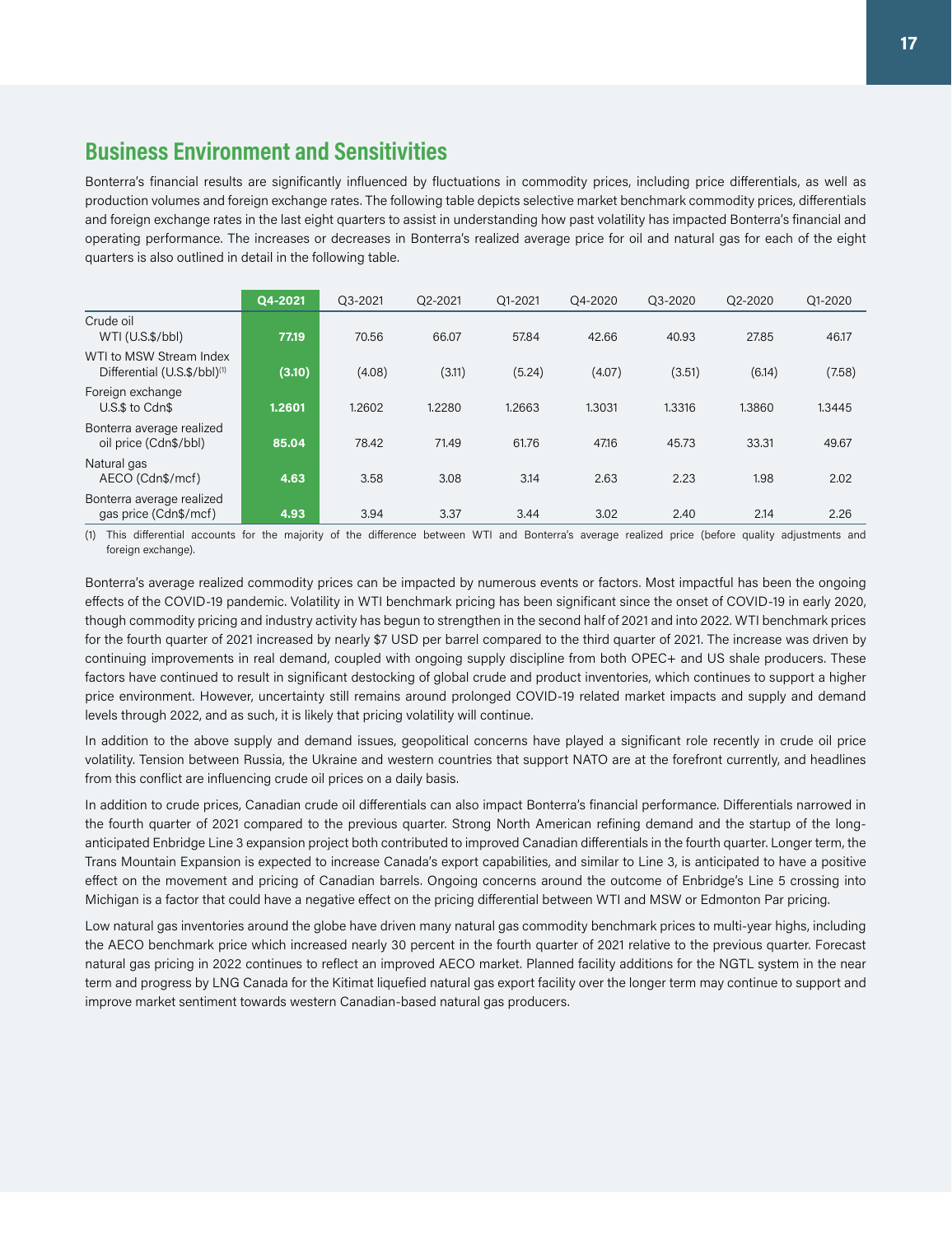The following chart shows the Company's sensitivity to key commodity price variables. The sensitivity calculations are performed independently and show the effect of changing one variable while holding all other variables constant.

#### **Annualized sensitivity analysis on cash flow, as estimated for 2022**(1)

| Impact on cash flow                 | Change (\$) | \$000s | $$$ per share <sup>(2)</sup> |
|-------------------------------------|-------------|--------|------------------------------|
| Realized crude oil price (\$/bbl)   | 1.00        | 2,517  | 0.07                         |
| Realized natural gas price (\$/mcf) | 0.10        | 979    | 0.03                         |
| U.S.\$ to Canadian \$ exchange rate | 0.01        | 2.013  | 0.06                         |

(1) This analysis uses current royalty rates, annualized estimated average production of 13,500 BOE per day and no changes in working capital.

(2) Based on annualized basic weighted average shares outstanding of 35,000,952.

## **Business Overview, Strategy and Key Performance Drivers**

Bonterra is an upstream oil and gas company that is primarily focused on the development of its Cardium land within the Pembina and Willesden Green areas located in central Alberta. The Pembina Cardium reservoir is the largest conventional oil reservoir in western Canada that features large original oil in place with very low recoveries to date. Bonterra operates approximately 93 percent of its production and the majority of its related oil and gas processing facilities, which require minimal additional capital to support an increase of production. Bonterra is committed to employing local services in Drayton Valley and to being a key economic contributor to rural and surrounding communities located within central Alberta.

On October 20, 2021, the Company successfully closed a private placement debt financing, thereby achieving its goal of restructuring all bank debt to a fully conforming revolving credit facility and converting \$19.5 million of its current subordinated promissory note and dueto-related party debt under the same terms and conditions as the private placement. Bonterra's current debt restructuring and move to a fully conforming \$210 million borrowing base facility together represent the complete removal of the existing \$65 million non-revolving term loan, leading to significantly improved financial flexibility. With these balance sheet improvements combined with strengthening commodity prices, the Company has established a stronger position from which to execute on its business plan through 2022. Bonterra intends to continue investing capital for incremental growth initiatives to support increased free cash flow generation that can be allocated to further enhancing its capital structure, balance sheet and leverage metric improvements.

Bonterra successfully returned to pre-COVID-19 production levels in 2021, taking advantage of rising commodity prices to maximize cash flow. The Company averaged 12,747 BOE per day of production in 2021, an increase of 2,172 BOE per day, or twenty-one percent compared to 2020, and averaged 13,810 BOE per day through the fourth quarter. With production volumes now in excess of pre-COVID-19 levels, the Company's 2022 production guidance has been reaffirmed between 13,300 to 13,700 BOE per day. Bonterra believes the Company has established a strong position to continue pursuing profitable development of its high-quality, light oil weighted asset base and remains focused to maximizing the Company's financial position.

In 2021, the Company achieved a six percent reduction per well drilling, completion, and equipping costs compared to the prior year. Bonterra invested total capital expenditures of \$67.3 million in 2021, which was at the lower end of its annual capital budget. Of the total capital invested, \$51.1 million was directed to the drilling of 37 gross (35.4 net) operated wells and the completing, equipping, tying-in and placing on production of 35 gross (33.2 net) operated wells, with four of the completed and equipped wells having been drilled late in 2020. Approximately \$16.2 million of the capital program was directed to related infrastructure, recompletions and nonoperated capital programs. The six gross (6.0 net) operated wells drilled in the fourth quarter of 2021 were completed, equipped and tied-in in the first quarter of 2022. The Company's previously announced 2022 capital expenditure budget is expected to total between \$55 million to \$65 million.

Bonterra successfully abandoned 220.7 net wells, 203.0 net pipeline segments and decommissioned 3.0 net battery sites during 2021 with support from the Alberta Site Rehabilitation Program ("SRP"). As the Company continues to execute its abandonment program through 2022, a further 131 net wells and associate pipelines that have no deemed future economic potential are forecast to be abandoned. Bonterra continuously reviews its inactive well inventory for future potential to determine if a well bore should be reactivated, repurposed, or abandoned.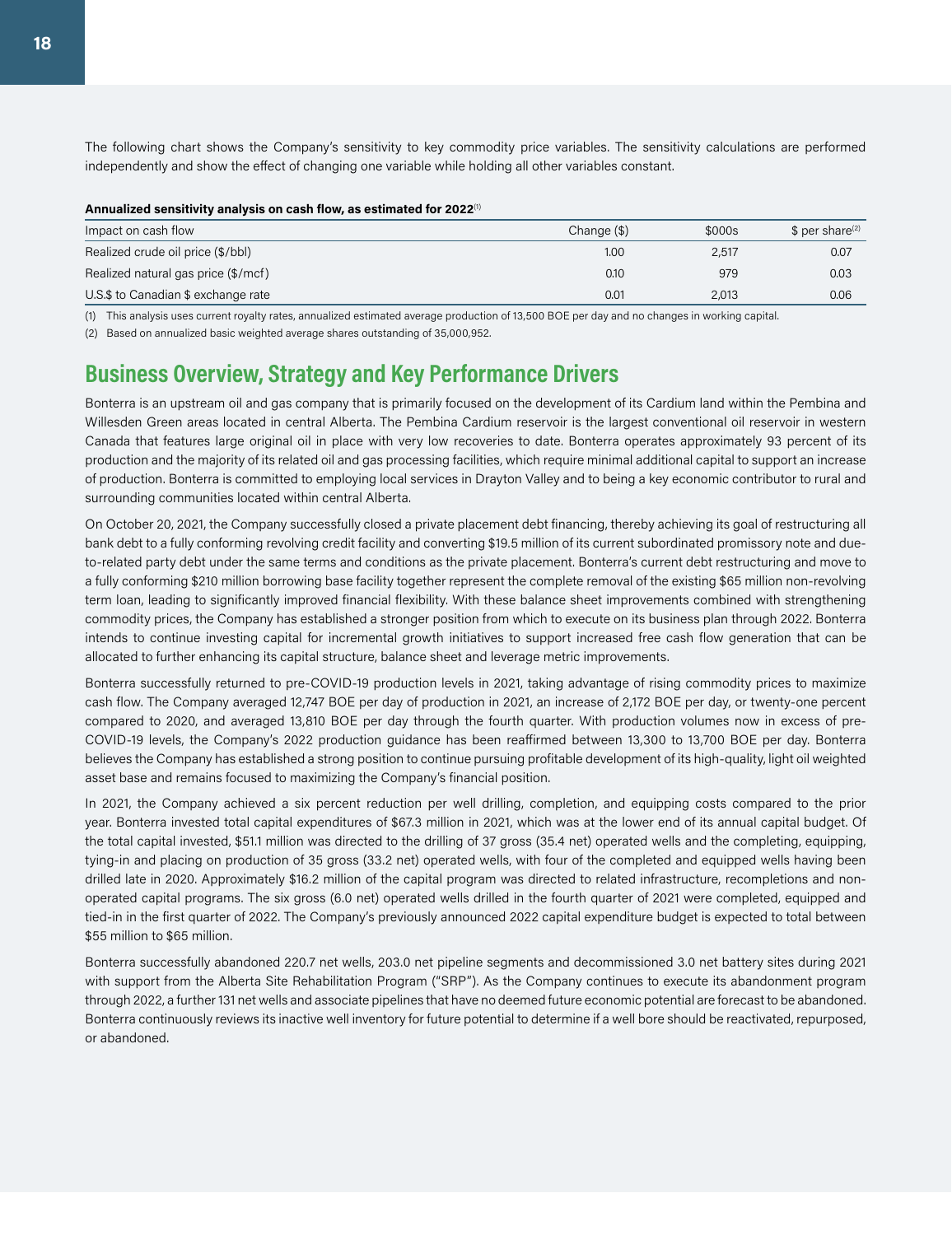To further support stability while facing continued market volatility, and as part of Bonterra's ongoing efforts to diversify commodity pricing and to protect future cash flows, the Company has executed physical delivery sales and risk management contracts to the end of 2022 on approximately 30 percent of its expected crude oil and natural gas production. For 2022, Bonterra has secured a WTI price between \$48.00 USD to \$92.10 USD per bbl on 2,460 bbls per day, with a WTI to Edmonton par differential average of approximately \$6.00 on 1,663 bbls per day. In addition, the Company has secured a natural gas price between \$2.00 to \$4.15 on 11,301 GJ per day for the next twelve months.

Bonterra's successful operations are dependent upon several factors including, but not limited to: commodity prices, efficient management of capital spending, the ability to maintain desired levels of production, control over infrastructure, efficiency in developing and operating properties, and the ability to control costs. The Company's key measures of performance with respect to these drivers include but are not limited to: average daily production volumes, average realized prices, and average production costs per unit of production. Disclosure of these key performance measures can be found in this MD&A and/or previous interim or annual MD&A disclosures.

# **Drilling**

| Three months ended                |                      |                    |                          |                          |                      | Year ended           |                |                    |                      |                      |
|-----------------------------------|----------------------|--------------------|--------------------------|--------------------------|----------------------|----------------------|----------------|--------------------|----------------------|----------------------|
|                                   | December 31.<br>2021 |                    | September 30,            | 2021                     |                      | December 31,<br>2020 | December 31.   | 2021               |                      | December 31,<br>2020 |
|                                   | $Gross^{(1)}$        | Net <sup>(2)</sup> | $Gross^{(1)}$            | Net <sup>(2)</sup>       | Gross <sup>(1)</sup> | Net <sup>(2)</sup>   | $Gross^{(1)}$  | Net <sup>(2)</sup> | Gross <sup>(1)</sup> | Net <sup>(2)</sup>   |
| Crude oil horizontal-operated     | 8                    | 8.0                | 13                       | 11.5                     | 13                   | 12.8                 | 37             | 35.4               | 24                   | 23.8                 |
| Crude oil horizontal-non-operated | $\mathbf{2}$         | 0.4                | $\overline{\phantom{a}}$ | $\overline{\phantom{a}}$ | 3                    | 0.1                  | $\overline{2}$ | 0.4                | 3                    | 0.1                  |
| Total                             | 10                   | 8.4                | 13                       | 11.5                     | 16                   | 12.9                 | 39             | 35.8               | 27                   | 23.9                 |
| Success rate                      |                      | 100%               |                          | 100%                     |                      | 100%                 |                | 100%               |                      | 96%                  |

(1) "Gross" wells are the number of wells in which Bonterra has a working interest.

(2) "Net" wells are the aggregate number of wells obtained by multiplying each gross well by Bonterra's percentage of working interest.

During 2021, the Company drilled 37 gross (35.4 net) operated wells and completed, tied-in and placed on production 35 gross (33.2 net) operated wells. Four of the wells that were completed and tied-in during Q1 2021 were drilled in late 2020. The six gross (6.0 net) operated wells drilled in the fourth quarter of 2021 were completed, equipped and tied-in in the first quarter of 2022.

# **Production**

|                             |                      | Three months ended    | Year ended           |                      |                      |
|-----------------------------|----------------------|-----------------------|----------------------|----------------------|----------------------|
|                             | December 31.<br>2021 | September 30,<br>2021 | December 31.<br>2020 | December 31.<br>2021 | December 31.<br>2020 |
| Crude oil (barrels per day) | 7,659                | 6,948                 | 5,371                | 7,204                | 5,832                |
| NGLs (barrels per day)      | 1,105                | 928                   | 960                  | 1,013                | 1,032                |
| Natural gas (MCF per day)   | 30,276               | 27,995                | 22,560               | 27,176               | 22,268               |
| Average BOE per day         | 13,810               | 12,542                | 10,091               | 12,747               | 10,575               |

The Company averaged 12,747 BOE per day of production in 2021, compared to 10,575 BOE per day for 2020, an increase of 2,172 BOE per day or 21 percent. The increase in production is largely due to the Company's drilling program re-commencing in the fourth quarter of 2020 after being suspended since April 2020, along with the reactivation of down wells that were voluntarily shut-in due to low commodity prices from the onset of the COVID-19 pandemic. With the support of the BDC subordinated debt, Bonterra has since exceeded Q1 2020 (pre COVID-19) production levels. The Company's 2021 average production was slightly below with its previously stated annual production guidance of 12,800 to 13,200 BOE per day, despite experiencing an average of approximately 375 BOE per day of downtime during the year due to third-party pipeline and facility issues and pipeline freeze offs in December 2021 due to extremely cold weather.

Quarter-over-quarter production increased primarily due to the Company realizing the full benefit of bringing on production from fifteen wells during the third and fourth quarter of 2021.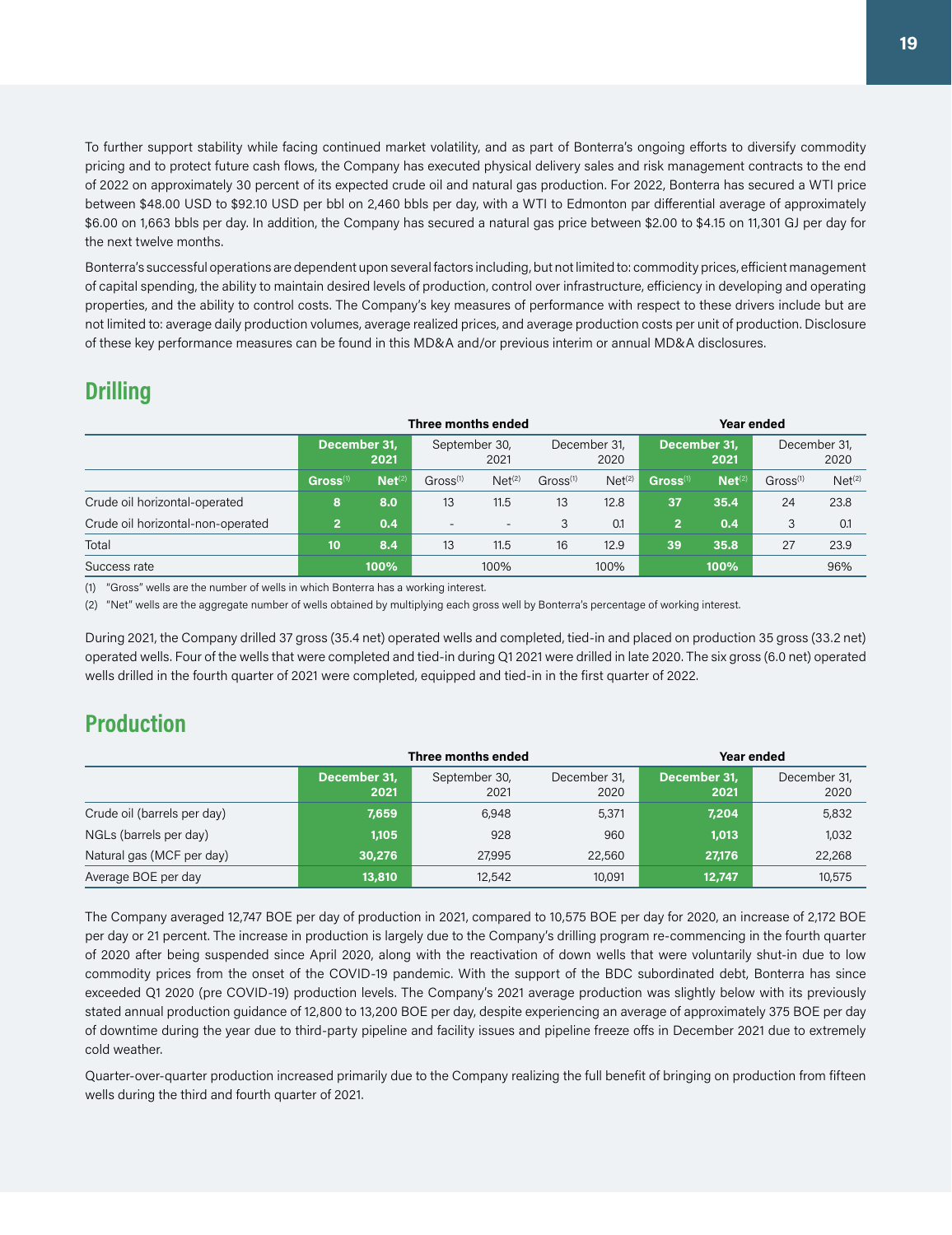# **Cash Netback**

The following table illustrates the calculation of the Company's cash netback from operations for the periods ended:

|                                                   |                      | Three months ended    | Year ended           |                      |                      |
|---------------------------------------------------|----------------------|-----------------------|----------------------|----------------------|----------------------|
| \$ per BOE                                        | December 31.<br>2021 | September 30,<br>2021 | December 31,<br>2020 | December 31.<br>2021 | December 31.<br>2020 |
| Production volumes (BOE)                          | 1,270,488            | 1,153,874             | 928,332              | 4,652,719            | 3,870,369            |
| Gross production revenue                          | 62.34                | 55,86                 | 34.21                | 54.08                | 31.43                |
| Risk management contracts realized<br>gain (loss) | (5.24)               | (4.21)                | (0.58)               | (3.74)               | 0.10                 |
| Royalties                                         | (6.94)               | (6.17)                | (2.11)               | (5.53)               | (2.02)               |
| Production costs                                  | (15.70)              | (14.45)               | (17.30)              | (15.19)              | (15.12)              |
| Field netback                                     | 34.46                | 31.03                 | 14.22                | 29.62                | 14.39                |
| General and administrative                        | (2.64)               | (1.74)                | (4.07)               | (2.20)               | (2.54)               |
| Interest and other                                | (3.10)               | (4.45)                | (7.28)               | (4.89)               | (4.67)               |
| Cash netback                                      | 28.72                | 24.84                 | 2.87                 | 22.53                | 718                  |

Cash netbacks increased in 2021 compared to 2020 primarily due to higher realized commodity prices. This was partially offset by increased royalties and realized losses on risk management contracts. Quarter-over-quarter cash netbacks increased primarily due to further increases in commodity prices and a decrease in interest expense offset by an increase in royalties and risk management contract losses.

# **Oil and Gas Sales**

|                                       |                                               | Three months ended | Year ended |              |              |
|---------------------------------------|-----------------------------------------------|--------------------|------------|--------------|--------------|
|                                       | December 31,<br>September 30,<br>December 31, |                    |            | December 31, | December 31, |
|                                       | 2021                                          | 2021               | 2020       | 2021         | 2020         |
| Revenue – oil and gas sales (\$ 000s) |                                               |                    |            |              |              |
| Light oil                             | 59,924                                        | 50,127             | 23,301     | 195,985      | 94,567       |
| <b>NGL</b>                            | 5,543                                         | 4,172              | 2,188      | 16,225       | 7,044        |
| Conventional natural gas              | 13,735                                        | 10,158             | 6,272      | 39,406       | 20,031       |
|                                       | 79,202                                        | 64,457             | 31,761     | 251,616      | 121,642      |
| Average realized prices:              |                                               |                    |            |              |              |
| Light oil (\$ per barrel)             | 85.04                                         | 78.42              | 47.16      | 74.53        | 44.31        |
| NGL (\$ per barrel)                   | 54.54                                         | 48.86              | 24.78      | 43,86        | 18.65        |
| Conventional natural gas (\$ per MCF) | 4.93                                          | 3.94               | 3.02       | 3.97         | 2.46         |
| Average (\$ per BOE)                  | 62.34                                         | 55,86              | 34.21      | 54.08        | 31.43        |
| Average BOE per day                   | 13,810                                        | 12,542             | 10,091     | 12,747       | 10,575       |

Revenue from oil and gas sales in 2021 increased by \$129.9 million, or 107 percent, compared to the same period in 2020. This increase was primarily driven by a 68 percent increase in Bonterra's realized crude oil prices paired with a twenty percent increase in production. Quarter-over-quarter, oil and gas sales increased as the Company benefited from further increases in crude oil and NGL prices while natural gas prices also increased by twenty-five percent quarter-over-quarter.

Bonterra's product split on a revenue basis was weighted approximately 84 percent to crude oil and NGLs during 2021.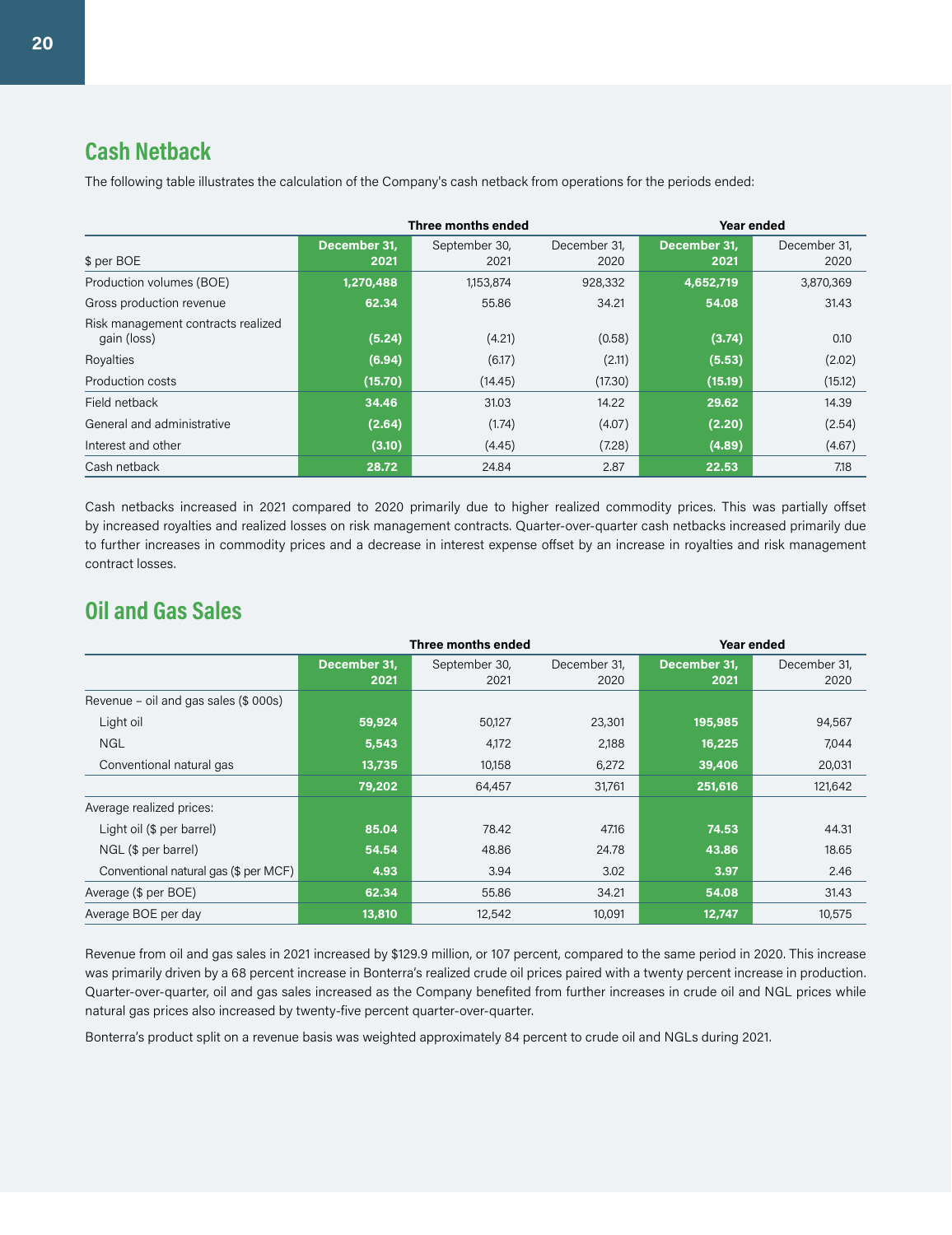# **Royalties**

|                                                                           |                      | Three months ended    | Year ended           |                      |                      |
|---------------------------------------------------------------------------|----------------------|-----------------------|----------------------|----------------------|----------------------|
| (\$000s)                                                                  | December 31,<br>2021 | September 30,<br>2021 | December 31,<br>2020 | December 31,<br>2021 | December 31,<br>2020 |
| Crown royalties                                                           | 5,716                | 4,193                 | 913                  | 15,241               | 4,104                |
| Freehold, gross overriding and<br>other royalties                         | 3,099                | 2,926                 | 1,044                | 10,509               | 3,717                |
| Total royalties                                                           | 8,815                | 7,119                 | 1,957                | 25,750               | 7,821                |
| Crown royalties - percentage<br>of revenue                                | 7.2                  | 6.5                   | 2.9                  | 6.1                  | 3.4                  |
| Freehold, gross overriding and other<br>royalties - percentage of revenue | 3.9                  | 4.5                   | 3.3                  | 4.2                  | 3.1                  |
| Royalties - percentage of revenue                                         | 11.1                 | 11.0                  | 6.2                  | 10.3                 | 6.5                  |
| Royalties \$ per BOE                                                      | 6.94                 | 6.17                  | 2.11                 | 5.53                 | 2.02                 |

Royalties paid by the Company consist of both Crown royalties to the Provinces of Alberta, Saskatchewan and British Columbia and other royalties. Total royalties for 2021 increased by \$3.51 per BOE and quarter-over-quarter increased by \$0.77 per BOE. The increase in both periods was primarily the result of commodity price improvements.

# **Production Costs**

|                            |              | Three months ended | Year ended   |              |        |
|----------------------------|--------------|--------------------|--------------|--------------|--------|
|                            | December 31. | September 30,      | December 31, | December 31, |        |
| $($000s$ except $$perBOE)$ | 2021         | 2021               | 2020         | 2021         | 2020   |
| Production costs           | 19,951       | 16,676             | 16,064       | 70,670       | 58,525 |
| \$ per BOE                 | 15.70        | 14.45              | 17.30        | 15.19        | 15.12  |

Production costs for 2021 increased compared to 2020 primarily due to increased production, maintenance costs with more well reactivations from the prior year, an increase in power costs from higher energy rates and increased Alberta government levies as some amounts were waived during 2020.

Production costs for Q4 2021 increased from Q3 2021 on per BOE basis. The increase was primarily due to increased maintenance costs as the Company continued to reactivate down wells and more third-party facility maintenance costs. Also, the Company had increased trucking costs on flush production in new areas with limited facility capacity.

# **Other Income**

|                                                        |                      | Three months ended       |                          |                      | Year ended           |  |
|--------------------------------------------------------|----------------------|--------------------------|--------------------------|----------------------|----------------------|--|
| (\$000s)                                               | December 31,<br>2021 | September 30,<br>2021    | December 31,<br>2020     | December 31,<br>2021 | December 31,<br>2020 |  |
| Investment income                                      | 38                   | 5                        | 12                       | 67                   | 50                   |  |
| Administrative income                                  | 195                  | 124                      | 71                       | 487                  | 211                  |  |
| Gain on sale of property                               | 225                  | $\overline{\phantom{a}}$ | $\overline{\phantom{a}}$ | 225                  |                      |  |
| Deferred consideration                                 | 364                  | 321                      | 214                      | 1,292                | 889                  |  |
| Government grant in-kind                               | 1,009                | 1,470                    | 1,689                    | 5,901                | 1,689                |  |
| Realized gain (loss) on risk<br>management contracts   | (6,657)              | (4,856)                  | (540)                    | (17, 389)            | 401                  |  |
| Unrealized gain (loss) on risk<br>management contracts | 7,189                | 1,763                    | (3,451)                  | (968)                | (3,464)              |  |
|                                                        | 2,363                | (1,173)                  | (2,005)                  | (10, 385)            | (224)                |  |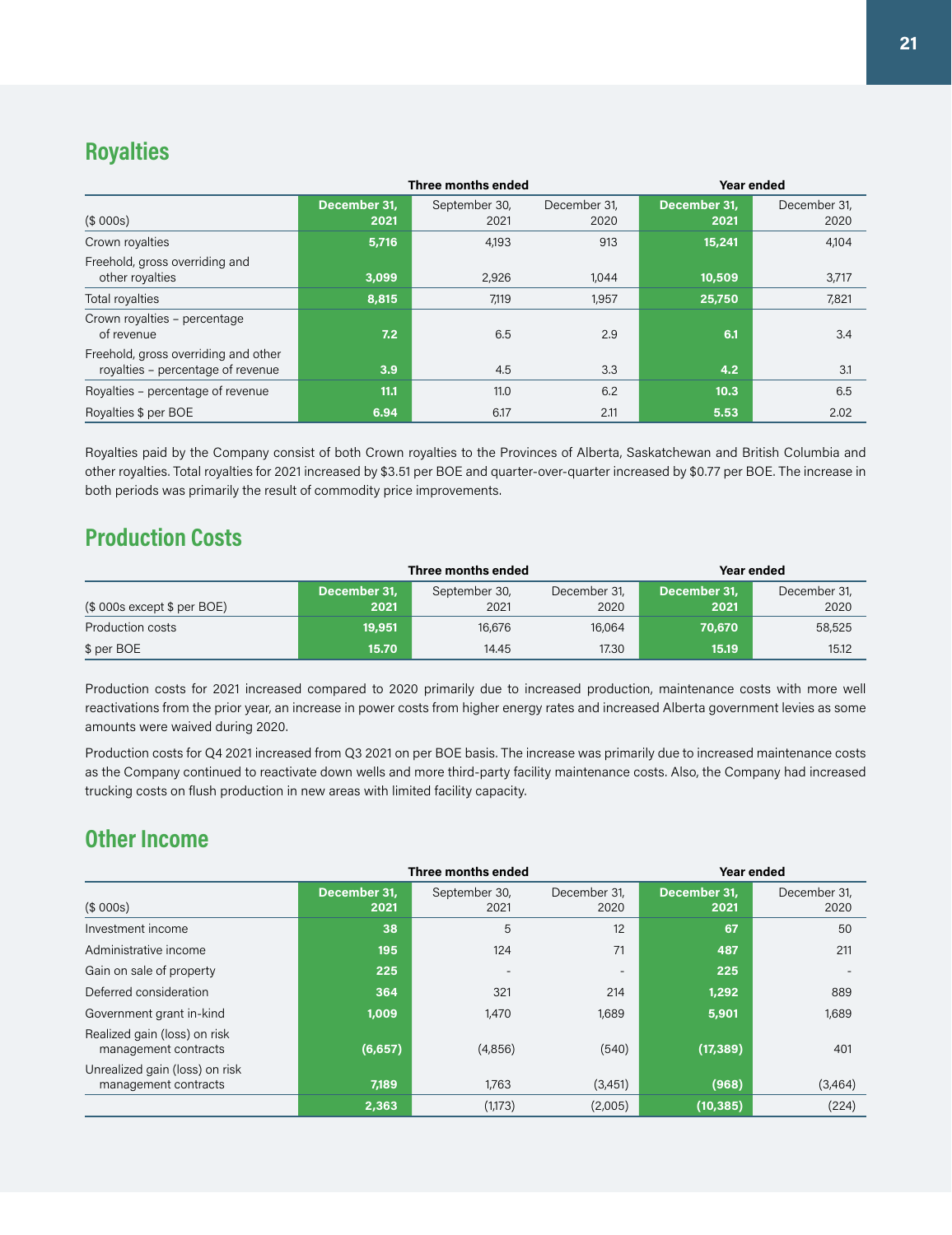Deferred consideration relates to a deferred gain on the sale of a two percent overriding royalty interest, which is recognized into revenue using the same unit-of-production method as the encumbered property, plant, and equipment assets.

The market value and carrying value of the investments held by the Company on December 31, 2021 was \$891,000 (December 31, 2020 – \$295,000). There were no dispositions during the period ended December 31, 2021 or December 31, 2020. Dispositions that result in a gain or loss on sale are recorded as an equity transfer between accumulated other comprehensive income and retained earnings.

The Company receives administrative income for various oil and gas administrative services provided and production equipment rentals to other companies.

The Government of Alberta's SRP provides grant funding through service providers to abandon or remediate oil and gas sites. The Company derecognized approximately \$5.9 million of asset retirement obligations as an in-kind grant in 2021 (December 31, 2020 – \$1.7 million). The benefit of the in-kind grant is recognized through other income.

To minimize commodity price risk on crude oil and natural gas sales, Bonterra has entered into financial derivatives. The financial derivatives outstanding are for the period from January 1, 2022 to December 31, 2022 and are for a total of 601,900 barrels of light crude oil (approximately 1,649 barrels of oil per day for the next twelve months) at fixed WTI prices ranging from \$48.00 USD to \$81.60 USD per barrel, with a fixed differential from WTI to Edmonton Par prices for 447,500 barrels of oil (approximately 1,226 barrels of oil per day) at prices ranging from approximately \$5.80 to \$6.55 per barrel. These contracts are not considered normal sales contracts and are recorded at fair value.

# **General and Administrative ("G&A") Expense**

|                                          | Three months ended   |                          |                      | Year ended           |                      |  |
|------------------------------------------|----------------------|--------------------------|----------------------|----------------------|----------------------|--|
| $($000s$ except $$per BOE)$              | December 31,<br>2021 | September 30,<br>2021    | December 31,<br>2020 | December 31.<br>2021 | December 31,<br>2020 |  |
| Employee compensation                    | 2,461                | 1,341                    | 1,412                | 5,924                | 3,903                |  |
| Office and administrative - recurring    | 891                  | 670                      | 1,077                | 3,379                | 3,093                |  |
| Total G&A recurring                      | 3,352                | 2,011                    | 2,489                | 9,303                | 6,996                |  |
| Office and administrative - nonrecurring | ٠                    | $\overline{\phantom{a}}$ | 1,287                | 946                  | 2,818                |  |
| <b>Total G&amp;A</b>                     | 3,352                | 2,011                    | 3.776                | 10,249               | 9,814                |  |
| \$ per BOE recurring                     | 2.64                 | 1.74                     | 2.68                 | 2.00                 | 1.81                 |  |
| \$ per BOE nonrecurring                  | ٠                    | $\overline{\phantom{a}}$ | 1.39                 | 0.20                 | 0.73                 |  |
| \$ per BOE total                         | 2.64                 | 1.74                     | 4.07                 | 2.20                 | 2.54                 |  |

Employee compensation expense increased by \$2.0 million in 2021 compared to 2020. In 2020, as a result of COVID-19, the Company cutback staffing costs and utilized the Canadian Emergency Wage Subsidy ("CEWS") government program. The Company did not receive any CEWS payments in Q2, Q3 and Q4 2021.

Non-recurring office and administrative costs are expenditures related to successfully defending an unsolicited hostile bid for the Company that expired March 29, 2021.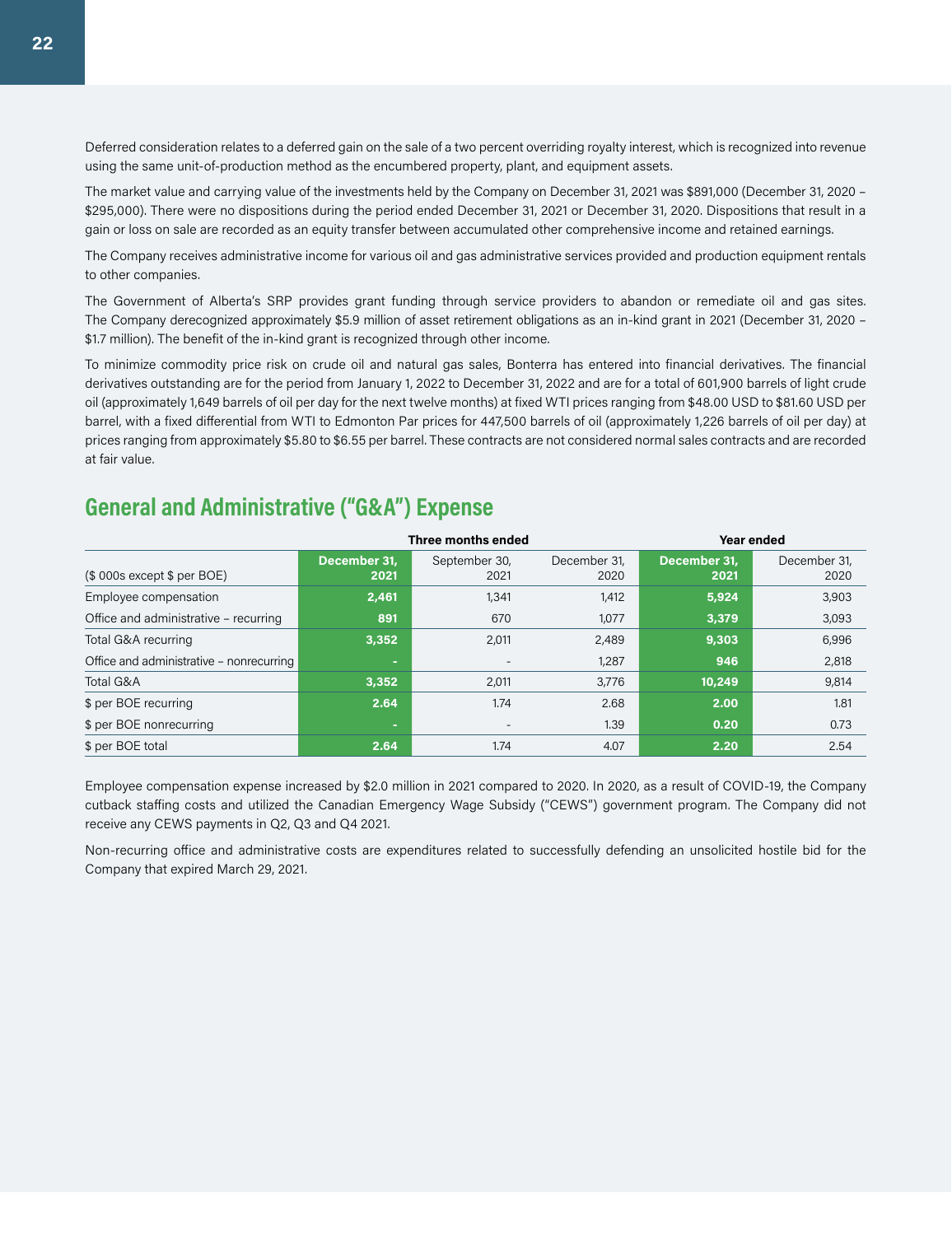## **Finance Costs**

|                                                | Three months ended   |                       |                          | Year ended           |                      |  |
|------------------------------------------------|----------------------|-----------------------|--------------------------|----------------------|----------------------|--|
| $($000s$ except $$per BOE)$                    | December 31,<br>2021 | September 30,<br>2021 | December 31,<br>2020     | December 31.<br>2021 | December 31,<br>2020 |  |
| Interest on bank debt and<br>subordinated debt | 3,063                | 4,985                 | 6,566                    | 21,332               | 17,353               |  |
| Other interest                                 | 1,109                | 281                   | 274                      | 1,937                | 1,003                |  |
| Interest expense                               | 4,172                | 5,266                 | 6,840                    | 23,269               | 18,356               |  |
| \$ per BOE                                     | 3,28                 | 4.56                  | 7.37                     | 5.00                 | 4.74                 |  |
| Accretion of decommissioning<br>liabilities    | 829                  | 822                   | 800                      | 3,230                | 3,134                |  |
| Accretion on subordinated debentures           | 410                  |                       | $\overline{\phantom{a}}$ | 410                  |                      |  |
| Total finance costs                            | 5,411                | 6,088                 | 7,640                    | 26,909               | 21,490               |  |

Interest on bank debt increased in 2021 compared to 2020 due to an increase in interest rates stemming from the negative effects of COVID-19 on the Company's net debt to earnings before income taxes and depletion and amortization (or "EBITDA" as defined by the Company's bank facility) ratio and the interest rate grid for the term portion of the facility. Interest costs were partially offset by a \$42.9 million reduction in the average bank debt balance outstanding. Interest rates for the current quarter are determined based on the trailing quarter and calculated by taking the ratio of total debt (excluding accounts payable and accrued liabilities) to EBITDA (defined as net income excluding finance costs, provision for current and deferred taxes, depletion and depreciation, share-option compensation, gain or loss on sale of assets and impairment of assets) multiplied by four.

Subordinated debt interest relates to the BDC second lien non-revolving four-year term loan. The Company drew \$28 million in Q4 2020 and \$17 million in Q1 2021. The loan bears interest at five percent in the first year and increases by one percent per year thereafter. For more information about the subordinated debt, refer to Note 12 of the December 31, 2021 audited annual financial statements.

Prior to October 20, 2021, other interest primarily related to amounts paid to a related party and a subordinated promissory note from a private investor ("Subordinated Loans"). For more information about the Subordinated Loans, refer to Note 9 and 10 of the December 31, 2021 audited annual financial statements.

On October 20, 2021, the Company issued 32,000 units of senior unsecured debentures (the "Initial Offering") at a face value of \$1,000 per unit. Each unit bears interest at 9 percent per annum and has a four-year term, and includes 56 common share purchase warrants of Bonterra. Each warrant is exercisable to acquire one common share of Bonterra at a price of \$7.75 per common share for a period of four years from October 20, 2021 and is subject to customary anti-dilution adjustment until October 20, 2025. In conjunction with the Initial Offering, the Company has also entered into agreements with the holders of its existing Subordinated Loans to convert their principal amounts of an aggregate of \$19.5 million into units under the same terms and conditions as the subscribers under the Initial Offering.

Concurrent with the closing of the Initial Offering, Bonterra entered into an agreement with the Agents providing for a separate offering of up to \$5 million of Units (the "Follow On Offering"), under the same terms and conditions as the Initial Offering. As part of the Follow On Offering, insiders of the Company were given the option to subscribe for up to \$1 million in Units. On October 21, 2021, The Company announced an increase to the Follow On Offering to \$7.5 million of Units. The Follow On Offering closed on November 10, 2021, and 7,500 units were issued. A total of 59,000 units were issued. For more information on unsecured subordinated debentures see Note 13 of the December 31, 2021 audited annual financial statements.

The unsecured subordinated debentures were determined to be a compound instrument with a debt and equity component. The fair value of the debt component of the \$59 million in debentures was determined on issuance to be 15.6 percent using the effective interest rate method, by discounting future payments of interest and principal with the residual value allocated to Warrants of \$9.8 million and issue costs of \$2.2 million. The value of the debt will accrete up to the principal balance at maturity. The Company estimated the fair value of \$9.8 million or \$2.97 per Warrant using the Black-Scholes option pricing model. The Warrants have been recorded net of \$2.3 million of deferred taxes in shareholders' equity.

A one percent increase (decrease) in the Canadian prime rate would decrease (increase) both annual net earnings and comprehensive income by approximately \$1,618,000.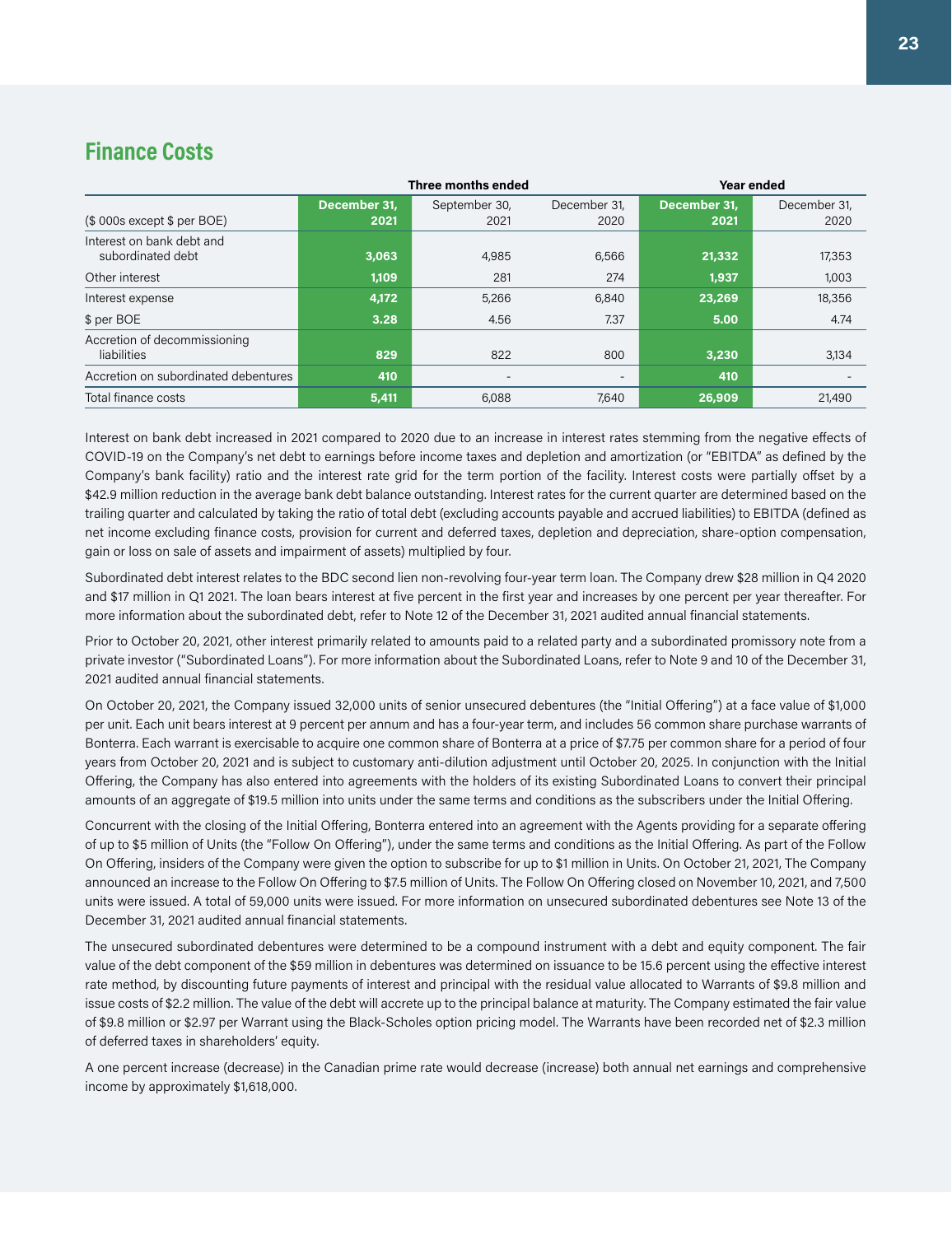# **Share-Option Compensation**

|                           | Three months ended   |                       |                      | Year ended           |                      |  |
|---------------------------|----------------------|-----------------------|----------------------|----------------------|----------------------|--|
| (\$000s)                  | December 31.<br>2021 | September 30.<br>2021 | December 31.<br>2020 | December 31,<br>2021 | December 31.<br>2020 |  |
| Share-option compensation | 259                  | 292                   | 194                  | 1,095                | 438                  |  |

Share-option compensation is a statistically calculated value representing the estimated expense of issuing employee stock options. The Company records a compensation expense over the vesting period based on the fair value of options granted to directors, officers and employees.

Share-option compensation increased by \$657,000 in 2021 compared to 2020. The increase is primarily due to the 1,200,000 options issued in the fourth quarter of 2020 (which will be fully amortized in 2021).

Based on the outstanding options as of December 31, 2021, the Company has an unamortized expense of \$287,000, of which \$191,000 is in 2022 and \$96,000 thereafter. For more information about options issued and outstanding, refer to Note 16 of the December 31, 2021 audited annual financial statements.

# **Depletion and Depreciation, Exploration and Evaluation ("E&E") and Impairment**

|                                     |              | Three months ended       | Year ended   |              |              |
|-------------------------------------|--------------|--------------------------|--------------|--------------|--------------|
|                                     | December 31. | September 30,            | December 31. | December 31. | December 31, |
| (\$000s)                            | 2021         | 2021                     | 2020         | 2021         | 2020         |
| Depletion and depreciation          | 22,567       | 21,579                   | 14,439       | 76,791       | 59,225       |
| Impairment (reversal of impairment) |              | $\overline{\phantom{a}}$ | -            | (203, 197)   | 331,678      |

The provision for depletion and depreciation ("D&D") increased in 2021 compared to 2020 primarily due to increased capital spending, higher production volumes and a greater carrying value to deplete from an impairment reversal in 2021.

At March 31, 2020 the Company determined that the carrying value of the Company's Alberta cash generating unit ("CGU") exceeded its recoverable amount. A total impairment loss of \$331.7 million was recognized, with \$234.3 million recognized on the Company's property, plant and equipment ("PP&E"), \$92.8 million was applied to the Company's goodwill and an additional \$4.6 million was applied to the Company's E&E assets. The impairment loss was the result of the COVID-19 pandemic's effect on the forward commodity benchmark prices used in impairment testing at March 31, 2020.

On June 30, 2021, the Company performed an impairment test due to higher commodity prices and an increase in the Company's market capitalization since the impairment loss recognized as at March 31, 2020. A total impairment reversal of \$203.2 million was recognized on Bonterra's Alberta CGU PP&E. The impairment reversal was up to the original carrying value less associated D&D.

The impairment charge or reversal does not impact the Company's cash flow or the amount of credit available under our bank credit facilities. For more information about PP&E, refer to Note 7 of the December 31, 2021 audited annual financial statements.

## **Taxes**

The Company recorded a deferred income tax expense of \$53.7 million (2020 – \$60.7 million recovery). The increase in deferred income tax expense for 2021 was primarily due to the impairment reversal recorded at the end of the second quarter of 2021 compared to an impairment provision recorded in the first quarter of 2020.

For additional information regarding income taxes, see Note 15 of the December 31, 2021 audited annual financial statements.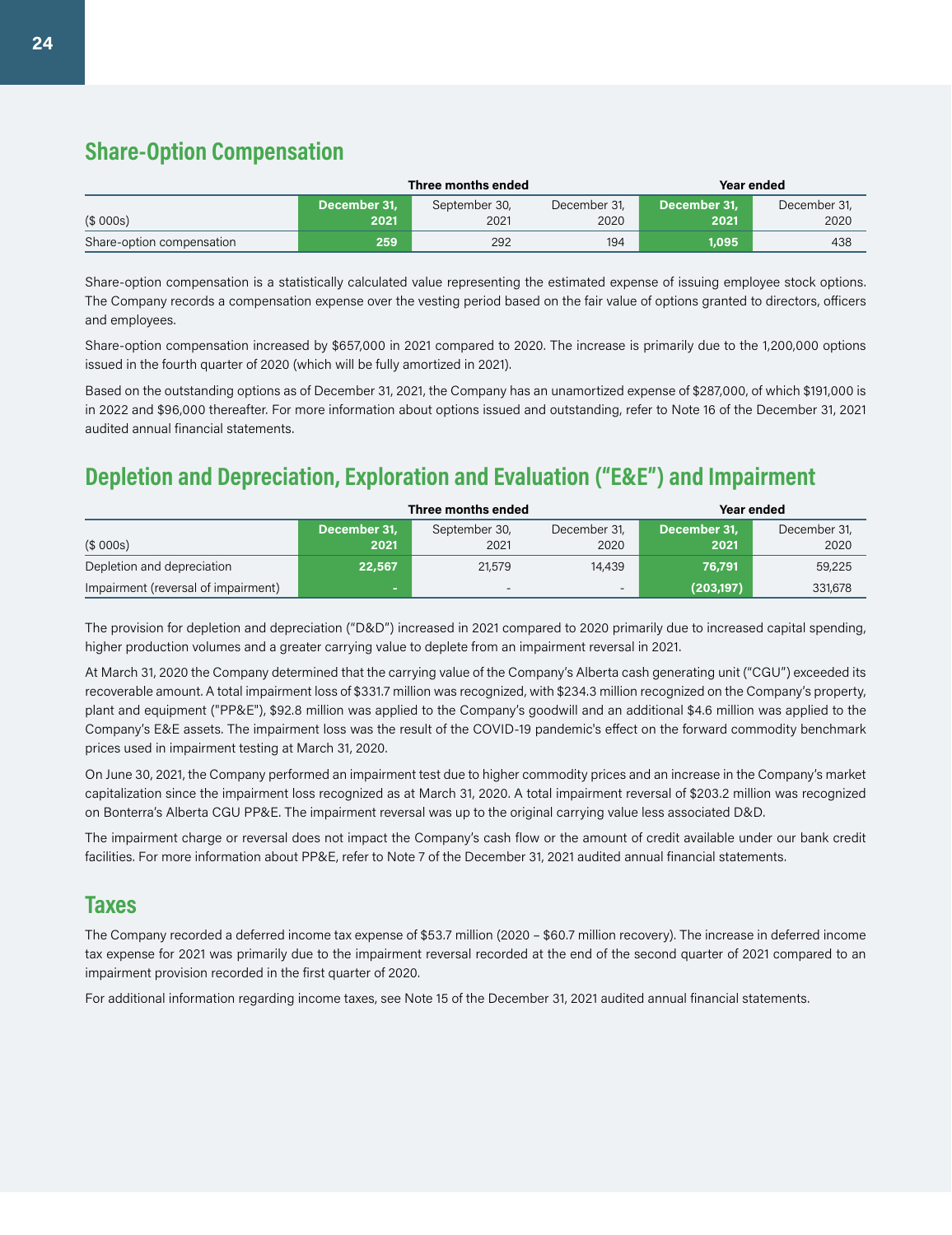# **Net Earnings (Loss)**

|                               | Three months ended   |                       |                      | Year ended           |                      |  |
|-------------------------------|----------------------|-----------------------|----------------------|----------------------|----------------------|--|
| $($000s$ except $$per share)$ | December 31,<br>2021 | September 30,<br>2021 | December 31,<br>2020 | December 31,<br>2021 | December 31,<br>2020 |  |
| Net earnings (loss)           | 16,333               | 7,296                 | (11,071)             | 179,299              | (306, 889)           |  |
| $$$ per share - basic         | 0.48                 | 0.22                  | (0.33)               | 5.32                 | (9.19)               |  |
| \$ per share - diluted        | 0.46                 | 0.21                  | (0.33)               | 5.16                 | (9.19)               |  |

Net earnings for the 2021 increased by \$486.2 million compared to 2020. The increase in net earnings was primarily attributed to an impairment reversal recorded in Q2 2021, compared to an impairment provision taken in Q1 2020 due to a recovery of forward commodity benchmark prices since the COVID-19 pandemic in 2020. The impairment provision and reversal was reduced by deferred income taxes. Net earnings also increased from higher oil and gas sales due to improved commodity prices and higher production volumes.

# **Other Comprehensive Income (loss)**

Other comprehensive income for 2021 consists of an unrealized gain before tax on investments (including investment in a related party) of \$598,000 relating to an increase in the investments' fair value (December 31, 2020 – \$7,000). Realized gains result in decreases to accumulated other comprehensive income as these gains are transferred to retained earnings. Other comprehensive income varies from net earnings by unrealized changes in the fair value of Bonterra's holdings of investments, including the investment in a related party, net of tax.

# **Cash Flow from Operations**

|                               |                      | Three months ended    | Year ended           |                      |                      |
|-------------------------------|----------------------|-----------------------|----------------------|----------------------|----------------------|
| $($000s$ except $$per share)$ | December 31,<br>2021 | September 30,<br>2021 | December 31,<br>2020 | December 31.<br>2021 | December 31,<br>2020 |
| Cash flow from operations     | 37,868               | 24,616                | (1,199)              | 96,103               | 32,073               |
| \$ per share - basic          | 1.11                 | 0.73                  | (0.04)               | 2.85                 | 0.96                 |
| \$ per share - diluted        | 1.07                 | 0.71                  | (0.04)               | 2.76                 | 0.96                 |

In 2021, cash flow from operations increased by \$64.0 million compared to the same period in 2020. This was primarily due to an increase in commodity prices and production volumes, which was partially offset by an increase in royalties and an increase in realized risk management contract losses.

Quarter-over-quarter, cash flow from operations increased due to an increase in commodity prices and production volumes.

# **Related Party Transaction**

Bonterra holds 1,034,523 (December 31, 2020 – 1,034,523) common shares in Pine Cliff Energy Ltd. ("Pine Cliff") which represents less than one percent ownership in Pine Cliff's outstanding common shares. Pine Cliff's common shares had a fair market value as of December 31, 2021 of \$703,000 (December 31, 2020 – \$233,000).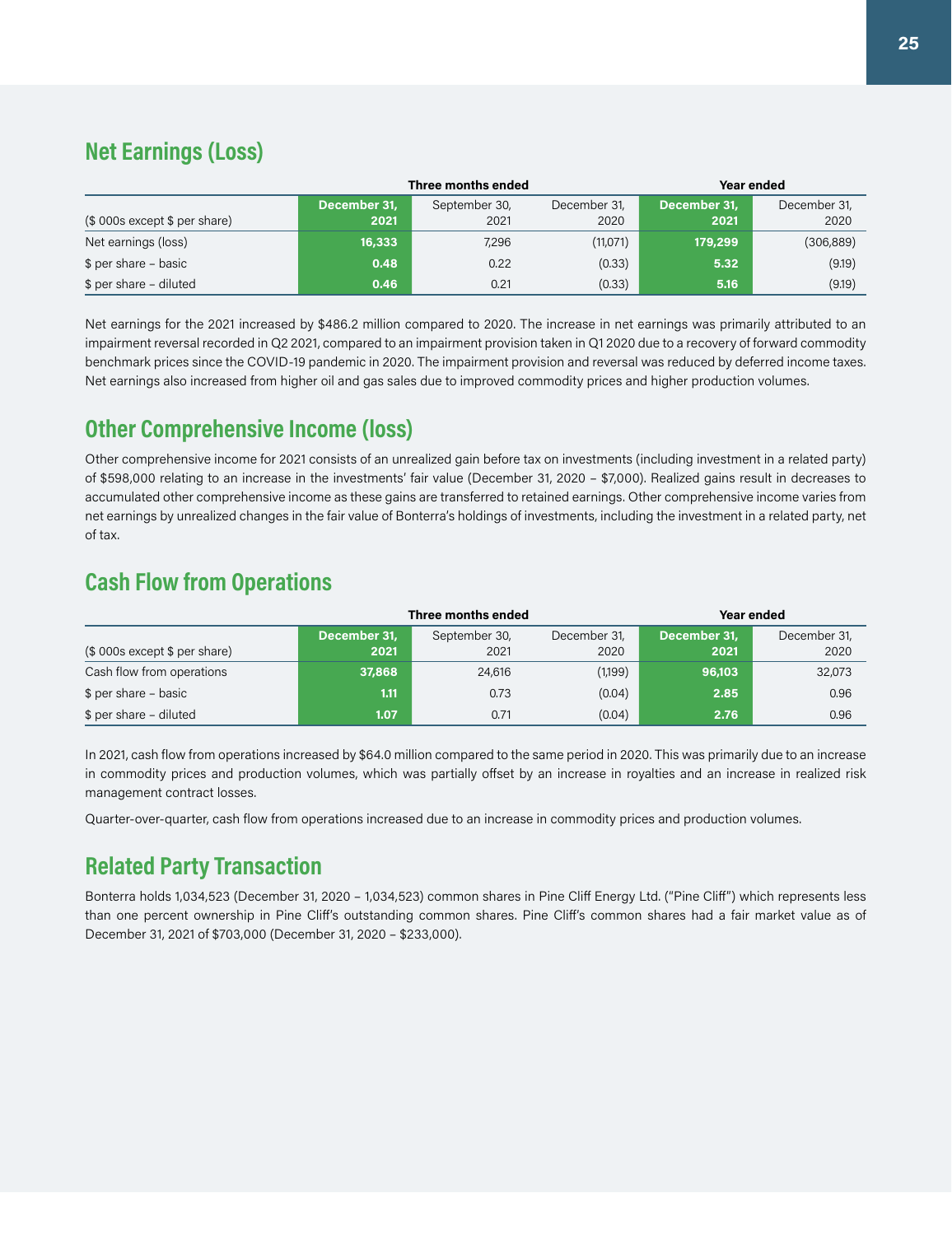# **Liquidity and Capital Resources**

#### **Net Debt to Cash Flow from Operations**

Bonterra continues to focus on reducing overall debt while managing its cash flow and capital expenditures. The Company's net debt to twelve-month trailing cash flow ratio as of December 31, 2021 was 2.8 to 1 times (versus 9.8 to 1 times at December 31, 2020). The decreased net debt to cash flow ratio is the result of an increase in the Company's twelve-month trailing cash flow that is primarily due to the economic recovery since the effect of the COVID-19 pandemic on crude oil prices and higher production volumes. Compared to the first twelve months of 2020, net debt at December 31, 2021 decreased by \$48.4 million due to a 200 percent increase in cash flow from increased commodity prices and production volumes and a \$7 million flow through share issuance. In addition, the fair value of the warrants of \$9.8 million and \$2.2 million of issuance costs reduced the carrying value of the subordinated debentures issued which reduced net debt. Bonterra will continue to assess its capital expenditures compared to cash flow from operations on a quarterly basis.

#### **Working Capital Deficiency and Net debt**

| (\$000s)                   | December 31,<br>2021 | December 31,<br>2020 |
|----------------------------|----------------------|----------------------|
| Working capital deficiency | 172,552              | 287,412              |
| Subordinated debt          | 94,627               | 28,161               |
| Net Debt                   | 267,179              | 315,573              |

Net debt is a combination of subordinated debt and working capital. As of December 31, 2021, the Company's bank facility has a maturity date of May 31, 2022 and is recorded as a current liability. Bonterra actively monitors its credit availability and working capital to ensure that it has sufficient available funds to meet its financial requirements as they come due. Any of these events present risks that could affect Bonterra's ability to fund ongoing operations. If required, Bonterra will also consider short-term or long-term financing alternatives in order to meet its future liabilities.

Net debt for December 31, 2021 decreased by \$48.4 million compared to December 31, 2020 primarily due to increased cash flow with rising commodity prices and higher production volumes. The Company also raised \$46.5 million of new debt and equity financing from the issuance of \$39.5 million of unsecured subordinated debentures (excluding \$19.5 million of subordinated debentures issued to extinguish Subordinated Loans) and \$7 million flow through share issuance. With commodity prices remaining strong to date in 2022, the Company intends to continue its focus on reducing net debt. The fair value of the warrants of \$9.8 million and \$2.2 million of issuance costs reduced the carrying value of the subordinated debentures which reduced net debt. The difference between the carrying value and face value of the subordinated debentures will be accreted to face value over the life of the debenture. For additional information on subordinated debentures, see Note 13 of the December 31, 2021 audited annual financial statements.

Working capital is calculated as current assets less current liabilities. Included in the working capital deficiency as at December 31, 2021 is \$162.9 million of bank debt. On October 20, 2021 (the "Conversion Date"), \$7.5 million of the current subordinated promissory note and \$12.0 million of the due to related party loan were exchanged for long-term unsecured subordinated debentures plus warrants (for more information on the Subordinated Loans see Note 10 and 11 of the December 31, 2021 audited annual financial statements).

#### **Financial Risk Management**

Bonterra is exposed to market risk for the oil and gas produced by the Company. External factors beyond the Company's control may affect the marketability of oil and gas produced. Oil prices are affected by worldwide supply and demand fundamentals and access to market, while natural gas prices are affected by North American supply and demand fundamentals. In order to manage commodity risk, in 2021 the Company executed physical delivery sales contracts, which are considered normal sales contracts and are not recorded at fair value in the financial statements, and in addition executed risk management contracts which are not considered normal sales contracts and are recorded at fair value. The Company has contracts in place on approximately 30 percent of its estimated oil and gas production for the next twelve months. The Company relies on its cash flow, access to equity markets and bank financing to support its operations and capital program. Bonterra uses these futures contracts to hedge its exposure to the potential adverse impact of commodity price volatility and provide a measure of stability to Bonterra's capital development program. For more information on physical delivery and risk management contracts in place see Note 20 of the December 31, 2021 audited annual financial statements.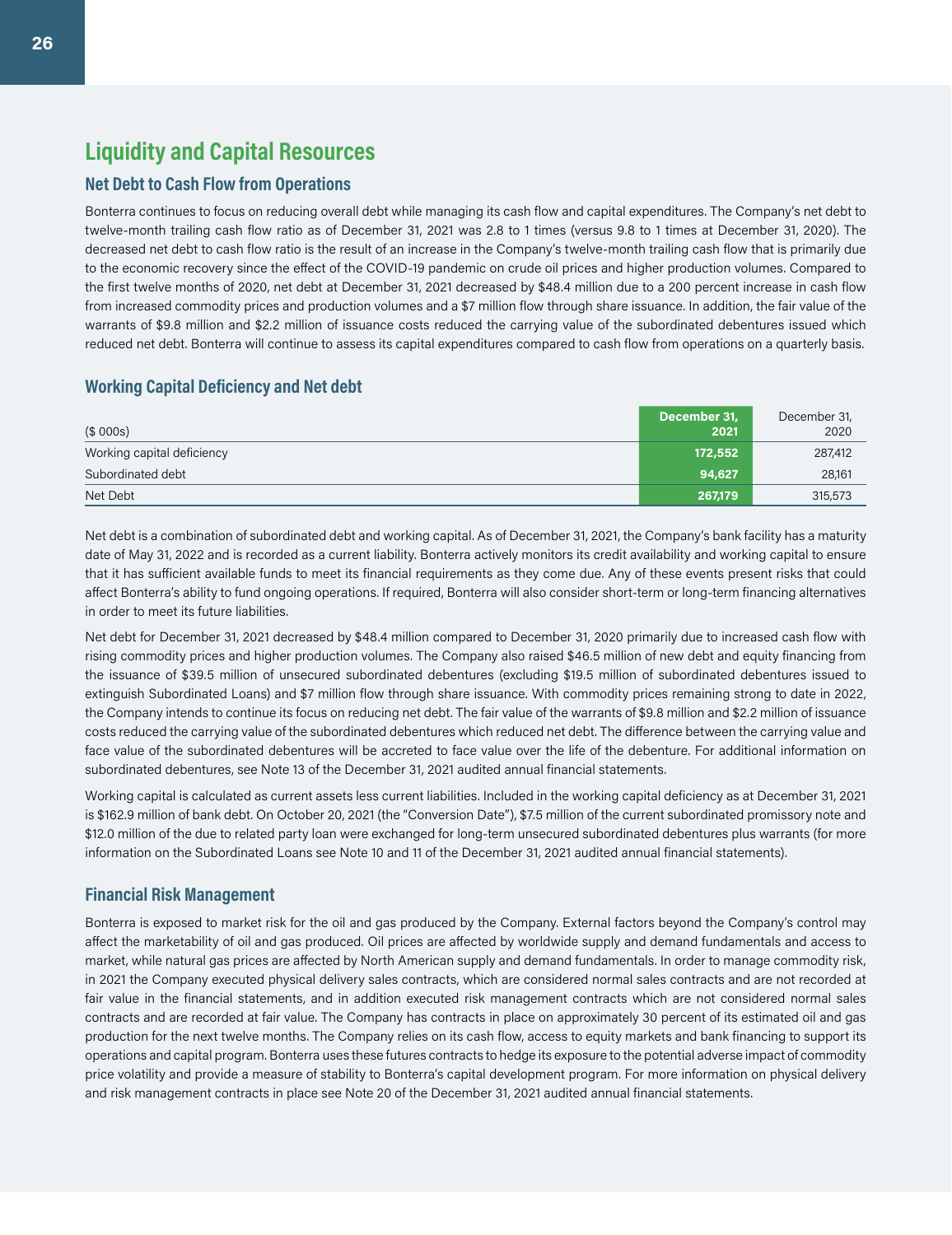#### **Capital Expenditures**

During the year ended December 31, 2021, the Company incurred capital expenditures of \$67.3 million (December 31, 2020 – \$43.7 million). Of the total capital invested, \$52.5 million was directed to the drilling of 39 gross (35.8 net) wells and the completion, equip and tie-in of 37 gross (33.6 net) wells, of which four of the completed and equipped wells were drilled in 2020. Of the wells drilled in 2021, 33 (29.9 net) have been placed on production as of December 31, 2021. An additional \$14.7 million was spent primarily on related infrastructure and recompletions.

#### **Decommissioning Liabilities**

Bonterra participates in the province of Alberta's Voluntary Closure Target program ("VCT") (formerly the Area-Based Closure program) to reduce abandonment and reclamation costs and liabilities. This program provides numerous incentives to efficiently manage decommissioning liabilities that reduce overall cost. In 2021, the Company exceeded its annual commitment under the VCT program of approximately \$3.3 million by \$1.2 million or \$4.5 million in total on its inactive wells, pipelines and facilities excluding any Alberta SRP funding. The Company's mandatory target under the VCT program for 2022 is \$3.7 million. The VCT program also sets an upper limit voluntary spend target that comes with additional incentives. The voluntary target under the VCT is set at \$3.9 million for 2022 and Bonterra expects to meet or exceed this amount.

#### **Bank Debt**

Bank debt represents the outstanding amounts drawn on the Company's bank facility. On October 20, 2021 the Company entered into its Fourth Amended and Restated Credit Agreement ("ARCA"). As at December 31, 2021, the ARCA represents a total bank facility of \$210.0 million, comprised of a \$185.0 million syndicated revolving credit facility and a \$25.0 million non-syndicated revolving facility. The amount drawn under the total bank facility at December 31, 2021 was \$162.9 million (December 31, 2020 – \$252.3 million). The amounts borrowed under the total bank facility bear interest at a floating rate based on the applicable Canadian prime rate or Banker's Acceptance rate, plus between 2.00 percent and 7.00 percent, depending on the type of borrowing and the Company's consolidated debt to EBITDA ratio. EBITDA is defined as net income for the period excluding finance costs, provision for current and deferred taxes, depletion and depreciation, share-option compensation, gain or loss on sale of assets and impairment of assets. The terms of the total revolving bank facility provide that the loan facility is revolving to May 31, 2022, with a maturity date of November 30, 2022. The available lending limit of the bank facility is scheduled to be reviewed before May 31, 2022. The syndicated revolving credit facility has a \$10.0 million reduction on March 31, 2022.

Under the ARCA, the Company is restricted from making any payment of dividend distributions. In addition, the Company is also limited to expenditures on an annual basis which cannot:

- exceed 110 percent or be less than 90 percent of the forecasted decommissioning expenditures settled; and
- exceed 110 percent of the forecasted capital expenses.

As at December 31, 2021, Bonterra classified its bank debt as a current liability and had a working capital deficiency. The Company was in compliance with all financial covenants on its total bank facility as at December 31, 2021.

After examining the economic factors that are causing the liquidity risk facing the Company, the judgment applied to these factors, and the various initiatives that the Company has and will undertake to strengthen its financial position, the Company believes it will have sufficient liquidity to support its ongoing operations and meet its current financial obligations as they come due for at least the next twelve months. There can be no assurance that the next bank review will not result in a material reduction in the borrowing base, and that the necessary funds will be available to meet its obligations as they become due, subject to other alternative sources of financing.

Advances drawn under the bank facility are secured by a fixed and floating charge debenture over the assets of the Company. In the event the bank facility is not extended or renewed, amounts drawn under the facility would be due and payable on the maturity date. The size of the committed credit facilities is based primarily on the value of the Company's producing petroleum and natural gas assets and related tangible assets as determined by the lenders. For more information see Note 11 of the December 31, 2021 audited annual financial statements.

The amount available for borrowing under the bank facility is reduced by outstanding letters of credit. Letters of credit totaling \$1.4 million were issued as at December 31, 2021 (December 31, 2020 – \$1.3 million). Security for the bank facility consists of various floating demand debentures totaling \$750 million (December 31, 2020 – \$750 million) over all of the Company's assets and a general security agreement with first ranking over all personal and real property.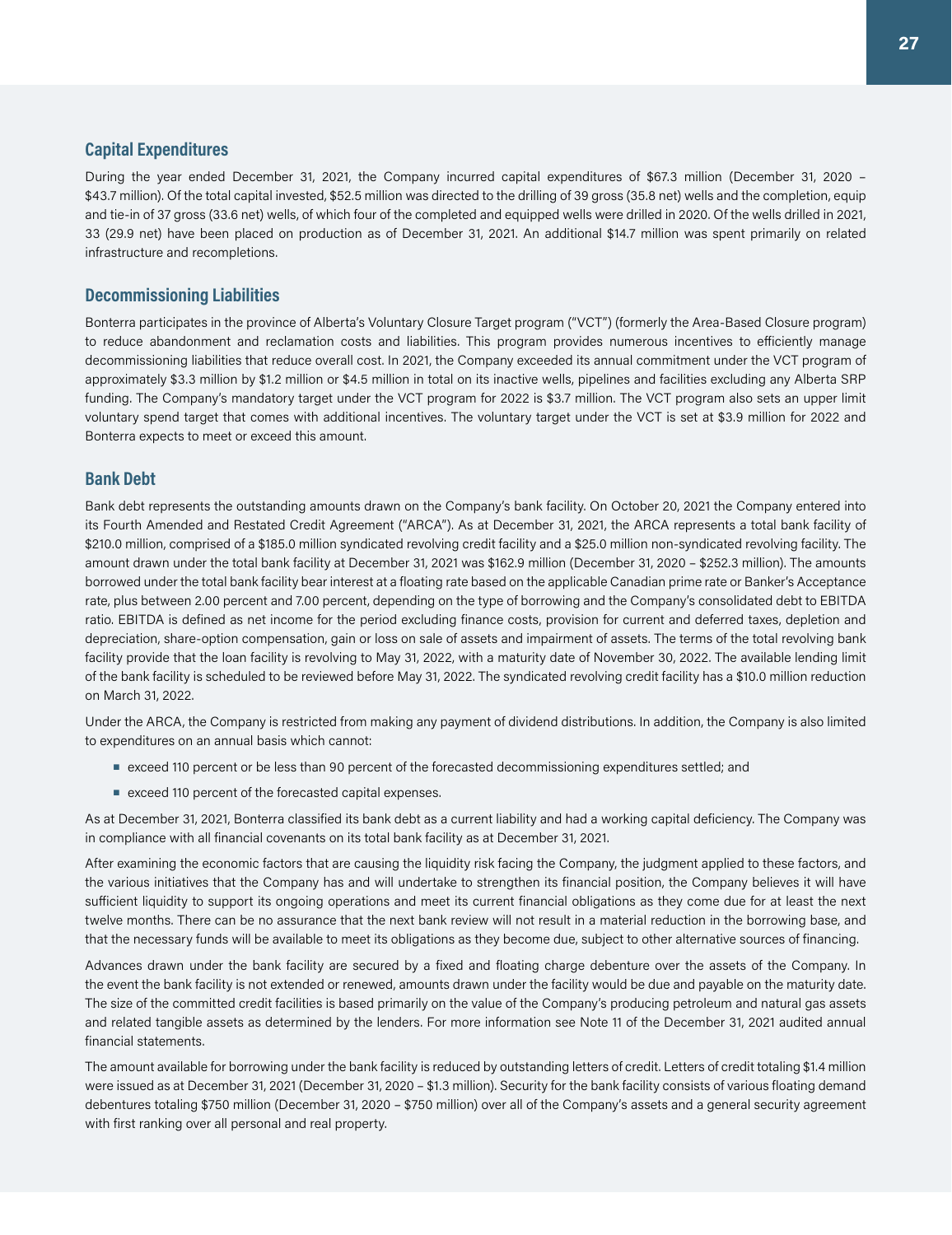#### **Shareholders' Equity**

The Company is authorized to issue an unlimited number of common shares without nominal or par value.

The Company is also authorized to issue an unlimited number of Class "A" redeemable Preferred Shares and an unlimited number of Class "B" Preferred Shares. There are currently no outstanding Class "A" redeemable Preferred Shares or Class "B" Preferred Shares.

|                                                            | <b>December 31, 2021</b> |                             | December 31, 2020 |                    |
|------------------------------------------------------------|--------------------------|-----------------------------|-------------------|--------------------|
| Issued and fully paid - common shares                      | <b>Number</b>            | <b>Amount</b><br>$(S$ 000s) | Number            | Amount<br>(\$000s) |
| Balance, beginning of year                                 | 33,511,316               | 765,415                     | 33,388,796        | 765,276            |
| Shares issued for interest on subordinated promissory note | 118,896                  | 414                         | 122,520           | 139                |
| Issued pursuant to the Company's share option plan         | 183,740                  | 378                         |                   |                    |
| Transfer from contributed surplus to share capital         |                          | 168                         |                   |                    |
| Issuance of flow through shares                            | 1,187,000                | 7,003                       |                   |                    |
| Premium on flow through shares                             |                          | (356)                       |                   |                    |
| Share issue costs, net of tax                              |                          | (241)                       |                   |                    |
| Balance, end of year                                       | 35,000,952               | 772,781                     | 33,511,316        | 765,415            |

On December 9, 2021, the Company raised \$7.0 million by issuing 1,187,000 common shares on a flow through basis through a private placement financing. Proceeds of the offering are to be used for qualifying development expenditures during the first quarter of 2022. At December 31, 2021, Bonterra had not incurred the required expenditures. The Company has filed the renouncement documents subsequent to year-end. The premium component of the flow-through shares is calculated as \$356,000 and is set up as a current liability in accounts payable and accrued liabilities. This amount will be netted against the Company's deferred tax liability in the first quarter of 2022.

The Company provides a stock option plan for its directors, officers and employees. Under the plan, the Company may grant options for up to 3,500,095 (December 31, 2020 – 3,351,131) common shares. The exercise price of each option granted will not be lower than the market price of the common shares on the date of grant and the option's maximum term is five years.

On February 18, 2022, the Company granted 965,000 share options to employees and directors with an exercise price of \$9.00, based on the market price immediately preceding the date of grant. The share options vests between one and three years from the grant date and expire on February 18, 2027. For additional information regarding options outstanding, see Note 16 of the December 31, 2021 audited annual financial statements.

On October 20, 2021, unsecured subordinated debentures were issued with the Initial Offering and Follow On Offering, that resulted in a total of 3,304,000 warrants being issued and outstanding over the next four years. Each warrant can be exercised to acquire one common share of Bonterra at a price of \$7.75 per common share and is subject to customary anti-dilution adjustment until October 20, 2025. For more information on unsecured subordinated debentures see Note 13 of the December 31, 2021 audited annual financial statements.

# **Dividend Policy**

For the year ended December 31, 2021, the Company did not declare or pay any dividends (December 31, 2020 – \$1,002,000) (\$0.03 per share).

On March 10, 2020, the Company's Board of Directors elected to suspend its monthly dividend, commencing on April 1, 2020.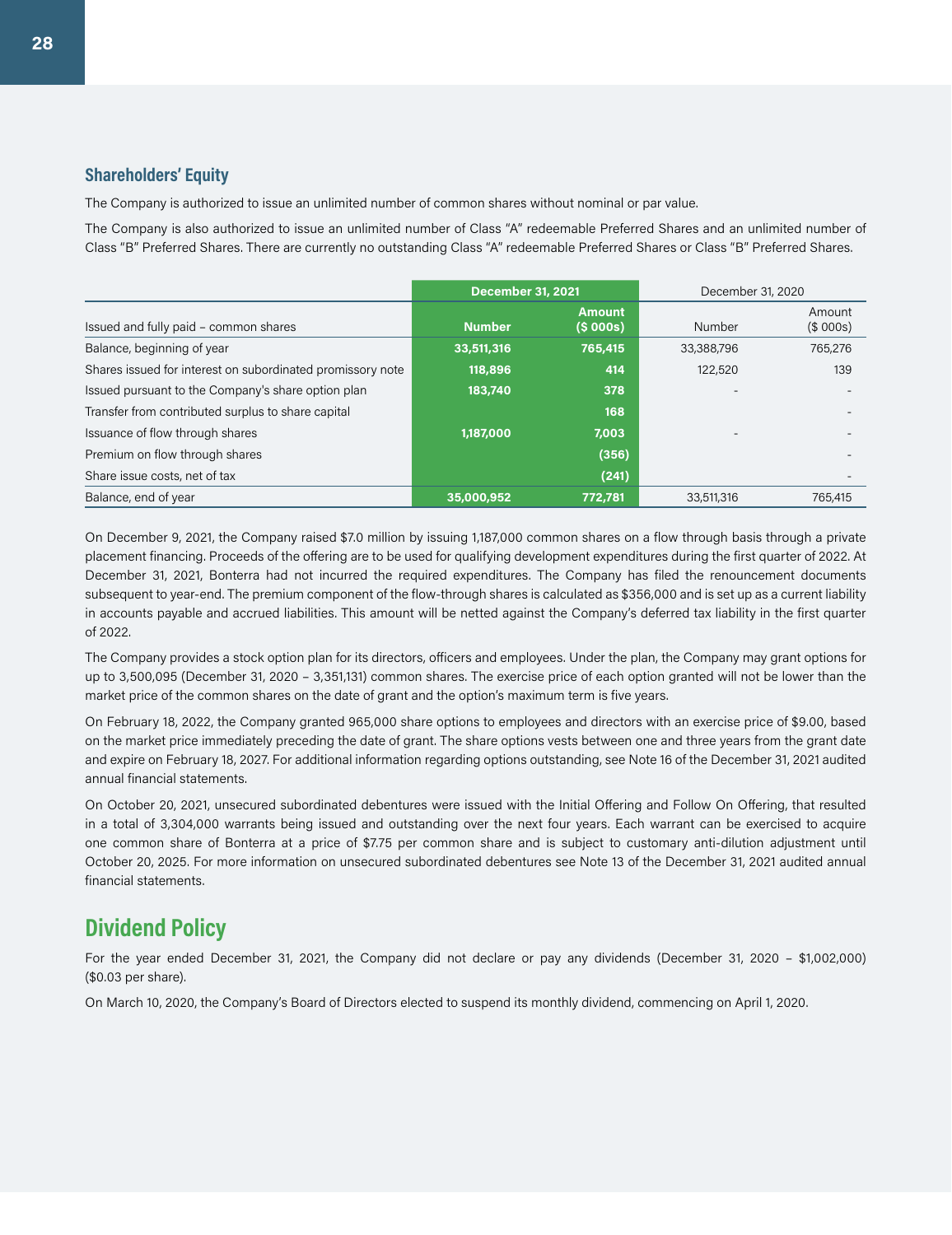# **Quarterly Financial Information**

|                                                    | 2021   |        |                |         |
|----------------------------------------------------|--------|--------|----------------|---------|
| For the periods ended (\$000s except \$ per share) | Q4     | Q3     | Q <sub>2</sub> | Q1      |
| Revenue - oil and gas sales                        | 79,202 | 64,457 | 59,163         | 48,794  |
| Cash flow from operations                          | 37,868 | 24,616 | 18,874         | 14,745  |
| Net earnings (loss)                                | 16,333 | 7,296  | 157,354        | (1,684) |
| Per share - basic                                  | 0.48   | 0.22   | 4.68           | (0.05)  |
| Per share - diluted                                | 0.46   | 0.21   | 4.55           | (0.05)  |

| For the periods ended (\$000s except \$ per share) | Q4       | Q3      | Q <sub>2</sub> | Q1         |
|----------------------------------------------------|----------|---------|----------------|------------|
| Revenue - oil and gas sales                        | 31,761   | 29,155  | 22,171         | 38,555     |
| Cash flow from operations                          | (1,199)  | 6,370   | 4,429          | 22,473     |
| Net earnings (loss)                                | (11,071) | (5,211) | (5,954)        | (284, 653) |
| Per share - basic                                  | (0.33)   | (0.16)  | (0.18)         | (8.53)     |
| Per share - diluted                                | (0.33)   | (0.16)  | (0.18)         | (8.53)     |

The fluctuations in the Company's revenue and net earnings from quarter-to-quarter are caused by variations in production volumes, realized commodity pricing and the related impact on royalties, production, G&A and finance costs. In 2020, the Company's net earnings and cash flow significantly decreased mainly due to the effect of the COVID-19 pandemic on crude oil demand. With the utilization of the BDC funding for the Company's capital program and well reactivation costs in the fourth quarter of 2020, the Company increased production, net earnings and cash flow from operations in the quarters subsequent to December 31, 2020. Net loss for Q1 2020 and net earnings in Q2 2021 were significantly higher than other quarters due to an impairment provision and reversal on the Company's Alberta cash generating unit.

# **Contractual Obligations and Commitments**

At December 31, 2021, the Company has the following contractual obligations and commitments:

|                                          | Less than                | Over 1 year              | Over 3 years | Over 5 years |         |
|------------------------------------------|--------------------------|--------------------------|--------------|--------------|---------|
| (\$000s)                                 | 1 year                   | to 3 years               | to 5 years   | to 7 years   | Total   |
| Accounts payable and accrued liabilities | 35,194                   | $\overline{\phantom{a}}$ |              |              | 35,194  |
| Bank Debt                                | 162,945                  |                          |              |              | 162,945 |
| Subordinated debt <sup>(1)</sup>         |                          | 47,029                   |              |              | 47,029  |
| Subordinated debentures <sup>(1)</sup>   | $\overline{\phantom{a}}$ |                          | 59,000       |              | 59,000  |
| Future interest                          | 8.191                    | 17,263                   | 4,204        |              | 29,657  |
| Firm service commitments                 | 489                      | 805                      | 220          | 15           | 1,529   |
| Office lease commitments                 | 526                      | 463                      | 498          | 988          | 2,475   |
| Total                                    | 207,345                  | 65,560                   | 63,922       | 1,003        | 337,829 |

(1) Principal amount.

# **Off-Balance Sheet Financing**

Bonterra does not have any guarantees or off-balance sheet arrangements that have been excluded from the annual statement of financial position or balance sheet other than commitments disclosed in Note 21 of the December 31, 2021 audited annual financial statements.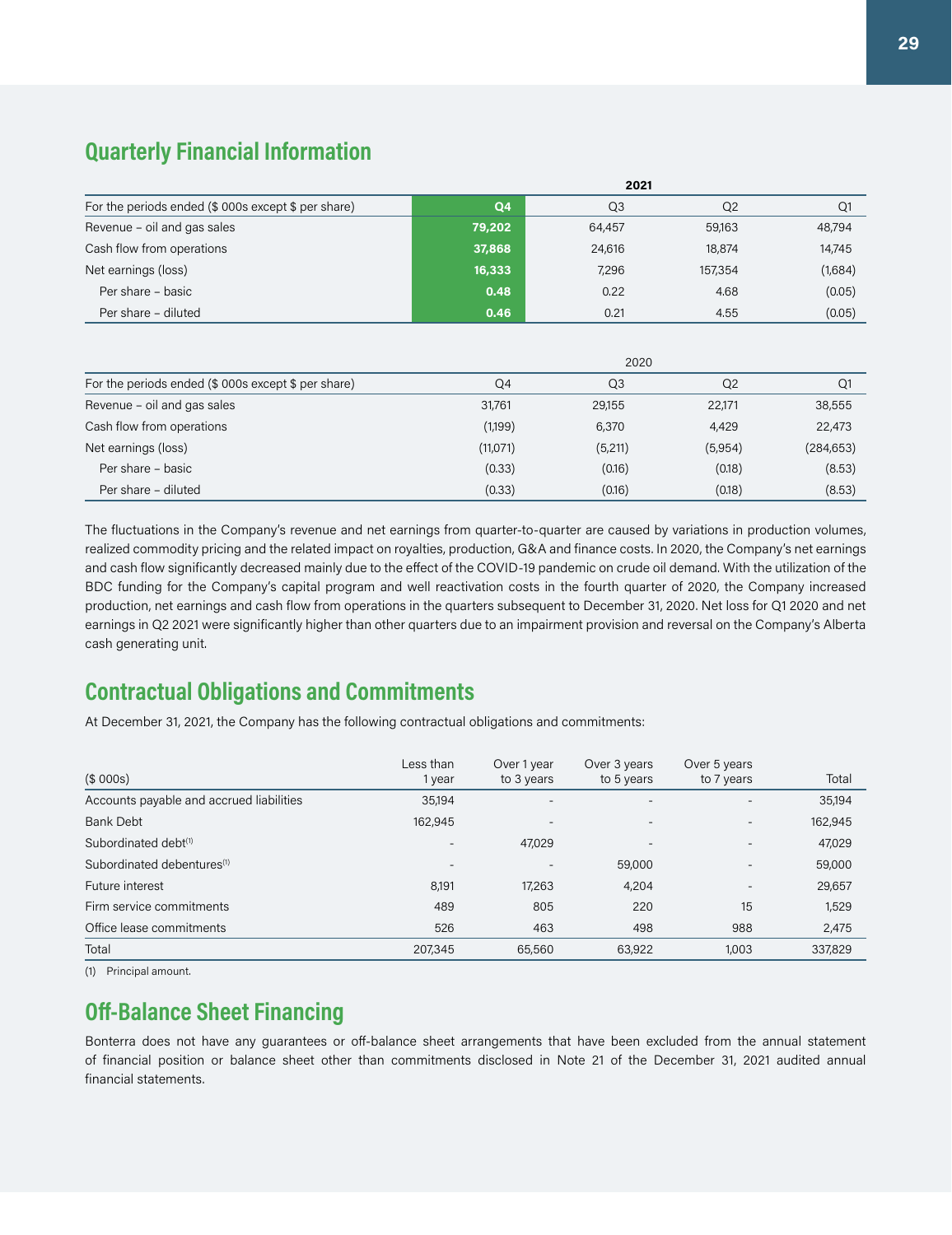# **Critical Accounting Estimates**

There have been no changes to the Company's critical accounting policies and estimates as of the period ended in the financial statements.

# **Assessment of Business Risk**

Bonterra's exploration and production activities are concentrated in the Western Canadian Sedimentary Basin, where activity is highly competitive and includes a variety of different sized companies. Bonterra is subject to a number of risks that are also common to other organizations involved in the oil and gas industry. Such risks include finding and developing oil and gas reserves at economic costs, estimating amounts of recoverable reserves, production of oil and gas in commercial quantities, marketability of oil and gas produced, fluctuations in commodity prices, stock market volatility, debt service which may limit market price of shares, financial and liquidity risks and environmental and safety risks.

The Company mitigates its risk related to producing hydrocarbons through the utilization of current technology and information systems. In addition, Bonterra strives to operate the majority of its properties, thereby maintaining operational control where possible.

The Company's business, operations and financial condition has been significantly adversely affected by COVID-19. Actions taken to reduce the spread of COVID-19 have resulted in volatility and disruptions in regular business operations, supply chains and financial markets. COVID-19 also poses a risk on the financial capacity of Bonterra's contract counterparties and potentially their ability to perform contractual obligations. These difficulties have been exacerbated in Canada by political and other actions resulting in uncertainty surrounding regulatory, tax, royalty changes and environmental regulation.

Additional information regarding risk factors including, but not limited to, business risks is available in our Annual Information Form for the year ended December 31, 2021, which can be accessed on our website www.bonterraenergy.com or on SEDAR at www.sedar.com.

# **Environmental Risk**

#### **General Risks**

Oil and gas exploration and production can involve environmental risks such as litigation, physical and regulatory risks. Physical risks include the pollution of the environment, climate change and destruction of natural habitat, as well as safety risks such as personal injury. The Company conducts its operations and ensures to protect the environment, its various stakeholders, and the general public. Bonterra maintains current insurance coverage for comprehensive and general liability as well as limited pollution liability. The amount and terms of this insurance are reviewed on an ongoing basis and adjusted as necessary to reflect current corporate requirements, availability, as well as industry standards and government regulations. Without such insurance, and if the Company becomes subject to environmental liabilities, the payment of such liabilities could reduce or eliminate its available funds or could exceed the funds the Company has available and result in financial distress.

#### **Climate Change Risks**

Our exploration and production facilities and other operations and activities emit greenhouse gasses ("GHG") which require us to comply with federal and/or provincial GHG emissions legislation. Climate change policy is evolving at regional, national and international levels, and political and economic events may significantly affect the scope and timing of climate change measures that are ultimately put in place to prevent climate change or mitigate our effects. The direct or indirect costs of compliance with GHG-related regulations may have a material adverse effect on our business, financial condition, results of operations and prospects. Some of our significant facilities may ultimately be subject to future regional, provincial and/or federal climate change regulations to manage GHG emissions. In addition, climate change has been linked to long-term shifts in climate patterns and extreme weather conditions both of which pose the risk of causing operational difficulties.

Additional information regarding risk factors including, but not limited to, environmental risks is available in our Annual Information Form for the year ended December 31, 2021, which can be accessed on our website www.bonterraenergy.com or on SEDAR at www.sedar.com.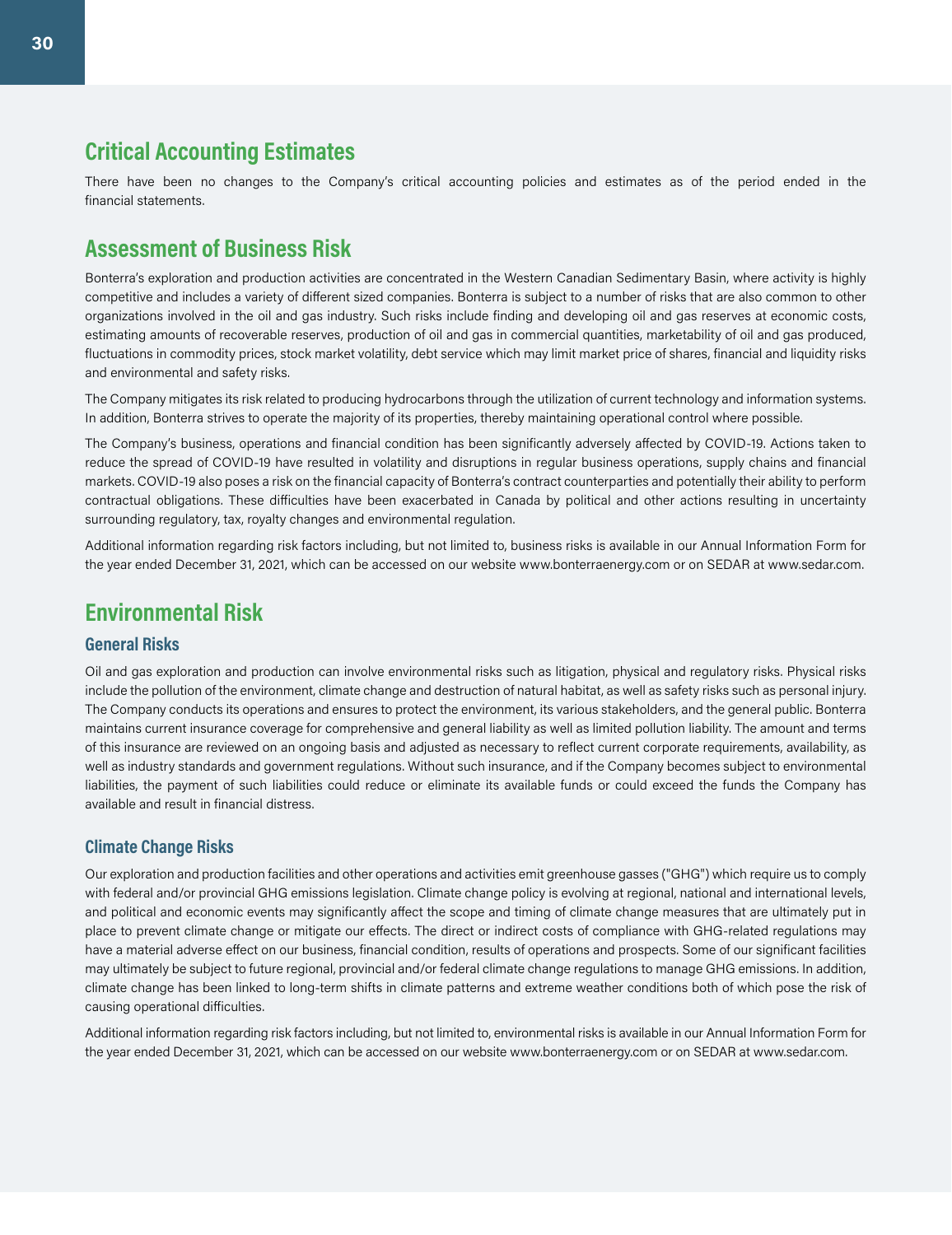# **Forward-Looking Information**

Certain statements contained in this MD&A include statements which contain words such as "anticipate", "could", "should", "expect", "seek", "may", "intend", "likely", "will", "believe" and similar expressions, relating to matters that are not historical facts, and such statements of our beliefs, intentions and expectations about development, results and events which will or may occur in the future, constitute "forward-looking information" within the meaning of applicable Canadian securities legislation and are based on certain assumptions and analysis made by us derived from our experience and perceptions. Forward-looking information in this MD&A includes, but is not limited to: expected cash provided by continuing operations; cash dividends; future capital expenditures, including the amount and nature thereof; oil and natural gas prices and demand; expansion and other development trends of the oil and gas industry; business strategy and outlook; expansion and growth of our business and operations; and maintenance of existing customer, supplier and partner relationships; supply channels; accounting policies; credit risks; climate change risks; cyber security; impact of COVID-19; and other such matters.

All such forward-looking information is based on certain assumptions and analyses made by us in light of our experience and perception of historical trends, current conditions and expected future developments, as well as other factors we believe are appropriate in the circumstances. The risks, uncertainties, and assumptions are difficult to predict and may affect operations, and may include, without limitation: foreign exchange fluctuations; equipment and labour shortages and inflationary costs; general economic conditions; industry conditions; changes in applicable environmental, taxation and other laws and regulations as well as how such laws and regulations are interpreted and enforced; the ability of oil and natural gas companies to raise capital or maintain its syndicated bank facility; the effect of weather conditions on operations and facilities; the existence of operating risks; volatility of oil and natural gas prices; oil and gas product supply and demand; risks inherent in the ability to generate sufficient cash flow from operations to meet current and future obligations; increased competition; stock market volatility; opportunities available to or pursued by us; and other factors, many of which are beyond our control. The foregoing factors are not exhaustive.

Actual results, performance or achievements could differ materially from those expressed in, or implied by, this forward-looking information and, accordingly, no assurance can be given that any of the events anticipated by the forward-looking information will transpire or occur, or if any of them do, what benefits will be derived therefrom. Except as required by law, Bonterra disclaims any intention or obligation to update or revise any forward-looking information, whether as a result of new information, future events or otherwise.

The forward-looking information contained herein is expressly qualified by this cautionary statement.

#### **Disclosure Controls and Procedures**

Disclosure controls and procedures ("DC&P"), as defined in National Instrument 52-109 Certification of Disclosure in Issuers' Annual and Interim Filings, are designed to provide reasonable assurance that information required to be disclosed in the Company's annual filings, interim fillings or other reports filed, or submitted by the Company under securities legislation is recorded, processed, summarized and reported within the time periods specified under securities legislation and include controls and procedures designed to ensure that information required to be disclosed is accumulated and communicated to management, including the Chief Executive Officer and Chief Financial Officer, as appropriate, to allow timely decisions regarding required disclosure. The Chief Executive Officer and Chief financial Officer of Bonterra evaluated the effectiveness of the design and operation of the Company's DC&P. Based on that evaluation, the Chief Executive Officer and the Chief Financial Officer concluded that Bonterra's DC&P were effective at December 31, 2021.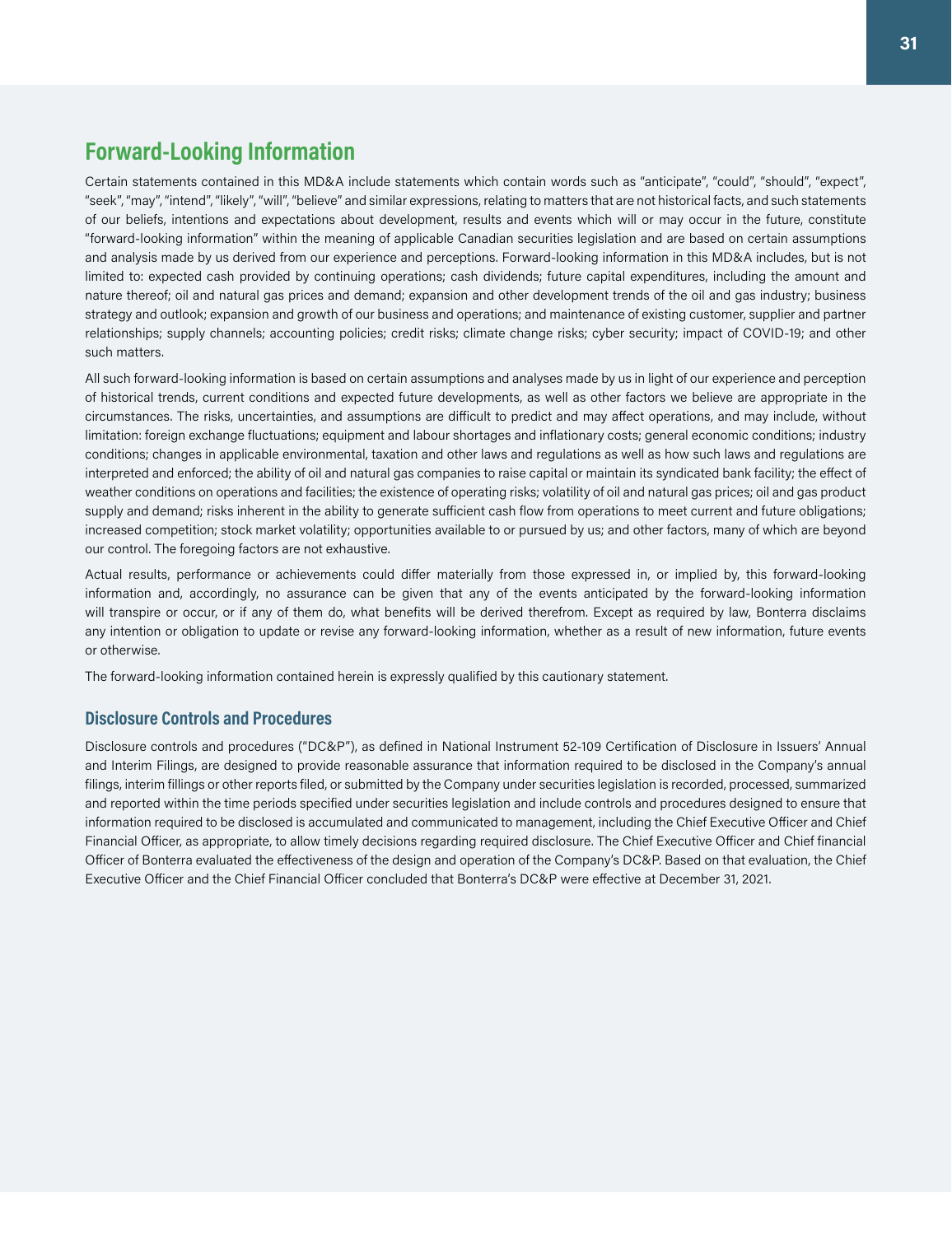# **Internal Controls Over Financial Reporting**

Internal control over financial reporting ("ICFR"), as defined in National Instrument 52-109, includes those policies and procedures that:

- 1. Pertain to the maintenance of records that, in reasonable detail, accurately and fairly reflect transactions and dispositions of Bonterra;
- 2. Are designed to provide reasonable assurance that transactions are recorded as necessary to permit preparation of financial statements in accordance with generally accepted accounting principles and that receipts and expenditures of Bonterra are being made in accordance with authorizations of management and Directors of Bonterra; and
- 3. Are designed to provide reasonable assurance regarding prevention or timely detection of authorized acquisition, use, or disposition of the Company's assets that could have a material effect on the financial statements.

The CEO and CFO have designed, or caused to be designed under their supervision, ICFR as defined in National Instrument 52-109 of the Canadian Securities Administrators, in order to provide reasonable assurance regarding the reliability of financial reporting and the preparation of financial statements for external purposes in accordance with IFRS. The control framework the Company used to design its ICFR was in accordance with the Committee of Sponsoring Organizations of the Treadway Commission (COSO 2013).

The Company's CEO and CFO have evaluated, or caused to be evaluated under their supervision, the effectiveness of the Company's internal controls over financial reporting at the financial period end of the Company and concluded that such internal controls over financial reporting are effective as of December 31, 2021.

It should be noted that while Bonterra's CEO and CFO believe that the Company's internal controls and procedures provide a reasonable level of assurance and are effective; they do not expect that these controls will prevent all errors and fraud.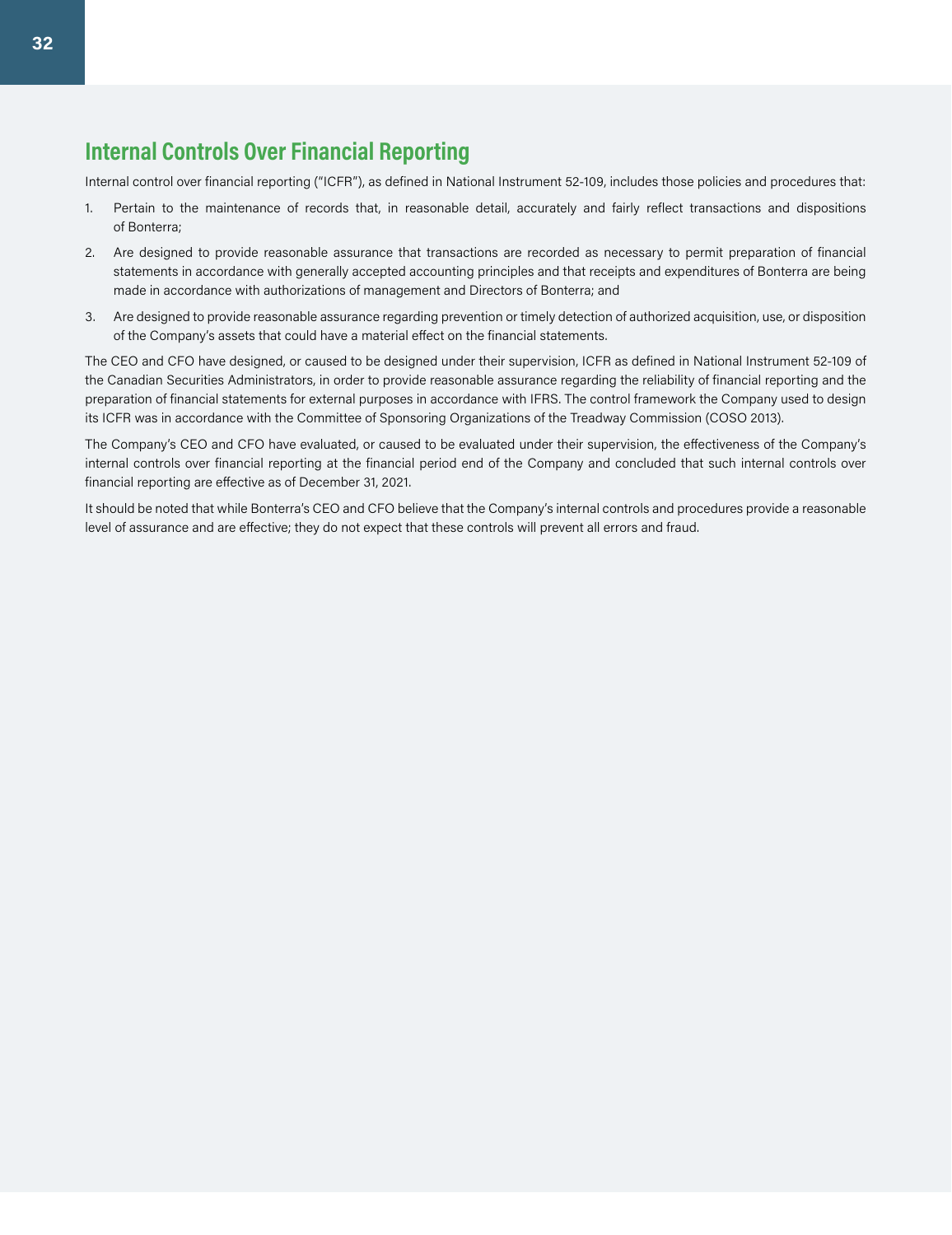# **Management's Responsibility for Financial Statements**

The information provided in this report, including the financial statements, is the responsibility of management. The timely preparation of the financial statements requires that management make estimates and use judgment regarding the reported amounts of assets and liabilities and disclosures of contingent assets and liabilities as at the date of the financial statements and the reported amounts of revenues and expenses during the period. Such estimates primarily relate to unsettled transactions and events as at the date of the financial statements. Accordingly, actual results may differ from estimated amounts as future confirming events occur. Management believes such estimates have been based on careful judgments and have been properly reflected in the accompanying financial statements.

Management maintains a system of internal controls to provide reasonable assurance that the Company's assets are safeguarded and to facilitate the preparation of relevant and timely information.

Deloitte LLP has been appointed by the Shareholders to serve as the Company's external auditors. They have examined the financial statements and provided their auditor's report. The audit committee has reviewed these financial statements with management and the auditors, and has reported to the Board of Directors. The Board of Directors has approved the financial statements as presented in this annual report.

**George F. Fink** Chief Executive Officer March 9, 2022

Lott Shayson

**Robb D. Thompson** Chief Financial Officer March 9, 2022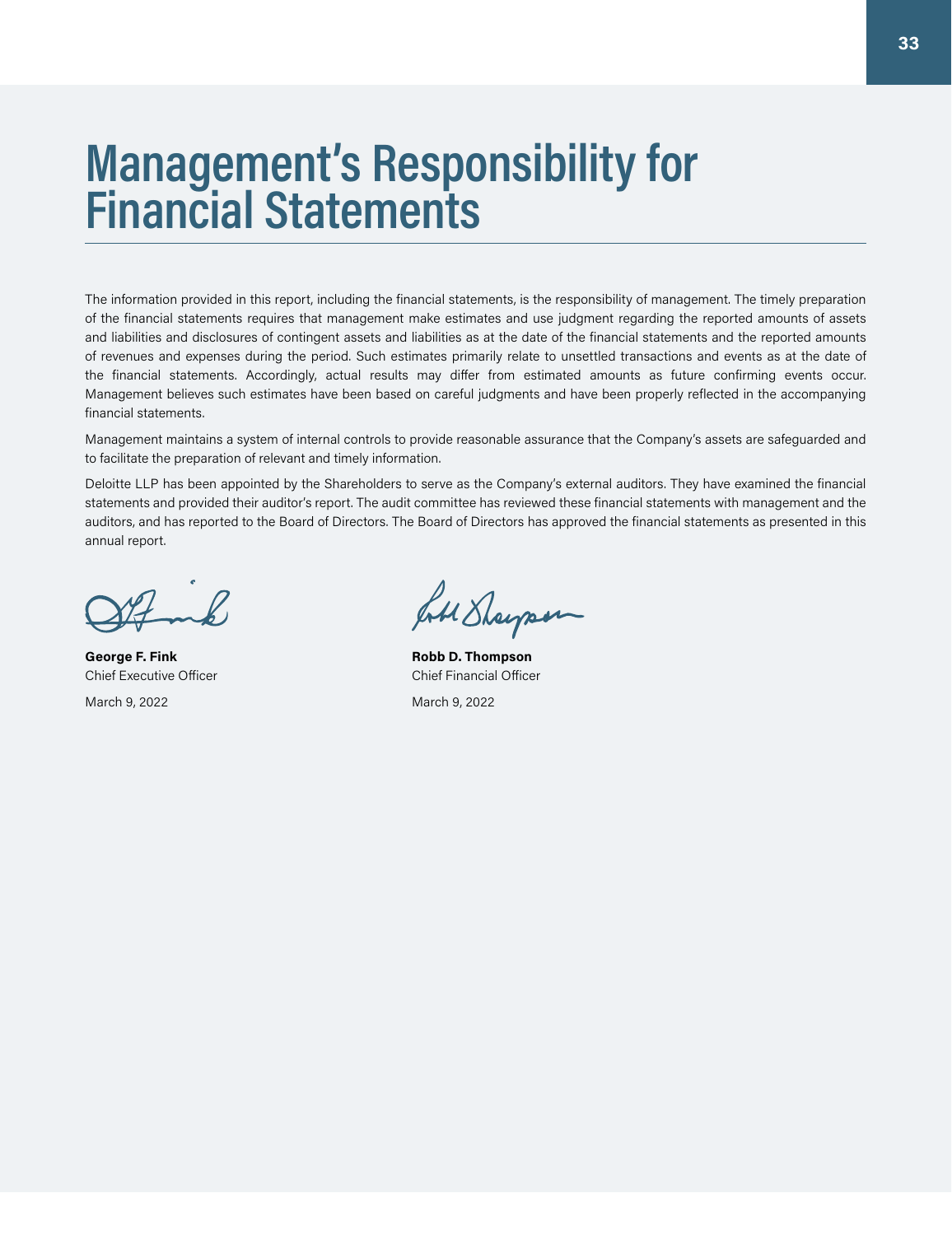# **Independent Auditor's Report**

To the Shareholders of Bonterra Energy Corp.

# **Opinion**

We have audited the financial statements of Bonterra Energy Corp. (the "Company"), which comprise the statements of financial position as at December 31, 2021 and 2020, and the statements comprehensive income, cash flow and changes in equity for the years then ended, and notes to the financial statements, including a summary of significant accounting policies (collectively referred to as the "financial statements").

In our opinion, the accompanying financial statements present fairly, in all material respects, the financial position of the Company as at December 31, 2021 and 2020, and its financial performance and its cash flows for the years then ended in accordance with International Financial Reporting Standards ("IFRS").

# **Basis for Opinion**

We conducted our audit in accordance with Canadian generally accepted auditing standards ("Canadian GAAS"). Our responsibilities under those standards are further described in the Auditor's Responsibilities for the Audit of the Financial Statements section of our report. We are independent of the Company in accordance with the ethical requirements that are relevant to our audit of the financial statements in Canada, and we have fulfilled our other ethical responsibilities in accordance with these requirements. We believe that the audit evidence we have obtained is sufficient and appropriate to provide a basis for our opinion.

# **Key Audit Matters**

Key audit matters are those matters that, in our professional judgment, were of most significance in our audit of the financial statements for the year ended December 31, 2021. These matters were addressed in the context of our audit of the financial statements as a whole, and in forming our opinion thereon, and we do not provide a separate opinion on these matters.

# *Property, Plant and Equipment – Oil and Gas Properties – Refer to Notes 4 and 7 to the Financial Statements*

#### **Key Audit Matter Description**

The Company's property, plant and equipment includes oil and gas properties. Oil and gas properties are measured by depleting the assets on a unit-of-production basis ("depletion") and are evaluated for impairment and impairment reversal using the future net cash flows of the underlying proved plus probable crude oil and natural gas reserves. The Company engages an independent reserve evaluator to estimate crude oil and natural gas reserves using estimates, assumptions and engineering data. The development of the Company's reserves and the related future net cash flows used to evaluate any impairment or impairment reversal requires management to make significant estimates and assumptions related to crude oil and natural gas prices, discount rates, reserves, and future costs.

Given the significant judgments made by management related to future crude oil and natural gas prices, discount rates, reserves, and future operating and development costs, these estimates and assumptions are subject to a high degree of estimation uncertainty. Auditing these estimates and assumptions required auditor judgement in applying audit procedures and in evaluating the results of those procedures. This resulted in an increased extent of audit effort.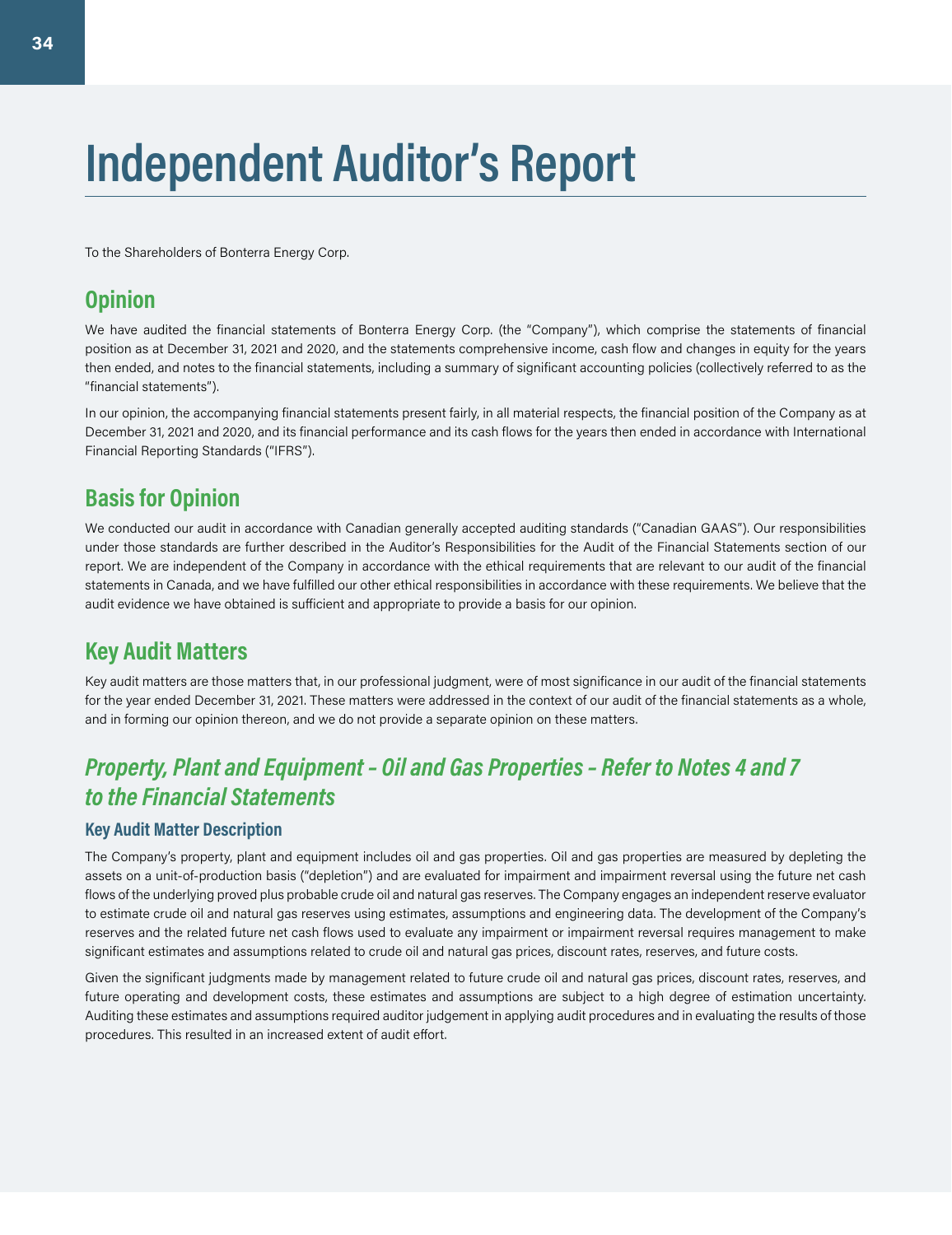#### **How the Key Audit Matter Was Addressed in the Audit**

Our audit procedures related to future crude oil and natural gas prices, discount rates, reserves, and future operating and development costs used to measure oil and gas properties included the following, among others:

- Evaluated future crude oil and natural gas prices by independently developing a reasonable range of forecasts based on reputable third-party forecasts and market data and comparing those to the future crude oil and natural gas prices selected by management.
- Evaluated the reasonableness of the discount rates by testing the source information underlying the determination of the discount rates and developing a range of independent estimates and comparing those to the discount rates selected by management.
- Evaluated the Company's independent reserve evaluator by examining reports and assessed their scope of work and findings; and assessing the competence, capability and objectivity by evaluating their relevant professional qualifications and experience.
- Evaluated the reasonableness of reserves by testing the source financial information underlying the reserves and comparing the reserve volumes to historical production volumes.
- Evaluated the reasonableness of future operating and development costs by testing the source financial information underlying the estimate, comparing future operating and development costs to historical results, and evaluating whether they are consistent with evidence obtained in other areas of the audit.
- Performed a retrospective review to evaluate management's ability to accurately forecast and to assess for indications of estimation bias over time.

## **Other Information**

Management is responsible for the other information. The other information comprises :

- Management's Discussion and Analysis
- The information, other than the financial statements and our auditor's report thereon, in the Annual Report.

Our opinion on the financial statements does not cover the other information and we do not and will not express any form of assurance conclusion thereon. In connection with our audit of the financial statements, our responsibility is to read the other information identified above and, in doing so, consider whether the other information is materially inconsistent with the financial statements or our knowledge obtained in the audit, or otherwise appears to be materially misstated.

We obtained Management's Discussion and Analysis prior to the date of this auditor's report. If, based on the work we have performed on this other information, we conclude that there is a material misstatement of this other information, we are required to report that fact in this auditor's report. We have nothing to report in this regard.

The Annual Report is expected to be made available to us after the date of the auditor's report. If, based on the work we will perform on this other information, we conclude that there is a material misstatement of this other information, we are required to report that fact to those charged with governance.

# **Responsibilities of Management and Those Charged with Governance for the Financial Statements**

Management is responsible for the preparation and fair presentation of the financial statements in accordance with IFRS, and for such internal control as management determines is necessary to enable the preparation of financial statements that are free from material misstatement, whether due to fraud or error.

In preparing the financial statements, management is responsible for assessing the Company's ability to continue as a going concern, disclosing, as applicable, matters related to going concern and using the going concern basis of accounting unless management either intends to liquidate the Company or to cease operations, or has no realistic alternative but to do so.

Those charged with governance are responsible for overseeing the Company's financial reporting process.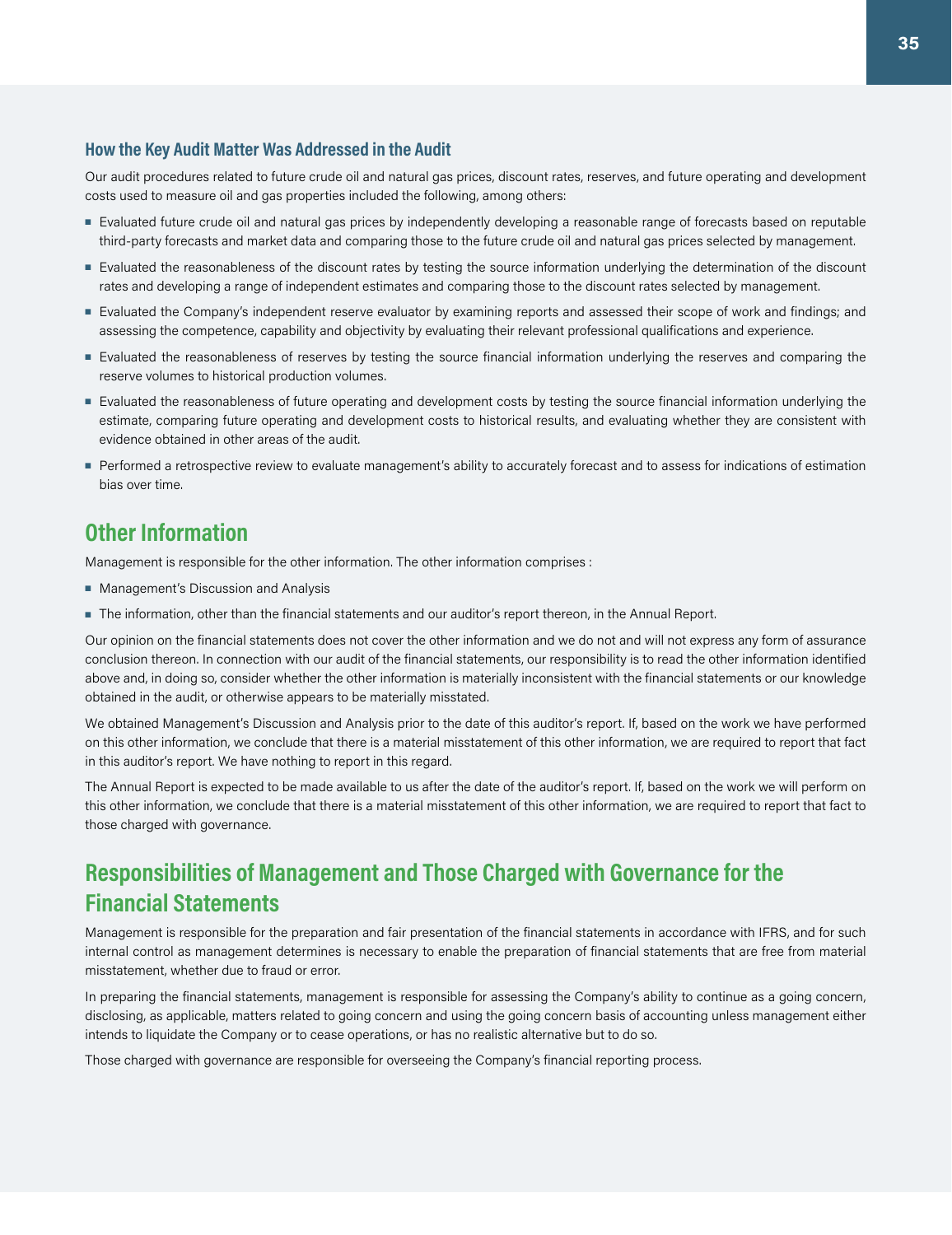# **Auditor's Responsibilities for the Audit of the Financial Statements**

Our objectives are to obtain reasonable assurance about whether the financial statements as a whole are free from material misstatement, whether due to fraud or error, and to issue an auditor's report that includes our opinion. Reasonable assurance is a high level of assurance, but is not a guarantee that an audit conducted in accordance with Canadian GAAS will always detect a material misstatement when it exists. Misstatements can arise from fraud or error and are considered material if, individually or in the aggregate, they could reasonably be expected to influence the economic decisions of users taken on the basis of these financial statements.

As part of an audit in accordance with Canadian GAAS, we exercise professional judgment and maintain professional skepticism throughout the audit. We also:

- Identify and assess the risks of material misstatement of the financial statements, whether due to fraud or error, design and perform audit procedures responsive to those risks, and obtain audit evidence that is sufficient and appropriate to provide a basis for our opinion. The risk of not detecting a material misstatement resulting from fraud is higher than for one resulting from error, as fraud may involve collusion, forgery, intentional omissions, misrepresentations, or the override of internal control.
- Obtain an understanding of internal control relevant to the audit in order to design audit procedures that are appropriate in the circumstances, but not for the purpose of expressing an opinion on the effectiveness of the Company's internal control.
- Evaluate the appropriateness of accounting policies used and the reasonableness of accounting estimates and related disclosures made by management.
- Conclude on the appropriateness of management's use of the going concern basis of accounting and, based on the audit evidence obtained, whether a material uncertainty exists related to events or conditions that may cast significant doubt on the Company's ability to continue as a going concern. If we conclude that a material uncertainty exists, we are required to draw attention in our auditor's report to the related disclosures in the financial statements or, if such disclosures are inadequate, to modify our opinion. Our conclusions are based on the audit evidence obtained up to the date of our auditor's report. However, future events or conditions may cause the Company to cease to continue as a going concern.
- Evaluate the overall presentation, structure and content of the financial statements, including the disclosures, and whether the financial statements represent the underlying transactions and events in a manner that achieves fair presentation.

We communicate with those charged with governance regarding, among other matters, the planned scope and timing of the audit and significant audit findings, including any significant deficiencies in internal control that we identify during our audit.

We also provide those charged with governance with a statement that we have complied with relevant ethical requirements regarding independence, and to communicate with them all relationships and other matters that may reasonably be thought to bear on our independence, and where applicable, related safeguards.

From the matters communicated with those charged with governance, we determine those matters that were of most significance in the audit of the financial statements of the current period and are therefore the key audit matters. We describe these matters in our auditor's report unless law or regulation precludes public disclosure about the matter or when, in extremely rare circumstances, we determine that a matter should not be communicated in our report because the adverse consequences of doing so would reasonably be expected to outweigh the public interest benefits of such communication.

The engagement partner on the audit resulting in this independent auditor's report is Christopher Gill.

Deloitte LLP

**Chartered Professional Accountants**

Calgary, Alberta March 9, 2022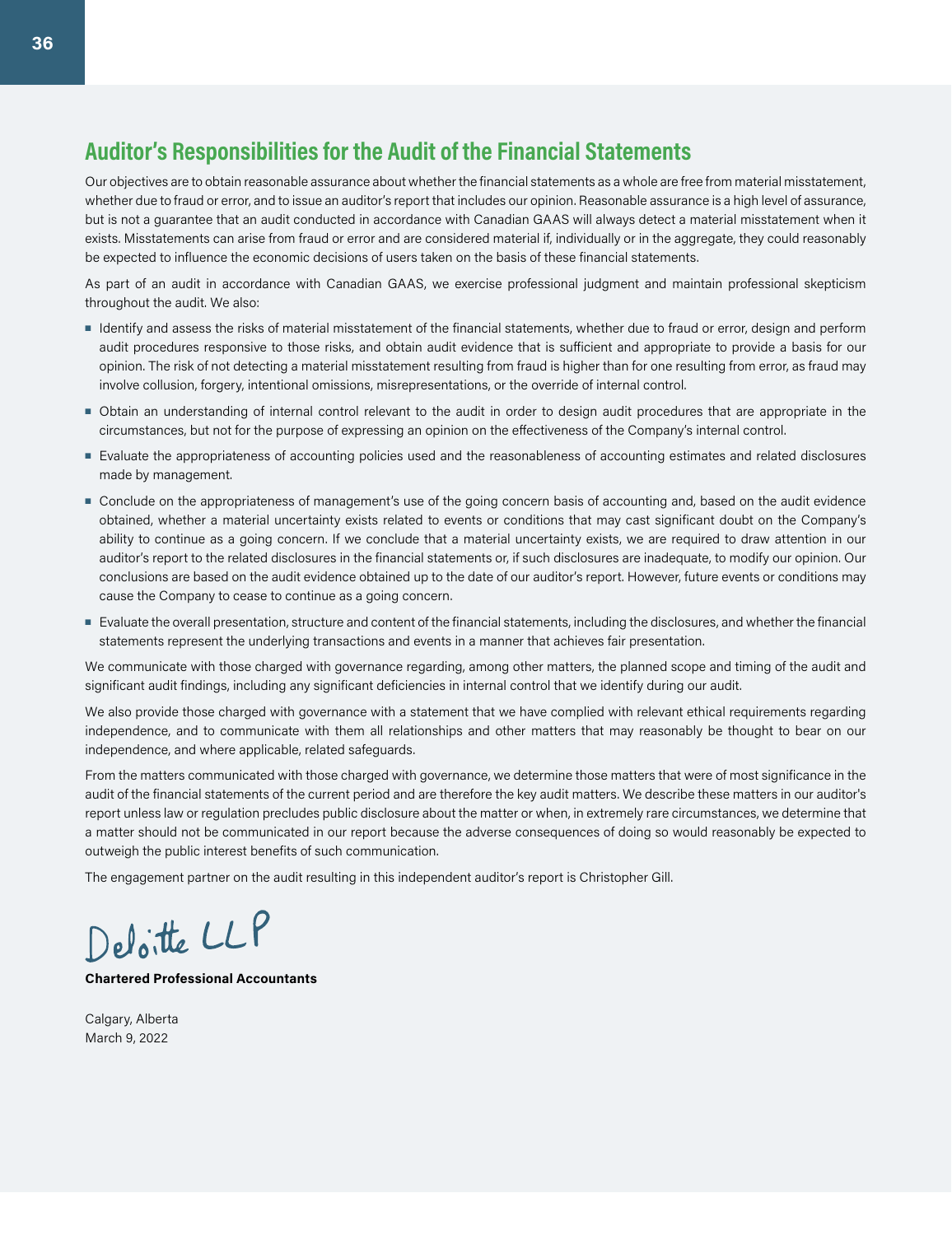# **Statement of Financial Position**

| As at (\$ 000s)                          | Note           | <b>December 31, 2021</b> | December 31, 2020 |
|------------------------------------------|----------------|--------------------------|-------------------|
| <b>ASSETS</b>                            |                |                          |                   |
| <b>CURRENT</b>                           |                |                          |                   |
| Accounts receivable                      |                | 24,215                   | 12,891            |
| Crude oil inventory                      |                | 988                      | 598               |
| Prepaid expenses                         |                | 5,922                    | 3,920             |
| Investments                              |                | 188                      | 62                |
|                                          |                | 31,313                   | 17,471            |
| Investment in related party              | 5              | 703                      | 233               |
| Exploration and evaluation assets        | 6              | 1,994                    | 373               |
| Property, plant and equipment            | $\overline{7}$ | 902,850                  | 704,921           |
| Investment tax credit receivable         | 15             | 8,861                    | 8,861             |
|                                          |                | 945,721                  | 731,859           |
| <b>LIABILITIES</b>                       |                |                          |                   |
| <b>CURRENT</b>                           |                |                          |                   |
| Accounts payable and accrued liabilities | 8              | 35,194                   | 28,229            |
| Risk management contract                 | 20             | 4,567                    | 3,599             |
| Due to related party                     | 9              |                          | 12,366            |
| Subordinated promissory note             | 10             |                          | 7,604             |
| Bank debt                                | 11             | 162,945                  | 252,255           |
| Deferred consideration                   |                | 1,159                    | 830               |
|                                          |                | 203,865                  | 304,883           |
| Subordinated debt                        | 12             | 47,268                   | 28,161            |
| Subordinated debentures                  | 13             | 47,359                   |                   |
| Deferred consideration                   |                | 10,089                   | 11,709            |
| Decommissioning liabilities              | 14             | 135,815                  | 137,002           |
| Deferred tax liability                   | 15             | 109,306                  | 53,471            |
|                                          |                | 553,702                  | 535,226           |
| <b>SHAREHOLDERS' EQUITY</b>              |                |                          |                   |
| Share capital                            | 16             | 772,781                  | 765,415           |
| Contributed surplus                      |                | 31,599                   | 30,672            |
| Warrants                                 | 13             | 7,265                    |                   |
| Accumulated other comprehensive loss     |                | (221)                    | (750)             |
| Deficit                                  |                | (419, 405)               | (598, 704)        |
|                                          |                | 392,019                  | 196,633           |
|                                          |                | 945,721                  | 731,859           |
| Commitments and contingencies            | 21             |                          |                   |

Subsequent events 16, 20

See accompanying notes to these financial statements.

On behalf of the Board:

**George F. Fink** Director

Notes

**Rodger A. Tourigny**  Director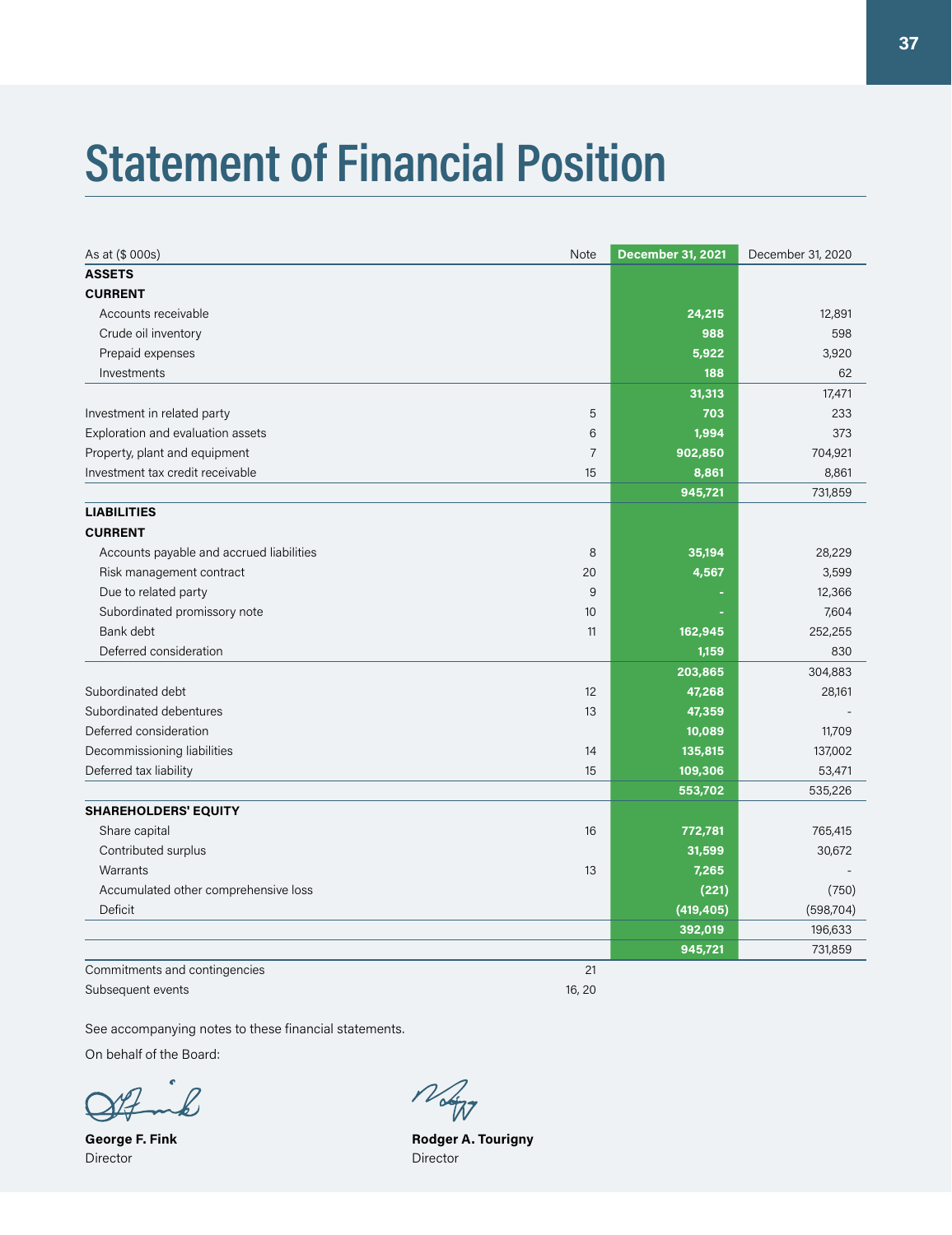# **Statement of Comprehensive Income**

| <b>FOR THE YEAR ENDED DECEMBER 31</b>                  |                |            |                |
|--------------------------------------------------------|----------------|------------|----------------|
| (\$000s, except \$ per share)                          | <b>Note</b>    | 2021       | 2020           |
| <b>REVENUE</b>                                         |                |            |                |
| Oil and gas sales, net of royalties                    | 17             | 225,866    | 113,821        |
| Other income                                           | 18             | 6,680      | 1,950          |
| Deferred consideration                                 |                | 1,292      | 889            |
| Loss on risk management contracts                      | 20             | (18, 357)  | (3,063)        |
|                                                        |                | 215,481    | 113,597        |
| <b>EXPENSES</b>                                        |                |            |                |
| Production                                             |                | 70,670     | 58,525         |
| Office and administration                              |                | 4,325      | 5,911          |
| Employee compensation                                  | 22             | 5,924      | 3,903          |
| Finance costs                                          | 19             | 26,909     | 21,490         |
| Share-option compensation                              |                | 1,095      | 438            |
| Depletion and depreciation                             | $\overline{7}$ | 76,791     | 59,225         |
| Impairment (reversal of impairment)                    | $\overline{7}$ | (203, 197) | 331,678        |
|                                                        |                | (17, 483)  | 481,170        |
| <b>EARNINGS (LOSS) BEFORE INCOME TAXES</b>             |                | 232,964    | (367,573)      |
| <b>TAXES</b>                                           |                |            |                |
| Deferred income tax expense (recovery)                 | 15             | 53,665     | (60, 684)      |
|                                                        |                | 53,665     | (60, 684)      |
| <b>NET EARNINGS (LOSS) FOR THE YEAR</b>                |                | 179,299    | (306, 889)     |
| <b>OTHER COMPREHENSIVE INCOME (LOSS)</b>               |                |            |                |
| Unrealized gain on investments                         |                | 598        | $\overline{7}$ |
| Deferred taxes on unrealized gain on investments       |                | (69)       | (9)            |
| OTHER COMPREHENSIVE INCOME (LOSS) FOR THE YEAR         |                | 529        | (2)            |
| TOTAL COMPREHENSIVE INCOME (LOSS) FOR THE YEAR         |                | 179,828    | (306, 891)     |
| <b>NET EARNINGS (LOSS) PER SHARE - BASIC</b>           | 16             | 5.32       | (9.19)         |
| <b>NET EARNINGS (LOSS) PER SHARE - DILUTED</b>         | 16             | 5.16       | (9.19)         |
| <b>COMPREHENSIVE INCOME (LOSS) PER SHARE - BASIC</b>   | 16             | 5.33       | (9.19)         |
| <b>COMPREHENSIVE INCOME (LOSS) PER SHARE - DILUTED</b> | 16             | 5.17       | (9.19)         |

See accompanying notes to these financial statements.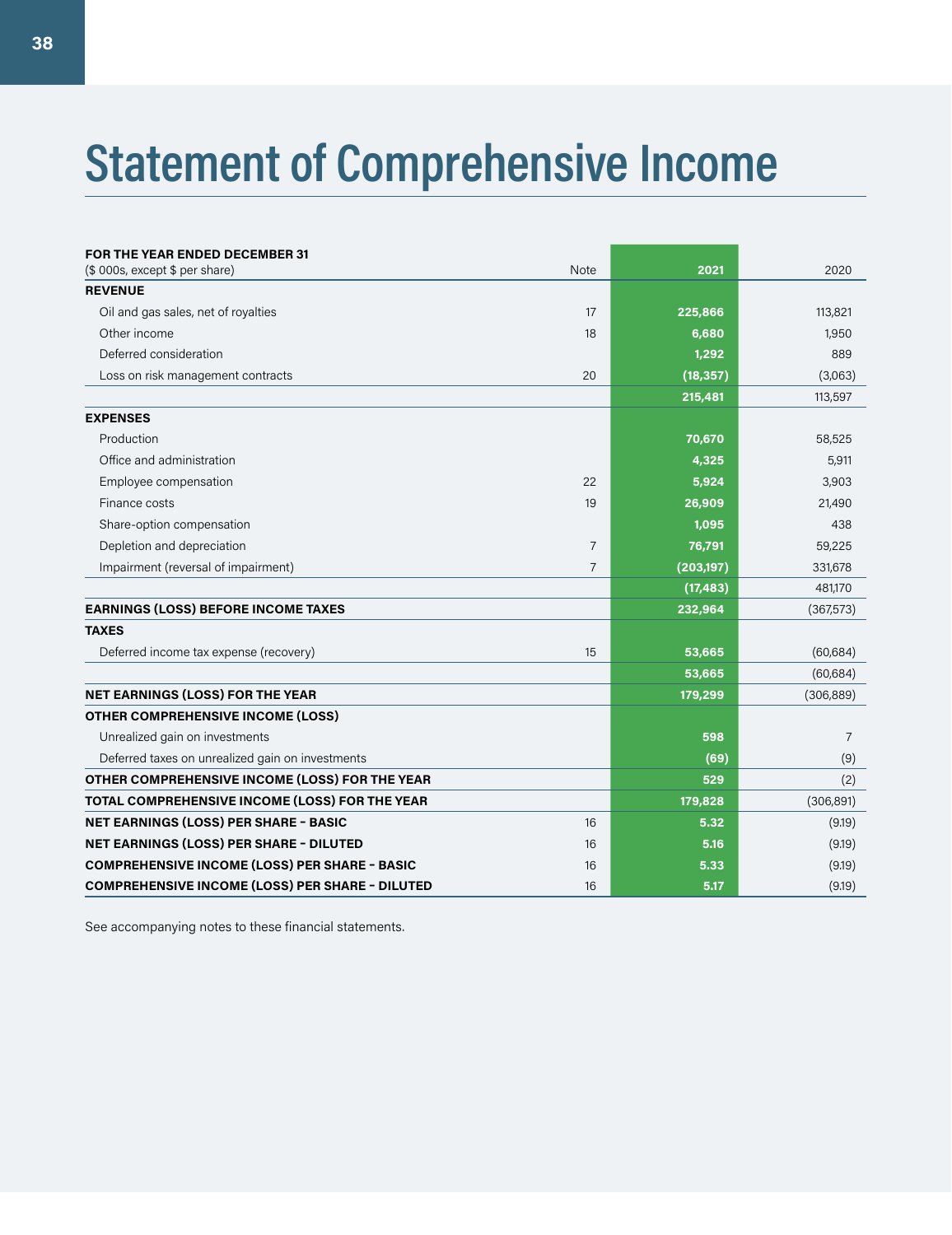# **Statement of Cash Flow**

| <b>FOR THE YEARS ENDED DECEMBER 31</b><br>(\$000s) | <b>Note</b>    | 2021       | 2020       |
|----------------------------------------------------|----------------|------------|------------|
| <b>OPERATING ACTIVITIES</b>                        |                |            |            |
| Net earnings (loss)                                |                | 179,299    | (306, 889) |
| Items not affecting cash                           |                |            |            |
| Deferred income taxes expense (recovery)           |                | 53,665     | (60, 684)  |
| Share-option compensation                          |                | 1,095      | 438        |
| Investment income                                  |                | (67)       | (50)       |
| Finance costs                                      | 19             | 26,909     | 21,491     |
| Unrealized loss on risk management contracts       | 20             | 968        | 3,465      |
| Deferred consideration                             |                | (1, 292)   | (889)      |
| Depletion and depreciation                         | $\overline{7}$ | 76,791     | 59,225     |
| Government grant in-kind                           | 22             | (5,901)    | (1,689)    |
| Impairment (reversal of impairment)                |                | (203, 197) | 331,678    |
| Gain on sale of property and equipment             |                | (225)      |            |
| Decommissioning expenditures                       | 14             | (4, 496)   | (2,706)    |
| Interest paid                                      | 19             | (21, 217)  | (17,587)   |
| Changes in non-cash working capital accounts       | 19             | (6, 229)   | 6,270      |
| <b>CASH PROVIDED BY OPERATING ACTIVITIES</b>       |                | 96,103     | 32,073     |
| <b>FINANCING ACTIVITIES</b>                        |                |            |            |
| Increase (decrease) of bank debt                   |                | (89, 310)  | (20, 810)  |
| Subordinated debt                                  |                | 17,000     | 28,000     |
| Subordinated debentures, net of issuance costs     |                | 36,887     |            |
| Flow through shares, net of issuance costs         |                | 6,690      |            |
| Stock option proceeds                              |                | 378        |            |
| <b>Dividends</b>                                   |                |            | (1,002)    |
| CASH PROVIDED BY (USED IN) FINANCING ACTIVITIES    |                | (28, 355)  | 6,188      |
| <b>INVESTING ACTIVITIES</b>                        |                |            |            |
| Investment income received                         |                | 67         | 50         |
| Exploration and evaluation expenditures            | 6              | (1,621)    | (959)      |
| Property, plant and equipment expenditures         | $\overline{7}$ | (65, 661)  | (42,769)   |
| Proceeds on sale of property                       |                | 225        |            |
| Changes in non-cash working capital accounts       | 19             | (758)      | 5,417      |
| <b>CASH USED IN INVESTING ACTIVITIES</b>           |                | (67, 748)  | (38, 261)  |
| <b>NET CHANGE IN CASH IN THE YEAR</b>              |                |            |            |
| Cash, beginning of year                            |                |            |            |
| <b>CASH, END OF YEAR</b>                           |                |            |            |

See accompanying notes to these financial statements.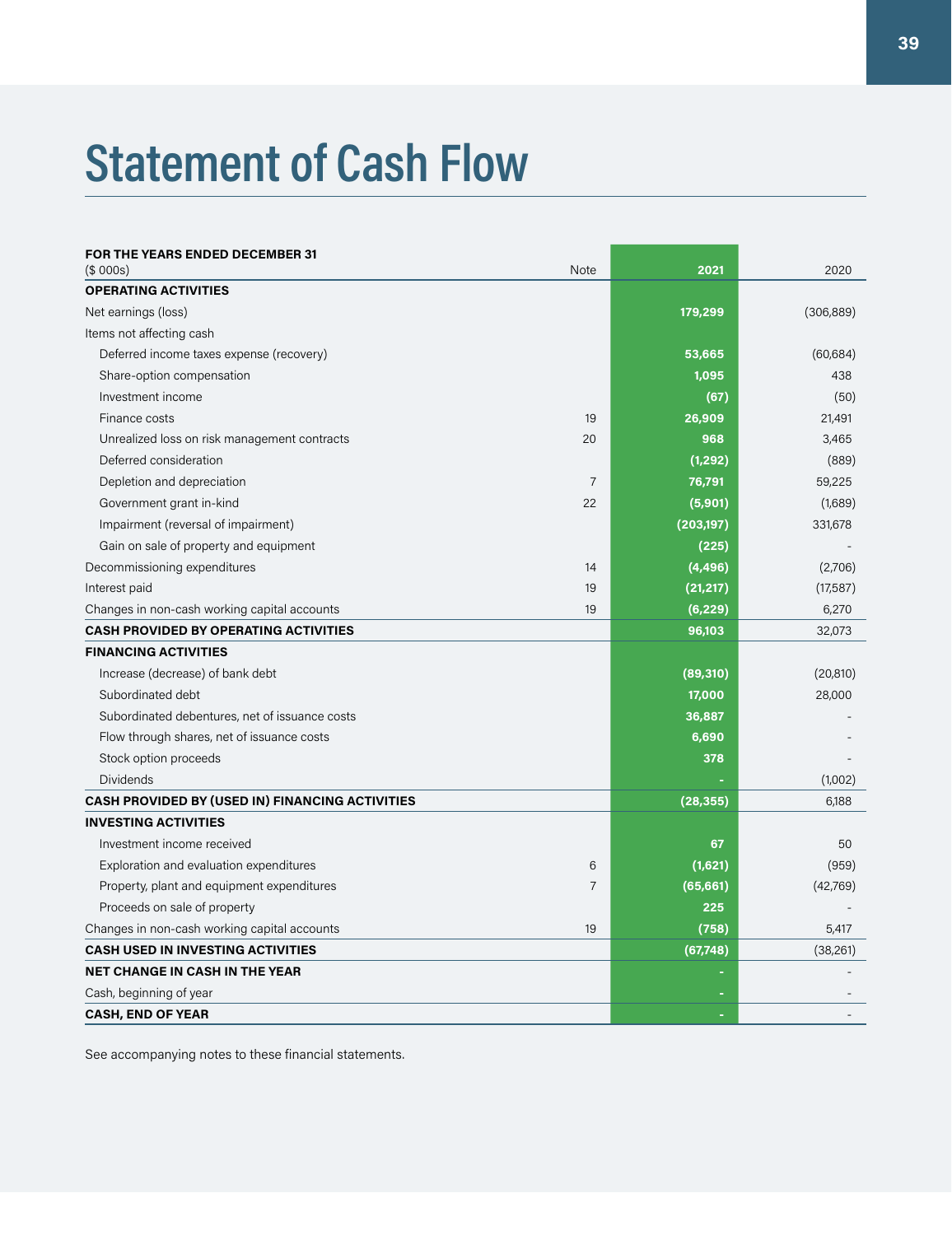# **Statement of Changes in Equity**

#### **FOR THE YEARS ENDED**

(\$ 000s, except number of shares outstanding)

|                                                            | <b>Numbers of</b><br>Common<br><b>Shares</b><br>Outstanding<br>(Note 16) | <b>Share</b><br>Capital<br>(Note 16) | <b>Contributed</b><br>Surplus <sup>(1)</sup> | <b>Warrants</b> | <b>Accumulated</b><br>Other<br>Comprehensive<br>Loss <sup>(2)</sup> | <b>Deficit</b> | <b>Total</b><br>Shareholders'<br><b>Equity</b> |
|------------------------------------------------------------|--------------------------------------------------------------------------|--------------------------------------|----------------------------------------------|-----------------|---------------------------------------------------------------------|----------------|------------------------------------------------|
| <b>JANUARY 1, 2020</b>                                     | 33,388,796                                                               | 765,276                              | 30,234                                       |                 | (748)                                                               | (290, 813)     | 503,949                                        |
| Share-option compensation                                  |                                                                          |                                      | 438                                          |                 |                                                                     |                | 438                                            |
| Shares issued for subordinated<br>promissory note interest | 122,520                                                                  | 139                                  |                                              |                 |                                                                     |                | 139                                            |
| Comprehensive loss                                         |                                                                          |                                      |                                              |                 | (2)                                                                 | (306, 889)     | (306, 891)                                     |
| <b>Dividends</b>                                           |                                                                          |                                      |                                              |                 |                                                                     | (1,002)        | (1,002)                                        |
| <b>DECEMBER 31, 2020</b>                                   | 33,511,316                                                               | 765,415                              | 30,672                                       |                 | (750)                                                               | (598, 704)     | 196,633                                        |
| Share-option compensation                                  |                                                                          |                                      | 1,095                                        |                 |                                                                     |                | 1,095                                          |
| Shares issued for subordinated<br>promissory note interest | 118,896                                                                  | 414                                  |                                              |                 |                                                                     |                | 414                                            |
| Exercise of options                                        | 183,740                                                                  | 378                                  |                                              |                 |                                                                     |                | 378                                            |
| Transfer to share capital on<br>exercise of options        |                                                                          | 168                                  | (168)                                        |                 |                                                                     |                |                                                |
| Comprehensive income                                       |                                                                          |                                      |                                              |                 | 529                                                                 | 179,299        | 179,828                                        |
| Issuance of warrants (Note 13)                             |                                                                          |                                      |                                              | 9,810           |                                                                     |                | 9,810                                          |
| Deferred tax on issuance of<br>warrants (Note 13)          |                                                                          |                                      |                                              | (2,259)         |                                                                     |                | (2,259)                                        |
| Issuance of flow through shares                            | 1,187,000                                                                | 7,003                                |                                              |                 |                                                                     |                | 7,003                                          |
| Premium on flow<br>through shares                          |                                                                          | (356)                                |                                              |                 |                                                                     |                | (356)                                          |
| Share issue costs net of tax                               |                                                                          | (241)                                |                                              | (286)           |                                                                     |                | (527)                                          |
| <b>DECEMBER 31, 2021</b>                                   | 35,000,952                                                               | 772,781                              | 31,599                                       | 7,265           | (221)                                                               | (419, 405)     | 392,019                                        |

(1) All amounts reported in Contributed Surplus relate to share-option compensation.

(2) Accumulated other comprehensive income is comprised of unrealized gains and losses on investments fair value through other comprehensive income.

See accompanying notes to these financial statements.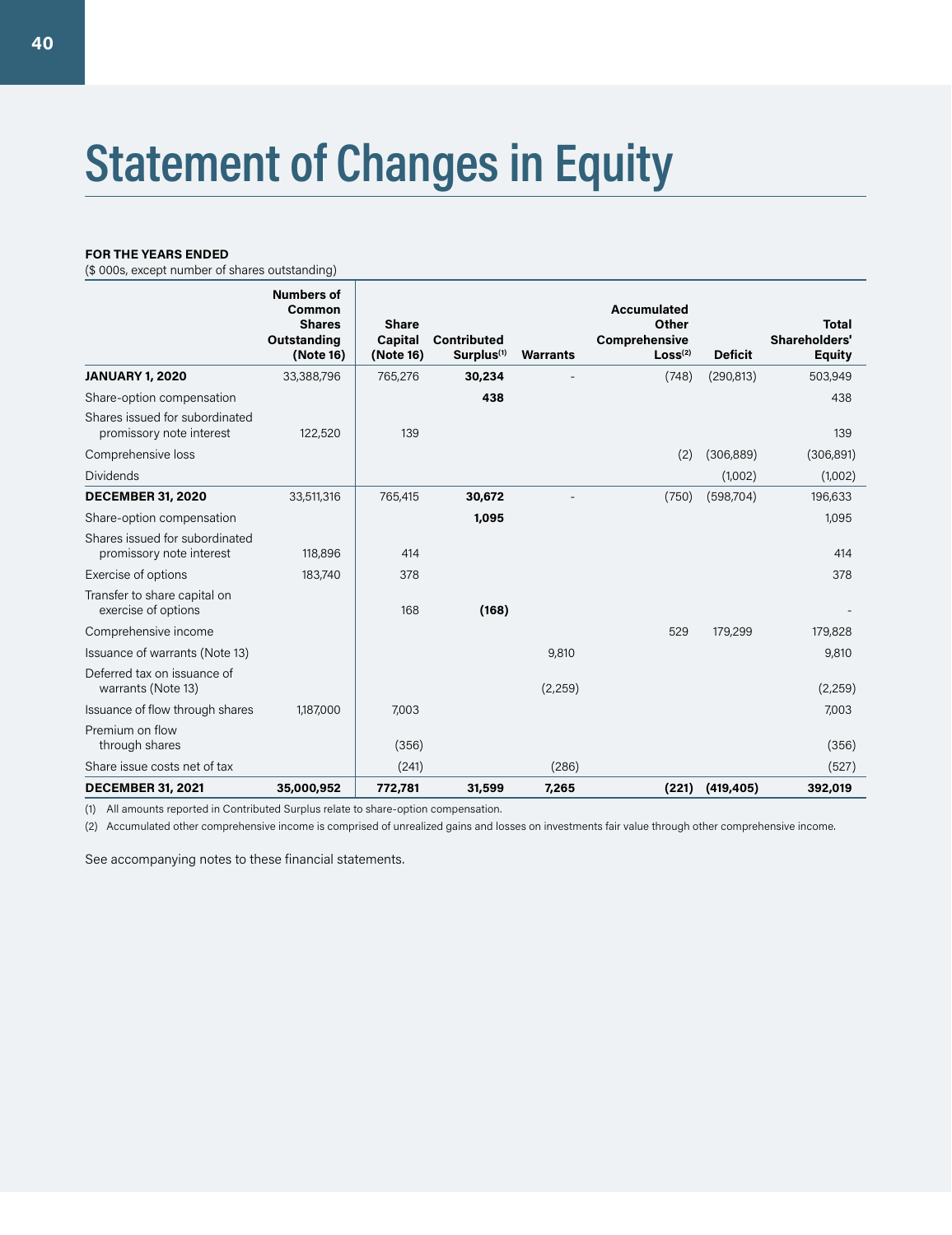# **Notes to the Financial Statements**

As at and for the years ended December 31, 2021 and December 31, 2020.

## **1. Nature of Business and Segment Information**

Bonterra Energy Corp. ("Bonterra" or the "Company") is a public company listed on the Toronto Stock Exchange (the "TSX") and incorporated under the Business Corporations Act (Alberta). The address of the Company's registered office is Suite 901, 1015 - 4<sup>th</sup> Street SW, Calgary, Alberta, Canada, T2R 1J4.

Bonterra operates in one industry and has only one reportable segment which is the development and production of oil and natural gas in the Western Canadian Sedimentary Basin.

## **2. Basis of Preparation and Future Operations**

#### **a) Statement of Compliance**

These financial statements have been prepared by management in accordance with International Financial Reporting Standards (IFRS).

The financial statements were authorized for issue by the Company's Board of Directors on March 9, 2022.

#### **b) Basis of Measurement**

These financial statements have been prepared on a historical cost basis, except for certain financial instruments and share-based payment transactions which are measured at fair value.

#### **c) Functional and Presentation Currency**

The Company's functional and presentation currency is the Canadian dollar.

Foreign currency denominated monetary assets and liabilities are translated into Canadian dollars at the rates prevailing on the reporting date. Non-monetary assets and liabilities are translated into Canadian dollars at the rates prevailing on the transaction dates. Exchange gains and losses are recorded as income or expense in the period in which they occur.

#### **d) Significant Accounting Estimates and Judgments**

The timely preparation of financial statements requires management to make estimates and assumptions that affect the reported amounts of assets and liabilities and disclosure of contingent assets and liabilities as at the date of the statement of financial position as well as the reported amounts of revenues, expenses and cash flows during the periods presented. Such estimates relate primarily to unsettled transactions and events as of the date of the financial statements. Actual results could differ materially from estimated amounts. See Note 4 for more information.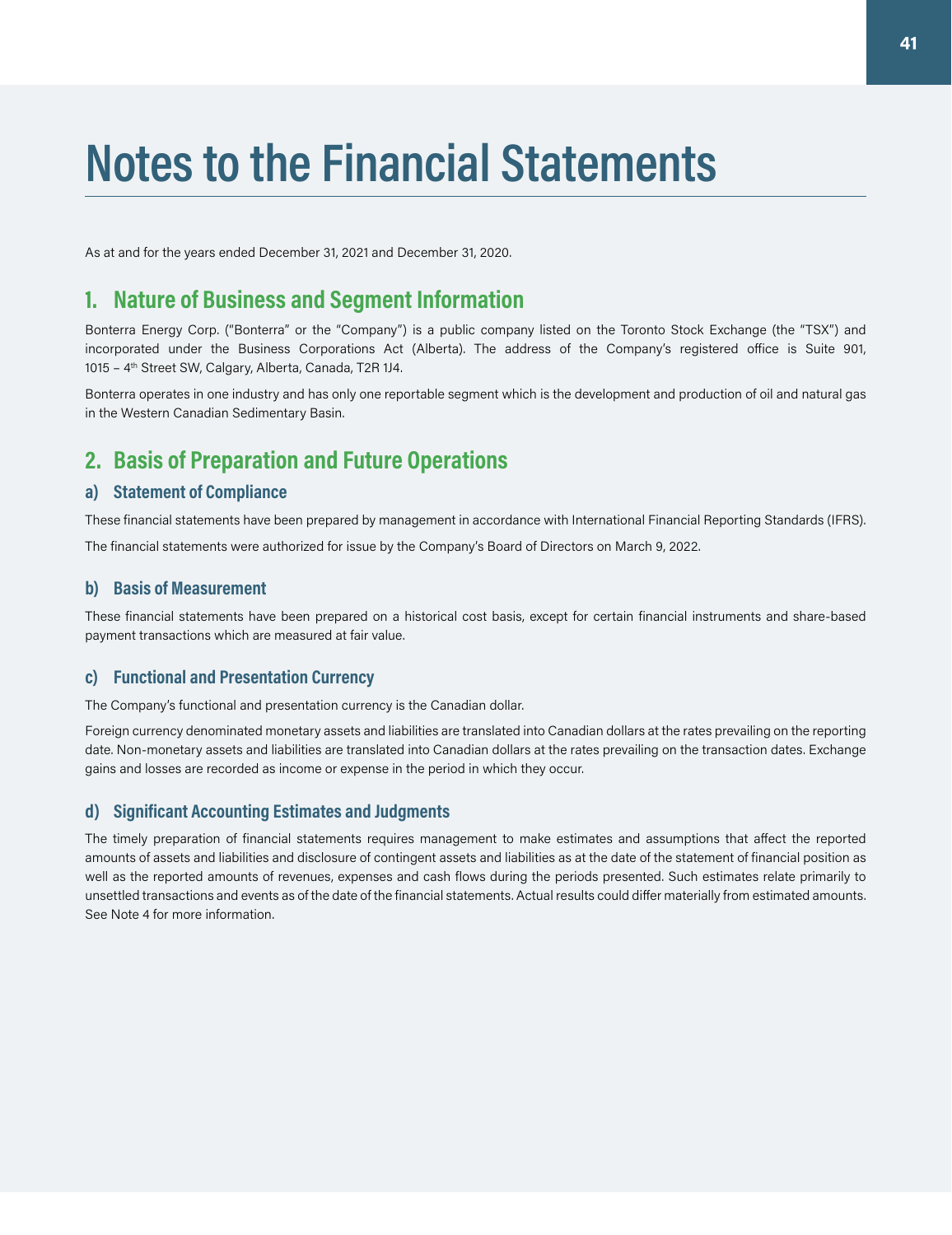# **3. Significant Accounting Policies**

#### **a) Revenue Recognition**

Revenue associated with the sale of crude oil, natural gas and natural gas liquids is measured based on the consideration specified in contracts with customers. Revenue from contracts with customers is recognized when or as Bonterra satisfies a performance obligation by transferring a promised good or service to a customer. A good or service is transferred when the customer obtains control of that good or service. The transfer of control of oil, natural gas, and natural gas liquids usually coincides with title passing to the customer and the customer taking physical possession. The Company principally satisfies its performance obligations at a point in time and the amounts of revenue recognized relating to performance obligations satisfied over time are not significant. Collection of revenue associated with the sale of crude oil, natural gas and natural gas liquids occurs on or about the 25<sup>th</sup> of the month following production. Items such as royalties for crown, freehold, gross overriding (GORR) and Saskatchewan surcharge are netted against revenue. These items are netted to reflect the deduction for other parties' proportionate share of the revenue. Administration fee income is recorded when services are provided.

#### **b) Joint Arrangements**

Certain exploration, development and production activities are conducted jointly with others. These financial statements reflect only the Company's interests in such activities. A jointly controlled operation involves the use of assets and other resources of the Company and those of other joint venture participants through contractual arrangements rather than through the establishment of a corporation, partnership or other entity. The Company has no interests in jointly controlled entities. The Company recognizes in its financial statements its interest in assets that it owns, the liabilities and expenses that it incurs, and its share of income earned by the joint arrangement.

#### **c) Inventories**

Inventories consist of crude oil. Crude oil stored in the Company's tanks is valued on a first-in, first-out basis at the lower of cost or net realizable value. The inventory cost for crude oil is determined based on the combined average per barrel operating costs, and depletion and depreciation for the period, while net realizable value is determined based on estimated sales price less transportation costs.

#### **d) Investments and Investment in Related Party**

Investments and investment in related party consist of equity securities. The Company's investments are measured as fair value through other comprehensive income ("FVTOCI"), with gains or losses arising from changes in fair value recognized in other comprehensive income and accumulated in the fair value instrument. The cumulative gain or loss will not be reclassified to profit or loss on disposal of the investments. Fair value is determined by multiplying the period end trading price of the investments by the number of common shares held as at period end.

#### **e) Exploration and Evaluation Assets**

General exploration and evaluation ("E&E") expenditures incurred prior to acquiring the legal right to explore are charged to expense as incurred.

E&E expenditures represent undeveloped land costs, licenses and exploration well costs.

Undeveloped land costs, licenses and exploration well costs are initially capitalized and, if subsequently determined to have not found sufficient reserves to justify commercial production, are charged to expense. E&E assets continue to be capitalized as long as sufficient progress is being made to assess the reserves and economic viability of the asset. Once technical feasibility and commercial viability has been established, E&E assets are transferred to property, plant and equipment ("PP&E"). E&E assets are assessed for impairment annually, upon transfer to PP&E assets or whenever indications of impairment exist to ensure they are not at amounts above their recoverable amounts.

#### **f) Property, Plant and Equipment**

PP&E assets include transferred-in E&E costs, development drilling and other subsurface expenditures. PP&E assets are carried at cost less depletion and depreciation of all development expenditures and include all other expenditures associated with PP&E assets.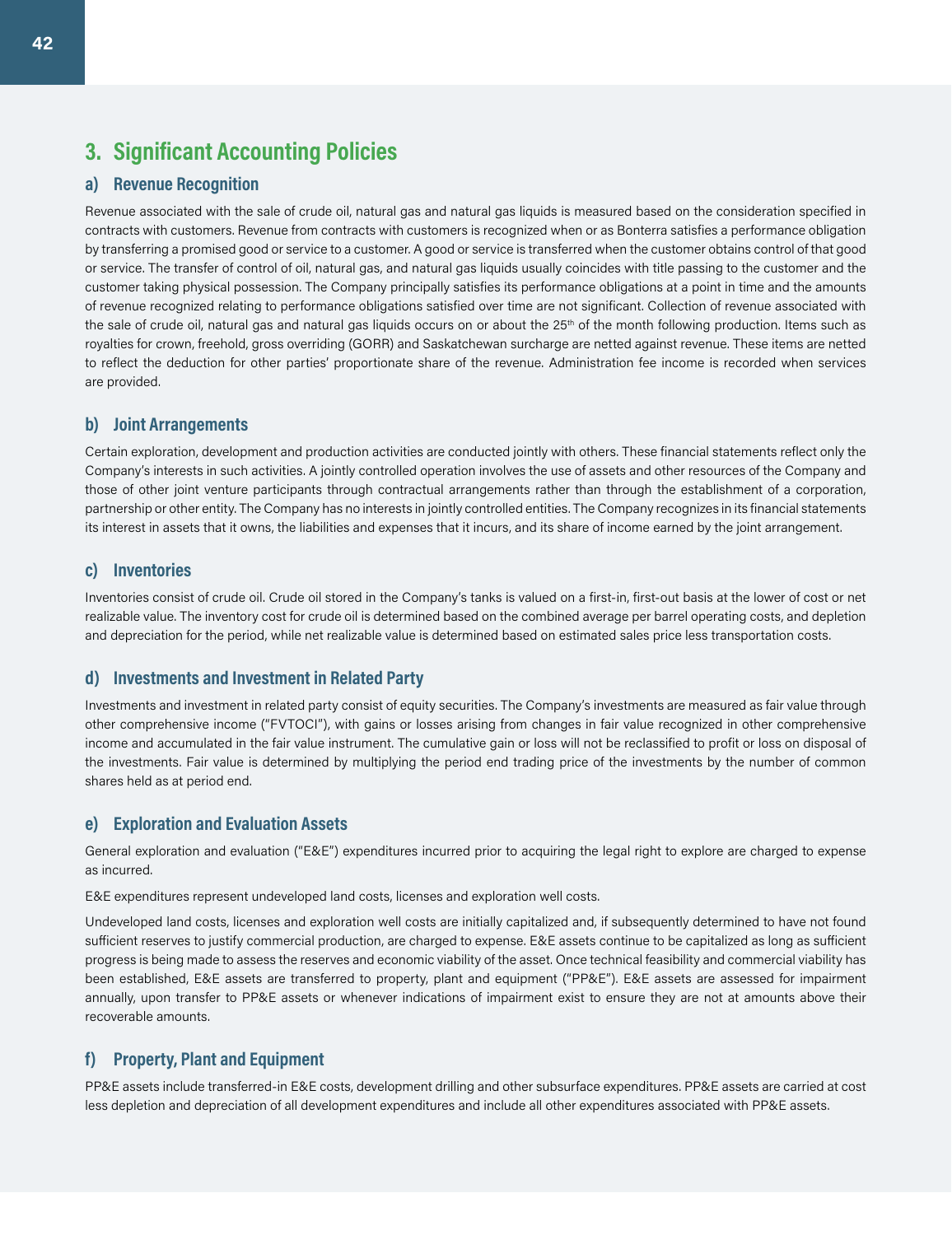#### **Oil and Gas Properties**

The initial cost of an asset is comprised of its purchase price or construction cost, including expenditures such as drilling costs; the present value of the initial and changes in the estimate of any decommissioning obligation associated with the asset; and finance charges on qualifying assets that are directly attributable to bringing the asset into operation and to its present location.

#### **Production Facilities**

Production facilities are comprised of costs related to petroleum and natural gas plant and production equipment.

#### **Leases**

Leases or contractual obligations are capitalized as right of use assets ("ROUs") with a corresponding right of use lease obligation using the present value of future lease payments on the statement of financial position. The discount rate used to determine the ROU is the stated rate in the lease contract. If no discount rate is provided, the Company's incremental borrowing rate is used. Certain lease payments will continue to be expensed in the statement of comprehensive income. These leases are contractual obligations that contain any of the following: are equal to or less than twelve months; are for oil and gas extraction; are variable payments; the Company does not control the asset; or no asset is identified in the lease.

#### **Depletion and Depreciation**

Depletion and depreciation is recognized in the statement of comprehensive income (loss).

PP&E properties, excluding surface costs are depleted using the unit-of-production method over their proved plus probable developed reserve life, when commercial production in an area has commenced. Proved plus probable developed reserves are determined annually by qualified independent reserve engineers. Changes in factors such as estimates of proved plus probable developed reserves that affect unit-of-production calculations are accounted for on a prospective basis. Surface costs such as production facilities and furniture, fixtures and other equipment are depreciated over their estimated useful lives.

Production facilities, furniture, fixtures and other equipment are depreciated over the individual assets estimated economic lives, less estimated salvage value of the assets at the end of their useful lives.

These assets are depreciated as follows:

| <b>Production facilities</b>            | Declining balance method at 10 percent per year            |
|-----------------------------------------|------------------------------------------------------------|
| Furniture, fixtures and other equipment | Declining balance method at 10 to 20 percent per year      |
| Right of use assets                     | Straight line method over the term of the associated lease |

#### **g) Business Combinations and Goodwill**

The purchase price used in a business combination is based on the fair value at the date of acquisition. The business combination is accounted for based on the fair value of the assets acquired and liabilities assumed. All acquisition costs are expensed as incurred. Contingent liabilities are recognized at fair value at the date of the acquisition, and subsequently re‐measured at each reporting period until settled. The excess of cost over fair value of the net assets and liabilities acquired is recorded as goodwill.

#### **h) Impairment of Assets**

#### **Impairment of Financial Assets**

A financial asset is considered to be impaired if objective evidence indicates that one or more events have had a negative effect on the estimated future cash flow of that asset. An impairment loss in respect of a financial asset measured at amortized cost is calculated as the difference between its carrying amount and the present value of the estimated future cash flow discounted at the original effective interest rate. Significant financial assets are tested for impairment on an individual basis. The remaining financial assets are assessed collectively in groups that share similar credit risk characteristics.

All impairment losses are recognized in net earnings. An impairment loss is reversed if there is an indicator that the impairment reversal can be related objectively to an event occurring after the impairment loss was recognized. Any subsequent recovery of an impairment loss in respect of an investment in an equity instrument classified as FVTOCI is reversed through other comprehensive income instead of net earnings. For financial assets measured at amortized cost, the reversal is recognized in net earnings.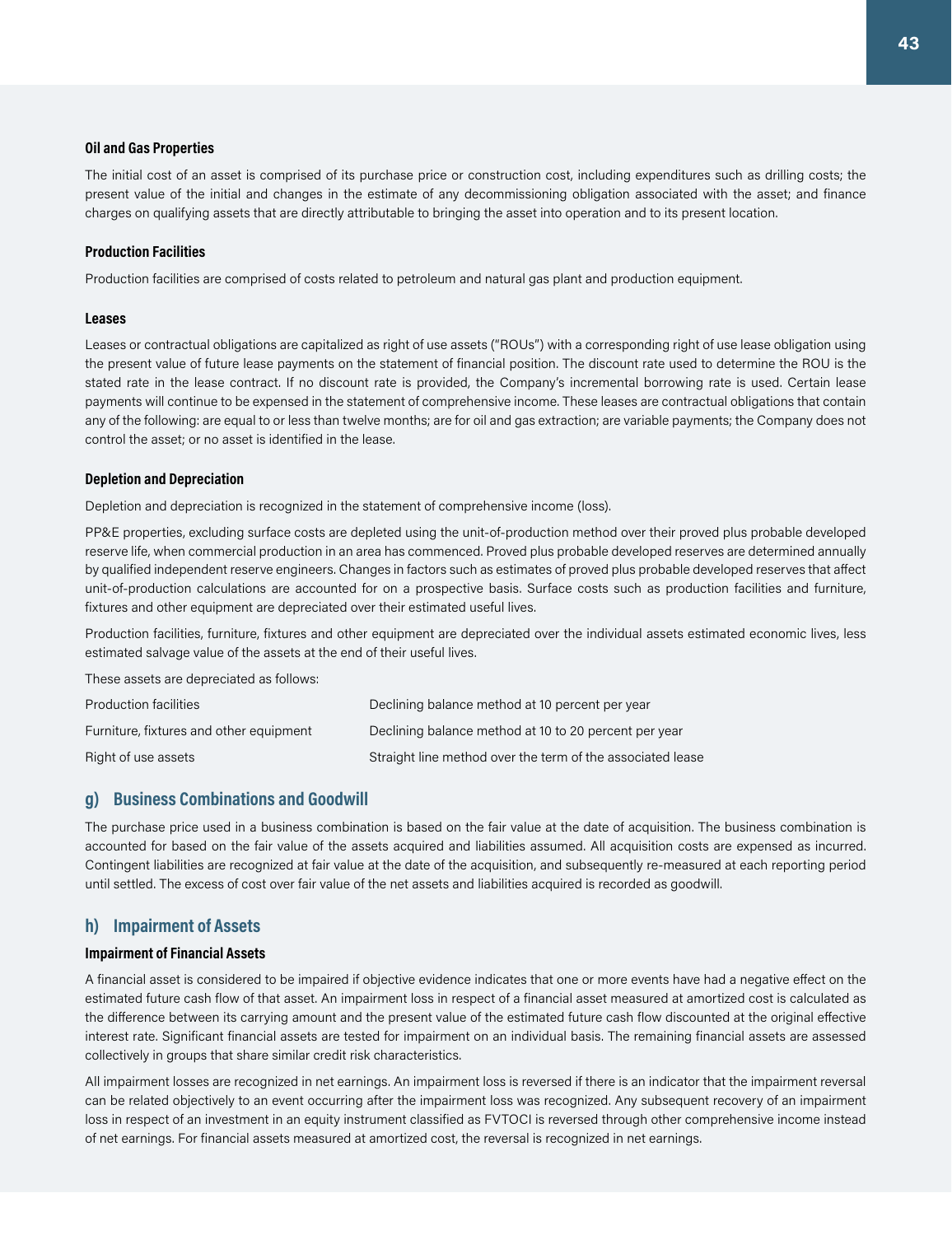#### **Impairment of Non-Financial Assets**

The carrying amounts of the Company's non-financial assets are reviewed at the end of each reporting period to determine whether there is any indication of impairment. If such indication exists, then the assets' carrying amounts are assessed for impairment.

For the purpose of impairment testing, assets (which include E&E, PP&E and goodwill) are grouped together into the smallest group of assets that generate cash flows from continuing use which are largely independent of the cash flow of other assets or groups of assets (the cash-generating unit or "CGU"). Goodwill is allocated to the CGU expected to benefit from the synergies of the combination. The recoverable amount of an asset or a CGU is the greater of its value-in-use ("VIU") and its fair value less costs to sell ("FVLCS"). The Company has a core CGU composed of its Alberta properties and secondary CGUs for its British Columbia (BC) and Saskatchewan properties.

An impairment loss is recognized if the carrying amount of an asset or its CGU exceeds its recoverable amount. Impairment losses are recognized in the statement of comprehensive income (loss). Impairment losses recognized in respect of a CGU are allocated first to reduce the carrying amount of any goodwill allocated to the CGU and then to reduce the carrying amount of the other assets of the CGU on a pro-rata basis.

In respect of assets other than goodwill, impairment losses recognized in prior periods are assessed at each reporting date for any indications that the impairment loss has reversed. If the amount of the impairment loss reverses in a subsequent period and the reversal can be objectively related to an event occurring after the impairment was recognized, the impairment loss is reversed only to the extent that the asset's carrying amount does not exceed the carrying amount that would have been determined, net of depletion and depreciation, if no impairment loss had been recognized and recorded in the statement of comprehensive income (loss). An impairment loss in respect of goodwill cannot be reversed.

#### **i) Deferred Consideration**

Deferred consideration is generated when a sale of a royalty interest linked to production at a specific property occurs. Consideration is given to the specific terms of each arrangement to determine whether a disposal of an interest in the reserves of the respective property has occurred and whether the counterparty is entitled to the associated risks and rewards attributable to the property over its estimated life. These include the contractual terms and implicit obligations related to production, such as the holder of the royalty having the option of either being paid in cash or in kind and the associated commitments, if any, to develop future expansions or projects at the property.

Proceeds for sale of a royalty interest on petroleum properties are then attributed to two components: a payment for partial disposal of an interest in PP&E; and an upfront payment received for future extraction services that will generate future royalties. Discounted future cash flows of future development and operating costs multiplied by the royalty rate are used to derive the upfront payment received for future extraction services, which is accounted for as deferred consideration and recognized as revenue over the reserve life of the encumbered properties (as this represents the efforts incurred towards the extraction performance obligation). Upon commencement of the royalty interest the deferred consideration is depleted (recognized into revenue) using the same unit-of-production method as the depletion of the encumbered PP&E asset's carrying value.

#### **j) Decommissioning Liabilities**

The fair value of the statutory, contractual, constructive or legal liabilities associated with the retirement and reclamation of oil and gas properties is recorded when incurred, with a corresponding increase to the carrying amount of the related PP&E. The amount recognized is the estimated cost of decommissioning, discounted to its present value using the Company's risk-free rate. Changes in the estimated timing of decommissioning or decommissioning cost estimates and changes to the risk-free rates are dealt with prospectively by recording an adjustment to the decommissioning liabilities, and a corresponding adjustment to PP&E. The unwinding of the discount on the decommissioning provision is charged to net earnings as a finance cost.

The Company recognizes a decommissioning liability in the period in which it is incurred when a reasonable estimate of the liability can be made. On a periodic basis, management will review these estimates and changes and if there are any, they will be applied prospectively. The fair value of the estimated provision is recorded as a long-term liability, with a corresponding increase in the carrying amount of the related asset. The capitalized amount is depleted on a unit-of-production basis over the life of the proved plus probable developed reserves. The liability amount is increased each reporting period due to the passage of time and this amount is charged to earnings in the period. Actual costs incurred upon settlement of the obligations are charged against the provision to the extent of the liability recorded and any remaining balance of actual costs is recorded in the statement of comprehensive income (loss).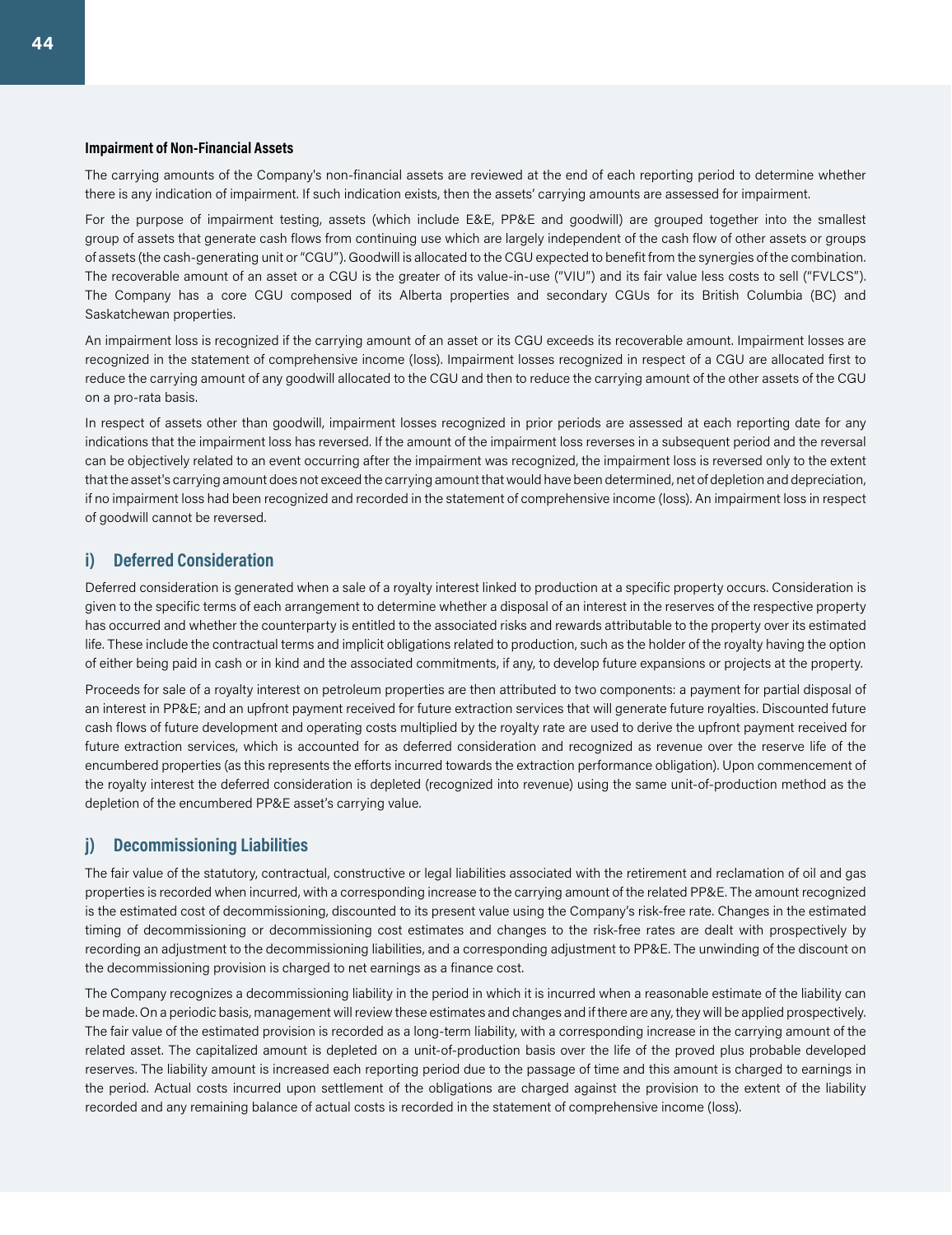#### **k) Income Taxes**

Tax expense comprises current and deferred taxes. Tax is recognized in the statement of comprehensive income (loss) or directly in equity.

Current tax expense is based on the results for the period as adjusted for items that are not taxable or not deductible. Current tax is calculated using tax rates and laws that are substantively enacted at the end of the reporting period. Management periodically evaluates positions taken in tax returns with respect to situations in which applicable tax regulation is subject to interpretation. Provisions are established where appropriate on the basis of amounts expected to be paid to the tax authorities.

Deferred tax is recognized using the liability method, providing for unused tax losses, unused tax credits and temporary differences between the carrying amounts of assets and liabilities for financial reporting purposes and the amounts used for taxation purposes. Deferred tax is not recognized for the following temporary differences: the initial recognition of assets and liabilities in a transaction that is not a business combination and that affects neither accounting nor taxable profit, and differences relating to investments in subsidiaries to the extent that they are unlikely to be reversed in the foreseeable future. Deferred tax is measured at the tax rates that are expected to be applied to the temporary differences when they reverse, based on the laws that have been enacted or substantively enacted by the reporting date.

A deferred tax asset is recognized to the extent that it is probable that future taxable profits will be available against which unused tax losses, unused tax credits and temporary differences can be utilized. Deferred tax assets are reviewed at each period end and are reduced to the extent that it is no longer probable that the related tax benefit will be realized.

The amount and timing of reversals of temporary differences will also depend on the Company's future operating results, and acquisitions and dispositions of assets and liabilities. A significant change in any of the preceding assumptions could materially affect the Company's estimate of the deferred income tax asset or liability.

#### **l) Share-option Compensation**

The Company accounts for share-option compensation using the fair-value method of accounting for stock options granted to directors, officers, employees and other service providers using the Black-Scholes option pricing model. Share-option payments are recognized through the statement of comprehensive income (loss) over the vesting period with a corresponding amount reflected in contributed surplus in equity. For awards issued in tranches that vest at different times, the fair value of each tranche is recognized over its respective vesting period.

At the grant date and at the end of each reporting period, the Company assesses and re-assesses for subsequent periods its estimates of the number of awards that are expected to vest and recognizes the impact of the revisions in the statement of comprehensive income (loss). Upon exercise of share-based options, the proceeds received net of any transaction costs and the fair value of the exercised sharebased options is credited to share capital.

Employees may elect to have the Company settle any or all options vested and exercisable using a cashless equity settlement. In connection with any such exercise, an employee shall be entitled to receive, without any cash payment (other than the taxes required to be paid in connection with the exercise), whole shares of the Company. The number of shares under option multiplied by the difference of the fair value at the time of exercise less the option exercise price, divided by the fair value at the time of exercise, determines the number of whole shares issued.

#### **m) Financial Instruments**

The Company classifies its financial instruments into one of the following categories: financial assets at amortized cost, financial liabilities at amortized costs; and fair value through profit or loss. All financial instruments are measured at fair value on initial recognition. Measurement in subsequent periods is dependent on the classification of the respective financial instrument.

Fair value through profit or loss financial instruments are subsequently measured at fair value with changes in fair value recognized in net earnings. All other categories of financial instruments are measured at amortized cost using the effective interest rate method.

Cash, account receivables and certain other long-term assets are classified as financial assets at amortized cost since it is the Company's intention to hold these assets to maturity and the related cash flows are mainly payments of principle and interest. The Company's investments are measured at FVTOCI, with gains or losses arising from changes in fair value recognized in other comprehensive income and accumulated in the fair value instrument. The cumulative gain or loss will not be reclassified to profit or loss on disposal of the investments. Accounts payable, accrued liabilities, and certain other long-term liabilities and long-term debt are classified as financial liabilities at amortized cost. Risk management assets and liabilities are classified as fair value through profit or loss.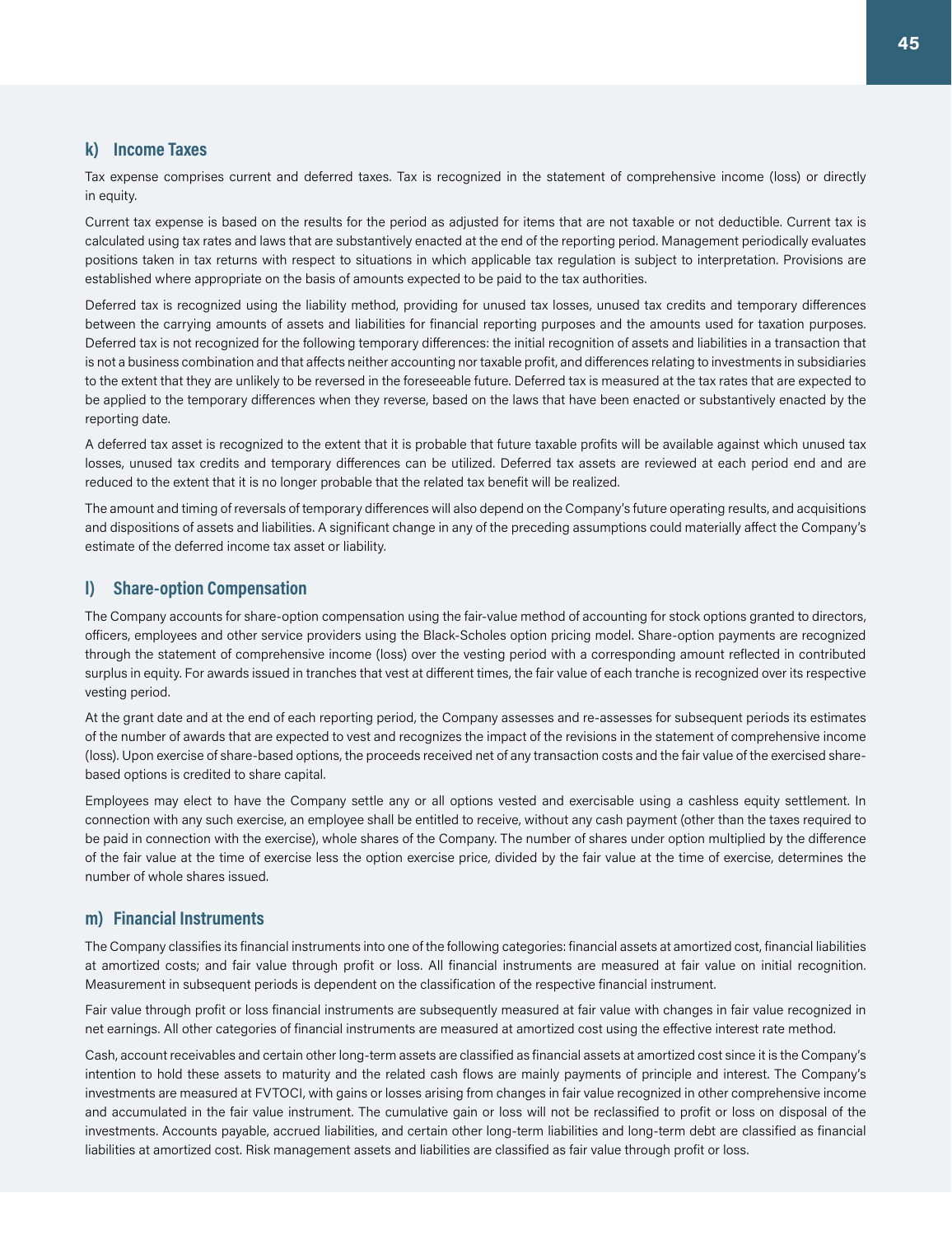#### **n) Fair Value Measurement**

Financial instruments consisting of accounts receivable, accounts payable and accrued liabilities, due to related party, subordinated promissory note and bank debt on the statement of financial position are carried at amortized cost. Investments and investment in related party are carried at fair value. All of the investments are transacted in active markets. Bonterra determines the fair value of these transactions according to the following hierarchy based on the amount of observable inputs used to value the instrument.

Level 1 – Quoted prices are available in active markets for identical assets or liabilities as of the reporting date. Active markets are those in which transactions occur in sufficient frequency and volume to provide pricing information on an ongoing basis.

Level 2 – Pricing inputs are other than quoted prices in active markets included in Level 1. Prices in Level 2 are either directly or indirectly observable as of the reporting date. Level 2 valuations are based on inputs, including quoted forward prices for commodities, time value and volatility factors, which can be substantially observed or corroborated in the marketplace.

Level 3 – Valuations in this level are those with inputs for the asset or liability that are not based on observable market data.

Bonterra's investments and investments in related party have been assessed on the fair value hierarchy described above and are all considered Level 1.

#### **o) Risk Management Contracts**

The Company is exposed to market risks resulting from fluctuations in commodity prices, foreign currency exchange rates and interest rates in the normal course of its business. The Company may use a variety of instruments to manage these exposures. For transactions where hedge accounting is not applied, the Company accounts for such instruments using the fair value method by initially recording an asset or liability and recognizing changes in the fair value of the instruments in earnings as unrealized gains or losses on risk management contracts. Fair values of financial instruments are based on third party quotes or valuations provided by independent third parties. Any realized gains or losses on risk management contracts are recognized in net earnings in the period they occur. Bonterra's risk management contracts have been assessed on the fair value hierarchy described above and are all considered Level 2.

#### **p) Net Earnings and Comprehensive Income Per Share**

Per share amounts are calculated by dividing the net earnings or comprehensive income (loss) attributable to common shareholders of the Company by the weighted average number of common shares outstanding during the reporting period.

Diluted per share amounts are calculated similar to basic per share amounts except that the weighted average common shares outstanding are increased to include additional common shares from the assumed exercise of dilutive share-options. The number of additional outstanding common shares is calculated by assuming that the outstanding in-the-money share-options were exercised and that the proceeds from such exercises were used to acquire common shares at the average market price during the reporting period.

#### **q) Government Grants**

The Company may receive government grants which provide financial assistance as compensation for costs or expenditures to be incurred. Government grants are accounted for when there is reasonable assurance that conditions attached to the grants are met and that the grants will be received. The Company recognizes government grants in net earnings on a systematic basis and in line with recognition of the expenses that the grants are intended to compensate.

# **4. Significant Accounting Estimates and Judgments**

Estimates and underlying assumptions are reviewed on an ongoing basis. Revisions to accounting estimates are recognized in the year in which the estimates are revised and in any future years affected. The following are the estimates and judgments applied by management that most significantly affect the Company's financial statements.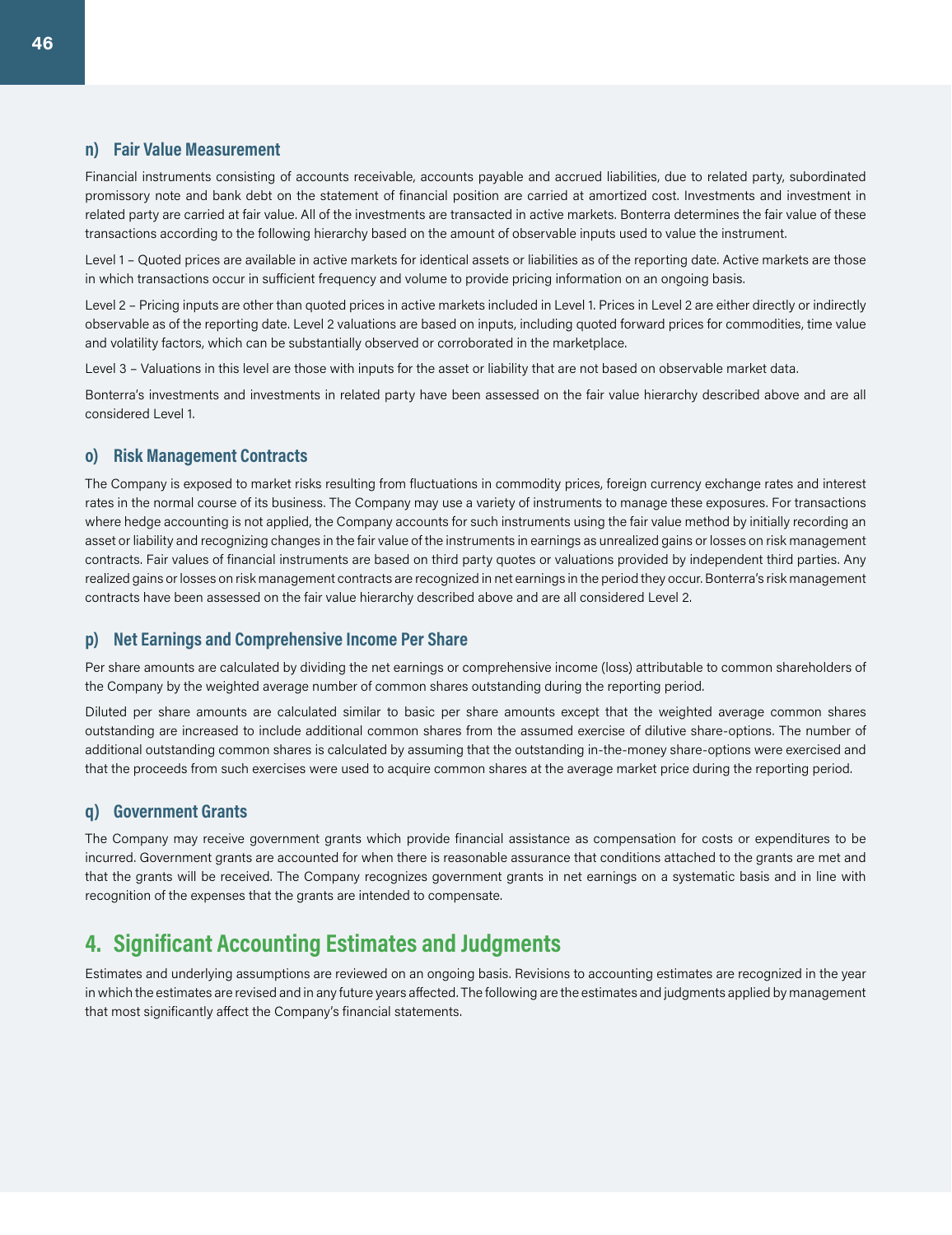#### **Exploration and Evaluation Expenditures**

E&E costs are initially capitalized with the intent to establish commercially viable reserves. E&E assets include undeveloped land and costs related to exploratory wells. The Company is required to make estimates and judgments about future events and circumstances regarding the future economic viability of extracting the underlying resources. Changes to project economics, resource quantities, expected production techniques, unsuccessful drilling, expired mineral leases, production costs and required capital expenditures are important factors when making this determination. To the extent a judgment is made that the underlying reserves are not viable, the E&E costs will be impaired and charged to net earnings.

#### **Impairment of Non-Financial Assets**

PP&E and goodwill are aggregated into CGUs based on their ability to generate largely independent cash flows and are assessed for impairment or in the case of PP&E impairment reversals. CGUs have been determined based on similar geological structure, shared infrastructure, geographical proximity, commodity type, and similar market risks. Oil and gas prices and other assumptions will change in the future, which may impact the Company's recoverable amounts and may therefore require a material adjustment to the carrying value of PP&E. The determination of the Company's CGUs is subject to management's judgment. The Company has a core CGU composed of its Alberta properties and secondary CGUs for its BC and Saskatchewan properties.

The recoverable amount of E&E, PP&E, and goodwill is determined based on the fair value less costs of disposal using a discounted cash flow model and is assessed at the CGU level. The period the Company used to project cash flows is approximately 50 years or the CGUs reserve life. Growth in cash flow from a single well would be determined based on the extent of total reserves assigned, which is produced at declining rates over the estimated reserve life. The fair value measurement of the Company's E&E, PP&E, and goodwill is designated Level 3 on the fair value hierarchy.

The Company performs an impairment test on all of its CGUs for any potential impairment or related recovery at least annually or when impairment or recovery indicators arise. In making these evaluations, the Company uses the following information:

- 1) The net present value of the pre-tax cash flows from oil and gas reserves of each CGU based on reserves estimated by the Company's independent reserve evaluator; and
- 2) Key input estimates used in the determination of cash flows from oil and gas reserves include the following:
	- a) Reserves Assumptions that are valid at the time of reserve estimation may change significantly when new information becomes available. Changes in forward price estimates, production costs or recovery rates may change the economic status of reserves and may ultimately result in reserves being revised.
	- b) Crude oil and natural gas prices Forward price estimates of the crude oil and natural gas prices are used in the discounted cash flow model. These prices are adjusted for quality differentials, heat content and distance to market. Commodity prices have fluctuated widely in recent years due to global and regional factors including supply and demand fundamentals, inventory levels, exchange rates, weather, economic and geopolitical factors.
	- c) Discount rate The Company uses a pre-tax discount rate of fifteen percent that reflects risks specific to the assets for which the future cash flow estimates have not been adjusted. The discount rate was determined based on the Company's assessment of risk based on past experience. Changes in the general economic environment could result in material changes to this estimate.

#### **Reserves Estimation**

The capitalized costs of oil and gas properties and deferred consideration are depleted on a unit-of-production basis at a rate calculated by reference to proved plus probable developed reserves determined in accordance with National Instrument 51-101 and the Canadian Oil and Gas Evaluation handbook. Commercial reserves are determined using best estimates of oil and gas in place, recovery factors and future oil and gas prices. Amounts used for impairment calculations are also based on estimates of crude oil and natural gas reserves and future costs required to develop those reserves.

#### **Risk Management Contract**

The Company accounts for such instruments using the fair value method by initially recording an asset or liability, and recognizing changes in the fair value of the instruments in net earnings as unrealized gains or losses on risk management contracts. Fair values of financial instruments are based on third party futures quotes for commodities. Any realized or unrealized gains or losses on risk management contracts are recognized in net earnings in the period they occur.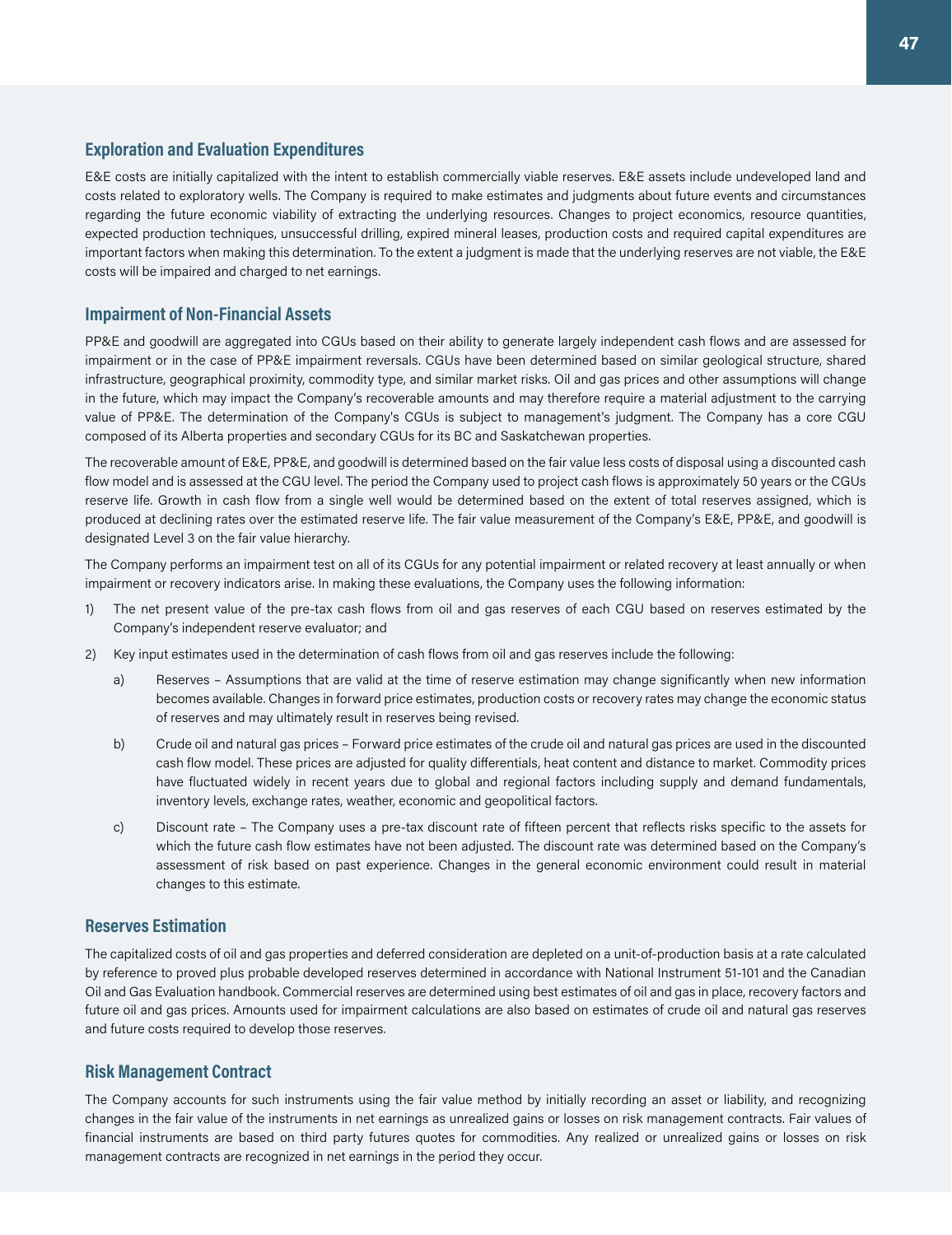#### **Share-option Compensation**

The Company measures the cost of equity-settled transactions with employees by reference to the fair value of the equity instruments at the date they are granted. Estimating the fair value requires the determination of the most appropriate valuation model for a grant, which is dependent on the terms and conditions of the grant. This also requires the determination of the most appropriate inputs to the valuation model including the expected life of the option, risk-free interest rates, volatility and dividend yield.

#### **Deferred Consideration**

Deferred consideration is incurred when the sale of a royalty interest occurs that has contractual terms or implicit obligations that requires future performance such future development costs and operating costs. Management uses judgments in determining those cash flows such as cost, inflation and the discount rate to determine the portion of proceeds that is deferred.

#### **Decommissioning and Restoration Costs**

Decommissioning and restoration costs will be incurred by the Company at the end of the operating lives of the Company's oil and gas properties. Provisions for decommissioning liabilities are based on cost estimates which can vary in response to many factors including timing of abandonment, inflation, changes in legal requirements, new restoration techniques and interest rates.

#### **Income Taxes**

The Company recognizes the net deferred tax benefit or expense related to deferred income tax assets or liabilities to the extent that it is probable that the deductible temporary differences will reverse in the foreseeable future. Assessing the recoverability of investment tax credit receivable requires the Company to make significant estimates related to expectations of future taxable income. The provision for income taxes is based on judgments in applying income tax law and estimates of the timing, likelihood and reversal of temporary differences between the accounting and tax basis of assets and liabilities. The ability to realize on the deferred tax assets and investment tax credit receivable that are recorded on the balance sheet may be compromised to the extent that any interpretation of tax law is challenged or taxable income differs significantly from estimates.

Further details regarding accounting estimates and judgments are disclosed in Note 3.

# **5. Investment in Related Party**

The investment consists of 1,034,523 (December 31, 2020 – 1,034,523) common shares in Pine Cliff Energy Ltd. ("Pine Cliff"), a company with some common directors with Bonterra. The investment in Pine Cliff represents less than one percent ownership in the outstanding common shares of Pine Cliff and is recorded at fair value through other comprehensive income. The common shares of Pine Cliff trade on the TSX under the symbol PNE.

# **6. Exploration and Evaluation Assets**

| <b>BALANCE AT DECEMBER 31, 2021</b> | 1,994    |
|-------------------------------------|----------|
| Additions                           | 1,621    |
| <b>BALANCE AT DECEMBER 31, 2020</b> | 373      |
| Impairment (Note7)                  | (4, 566) |
| Additions                           | 959      |
| Balance at January 1, 2020          | 3,980    |
| <b>COST AND CARRYING AMOUNT</b>     |          |
| (\$000s)                            |          |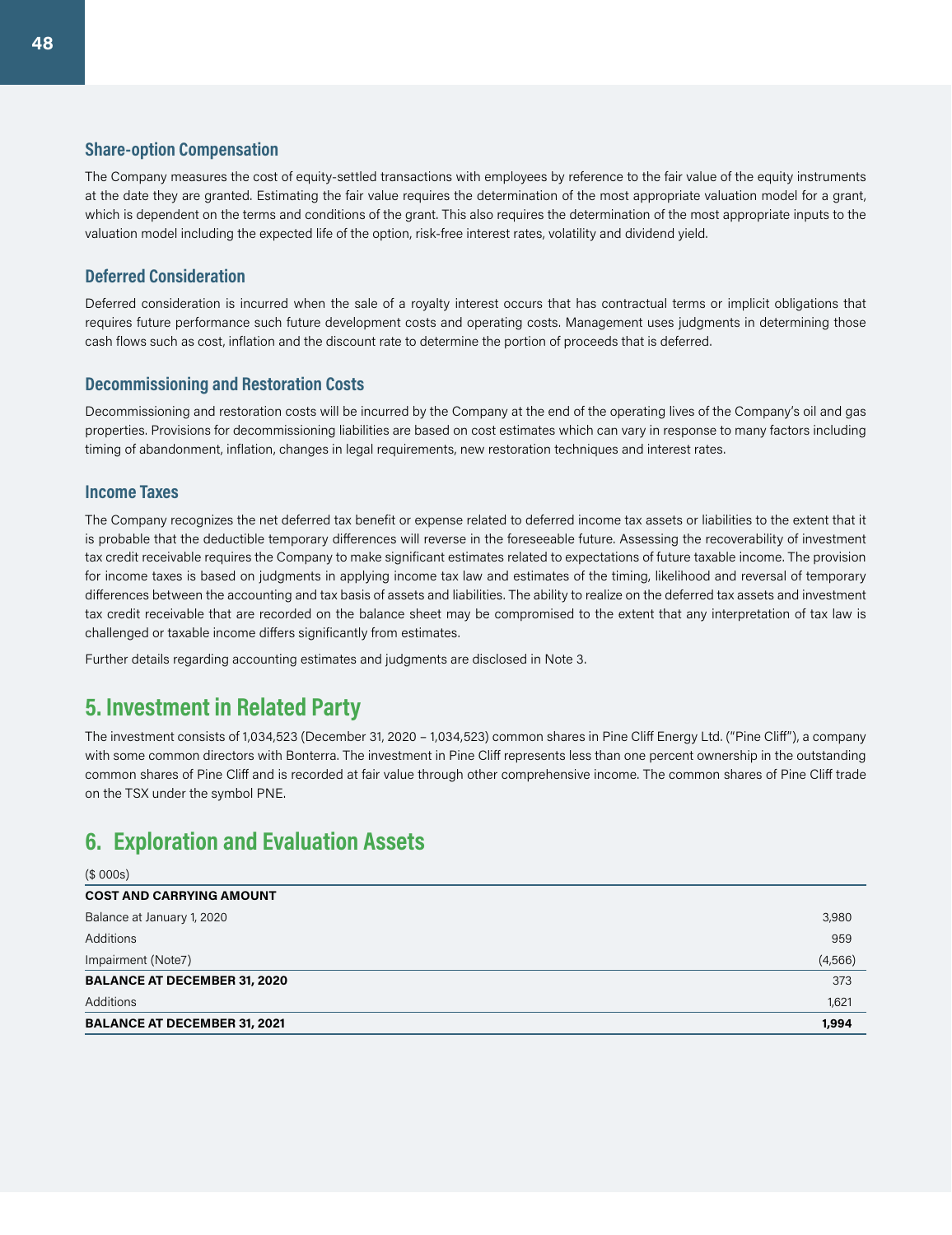# **7. Property, Plant and Equipment**

| <b>COST</b><br>(\$000s)                             | Oil and Gas<br><b>Properties</b> | <b>Production</b><br><b>Facilities</b> | <b>Furniture</b><br><b>Fixtures &amp; Other</b><br><b>Equipment</b> | <b>Total</b><br><b>Property Plant</b><br>& Equipment |
|-----------------------------------------------------|----------------------------------|----------------------------------------|---------------------------------------------------------------------|------------------------------------------------------|
| Balance at January 1, 2020                          | 1,426,923                        | 357,408                                | 2,255                                                               | 1,786,586                                            |
| Additions                                           | 30,550                           | 12,177                                 | 42                                                                  | 42,769                                               |
| Adjustment to decommissioning liabilities (Note 14) | 92                               |                                        |                                                                     | 92                                                   |
| <b>BALANCE AT DECEMBER 31, 2020</b>                 | 1,457,565                        | 369,585                                | 2,297                                                               | 1,829,447                                            |
| Additions                                           | 44,505                           | 21,140                                 | 16                                                                  | 65,661                                               |
| Adjustment to decommissioning liabilities (Note 14) | 5,980                            |                                        |                                                                     | 5,980                                                |
| Disposal                                            | -                                | $\overline{\phantom{0}}$               | (3)                                                                 | (3)                                                  |
| <b>BALANCE AT DECEMBER 31, 2021</b>                 | 1,508,050                        | 390,725                                | 2,310                                                               | 1,901,085                                            |

| <b>ACCUMULATED DEPLETION AND DEPRECIATION</b><br>(\$000s) | Oil and Gas<br><b>Properties</b> | <b>Production</b><br><b>Facilities</b> | <b>Furniture</b><br><b>Fixtures &amp; Other</b><br><b>Equipment</b> | <b>Total</b><br><b>Property Plant</b><br>& Equipment |
|-----------------------------------------------------------|----------------------------------|----------------------------------------|---------------------------------------------------------------------|------------------------------------------------------|
| Balance at January 1, 2020                                | (678, 265)                       | (150, 996)                             | (1,789)                                                             | (831,050)                                            |
| Depletion and depreciation                                | (49,087)                         | (10,071)                               | (67)                                                                | (59, 225)                                            |
| Disposal and other                                        | 51                               |                                        |                                                                     | 51                                                   |
| Impairment                                                | (183, 337)                       | (50, 965)                              | $\overline{\phantom{a}}$                                            | (234, 302)                                           |
| <b>BALANCE AT DECEMBER 31, 2020</b>                       | (910, 638)                       | (212, 032)                             | (1,856)                                                             | (1,124,526)                                          |
| Depletion and depreciation                                | (64, 331)                        | (12, 404)                              | (56)                                                                | (76, 791)                                            |
| Disposal and other                                        | (115)                            |                                        |                                                                     | (115)                                                |
| Impairment reversal                                       | 159,673                          | 43,524                                 |                                                                     | 203,197                                              |
| <b>BALANCE AT DECEMBER 31, 2021</b>                       | (815, 411)                       | (180, 912)                             | (1, 912)                                                            | (998, 235)                                           |

#### **CARRYING AMOUNTS AS AT:**

| <b>DECEMBER 31, 2021</b> | 692,639 | 209,813 | 398 | 902,850 |
|--------------------------|---------|---------|-----|---------|
| December 31, 2020        | 546,927 | 157,553 | 441 | 704,921 |
| (\$000s)                 |         |         |     |         |

#### **Impairment**

At March 31, 2020 an impairment test over all CGUs was conducted in response to the economic impact of the global COVID-19 pandemic, the global oversupply of crude oil, the impact on forecast benchmark commodity prices and a reduction in market capitalization. The Company determined that the carrying value of the Company's Alberta CGU exceeded its recoverable amount. A total impairment loss of \$331,678,000 was recognized, with \$234,302,000 recognized on the Company's PPE, \$92,810,000 was applied to the Company's goodwill and an additional \$4,566,000 was applied to the Company's exploration and evaluation assets ("E&E"). As at December 31, 2020, no further impairment or impairment recovery was recognized as the estimated recoverable amount of each CGU exceeded its respective carrying value, but has not fully recovered as well as the Company's market capitalization with commodity price uncertainty caused by COVID-19.

At June 30, 2021 the Company identified indicators of an impairment reversal due to increased forward commodity prices and an increase in the Company's market capitalization since the impairment loss recognized as at March 31, 2020. As a result, recovery testing was performed by preparing estimates of future cash flows to determine the recoverable amount of the respective assets.

At June 30, 2021 the Company determined that the recoverable amount of the Company's Alberta CGU exceeded its carrying value. A total impairment recovery of \$203,197,000 was recognized in the Company's PP&E.

Impairment can be reversed for PP&E up to the lower of the recoverable amount or the original carrying value less any associated depletion and depreciation that would have been incurred had the impairment not occurred. Goodwill impairment cannot be reversed.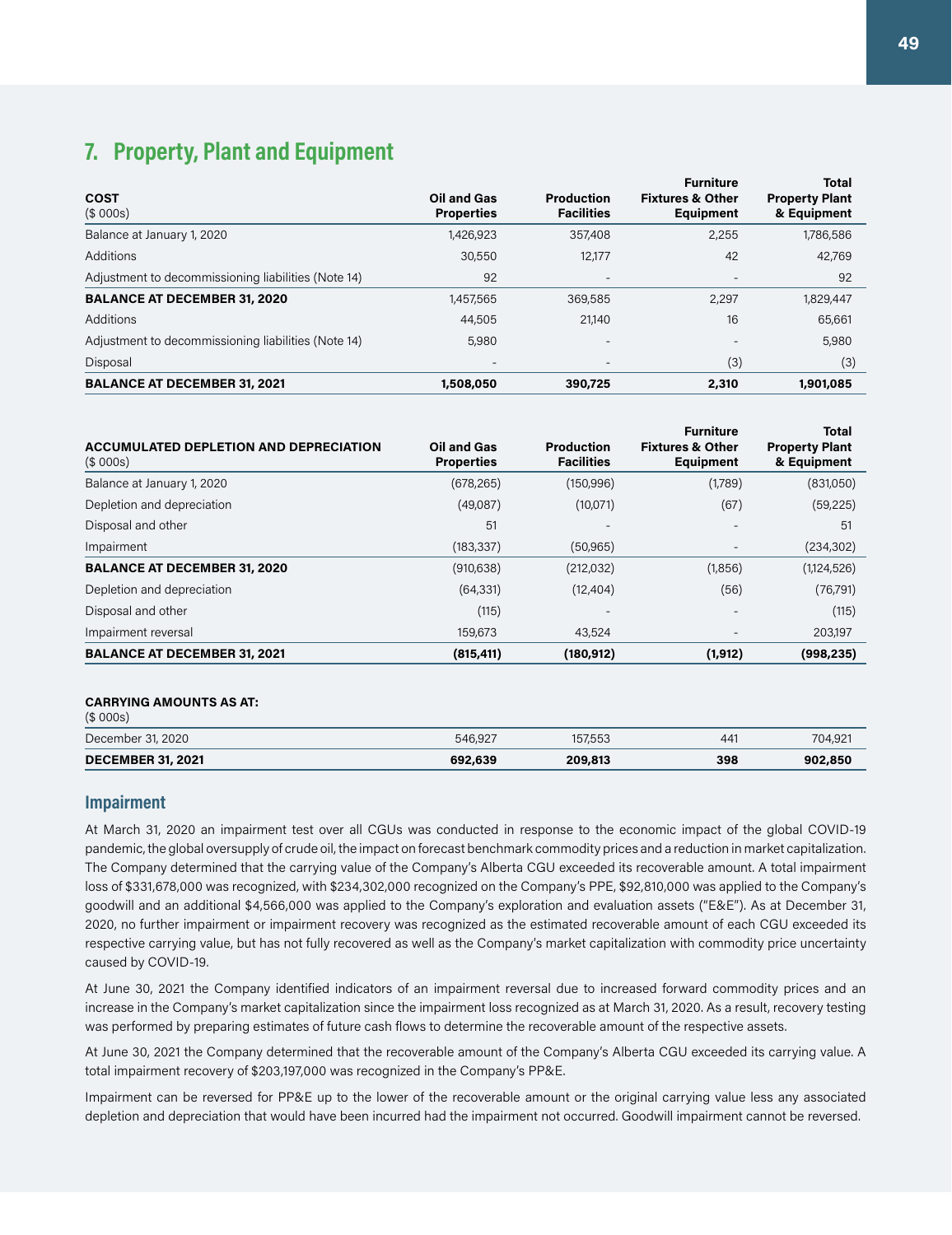|                                    | 2021  | 2022  | 2023  | 2024  | 2025  | 2026  | 2027  | 2028  | 2029  | 2030  | $2031^{(2)}$ |
|------------------------------------|-------|-------|-------|-------|-------|-------|-------|-------|-------|-------|--------------|
| WTI Crude oil \$US/Bbl(1)          | 71.33 | 67.20 | 63.95 | 63.23 | 64.50 | 65.79 | 67.10 | 68.44 | 69.81 | 71.21 | 72.63        |
| AECO C-Spot \$Mmbtu <sup>(1)</sup> | 3.28  | 2.97  | 2.58  | 2.57  | 2.62  | 2.67  | 2.73  | 2.78  | 2.84  | 2.90  | 2.95         |
| Exchange rate US\$/\$Cdn           | 0.80  | 0.80  | 0.80  | 0.80  | 0.80  | 0.80  | 0.80  | 0.80  | 0.80  | 0.80  | 0.80         |

The following table outlines the forecasted benchmark commodity prices and the exchange rates used in the impairment (reversal) calculation of PP&E at June 30, 2021.

(1) The forecast benchmark commodity prices listed above are adjusted for quality differentials, heat content, transportation and marketing costs and other factors specific to the Company's operations in performing the Company's impairment tests.

(2) Forecast benchmarks commodity prices are assumed to increase by 2.0% in each year after 2030 to end of the reserve life.

Discount rate – The Company used a pre-tax discount rate of 15 percent that reflects risks specific to the assets for which the future cash flow estimates have not been adjusted. The discount rate was determined based on the Company's assessment of risk based on experience. Changes in the general economic environment could result in material changes to this estimate.

Changes in any of the key judgments, such as a revision in reserves, changes in forecast benchmark commodity prices, discount rates, foreign exchange rates, capital or operating costs would impact the recoverable amounts of assets and any recoveries or impairment changes would affect net earnings. The most sensitive assumptions to the calculation are the discount rate and forecast benchmark commodity price estimates at June 30, 2021. The Company concluded that no reasonable change in the key assumptions, such as a two percent change in commodity prices or a one percent change in the discount rate, would result in a different impairment reversal being recorded.

## **8. Accounts Payable and Accrued Liabilities**

|                            | December 31, | December 31, |
|----------------------------|--------------|--------------|
| (\$000s)                   | 2021         | 2020         |
| Accounts payable           | 25,420       | 20,092       |
| <b>Accrued liabilities</b> | 9,774        | 8,137        |
|                            | 35,194       | 28,229       |

## **9. Transactions With Related Parties**

As at December 31, 2021, a loan to Bonterra provided by the Company's CEO, director and major shareholder totaled \$nil (December 31, 2020 – \$12,366,000). The loan did bear interest at five and a half percent and had no set repayment terms. Effective June 1, 2020, principal or interest payments could not be settled for cash but could be settled by the issuance of common shares. No common shares were issued. Security under the debenture was over all of the Company's assets and it was subordinated to all claims in favour of the syndicate of senior lenders (including subordinated debt) providing credit facilities to the Company. Interest paid on this loan in 2021 was \$557,000 (December 31, 2020 – \$224,000). In 2021, interest accrued on this loan and added to the loan's principal totaled \$nil (December 31, 2020 – \$366,000).

On October 20, 2021 (the "Conversion Date"), \$12,000,000 of the due to related party loan was exchanged for senior unsecured subordinated debentures plus warrants and approximately \$923,000 of current and previously accrued interest to the Conversion Date was settled for cash (for more information see Note 13).

# **10. Subordinated Promissory Note**

As at December 31, 2021, Bonterra had \$nil (December 31, 2020 – \$7,604,000) outstanding on a subordinated promissory note to a private investor. The note did bear interest at five and a half percent. Effective June 1, 2020, principal or interest payments could not be settled for cash but could be settled by the issuance of common shares. Security consists of a floating demand debenture over all of the Company's assets and it was subordinated to all claims in favor of the syndicate of senior lenders (including subordinated debt) providing credit facilities to the Company. Interest settled in cash on the subordinated promissory note for the year ended 2021 was \$23,000 (December 31, 2020 – \$171,000). In 2021, the Company issued 118,896 common shares to settle \$414,000 of accrued interest for the period of October 1, 2020 to September 30, 2021.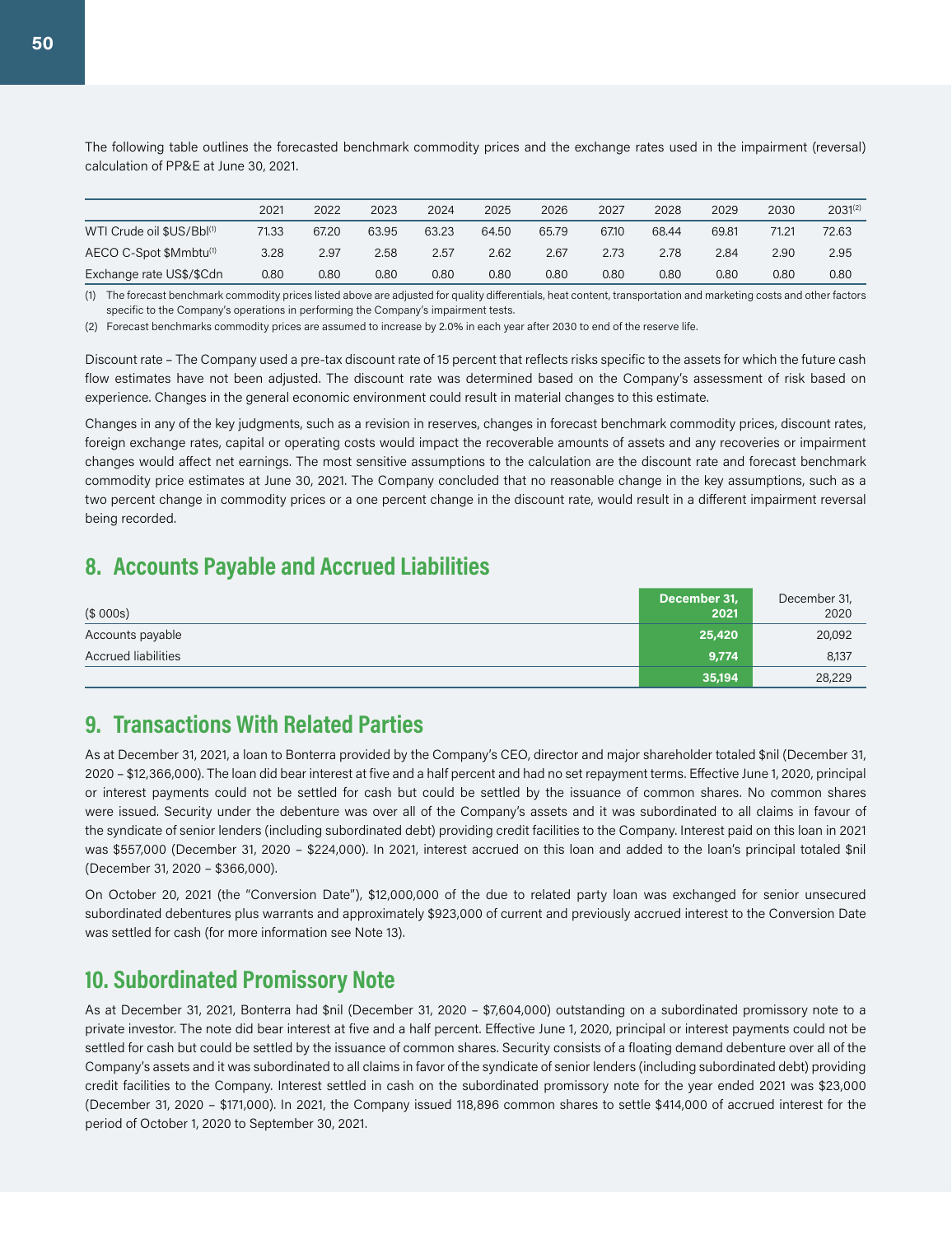On October 20, 2021, \$7,500,000 of the subordinated promissory note was exchanged for senior unsecured subordinated debentures plus warrants and approximately \$23,000 of current interest to the Conversion Date was settled for cash (for more information see Note 13).

## **11. Bank Debt**

As at December 31, 2021, the Company has a total bank facility of \$210,000,000 (December 31, 2020 – \$300,000,000), comprised of a \$185,000,000 syndicated revolving credit facility, and a \$25,000,000 non-syndicated revolving credit facility. The amount drawn under the total bank facility at December 31, 2021 was \$162,945,000 (December 31, 2020 – \$252,255,000). The amounts borrowed under the total bank facility bear interest at a floating rate based on the applicable Canadian prime rate or Banker's Acceptance rate, plus between 2.00 percent and 7.00 percent, depending on the type of borrowing and the Company's consolidated debt to EBITDA ratio. EBITDA is defined as net income for the period excluding finance costs, provision for current and deferred taxes, depletion and depreciation, shareoption compensation, gain or loss on sale of assets and impairment of assets. The terms of the total revolving bank facility provide that the loan facility is revolving to May 31, 2022, with a maturity date of November 30, 2022. The available lending limit of the bank facility is scheduled to be reviewed before May 31, 2022. The syndicated revolving credit facility has a \$10,000,000 reduction on March 31, 2022.

The amount available for borrowing under the bank facility is reduced by outstanding letters of credit. Letter of credit totaling \$1,445,000 were issued as at December 31, 2021 (December 31, 2020 – \$1,245,000). Security for the bank facility consists of various floating demand debentures totaling \$750,000,000 (December 31, 2020 – \$750,000,000) over all of the Company's assets and a general security agreement with first ranking over all personal and real property.

As at December 31, 2021, Bonterra was in compliance with all financial covenants on its total bank facility.

Under the Company' current credit agreement, it is restricted from making any payment of dividend distributions. In addition, the Company is also limited to expenditures on an annual basis which cannot:

- exceed 110 percent or be less than 90 percent of the forecasted decommissioning expenditures settled; and
- exceed 110 percent of forecasted capital expenditures.

## **12. Subordinated Debt**

As at December 31, 2021, Bonterra had \$47,268,000 (December 31, 2020 – \$28,161,000) outstanding on a second lien non-revolving term facility due November 13, 2024 from the Business Development Bank of Canada (the "BDC"), through the Business Credit Availability Program (the "BCAP"). The amount drawn under the BCAP facility as at December 31, 2021 was \$45,000,000 (December 31, 2020 – \$28,000,000). Interest owing under the BCAP facility is accrued and added to the principal at five percent for the first year from the effective date of November 13, 2020. Thereafter interest will be paid monthly at an interest rate calculated as the greater of the revolving bank facility rate plus 1.00 percent or a fixed interest rate of 6.00 percent, increasing by 1.00 percent in each of the subsequent years. Security consists of a floating demand debenture over all of the Company's assets and is subordinated to all claims in favor of the syndicate of senior lenders providing credit facilities to the Company. Interest accrued on the BCAP facility during 2021 was \$2,108,000 (December 31, 2020 – \$161,000) of which \$1,868,000 (December 31, 2020 – \$161,000) was added to the principal. Interest paid in 2021 was \$139,000 (December 31, 2020 – \$nil).

## **13. Subordinated Debentures**

On October 20, 2021, the Company issued 32,000 units ("Initial Offering") at a price of \$1,000 per unit for aggregate proceeds \$32,000,000. In conjunction with the Initial Offering the Company has also entered into agreements with the holders of its existing subordinated promissory note and due to related party loan (the "Subordinated Loans") to convert their principal amounts outstanding of an aggregate of \$19,500,000 into units under the same terms and conditions as the subscribers under the Initial Offering. Concurrent with the closing of the Initial Offering, Bonterra entered into an agreement with the Agents providing for a separate offering of up to \$5,000,000 of Units (the "Follow On Offering"), under the same terms and conditions as the Initial Offering. As part of the Follow On Offering, insiders of the Company will be given the option to subscribe for up to \$1,000,000 in Units. On October 21, 2021, the Company announced an increase to the Follow On Offering to \$7,500,000 of Units. The Follow On Offering closed on November 10, 2021, and 7,500 units were issued. A total of 59,000 units were issued.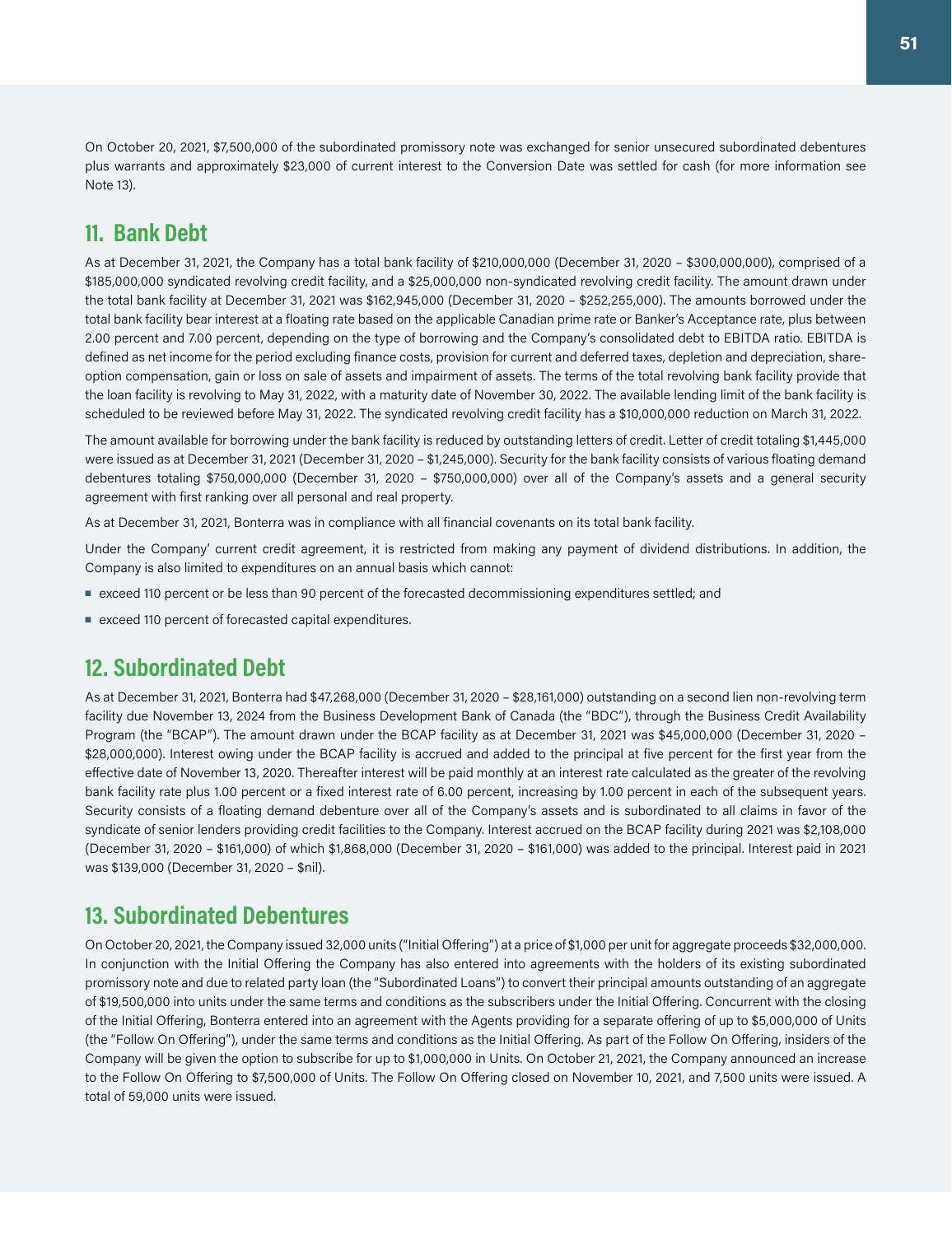Each Unit is comprised of: (i) one senior unsecured debenture with a par value of \$1,000 per note and bearing interest at 9.0 percent per annum, which are payable semi-annually; and (ii) 56 common share purchase warrants of Bonterra ("Warrants"). The debentures mature on October 20, 2025 and all or a portion of the principal amount outstanding can be repaid without penalty after October 20, 2024. A total of 3,304,000 Warrants were issued, entitling the holder to purchase one Common Share of Bonterra for each Warrant at a price of \$7.75, until October 20, 2025.

The unsecured subordinated debentures were determined to be a compound instrument with a debt and equity component. The fair value of the debt component of the \$59,000,000 in debentures were determined on issuance to be 15.6 percent using the effective interest rate method, by discounting future payments of interest and principal with the residual value allocated to Warrants of \$9,811,000 and issue costs of \$2,240,000. The value of the debt will accrete up to the principal balance at maturity. The Warrants have been recorded net of \$2,259,000 of deferred taxes in shareholders' equity.

The Company estimated the fair value of \$9,811,000 or \$2.97 per Warrant using the Black-Scholes option pricing model with the following key assumptions:

|                                                             | December 31, 2021 |
|-------------------------------------------------------------|-------------------|
| Weighted-average risk free interest rate (%) <sup>(1)</sup> | 0.80              |
| Weighted-average expected life (years)                      | 2.2               |
| Weighted-average volatility (%) <sup>(2)</sup>              | 91.01             |
| Weighted average dividend yield (%)                         | 1.73              |

(1) Risk-free interest rate is based on the weighted average Government of Canada benchmark bond yields for one, two, and three year terms to match corresponding vesting periods.

(2) The expected volatility is measured as the standard deviation of expected share price returns based on statistical analysis of historical weekly share prices for a representative period.

# **14. Decommissioning Liabilities**

At December 31, 2021, the Company used a 2.0 percent inflation rate (December 31, 2020 – 2.0 percent inflation rate) and a risk-free nominal rate of 2.3 percent (December 31, 2020 – 2.3 percent) to calculate the present value of the decommissioning provision. Due to current global capital markets and its effect on long-term risk-free nominal rates in Canada are below target inflation rates, implying a negative real rate of return. The Company determined that applying these rates to current cost estimates would not provide an accurate measurement of the decommissioning liability as observable stand-alone risk-free real rates of return continue to be positive. To provide a more accurate measurement of the liability, the Company applied a risk-free real return rate of 0.3 percent above inflation to estimate the present value of the decommissioning provision at December 31, 2021, resulting in a change in estimate. The risk-free real return rate represents an observable, market based risk-free rate of return after adjusting for inflation. Changes in the measurement of the decommissioning provision are added to, or deducted from, the cost of the related asset in property, plant and equipment. When a re-measurement of the decommissioning provision relates to a retired asset, the amount is recorded in the statement of comprehensive income (loss).

At December 31, 2021, the estimated total uninflated and undiscounted amount required to settle the decommissioning liabilities was \$153,061,000 (December 31, 2020 – \$156,573,000). These obligations will be settled at the end of the useful lives of the underlying assets, which extend up to 50 years into the future.

| (\$000s)                                        | December 31.<br>2021 | December 31,<br>2020 |
|-------------------------------------------------|----------------------|----------------------|
| <b>DECOMMISSIONING LIABILITIES, JANUARY 1</b>   | 137,002              | 138,171              |
| Changes in estimate                             | 5,980                | 92                   |
| Liabilities settled during the period           | (4,496)              | (2,706)              |
| Government grant in-kind (Note 21)              | (5,901)              | (1,689)              |
| Accretion on decommissioning liabilities        | 3,230                | 3,134                |
| <b>DECOMMISSIONING LIABILITIES, END OF YEAR</b> | 135,815              | 137,002              |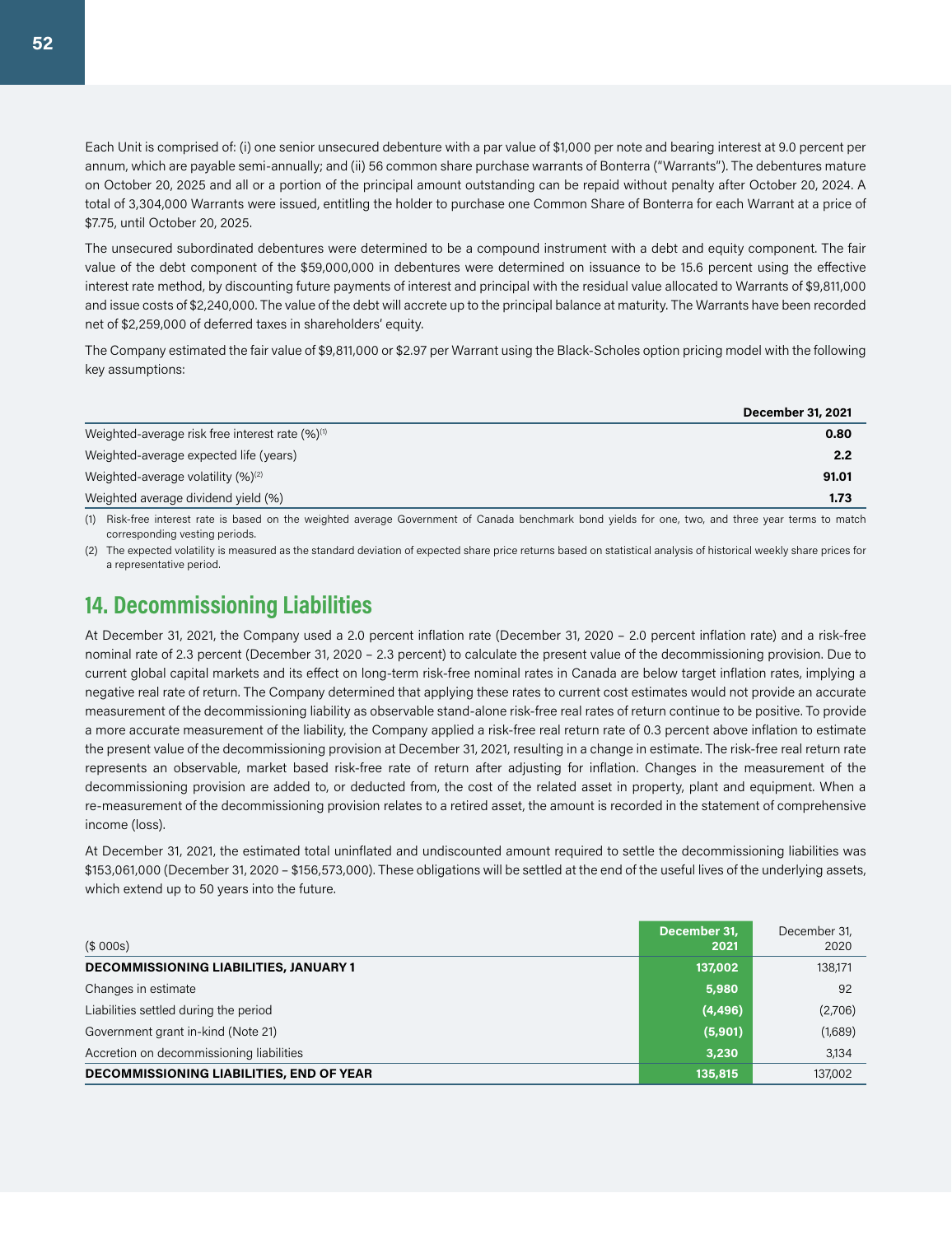# **15. Income Taxes**

| (\$000s)                                                            | December 31.<br>2021 | December 31,<br>2020 |
|---------------------------------------------------------------------|----------------------|----------------------|
| Deferred tax asset (liability) related to:                          |                      |                      |
| Investments                                                         | 11                   | 80                   |
| Exploration and evaluation assets and property, plant and equipment | (149, 656)           | (100, 243)           |
| Investment tax credits                                              | (2,041)              | (2,041)              |
| Decommissioning liabilities                                         | 31,276               | 31,558               |
| Corporate tax losses carried forward                                | 16,284               | 20,496               |
| Share issue costs                                                   | 539                  |                      |
| Financial derivative                                                | 1,052                | 829                  |
| Subordinated debenture                                              | (2,681)              |                      |
| Corporate capital tax losses carried forward                        | 7,453                | 7,488                |
| Unrecorded benefits of capital tax losses carried forward           | (7, 453)             | (7,488)              |
| Unrecorded benefits of successored resource related pools           | (4,090)              | (4,150)              |
| Deferred tax asset (liability)                                      | (109, 306)           | (53, 471)            |

Income tax expense varies from the amounts that would be computed by applying Canadian federal and provincial income tax rates as follows:

| (\$000s)                                                  | December 31.<br>2021 | December 31,<br>2020 |
|-----------------------------------------------------------|----------------------|----------------------|
| Earnings (loss) before taxes                              | 232,964              | (367,573)            |
| Combined federal and provincial income tax rates          | 23,03%               | 24.03%               |
| Income tax provision calculated using statutory tax rates | 53,652               | (88, 314)            |
| Increase (decrease) in taxes resulting from:              |                      |                      |
| Share-option compensation                                 | 252                  | 105                  |
| Impairment of goodwill                                    | ×.                   | 22,299               |
| Change in unrecorded benefits of tax pools                | (95)                 | 2,529                |
| Change in estimates and other                             | (144)                | 2,697                |
|                                                           | 53,665               | (60, 684)            |

(1) Effective July 1, 2020 the combined federal and provincial tax rate for Bonterra is approximately 23.00% due to the provincial tax rate for Alberta, Canada decreasing from 10% to 8%.

The Company has the following tax pools, which may be used to reduce taxable income in future years, limited to the applicable rates of utilization:

| (\$000s)                                                    | Rate of<br>Utilization (%) | Amount  |
|-------------------------------------------------------------|----------------------------|---------|
| Undepreciated capital costs                                 | $7-100$                    | 60,376  |
| Share issue costs                                           | 20                         | 2,341   |
| Canadian oil and gas property expenditures                  | 10                         | 71,257  |
| Canadian development expenditures                           | 30                         | 100,853 |
| Canadian exploration expenditures                           | 100                        | 9,111   |
| Federal income tax losses carried forward <sup>(1)</sup>    | 100                        | 83,951  |
| Provincial income tax losses carried forward <sup>(2)</sup> | 100                        | 45,569  |
|                                                             |                            | 373,458 |

(1) Federal income tax losses carried forward expire in the following years: 2036 – \$25,601,000; 2037 – \$182,000; 2039 – \$2,163,000; 2040 – \$56,005,000;

(2) Provincial income tax losses carried forward expire in 2040.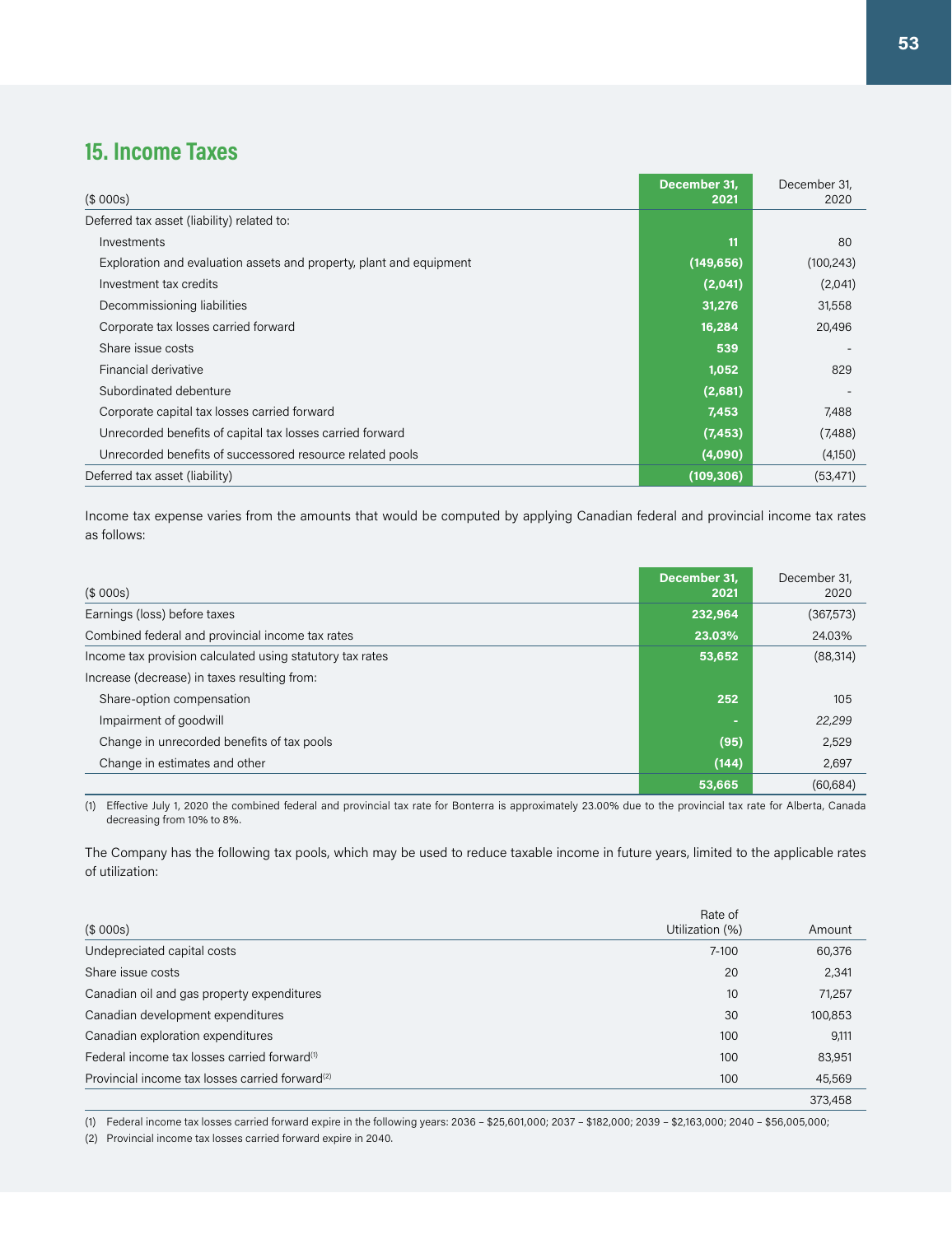The Company has \$8,861,000 (December 31, 2020 – \$8,861,000) of investment tax credits that expire in the following years: 2024 – \$1,319,000; 2025 – \$2,258,000; 2026 - \$2,405,000; 2027 – \$2,009,000; 2028 – \$745,000; 2034 – \$99,000; and 2037 – \$26,000.

The Company has \$64,725,000 (December 31, 2020 – \$65,015,000) of capital losses carried forward which can only be claimed against taxable capital gains.

# **16. Shareholders' Equity**

#### **Authorized**

The Company is authorized to issue an unlimited number of common shares without nominal or par value.

|                                                            | <b>December 31, 2021</b> |                             | December 31, 2020 |                    |
|------------------------------------------------------------|--------------------------|-----------------------------|-------------------|--------------------|
| Issued and fully paid - common shares                      | <b>Number</b>            | <b>Amount</b><br>$(S$ 000s) | Number            | Amount<br>(\$000s) |
| Balance, beginning of year                                 | 33,511,316               | 765,415                     | 33,388,796        | 765,276            |
| Shares issued for interest on subordinated promissory note | 118,896                  | 414                         | 122,520           | 139                |
| Issued pursuant to the Company's share option plan         | 183,740                  | 378                         |                   |                    |
| Transfer from contributed surplus to share capital         |                          | 168                         |                   |                    |
| Issuance of flow through shares                            | 1,187,000                | 7,003                       |                   |                    |
| Premium on flow through shares                             |                          | (356)                       |                   |                    |
| Share issue costs, net of tax                              |                          | (241)                       |                   |                    |
| Balance, end of year                                       | 35,000,952               | 772,781                     | 33,511,316        | 765,415            |

The Company is authorized to issue an unlimited number of Class "A" redeemable Preferred Shares and an unlimited number of Class "B" Preferred Shares. There are currently no outstanding Class "A" redeemable Preferred Shares or Class "B" Preferred Shares.

On December 9, 2021, the Company raised \$7,003,000 by issuing 1,187,000 common shares on a flow through basis through a private placement financing. Proceeds of the offering are to be used for qualifying development expenditures during the first quarter of 2022. At December 31, 2021, Bonterra had not incurred the required expenditures. The Company has filed the renouncement documents subsequent to year-end. The premium component of the flow-through shares is calculated as \$356,000 and is set up as a current liability in accounts payable and accrued liabilities. This amount will be netted against the Company's deferred tax liability in the first quarter of 2022.

The weighted average common shares used to calculate basic and diluted net earnings per share for the year ended December 31, 2021, are as follows:

|                                                 | <b>December 31, 2021</b> | December 31, 2020 |
|-------------------------------------------------|--------------------------|-------------------|
| Basic shares outstanding                        | 33,729,730               | 33,403,860        |
| Dilutive effect of share options <sup>(1)</sup> | 1,031,445                | 16.784            |
| Diluted shares outstanding                      | 34,761,175               | 33,420,644        |

(1) The Company did not include 3,574,500 share-options and warrants (December 30, 2020 – 2,246,700) in the dilutive effect of share-options and warrants calculations as these were anti-dilutive.

For the year ended December 31, 2021, the Company did not declare or pay dividends (December 31, 2020 – \$1,002,000 (\$0.03 per share)). The dividend was suspended effective April 1, 2020.

The Company provides an equity settled option plan for its directors, officers and employees. Under the plan, the Company may grant options for up to 3,500,095 (December 31, 2020 – 3,351,131 common shares). The exercise price of each option granted cannot be lower than the market price of the common shares on the date of grant and the option's maximum term is five years.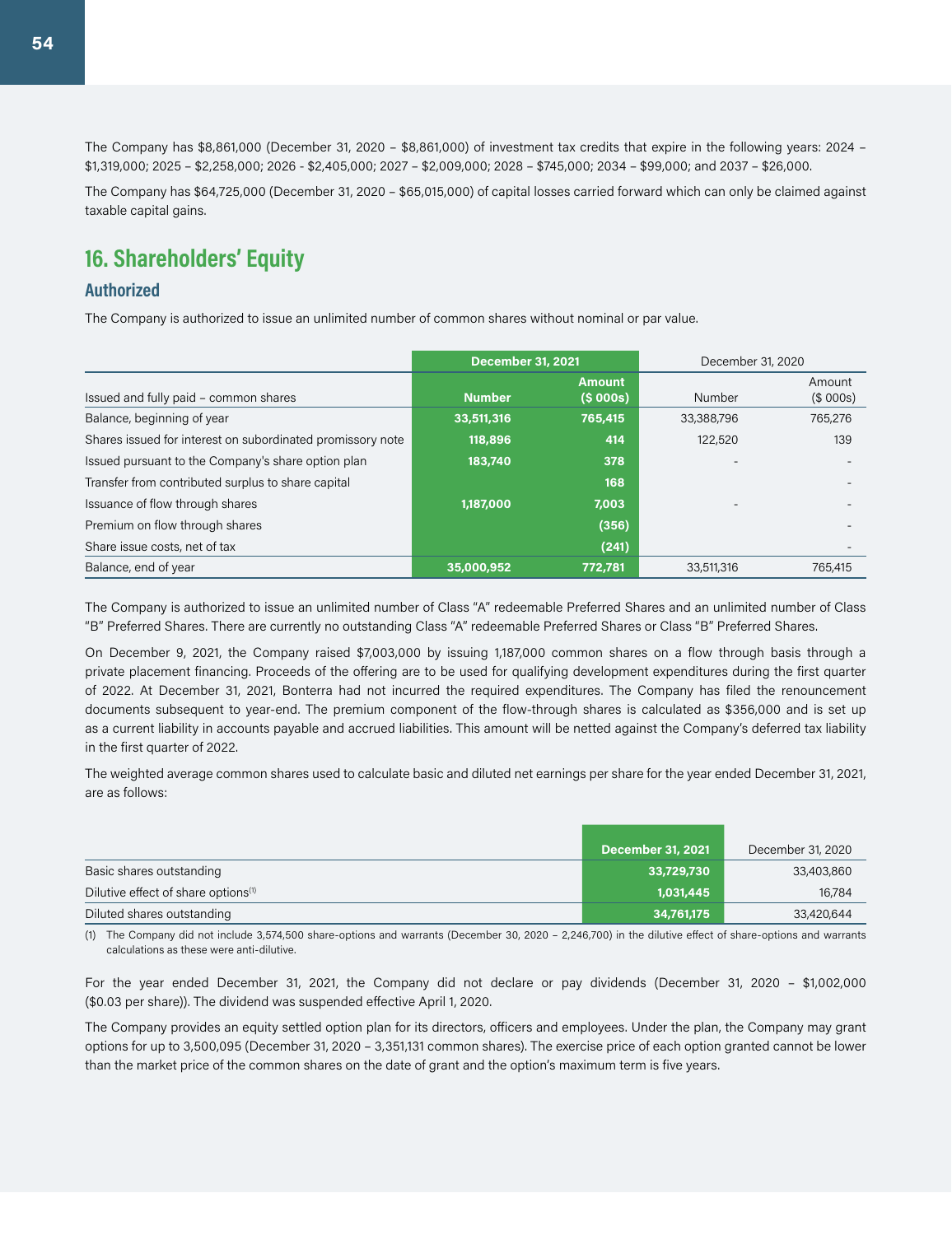A summary of the status of the Company's stock options as of December 31, 2021 and changes during the year are presented below:

|                                  | Number of<br><b>Options</b> |    | <b>Weighted Average</b><br><b>Exercise Price</b> |
|----------------------------------|-----------------------------|----|--------------------------------------------------|
| At January 1, 2020               | 1,945,000                   | \$ | 10.13                                            |
| Options granted                  | 2,373,200                   |    | 2.25                                             |
| Options forfeited                | (348,500)                   |    | 7.94                                             |
| Options expired                  | (1,543,000)                 |    | 10.3                                             |
| At December 31, 2020             | 2,426,700                   | \$ | 2.63                                             |
| Options granted                  | 235,500                     |    | 4.39                                             |
| Options exercised <sup>(1)</sup> | (266, 600)                  |    | 3.02                                             |
| Options forfeited                | (87,000)                    |    | 1.96                                             |
| Options expired                  | (47,000)                    |    | 13.55                                            |
| AT DECEMBER 31, 2021             | 2,261,600                   | S  | 2.56                                             |

(1) 127,500 options were exercised under the cashless option method, which resulted in 44,640 shares being issued in which the Company received no proceeds.

The following table summarizes information about options outstanding and exercisable as at December 31, 2021:

|                                    |                       | <b>Options Outstanding</b>    |                                           | <b>Options Exercisable</b> |                                           |
|------------------------------------|-----------------------|-------------------------------|-------------------------------------------|----------------------------|-------------------------------------------|
|                                    |                       | Weighted-average              |                                           |                            |                                           |
| Range of<br><b>Exercise Prices</b> | Number<br>Outstanding | Remaining<br>Contractual Life | Weighted-average<br><b>Exercise Price</b> | Number<br>Exercisable      | Weighted-average<br><b>Exercise Price</b> |
| $$1.00 - $5.00$                    | 2,176,600             | 1.1 years                     | \$<br>2.36                                | 1,380,750                  | \$<br>1.91                                |
| $5.01 - 10.00$                     | 71,000                | 1.1 years                     | 5.76                                      | 36,000                     | 5.87                                      |
| $10.01 - 20.00$                    | 14,000                | 0.5 years                     | 17.76                                     | 14,000                     | 17.76                                     |
| $$1.00 - $20.00$                   | 2,261,600             | 1.1 years                     | \$<br>2.56                                | 1,430,750                  | \$<br>2.16                                |

The Company records compensation expense over the vesting period, which ranges between one and three years, based on the fair value of options granted to directors, officers and employees. In 2021, the Company granted 235,500 options with an estimated fair value of \$417,000 or \$1.77 per option using the Black-Scholes option pricing model with the following key assumptions:

|                                                             | December 31,<br>2021 | December 31,<br>2020 |
|-------------------------------------------------------------|----------------------|----------------------|
| Weighted-average risk free interest rate (%) <sup>(1)</sup> | 0.40                 | 0.78                 |
| Weighted-average expected life (years)                      | 2.0                  | 1.3                  |
| Weighted-average volatility (%) <sup>(2)</sup>              | 84.61                | 88.02                |
| Forfeiture rate (%)                                         | 7.69                 | 7.50                 |
| Weighted average dividend yield (%)                         | 2.71                 | 5.96                 |

(1) Risk-free interest rate is based on the weighted average Government of Canada benchmark bond yields for one, two, and three year terms to match corresponding vesting periods.

(2) The expected volatility is measured as the standard deviation of expected share price returns based on statistical analysis of historical weekly share prices for a representative period.

On February 18, 2022 the Company granted 965,000 share options to employees and directors with an exercise price of \$9.00, based on the market price immediately preceding the date of grant. The share options vests between one and three years from the grant date and expire on February 18, 2027.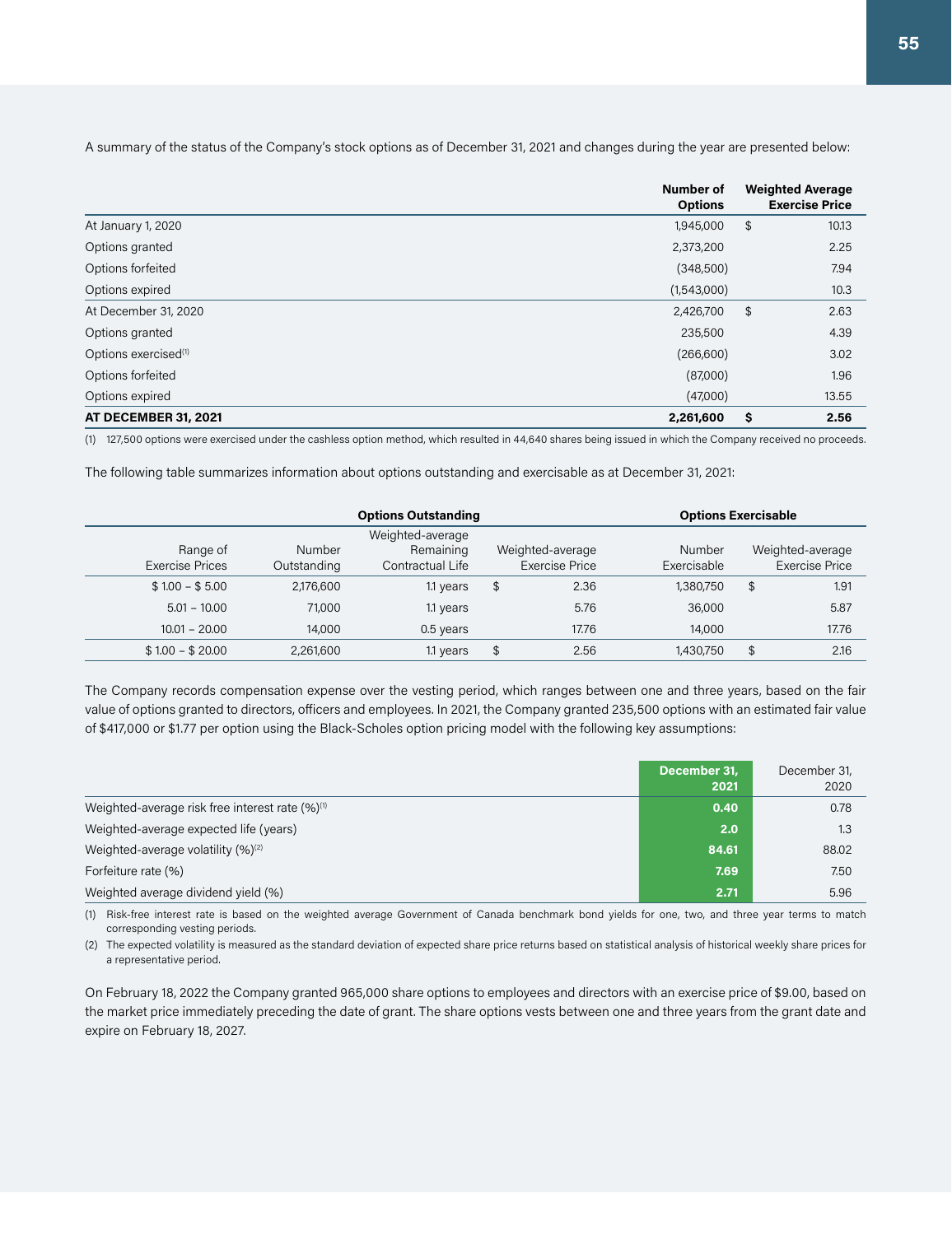# **17. Oil and Gas Sales, Net of Royalties**

| (\$000s)                                       | December 31,<br>2021 | December 31,<br>2020 |
|------------------------------------------------|----------------------|----------------------|
| Oil and gas sales                              |                      |                      |
| Crude oil                                      | 195,985              | 94,567               |
| Natural gas liquids                            | 16,225               | 7,044                |
| Natural gas                                    | 39,406               | 20,031               |
|                                                | 251,616              | 121,642              |
|                                                |                      |                      |
| Less royalties:                                |                      |                      |
| Crown                                          | (15, 241)            | (4,104)              |
| Freehold, gross overriding royalties and other | (10, 509)            | (3,717)              |
|                                                | (25,750)             | (7,821)              |
| Oil and gas sales, net of royalties            | 225,866              | 113,821              |

# **18. Other Income**

| (\$000s)                               | December 31,<br>2021 | December 31,<br>2020 |
|----------------------------------------|----------------------|----------------------|
| Investment income                      | 67                   | 50                   |
| Administrative income                  | 487                  | 211                  |
| Gain on sale of property and equipment | 225                  | -                    |
| Government grant in-kind (Note 21)     | 5,901                | 1,689                |
| Other income                           | 6,680                | 1,950                |

# **19. Supplemental Cash Flow Information**

| (\$000s)                                 | December 31,<br>2021 | December 31,<br>2020 |
|------------------------------------------|----------------------|----------------------|
| Change in non-cash working capital:      |                      |                      |
| Accounts receivable                      | (11, 324)            | 8,873                |
| Crude oil inventory                      | (270)                | 20                   |
| Prepaid expenses                         | (2,002)              | (12)                 |
| Accounts payable and accrued liabilities | 6,609                | 2,806                |
|                                          | (6,987)              | 11,687               |
| Changes related to:                      |                      |                      |
| Operating activities                     | (6, 229)             | 6,270                |
| Investing activities                     | (758)                | 5,417                |
|                                          | (6,987)              | 11,687               |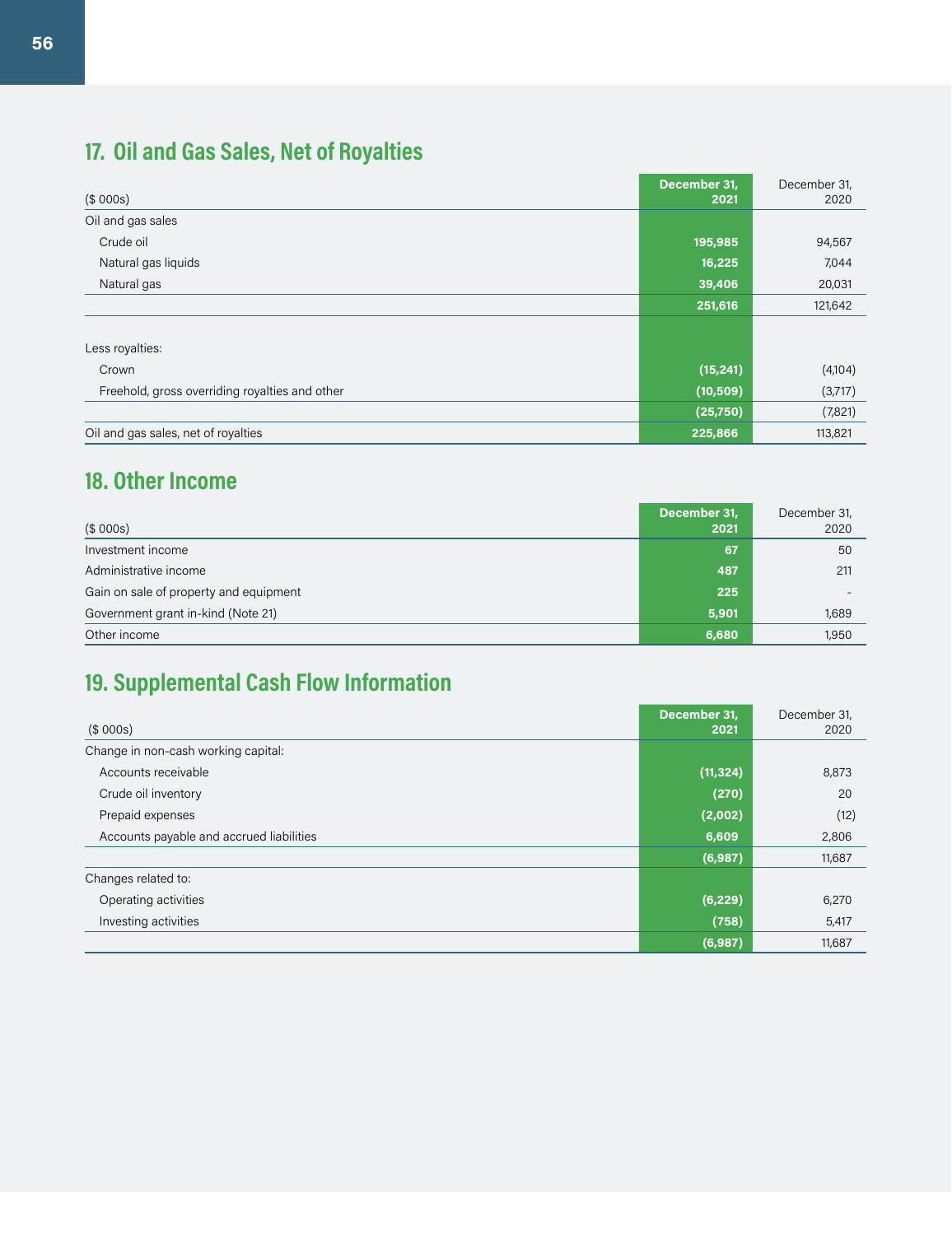| <b>FINANCE EXPENSE</b><br>(\$000s) | December 31,<br>2021 | December 31,<br>2020 |
|------------------------------------|----------------------|----------------------|
| Interest expense:                  |                      |                      |
| Bank and subordinated debt         | 21,332               | 17,353               |
| Due to related party               | 557                  | 590                  |
| Subordinated debenture             | 1,047                |                      |
| Subordinated promissory note       | 333                  | 413                  |
|                                    | 23,269               | 18,356               |
| Accretion:                         |                      |                      |
| Decommissioning liabilities        | 3,230                | 3,134                |
| Subordinated debentures            | 410                  |                      |
|                                    | 3,640                | 3,134                |
| Total finance costs                | 26,909               | 21,490               |
|                                    |                      |                      |
| Interest expense                   | 23,269               | 18,356               |
| Interest accrued                   | (2,052)              | (769)                |
| Interest paid                      | 21,217               | 17,587               |

# **20. Financial Risk Management**

#### **Financial Risk Factors**

The Company undertakes transactions in a range of financial instruments including:

- Accounts receivable
- Accounts payable and accrued liabilities
- Common share investments
- Due to related party
- Subordinated promissory note
- Bank debt
- Subordinated debt

The Company's activities result in exposure to a number of financial risks including market risk (commodity price risk, interest rate risk, and foreign exchange risk), credit risk, liquidity risk and equity price risk.

The Company's overall risk management program seeks to mitigate these risks and reduce the volatility on the Company's financial performance. Financial risk is managed by senior management under the direction of the Board of Directors.

The Company is exposed to credit risk, liquidity risk and market risk as part of its normal course of business. The Company's overall risk management program seeks to mitigate these risks and reduce the volatility on the Company's financial performance. Financial risk is managed by senior management under the direction of the Board of Directors. The Company does not speculatively trade in risk management contracts. The Company's risk management contracts are entered into to manage the risks relating to commodity prices from its business activities. Certain financial risks have been increased due to the COVID-19 outbreak and have created abnormal volatility in spot prices and decreased demand for oil.

#### **Liquidity Risk Management**

Liquidity risk is the risk that the Company will encounter difficulty in meeting obligations associated with its financial liabilities. While commodity prices have stabilized since the outbreak of the COVID-19 pandemic there is still economic uncertainty as a result of new COVID-19 variants and varying levels of progress each country around the globe can administer vaccines will have impact the Company's financial performance and position, the Company continues to retain available committed borrowing capacity that provides the Company with financial flexibility and the ability to meet ongoing obligations as they become due.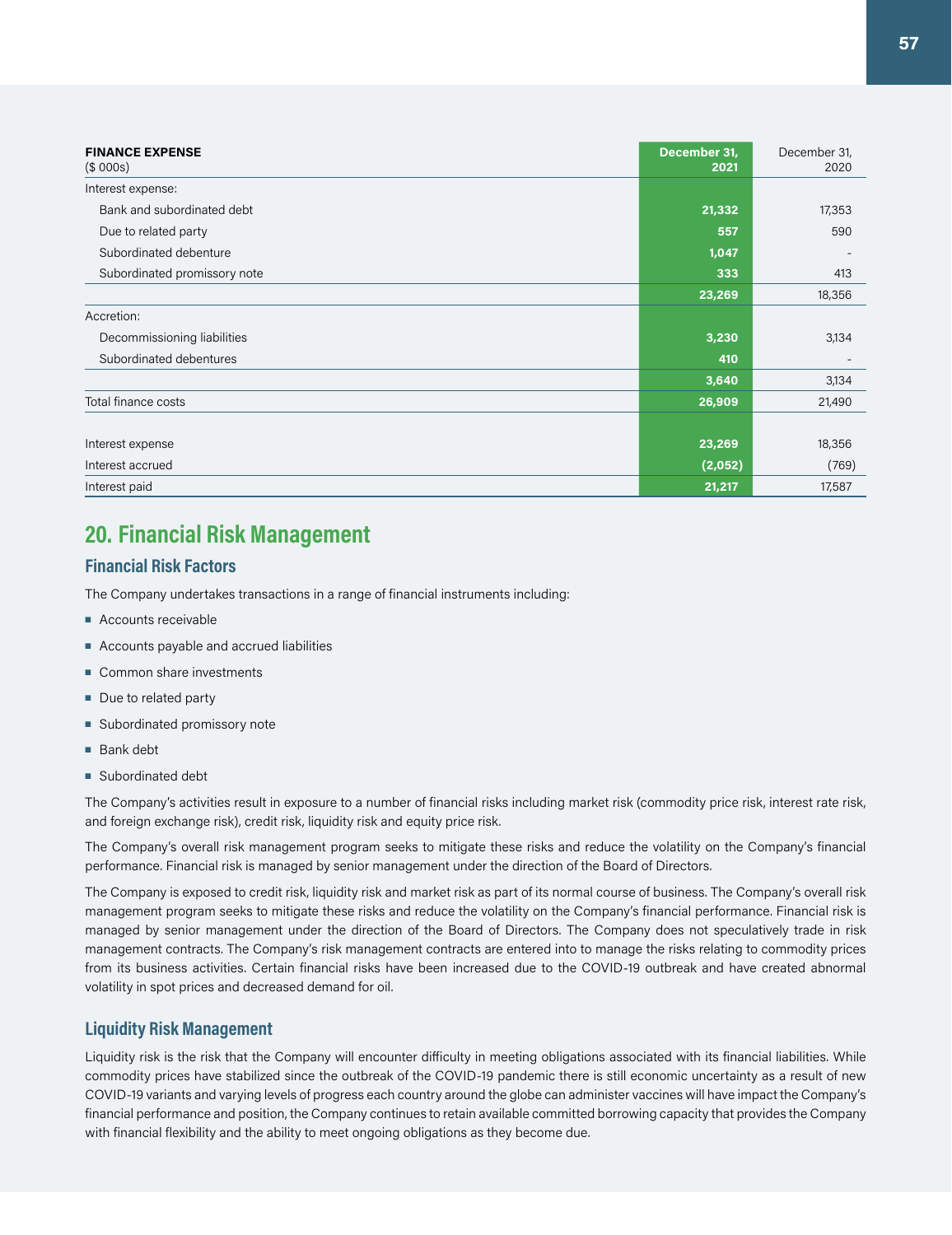After examining the economic factors that are causing the liquidity risk facing the Company, the judgment applied to these factors, and the various initiatives that the Company has and will undertake to strengthen its financial position, the Company believes it will have sufficient liquidity to support its ongoing operations and meet its financial obligations as they come due for at least the next twelve months. There can be no assurance that the next borrowing base redetermination will not result in a borrowing base shortfall, and that the necessary funds or additional security will be available to eliminate the short fall. Upon receipt of notice from the lenders, the shortfall would have to be remedied within 30 days or by such other means as acceptable to the lenders.

#### **Credit Risk**

Credit risk is the risk that a contracting party will not complete its obligations under a financial instrument and cause the Company to incur a financial loss. The Company is exposed to credit risk on all financial assets included on the statement of financial position. To help mitigate this risk:

- The Company only enters into material agreements with credit worthy counterparties. These include major oil and gas companies or major Canadian chartered banks; and
- Agreements for product sales are primarily on 30-day renewal terms. Of the \$24,215,000 accounts receivable balance at December 31, 2021 (December 31, 2020 – \$12,891,000) over 89 percent (2020 – 91 percent) relates to product sales or risk management contracts with national and international banks and oil and gas companies.

On a quarterly basis, the Company assesses if there has been any impairment of the financial assets of the Company. During the year ended December 31, 2021, there was no material impairment provision required on any of the financial assets of the Company. The Company does have a credit risk exposure as the majority of the Company's accounts receivable are with counterparties having similar characteristics. However, payments from the Company's largest accounts receivable counterparties have consistently been received within 30 days and the sales agreements with these parties are cancellable with 30 days' notice if payments are not received.

At December 31, 2021, approximately \$459,000 or 1.9 percent of the Company's total accounts receivable are aged over 90 days and considered past due (December 31, 2020 – \$709,000 or 5.5 percent). The majority of these accounts are due from various joint venture partners. The Company actively monitors past due accounts and takes the necessary actions to expedite collection, which can include withholding production or netting payables when the accounts are with joint venture partners. Should the Company determine that the ultimate collection of a receivable is in doubt, it will provide the necessary provision in its allowance for doubtful accounts with a corresponding charge to earnings. If the Company subsequently determines an account is uncollectable, the account is written off with a corresponding charge to the allowance account. The Company's allowance for doubtful accounts balance at December 31, 2021 is \$1,287,000 (December 31, 2020 – \$1,186,000) with the expense being included in general and administrative expenses. There were no material accounts written off during the period.

The maximum exposure to credit risk is represented by the carrying amounts of accounts receivable. There are no material financial assets that the Company considers past due.

#### **Capital Risk Management**

The Company's objectives when managing capital, which the Company defines to include shareholders' equity, debt and working capital balances, are to safeguard the Company's ability to continue as a going concern, so that it can continue to provide returns to its shareholders and benefits for other stakeholders and to maintain a capital structure that provides a low cost of capital. In order to maintain or adjust the capital structure, the Company may adjust the current debt structure and/or issue common shares.

The Company monitors capital based on the ratio of net debt (total debt adjusted for working capital) to cash flow from operating activities. This ratio is calculated using each quarter end net debt divided by the preceding twelve months' cash flow. At December 31, 2021, the Company had a net debt to cash flow level of 2.8:1 compared to 9.8:1 as at December 31, 2020. The decrease in net debt to cash flow ratio is primarily due to an increase in commodity prices in 2021. Net debt to cash flow ratio should improve in subsequent quarters with commodity prices increasing, increased production from the Company's capital program and having approximately thirty percent of the Company's forecasted oil and natural gas production hedged over the next twelve months. Bonterra has also optimized cash flow using any government assistance programs where applicable.

Section (a) of this note provides the Company's debt to cash flow from operations.

Section (b) addresses in more detail the key financial risk factors that arise from the Company's activities including its policies for managing these risks.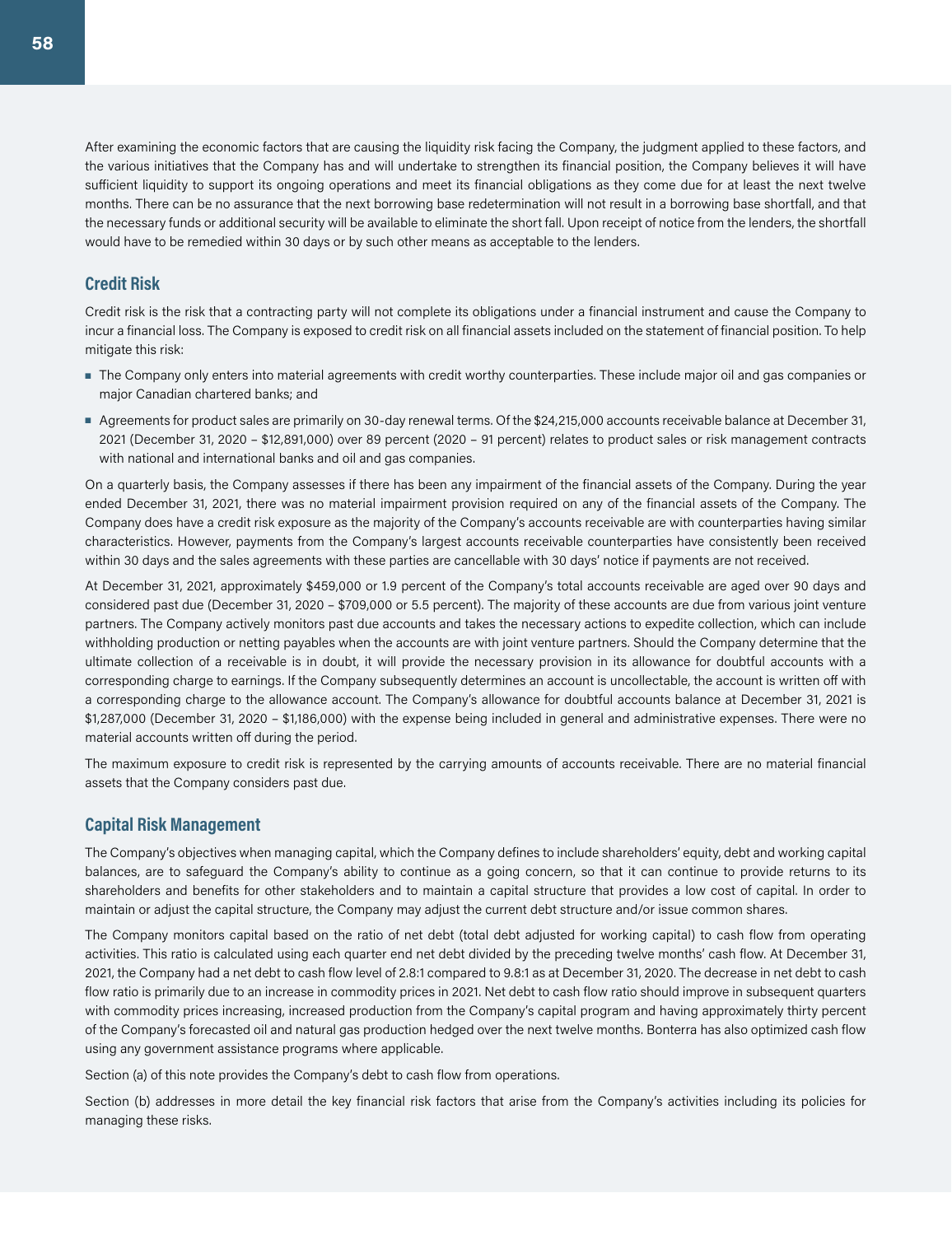#### **a) Net Debt to Cash Flow Ratio**

The net debt and cash flow amounts are as follows:

|                             | December 31, | December 31,             |
|-----------------------------|--------------|--------------------------|
| (\$000s)                    | 2021         | 2020                     |
| Bank debt <sup>(1)</sup>    | 162,945      | 252,255                  |
| Subordinated debt           | 47,268       | 28,161                   |
| Subordinated debentures     | 47,359       | $\overline{\phantom{m}}$ |
| <b>Current liabilities</b>  | 40,920       | 52,628                   |
| Current assets              | (31, 313)    | (17, 471)                |
| Net debt                    | 267,179      | 315,573                  |
| Cash flow from operations   | 96,103       | 32,073                   |
| Net debt to cash flow ratio | 2.8          | 9.8                      |

(1) Bank debt is classified as a current liability.

#### **b) Risks and Mitigation**

Market risk is the risk that the fair value or future cash flow of the Company's financial instruments will fluctuate because of changes in market prices. Components of market risk to which the Company is exposed are discussed below.

#### **Commodity Price Risk**

The Company's principal operation is the production and sale of crude oil, natural gas and natural gas liquids. Fluctuations in prices of these commodities directly impact the Company's performance and ability to continue with its dividends.

The Company has used various risk management contracts to set price parameters for a portion of its production. The Company has assumed the risk in respect of commodity prices, except for a small portion of physical delivery sales and risk management contracts to manage commodity risk on the Company's higher operating cost areas.

The Company is exposed to credit risk, liquidity risk and market risk as part of its normal course of business. The Company's overall risk management program seeks to mitigate these risks and reduce the volatility on the Company's financial performance. Financial risk is managed by senior management under a risk management program approved by the Board of Directors.

#### **Physical Delivery Sales Contracts**

Bonterra enters into physical delivery sales contracts to manage commodity price risk. These contracts are considered normal executory sales contracts and are not recorded at fair value in the financial statements. As of December 31, 2021, the Company has the following physical delivery sales contracts in place.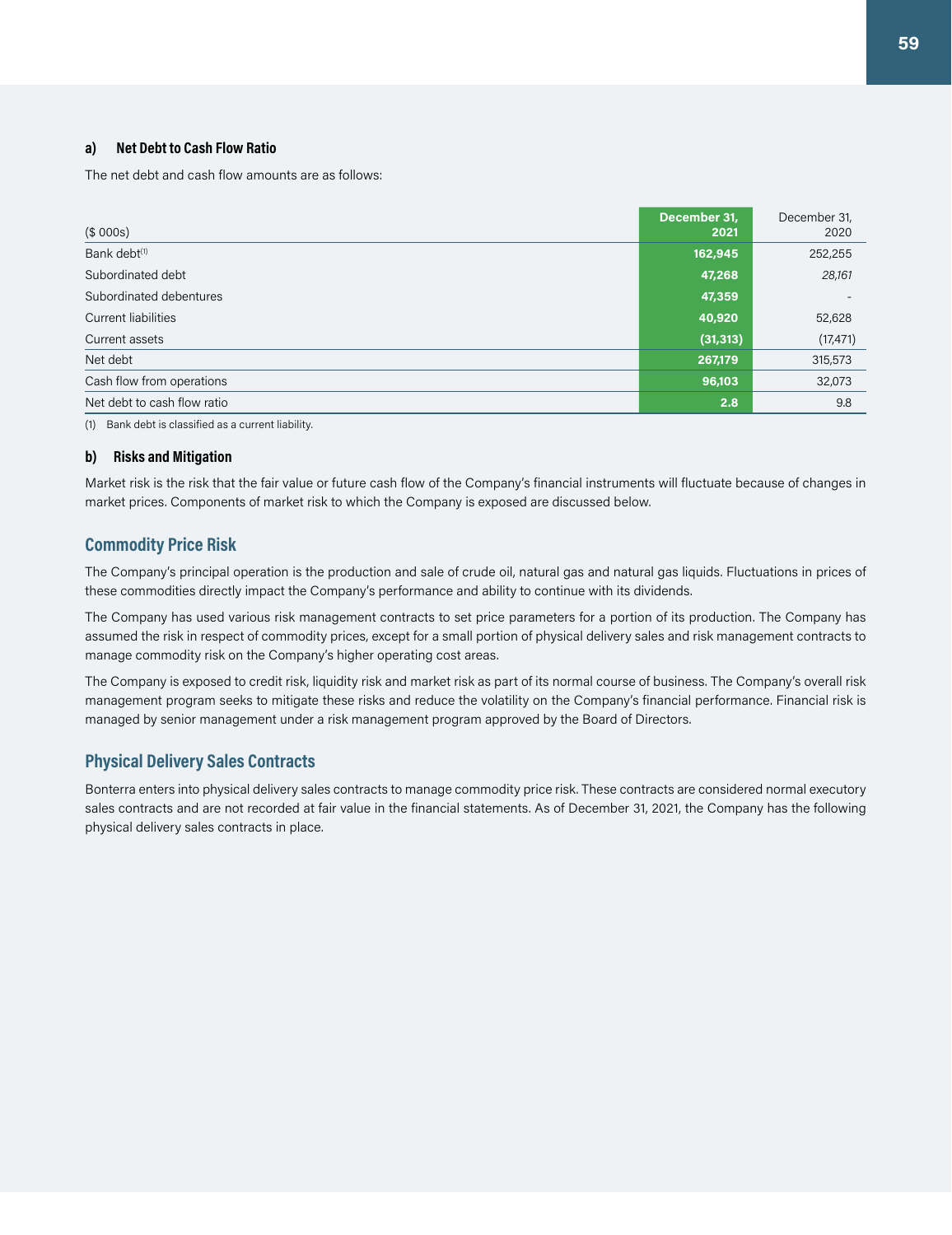| Product | Type of Contract                                 | Volume       | Term                         | Contract Price (\$)    |
|---------|--------------------------------------------------|--------------|------------------------------|------------------------|
| Oil     | Physical collar - WTI <sup>(1)</sup>             | 250 BBL/day  | Jan 1, 2022 to Mar 31, 2022  | 48.00 to 63.90 USD/BBL |
| Oil     | Physical collar - WTI <sup>(1)</sup>             | 500 BBL/day  | Apr 1, 2022 to Jun 30, 2022  | 48,00 to 75,50 USD/BBL |
| Oil     | Physical collar - WTI <sup>(1)</sup>             | 500 BBL/day  | Apr 1, 2022 to Jun 30, 2022  | 48,00 to 77,00 USD/BBL |
| Oil     | Fixed price - MSW Stream Index <sup>(2)</sup>    | 500 BBL/day  | Jan 1, 2022 to Mar 31, 2022  | 91.00 CAD/BBL          |
| Oil     | Physical collar - WTI <sup>(1)</sup>             | 500 BBL/day  | Jul 1, 2022 to Sept 30, 2022 | 48.00 to 77.20 USD/BBL |
| Oil     | Physical collar - WTI <sup>(1)</sup>             | 500 BBL/day  | Oct 1, 2022 to Dec 31, 2022  | 48.00 to 77.00 USD/BBL |
| Oil     | Fixed price - MSW differential(2)(3)             | 250 BBL/day  | Jan 1, 2022 to Mar 31, 2022  | (5.00) USD/BBL         |
| Oil     | Fixed price - MSW differential <sup>(2)(3)</sup> | 500 BBL/day  | Apr 1, 2022 to Jun 30, 2022  | (5.25) USD/BBL         |
| Oil     | Fixed price - MSW differential <sup>(2)(3)</sup> | 500 BBL/day  | Jul 1, 2022 to Sept 30, 2022 | (4.65) USD/BBL         |
| Gas     | Fixed Price - AECO Daily <sup>(4)</sup>          | 3,000 GJ/day | Jan 1, 2022 to Mar 31, 2022  | 3.10 GJ/ day           |
| Gas     | Fixed Price - AECO Daily <sup>(4)</sup>          | 2,500 GJ/day | Jan 1, 2022 to Mar 31, 2022  | 2.65 GJ/ day           |
| Gas     | Fixed Price - AECO Daily <sup>(4)</sup>          | 2,000 GJ/day | Jan 1, 2022 to Mar 31, 2022  | 2.70 GJ/ day           |
| Gas     | Physical collar - AECO Monthly <sup>(5)</sup>    | 5,000 GJ/day | Apr 1, 2022 to Jun 30, 2022  | 2.00 to 2.60 GJ/ day   |
| Gas     | Fixed Price - AECO Daily <sup>(4)</sup>          | 2,000 GJ/day | Apr 1, 2022 to Jun 30, 2022  | 2.40 GJ/ day           |
| Gas     | Physical collar - AECO Monthly <sup>(5)</sup>    | 5,000 GJ/day | Jul 1, 2022 to Sep 30, 2022  | 2.50 to 3.15 GJ/ day   |
| Gas     | Physical collar - AECO Monthly <sup>(5)</sup>    | 4,000 GJ/day | Oct 1, 2022 to Dec 31, 2022  | 3.00 to 3.63 GJ/ day   |
| Gas     | Fixed Price - AECO Daily <sup>(4)</sup>          | 2,500 GJ/day | Jul 1, 2022 to Sep 30, 2022  | 3.18 GJ/ day           |
| Gas     | Fixed Price - AECO Daily <sup>(4)</sup>          | 2,500 GJ/day | Nov 1, 2021 to Oct 31, 2022  | 4.10 GJ/ day           |
| Gas     | Fixed Price - AECO Daily <sup>(4)</sup>          | 5,000 GJ/day | Oct 1, 2022 to Dec 31, 2022  | 3.32 GJ/ day           |

(1) "WTI" refers to West Texas Intermediate, a grade of light sweet crude oil used as benchmark pricing in the United States.

(2) "MSW Stream index" or "Edmonton Par" refers to the mixed sweet blend that is the benchmark price for conventionally produced light sweet crude oil in Western Canada.

(3) "MSW differential" is the primary difference between WTI and MSW steam index benchmark pricing.

(4) "AECO Daily" refers to a grade or heating content of natural gas used as daily index benchmark pricing in Alberta, Canada.

(5) "AECO Monthly" refers to a grade or heating content of natural gas used as monthly index benchmark pricing in Alberta, Canada.

Subsequent to December 31, 2021, the Company entered into the following physical delivery sales contracts.

| Product | <b>Type of Contract</b>        | Volume         | Term                        | Contract Price (\$)    |
|---------|--------------------------------|----------------|-----------------------------|------------------------|
| Oil     | Physical collar - WTI          | 500 BBL/day    | Apr 1, 2022 to Jun 30, 2022 | 75,00 to 92,10 USD/BBL |
| Oil     | Physical collar - WTI          | 500 BBL/day    | Jan 1, 2023 to Mar 31, 2023 | 65.00 to 86.00 USD/BBL |
| Oil     | Fixed price - MSW differential | 500 BBL/day    | Apr 1, 2022 to Jun 30, 2022 | (2.75) USD/BBL         |
| Oil     | Fixed price - MSW differential | 500 BBL/day    | Jan 1, 2023 to Mar 31, 2023 | (4.50) USD/BBL         |
| Gas     | Physical collar - AECO Monthly | $2,500$ GJ/day | Apr 1, 2022 to Oct 31, 2022 | 3.50 to 4.15 GJ/ day   |
| Gas     | Physical collar - AECO Monthly | 5,000 GJ/day   | Oct 1, 2022 to Dec 31, 2022 | 4.00 to 4.55 GJ/ day   |

#### **Risk Management Contracts**

|                           | December 31, | December 31, |
|---------------------------|--------------|--------------|
| (\$000s)                  | 2021         | 2020         |
| Risk management contracts |              |              |
| Realized gain (loss)      | (17, 389)    | 402          |
| Unrealized gain (loss)    | (968)        | (3,465)      |
|                           | (18, 357)    | (3,063)      |

The Company also enters into financial derivative instruments or risk management contracts to manage commodity price risk. These contracts are not considered normal executory sales contracts and are recorded at fair value in the financial statements. The Company has entered into the following risk management contracts during the period ended December 31, 2021.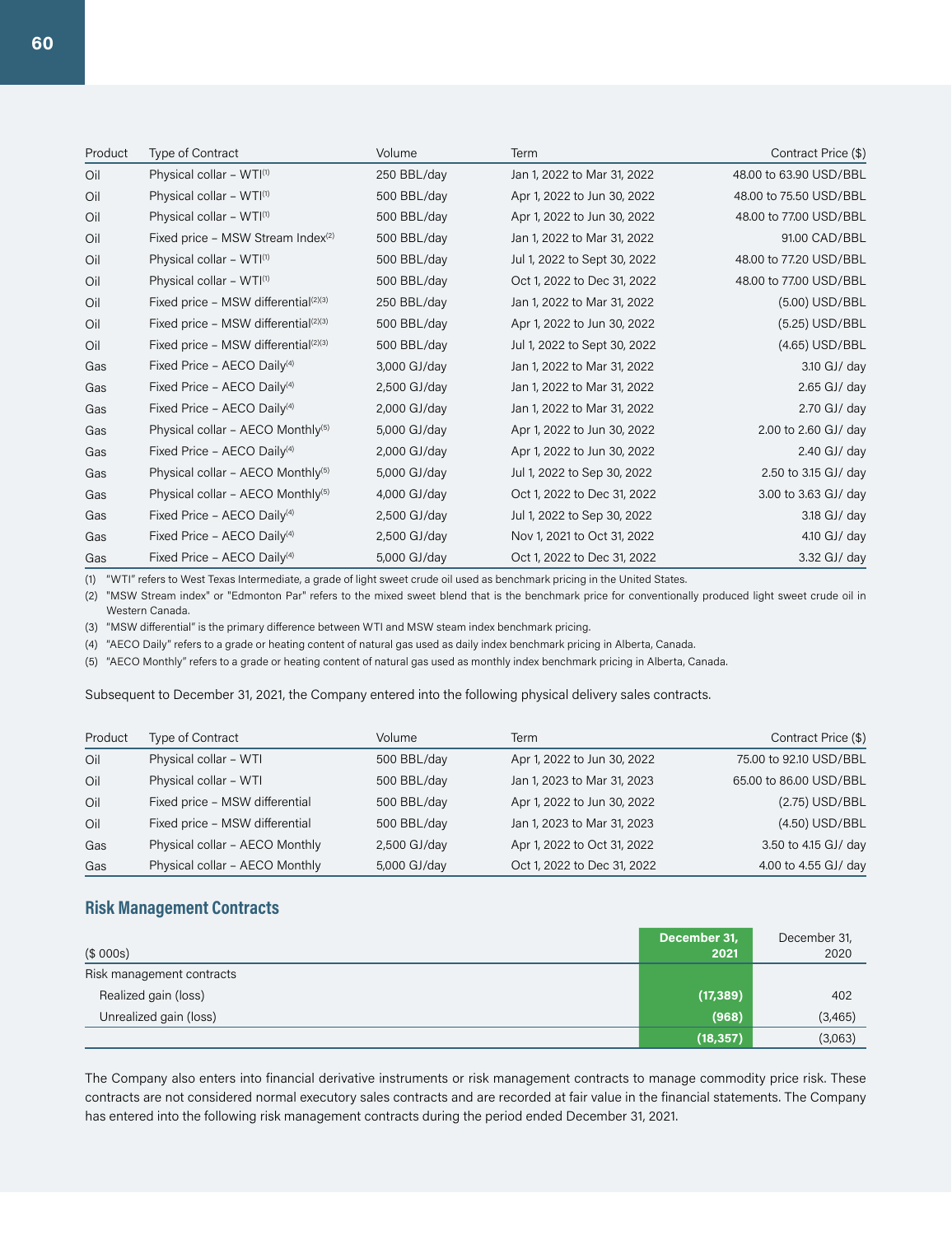| Product | Type of Contract               | Volume        | Term                         | Contract Price (\$)    |
|---------|--------------------------------|---------------|------------------------------|------------------------|
| Oil     | Financial collar - WTI         | 1,000 BBL/day | Jan 1, 2022 to Mar 31, 2022  | 48.00 to 64.60 USD/BBL |
| Oil     | Financial collar - WTI         | 500 BBL/day   | Jan 1, 2022 to Mar 31, 2022  | 48.00 to 68.00 USD/BBL |
| Oil     | Financial collar - WTI         | 500 BBL/day   | Jan 1, 2022 to Mar 31, 2022  | 48.00 to 68.50 USD/BBL |
| Oil     | Financial collar - WTI         | 500 BBL/day   | Apr 1, 2022 to Jun 30, 2022  | 48.00 to 68.90 USD/BBL |
| Oil     | Financial collar - WTI         | 500 BBL/day   | Apr 1, 2022 to Jun 30, 2022  | 48.00 to 73.10 USD/BBL |
| Oil     | Financial collar - WTI         | 300 BBL/day   | Apr 1, 2022 to Jun 30, 2022  | 48.00 to 79.75 USD/BBL |
| Oil     | Financial collar - WTI         | 1,000 BBL/day | Jul 1, 2022 to Sept 30, 2022 | 48.00 to 75.75 USD/BBL |
| Oil     | Financial collar - WTI         | 600 BBL/day   | Jul 1, 2022 to Sept 30, 2022 | 48.00 to 81.60 USD/BBL |
| Oil     | Financial collar - WTI         | 1,000 BBL/day | Oct 1, 2022 to Dec 31, 2022  | 60.00 to 81.25 USD/BBL |
| Oil     | Financial collar - WTI         | 500 BBL/day   | Oct 1, 2022 to Dec 31, 2022  | 48.00 to 81.25 USD/BBL |
| Oil     | Financial collar - WTI         | 200 BBL/day   | Oct 1, 2022 to Dec 31, 2022  | 55.00 to 78.45 USD/BBL |
| Oil     | Fixed price - MSW differential | 1,000 BBL/day | Jan 1, 2022 to Mar 31, 2022  | (6.60) CAD/BBL         |
| Oil     | Fixed price - MSW differential | 1,000 BBL/day | Apr 1, 2022 to Jun 30, 2022  | (6.55) CAD/BBL         |
| Oil     | Fixed price - MSW differential | 300 BBL/day   | Apr 1, 2022 to Jun 30, 2022  | (4.75) USD/BBL         |
| Oil     | Fixed price - MSW differential | 1,000 BBL/day | Jul 1, 2022 to Sept 30, 2022 | (5.90) CAD/BBL         |
| Oil     | Fixed price - MSW differential | 600 BBL/day   | Jul 1, 2022 to Sept 30, 2022 | (4.65) USD/BBL         |
| Oil     | Fixed price - MSW differential | 1,000 BBL/day | Oct 1, 2022 to Dec 31, 2022  | (6.05) CAD/BBL         |

Subsequent to December 31, 2021, the Company entered into the following risk management contracts.

| Product | <b>Type of Contract</b>        | Volume      | Term                        | Contract Price (\$)     |
|---------|--------------------------------|-------------|-----------------------------|-------------------------|
| Oil     | Financial collar - WTI         | 500 BBL/day | Jan 1, 2023 to Mar 31, 2023 | 60.00 to 88.00 USD/BBL  |
| Oil     | Financial collar - WTI         | 500 BBL/day | Jan 1, 2023 to Mar 31, 2023 | 60.00 to 89.45 USD/BBL  |
| Oil     | Financial collar - WTI         | 500 BBL/day | Jan 1, 2023 to Mar 31, 2023 | 65.00 to 100.00 USD/BBL |
| Oil     | Fixed price - MSW differential | 500 BBL/day | Jan 1, 2023 to Mar 31, 2023 | (4.40) USD/BBL          |
| Oil     | Fixed price - MSW differential | 500 BBL/day | Jan 1, 2023 to Mar 31, 2023 | (4.20) USD/BBL          |

#### **Interest Rate Risk**

Interest rate risk refers to the risk that the value of a financial instrument or cash flows associated with the instrument will fluctuate due to changes in market interest rates. Interest rate risk arises from interest bearing financial assets and liabilities that the Company uses. The principal exposure of the Company is on its borrowings which have a variable interest rate which gives rise to a cash flow interest rate risk.

As of December 31, 2021, the Company's debt facilities consist of a \$185,000,000 syndicated revolving credit facility, and a \$25,000,000 non-syndicated revolving credit facility, \$45,000,000 subordinated debt and \$59,000,000 in senior unsecured subordinated debentures. The borrowings under the total bank facilities are at bank prime plus or minus various percentages as well as by means of banker's acceptances ("BAs") within the Company's credit facility. Subordinated debt is at the greater of six percent and increases by one percent in subsequent years or the revolving bank facility rate plus one percent. The subordinated debentures are at a fixed interest rate of nine percent. The Company manages its exposure to interest rate risk on its floating interest rate debt through entering into various term lengths on its BAs but in no circumstances do the terms exceed six months.

#### **Sensitivity Analysis**

Based on historic movements and volatilities in the interest rate markets and management's current assessment of the financial markets, the Company believes that a one percent variation in the Canadian prime interest rate is reasonably possible over a 12 month period.

A one percent increase (decrease) in the Canadian prime rate would decrease (increase) both annual net earnings and comprehensive income by \$1,618,000.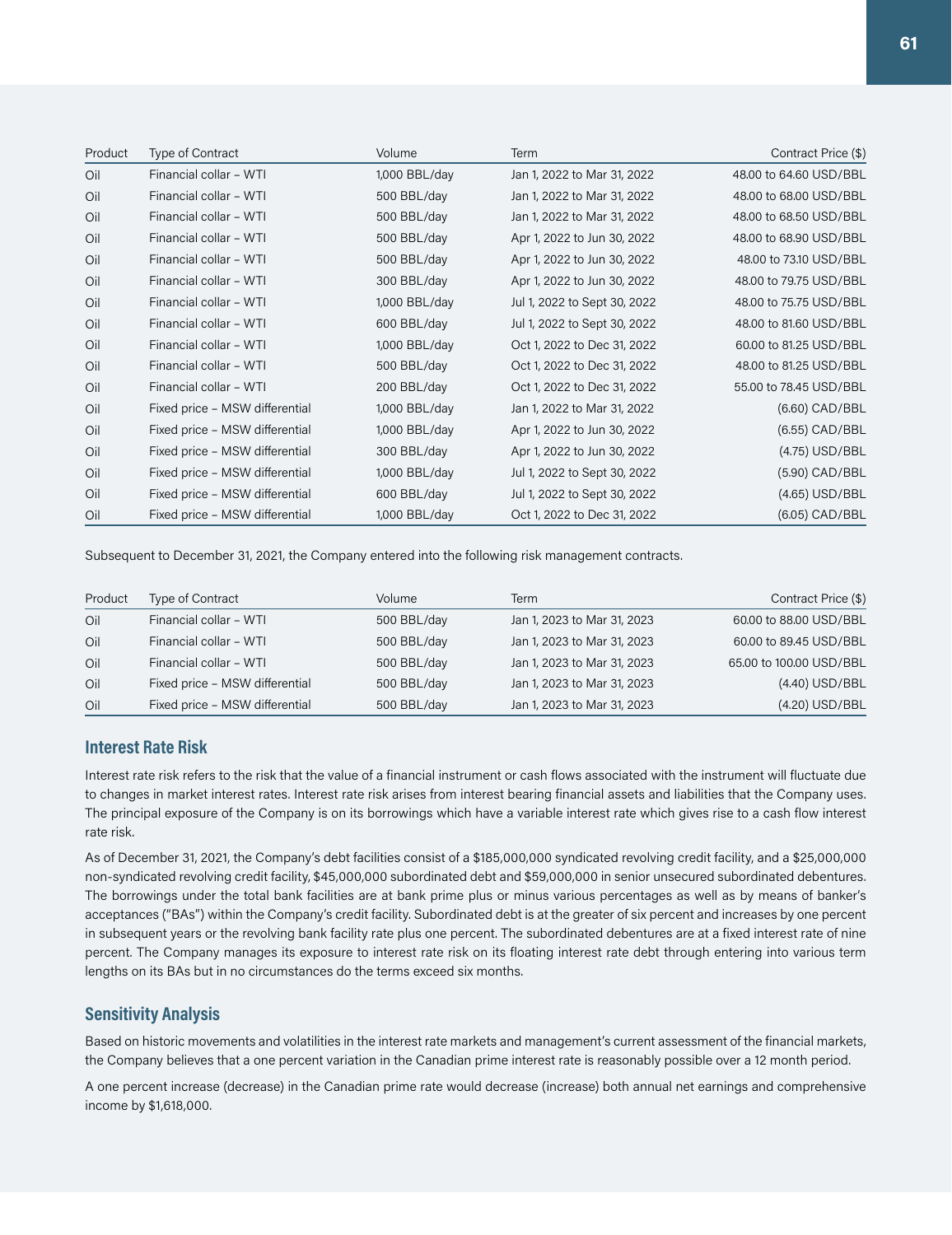#### **Equity Price Risk**

Equity price risk refers to the risk that the fair value of the investments and investment in related party will fluctuate due to changes in equity markets. Equity price risk arises from the realizable value of the investments that the Company holds which are subject to variable equity market prices which on disposition gives rise to a cash flow equity price risk. The Company will assume full risk in respect of equity price fluctuations.

#### **Foreign Exchange Risk**

The Company has no foreign operations and currently sells all of its product sales in Canadian currency. The Company however is exposed to currency risk in that crude oil is priced in US currency, then converted to Canadian currency. The Company currently has no outstanding risk management agreements. The Company will assume full risk in respect of foreign exchange fluctuations.

# **21. Commitments and Financial Liabilities**

The Company has the following maturity schedule for its financial liabilities and commitments:

|                                             | Recognized on     |           |             |              |              |         |
|---------------------------------------------|-------------------|-----------|-------------|--------------|--------------|---------|
|                                             | Financial         | Less than | Over 1 year | Over 3 years | Over 5 years |         |
| (\$000s)                                    | <b>Statements</b> | 1 year    | to 3 years  | to 5 years   | to 7 years   | Total   |
| Accounts payable and<br>accrued liabilities | Yes - Liability   | 35,194    |             |              |              | 35,194  |
| <b>Bank Debt</b>                            | Yes - Liability   | 162,945   |             |              |              | 162,945 |
| Subordinated debt <sup>(1)</sup>            | Yes - Liability   |           | 47,029      |              |              | 47,029  |
| Subordinated debentures <sup>(1)</sup>      | Yes - Liability   |           |             | 59,000       |              | 59,000  |
| Future interest                             | <b>No</b>         | 8,191     | 17,263      | 4,204        |              | 29,657  |
| Firm service commitments                    | <b>No</b>         | 489       | 805         | 220          | 15           | 1,529   |
| Office lease commitments                    | <b>No</b>         | 526       | 463         | 498          | 988          | 2,475   |
| Total                                       |                   | 207,345   | 65,560      | 63,922       | 1,003        | 337,829 |

(1) Principal amount.

The Company has entered into firm service gas transportation agreements in which the Company guarantees certain minimum volumes of natural gas will be shipped on various gas transportation systems. The terms of the various agreements expire in one to seven years. The future minimum payment amounts for the firm service gas transportation agreements are calculated using current tariff rates.

The Company also has non-cancellable office lease commitments for building and office equipment. The building and office equipment leases have an average remaining life of 4.9 years.

# **22. Government Grants**

The Government of Alberta's Site Rehabilitation Program ("SRP") provides grant funding through service providers to abandon or remediate oil and gas sites. The Company derecognized approximately \$5,901,000 of asset retirement obligations as an in-kind grant (December 31, 2020 – \$1,689,000). The benefit of the in-kind grant is recognized through other income.

Canadian Emergency Wage Subsidy ("CEWS") is a federal program that allows eligible companies to receive a subsidy of employee wages, subject to a maximum per employee. During the year ended December 31, 2021, the Company received \$159,000 (2020 – \$895,000), which resulted in a reduction of employee compensation.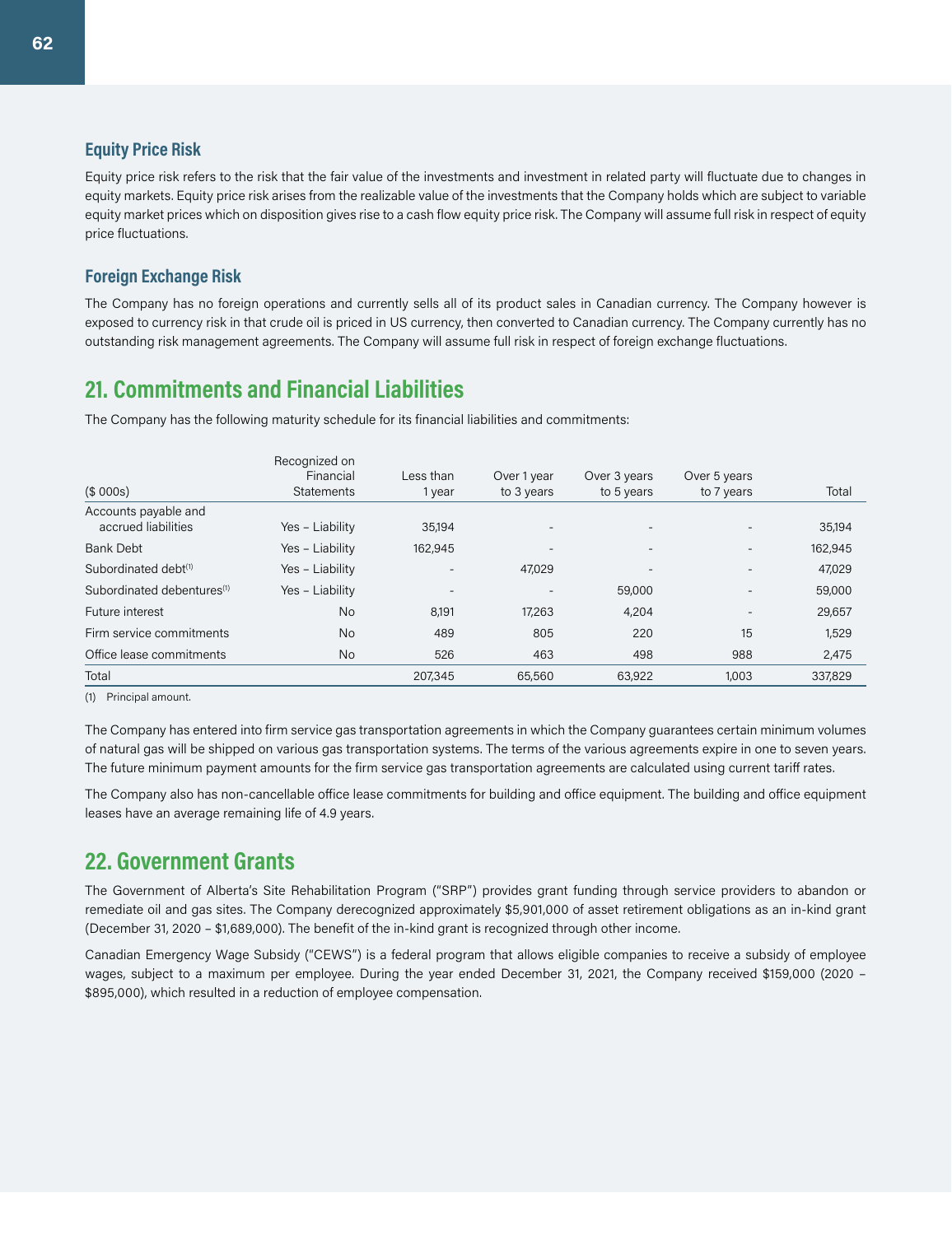# **Notes**

| -                        |
|--------------------------|
|                          |
| -                        |
| $\overline{\phantom{a}}$ |
| -                        |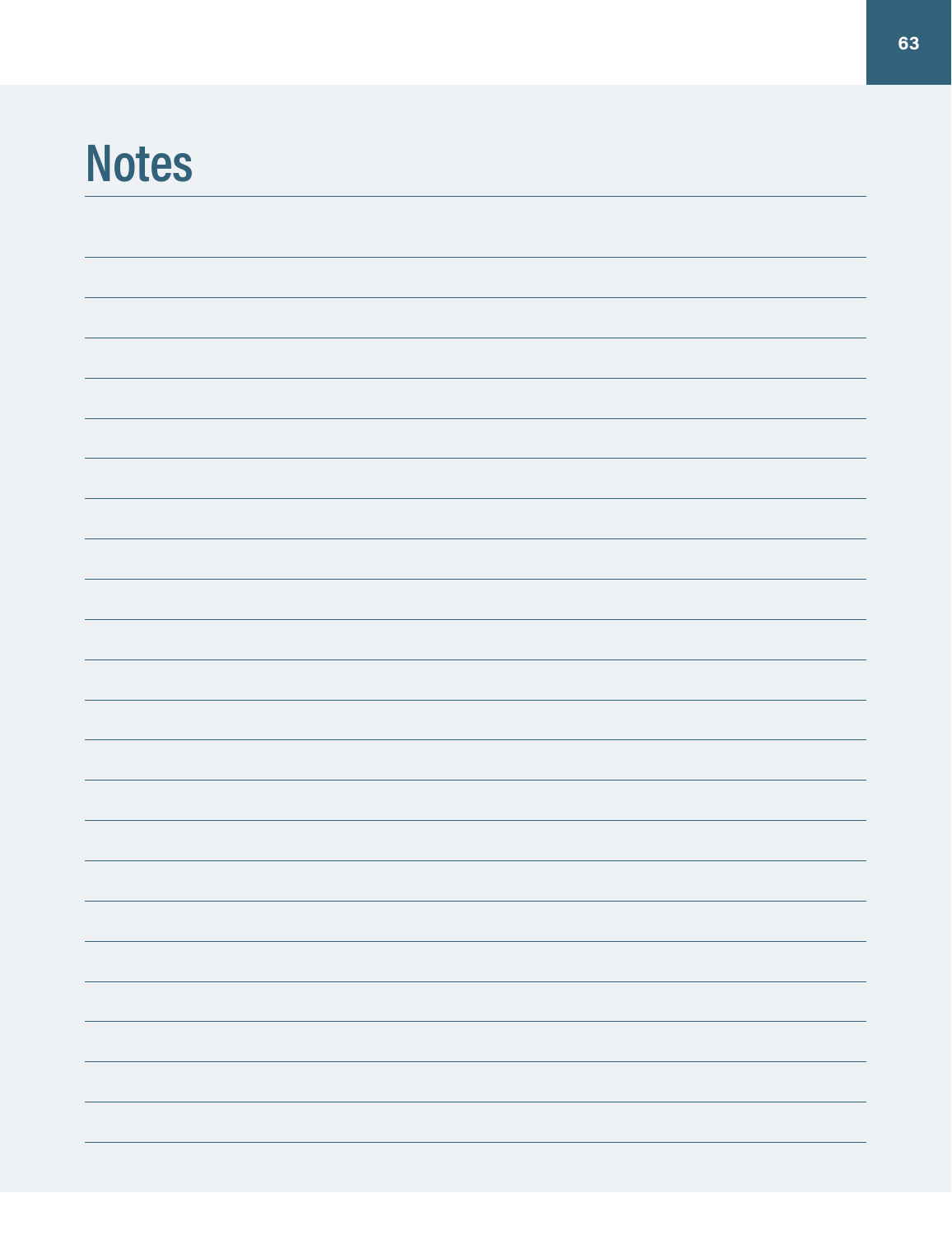# **Notes**

|  | $\overline{\phantom{a}}$ |
|--|--------------------------|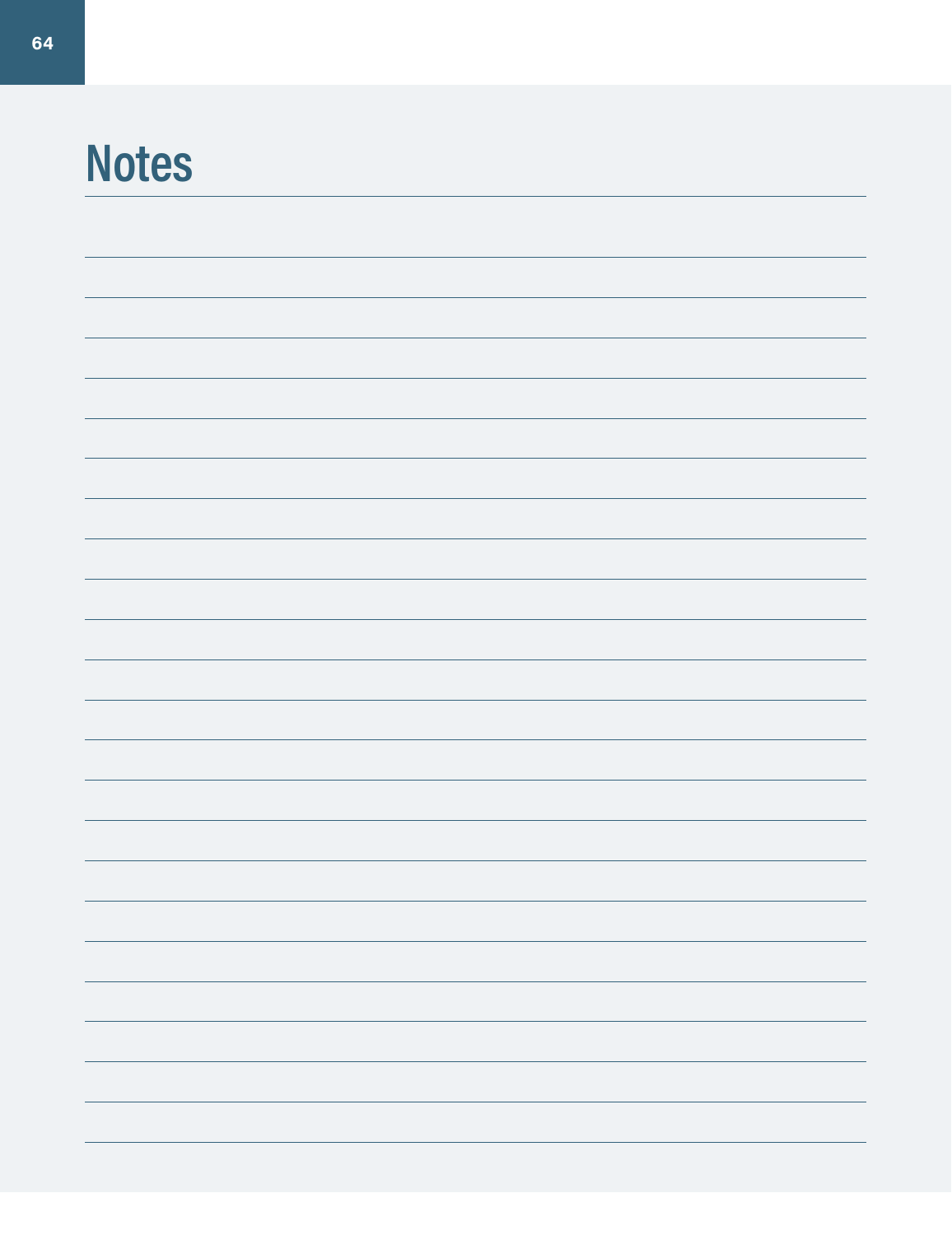# **Corporate Information**

# **Board of Directors**

D. Michael G. Stewart – Chair John J. Campbell George F. Fink Stacey E. McDonald Jacqueline R. Ricci Rodger A. Tourigny

# **Officers**

George F. Fink, CEO Robb D. Thompson, CFO and Corporate Secretary Adrian Neumann, Chief Operating Officer Brad A. Curtis, Senior VP, Business Development

# **Registrar and Transfer Agent**

Odyssey Trust Company

# **Auditors**

Deloitte LLP

# **Solicitors**

Borden Ladner Gervais LLP

## **Bankers**

CIBC National Bank of Canada The Toronto-Dominion Bank ATB Financial Business Development Bank of Canada Export Development Bank

# **Head Office**

901, 1015 - 4<sup>th</sup> Street SW Calgary, Alberta T2R 1J4 Telephone: 403.262.5307 Fax: 403.265.7488 Email: info@bonterraenergy.com

# **Website**

**www.bonterraenergy.com**